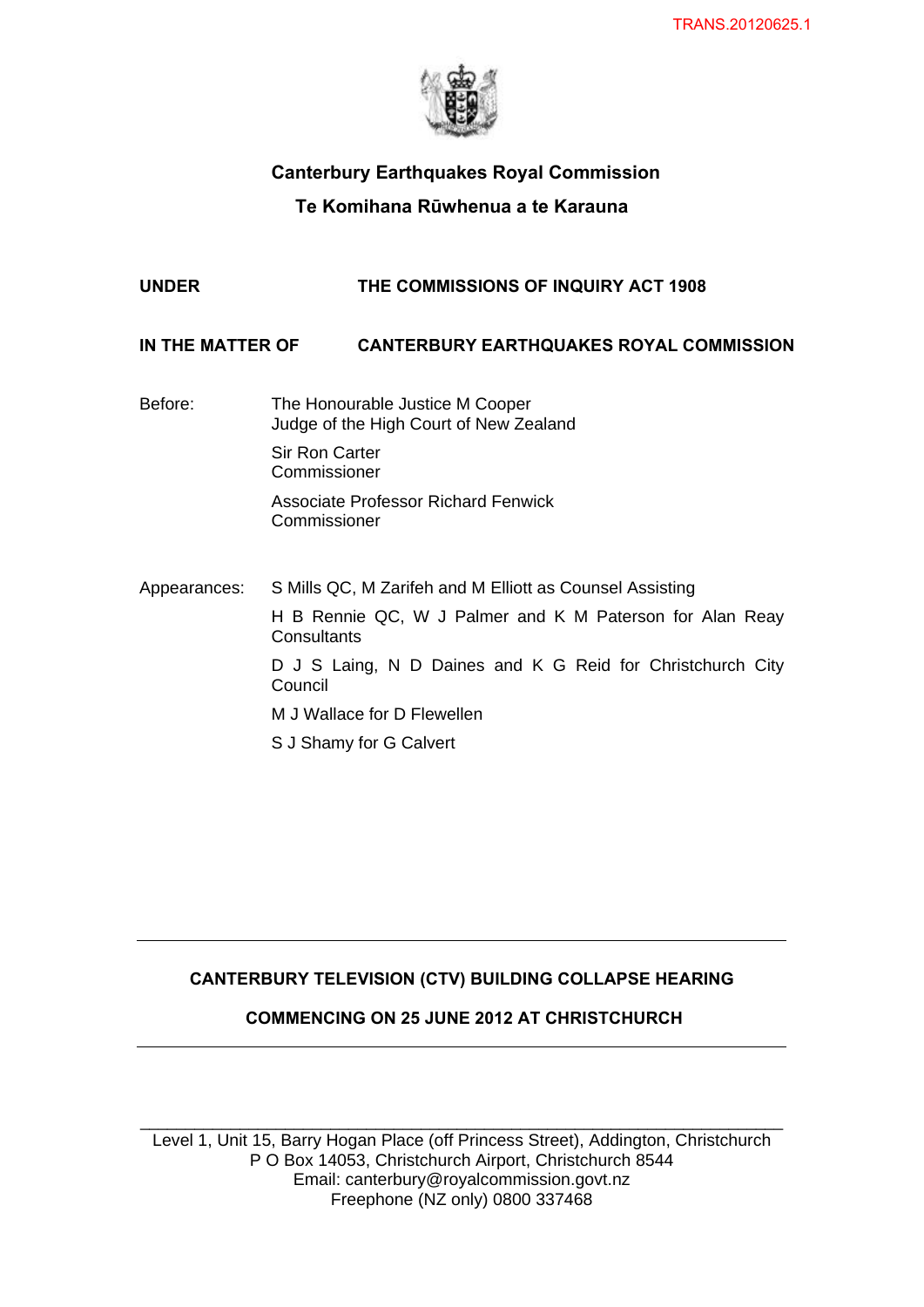# **JUSTICE COOPER:**

Today we begin the hearing into the failure of the CTV building in the earthquake of  $22<sup>nd</sup>$  February last year – 115 people lost their lives when the building collapsed. We acknowledge the presence here today of many who

- 5 lost family members in this tragedy and also those relatives who may be watching these proceedings from overseas. We express our deepest sympathy to all of you. We acknowledge too those who survived, some of whom were badly injured but all of whom endured a most traumatic event. Many of you lost colleagues and friends and are still living with the awful
- 10 memories of that day. Our sympathy goes out to you as well. Now before we begin the hearing we are going to acknowledge the St Theresa's Parish and school who have allowed the Royal Commission to use these premises since last August. It was the school assembly hall and gym and those activities have been displaced. Children from St Theresa's have
- 15 prepared tributes to those who lost their lives in the earthquake which are on display in the annex. They include a tribute in the shape of a cross on which there are 185 flowers arranged, one for each person who died in the earthquake and whose names were read out when we commenced our first hearing last October.
- 20

The school choir and kapa haka group wanted to welcome you here today into their place and they are going to sing to us now. Some of the children will be carrying flags, the ten flags representing the nationalities of those who died in the CTV building.

25

# **ST THERESA'S CHOIR SING**

**COMMISSION ADJOURNS: 9.40 AM**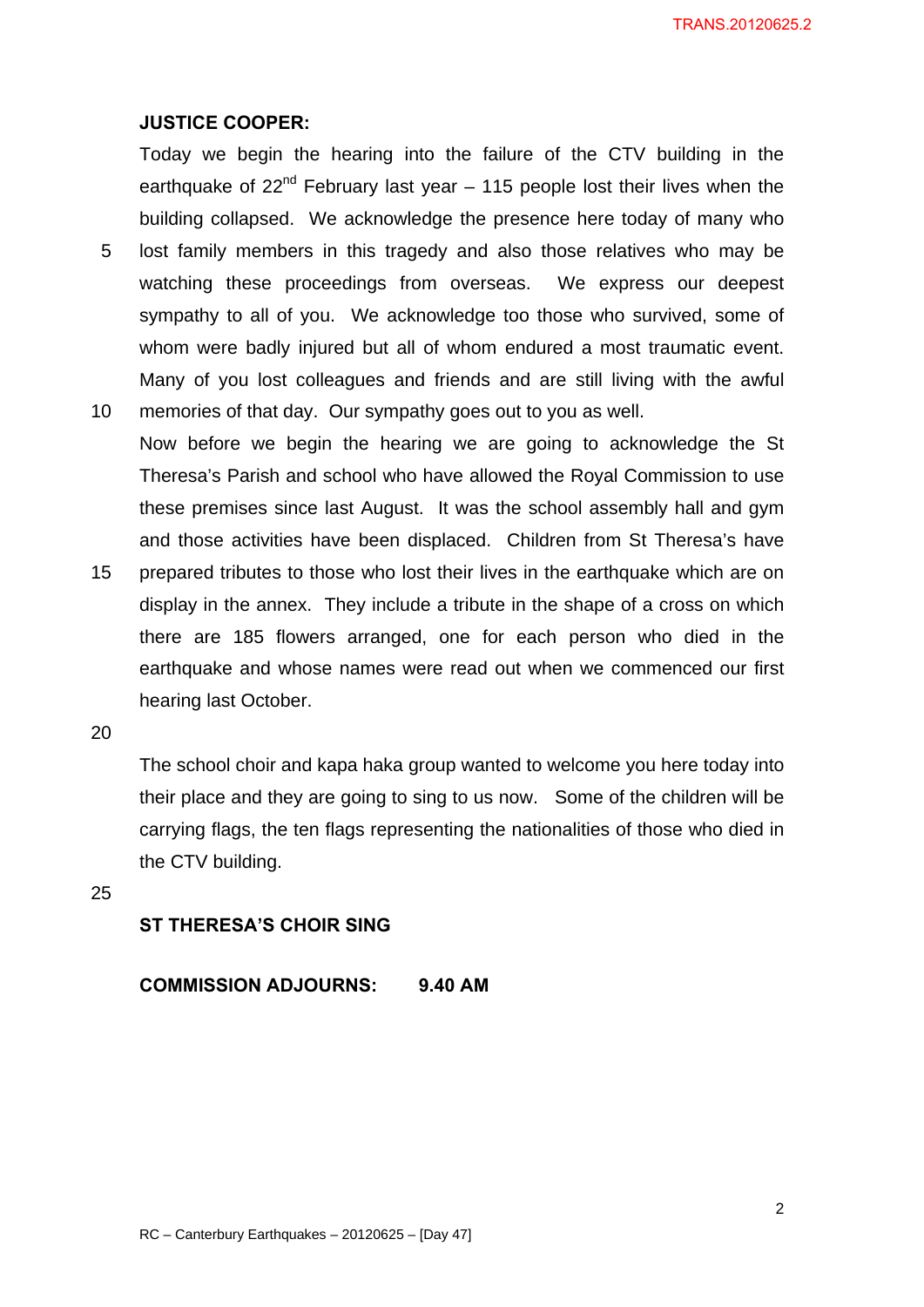#### **COMMISSION RESUMES: 9.43 AM**

# **JUSTICE COOPER:**

Takes appearances.

5

#### **JUSTICE COOPER:**

Yes, anyone else? Just a few procedural matters first. Just as to the hours we intend to keep. They are on Mondays 10 to 5 notwithstanding we've started, we've begun by starting at 9.30 today but normally we will start at 10 10 o'clock on a Monday. On every other day we intend to start at 9.30. There's a break mid-morning, at about 11.30, for quarter of an hour. We then resume and go through till lunch which will be between one and 2.15. The hearing will then resume and take place from 2.15 till 3.30. There will be another break then for afternoon tea and we will continue from quarter to four 15 through till five. Those of you who have been following our procedures in previous cases will have observed a degree of flexibility about those hours. We don't want to be so flexible in this hearing because it's going to be a long one and people who are interested in attending it as well as counsel who will have much work to do I think are entitled to know with some certainty what

- 20 hours the Commission intends to sit. So we will need a very good reason to depart from those hours. Recognising the length of the hearing counsel can come and go during it without formality. I will shortly ask Mr Mills to make an opening submission on behalf of counsel assisting the Commission. Any other party who is affected and wishes to make an opening may do so at an
- 25 appropriate time. I invite counsel to confer about that and let us know what is proposed in advance. May I say to those who have been affected directly by this tragedy that the hearing will proceed in an orderly way and one which is designed to achieve its purpose, which is that of an objective enquiry to try to ascertain why it was that this building collapsed so catastrophically. For some
- 30 of you directly affected by the tragedy it may seem like a cool and dispassionate process. I'm afraid that that is the way it has to be but we do not embark on the process without appreciating the emotional toll that these events will have had on those who are directly affected by them.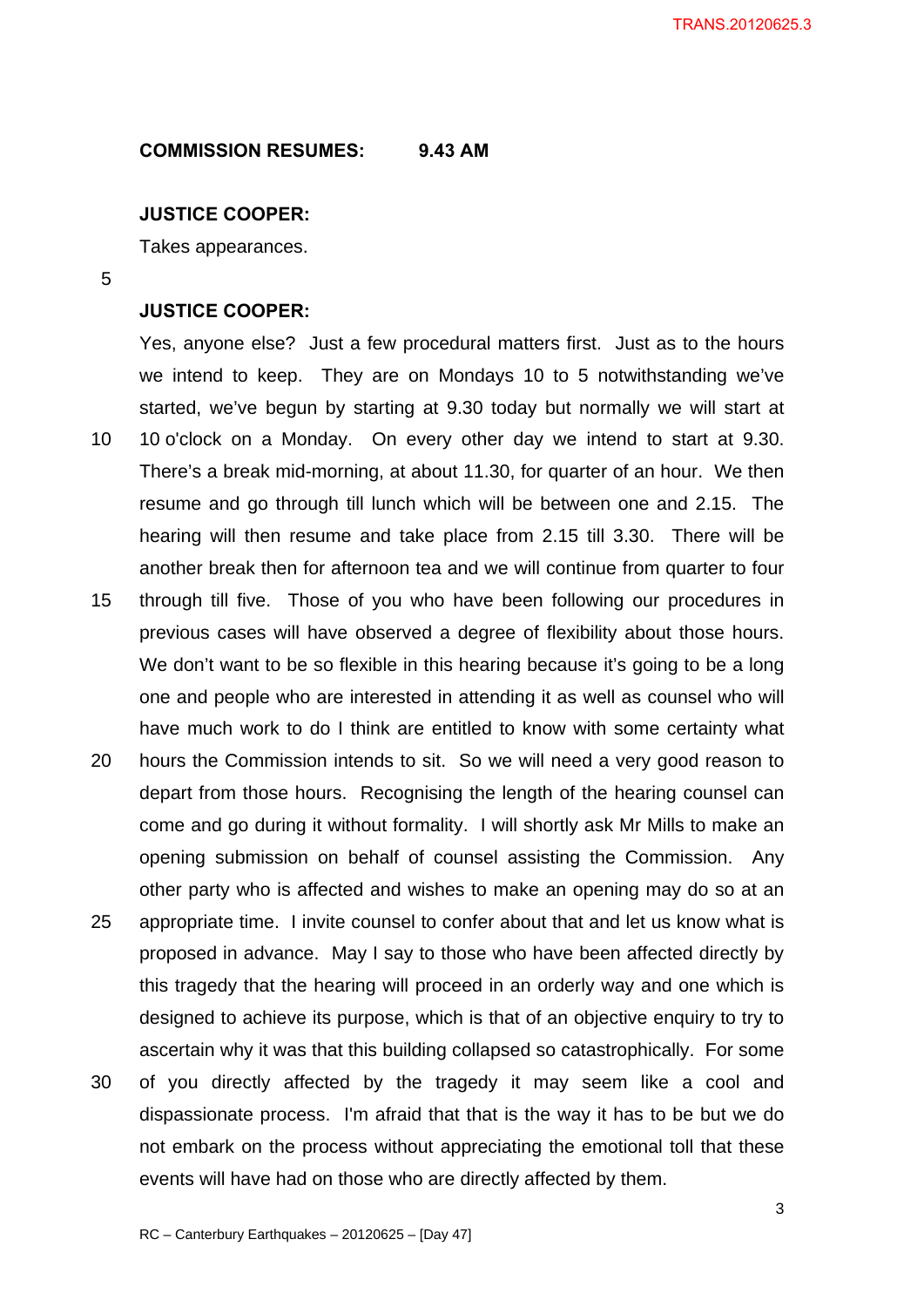Unless anybody has anything they wish to raise at this stage I will ask Mr Mills to open. Thank you. Mr Mills.

# **MR MILLS OPENS:**

Just a few preliminary points before I start into the content of the opening. 5 First just to make sure that the Commissioners have got what I think you've got. You should each have a copy of the opening submission. You should also have a bundle of documents, and I think you do, looking at your desks. That includes hard copies of every document that's referred to in the opening. Not all of those documents will be ones that I'll actually refer to in the course 10 of the opening. Most of them I will but there'll be some that I won't but they're all, all of the ones that are actually identified in the opening are in that bundle that you've got in front of you. You've also been provided, I hope, with a

chronology which was put together by the legal staff and counsel assisting. It's not an agreed chronology. It's been provided to all of the affected parties

- 15 and, of course, if any of those have a comment on any of the aspects of it as the hearing goes along we can add to it but I don't think it will be contentious and I'm hoping it will be helpful for you as the hearing goes along. You'll also find at the back of the written opening what's described as a schedule, a schedule of some frequently used engineering terms. That was put together
- 20 in recognition of the fact that for people who aren't structural engineers quite a lot of the terms that get used in the structurally engineering field will be entirely unfamiliar. Often they're words you might be familiar with but they have a different meaning in this context and we thought that this might be helpful, not so much for the Commissioners who are familiar with all of this by
- 25 now but for the media and for others who are trying to follow this hearing and understand it. I will, to the extent that I am capable of doing it, try to explain some of those terms as we go along. At any rate that's at the back of the opening.

# 30 **JUSTICE COOPER:**

Thank you.

# **MR MILLS CONTINUES:**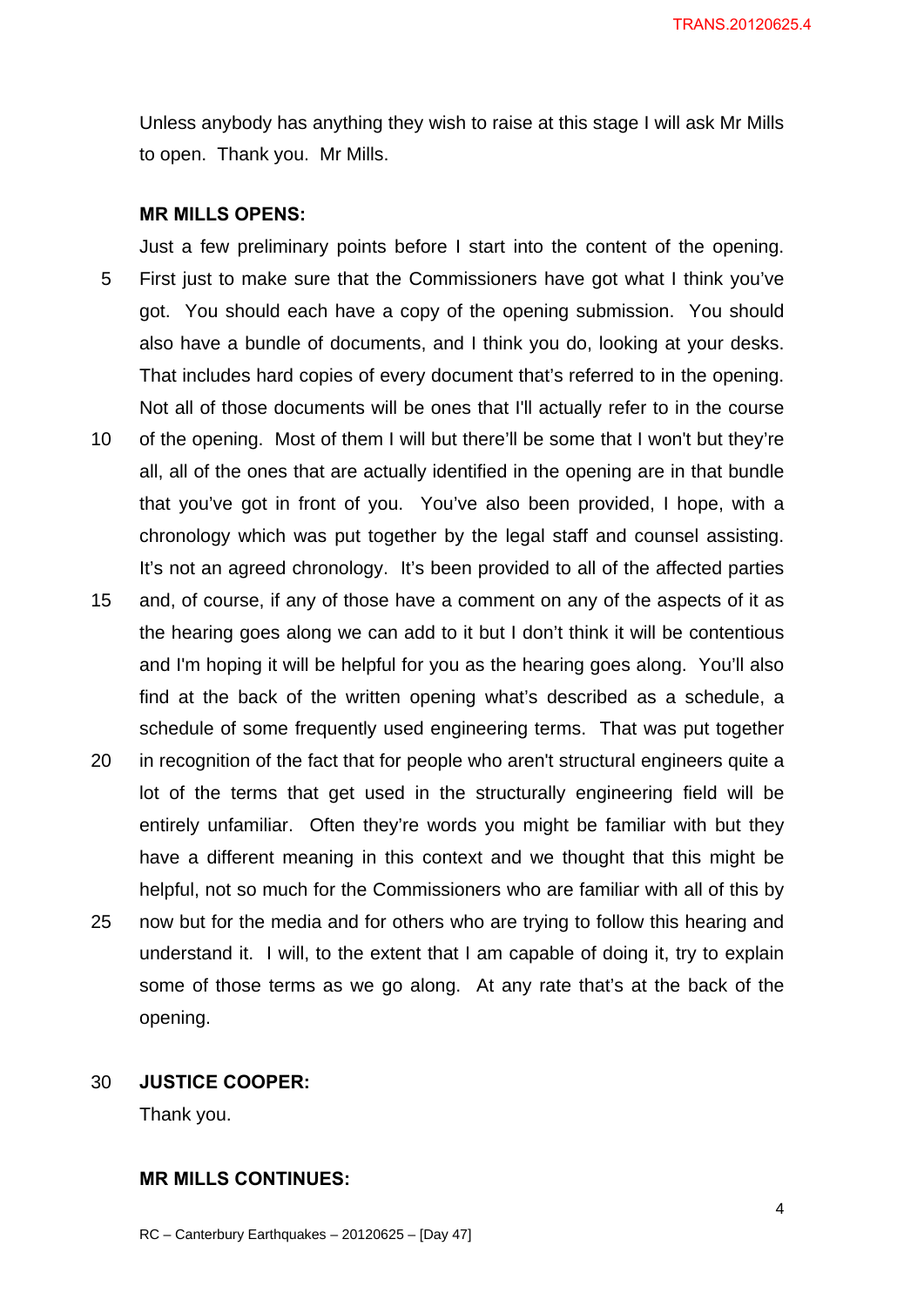I turn then to the opening itself.

On 22 February 2011 the CTV Building collapsed under the effects of a magnitude 6.3 aftershock.

- 5 The effect on the CTV Building was sudden and shocking. Most of the eyewitnesses to the collapse who have been spoken to by Counsel Assisting have referred to the building collapsing in a matter of seconds. While, of course, it's well understood that a sense of time in a crisis like this can be unreliable the concurrence of the eye-witness views on this strongly suggests that the
- 10 collapse was almost immediate.

Not only did the building collapse extremely rapidly, it collapsed almost completely. Unlike, to take one example the Commissioners looked at, the PGC Building, where significant cavities were left following the collapse which 15 enabled a number of people to survive, the CTV building appears to have essentially pancaked. All that was left standing was the haunting image that's now come up on the screen which I think most of the country would have seen in one form or another, the haunting image of the north core of the building which contained the lifts and other services and which was designed to 20 provide the principal seismic strength to the building.

The other element of the building that was designed to provide seismic strength to the building was what's referred to as the south coupled shear wall, I mention these terms because they will come up repeatedly, and this 25 collapsed to the north – and there's the remnants of it. It was in behind the emergency, external staircase and we'll see that in other photographs I think as we go through. So in behind that was the so-called south coupled shear wall and that appears to have collapsed to the north on top of the floors. The photographs that we've seen post-collapse, and again we'll see some of those

30 during the course of the hearing, showed that some remnants of the floor diaphragms remained connected to the north shear core following the collapse but most did not.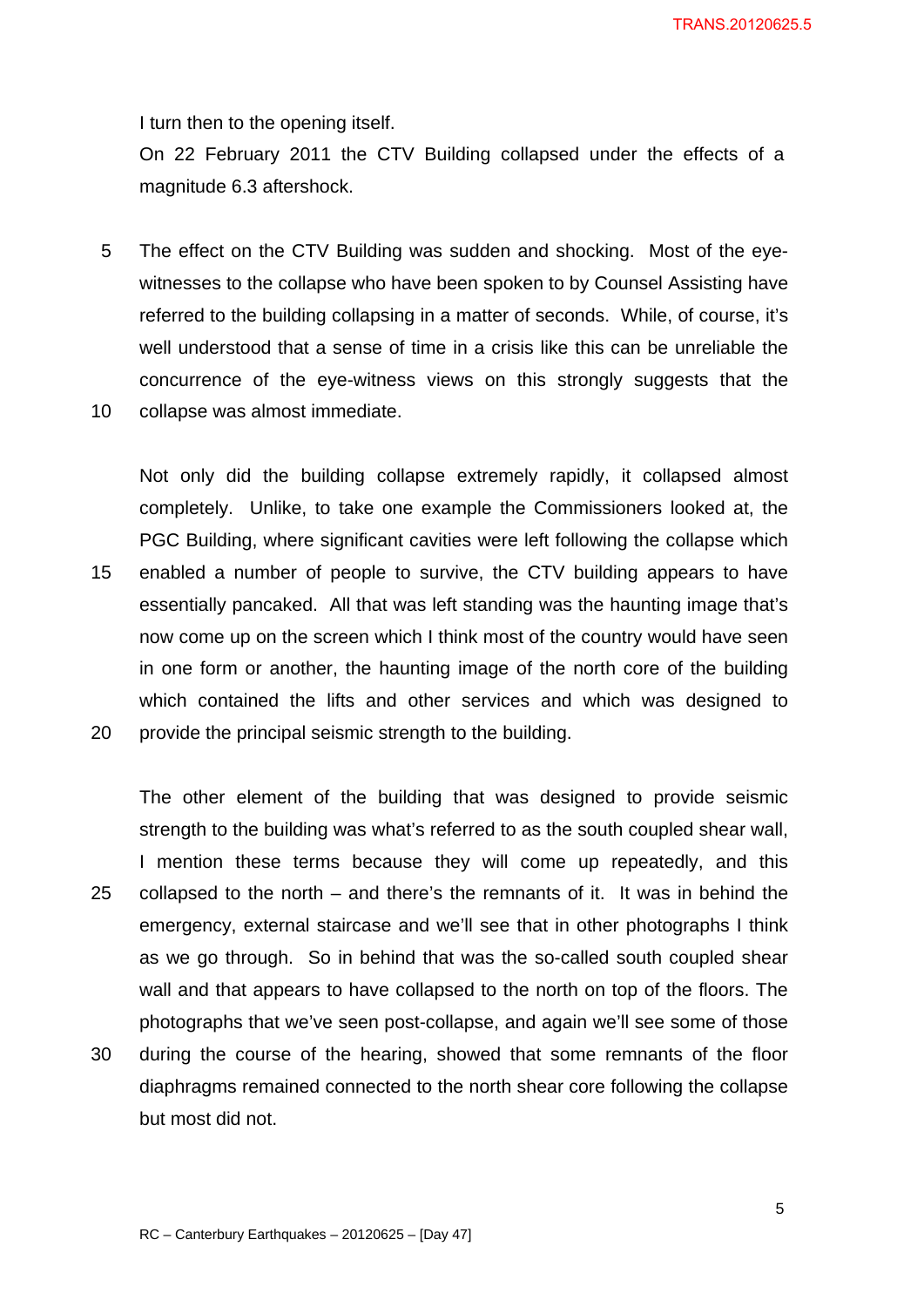The eye-witness accounts and the observable evidence following the collapse also suggest the conclusion that the building collapsed almost vertically, as though it had been a controlled demolition is how some of the witnesses have referred to it. There's a photograph, I thought we'd had another one but we

- 5 couldn't find it when we were searching in the course of this opening. You can see there that red car. These cars were in front of the southern side of the building and the evidence was that they were essentially untouched when the building came down despite the fact that they were parked quite close to it.
- 10 Now as Your Honour mentioned 115 died as a result of the building collapse. Other than Maryanne Jackson, who was the receptionist at CTV who ran from the building just before it collapsed there were, tragically, no survivors within the building on Levels 1 and 2 where CTV was located. The highest number of survivors was on the top floor. Now there is an issue here about how floors
- 15 are being referred to. Some people have referred to the bottom floor as the ground floor.

# 0955

We've tried as far as possible to refer to the bottom ground floor as the first floor and that's the reference here to level 6, that involves counting the ground

- 20 floor as level 1 which I said is what most of the witnesses do but occasionally I'll just have to draw your attention to the fact that somebody's giving a number which uses the ground as the ground floor. So I say again that the highest number of survivors was on the top floor, level 6 which was occupied by Relationship Services. People there survived because the floor came down 25 sufficiently intact for them to virtually walk out at street level and that photograph is actually of Kendall Mitchell who will be giving evidence who was on level 6 at Relationship Services when the earthquake struck and there she is being carried out really at street level with her two little children.
- 30 It is a matter really of great good fortunate that at the time of the collapse not all of the space in the building was tenanted. Fortunate too that because of the hour of the day some people who would otherwise have been in the building and who would almost certainly have died in the collapse were out at lunch and the Commission will hear evidence from some of those people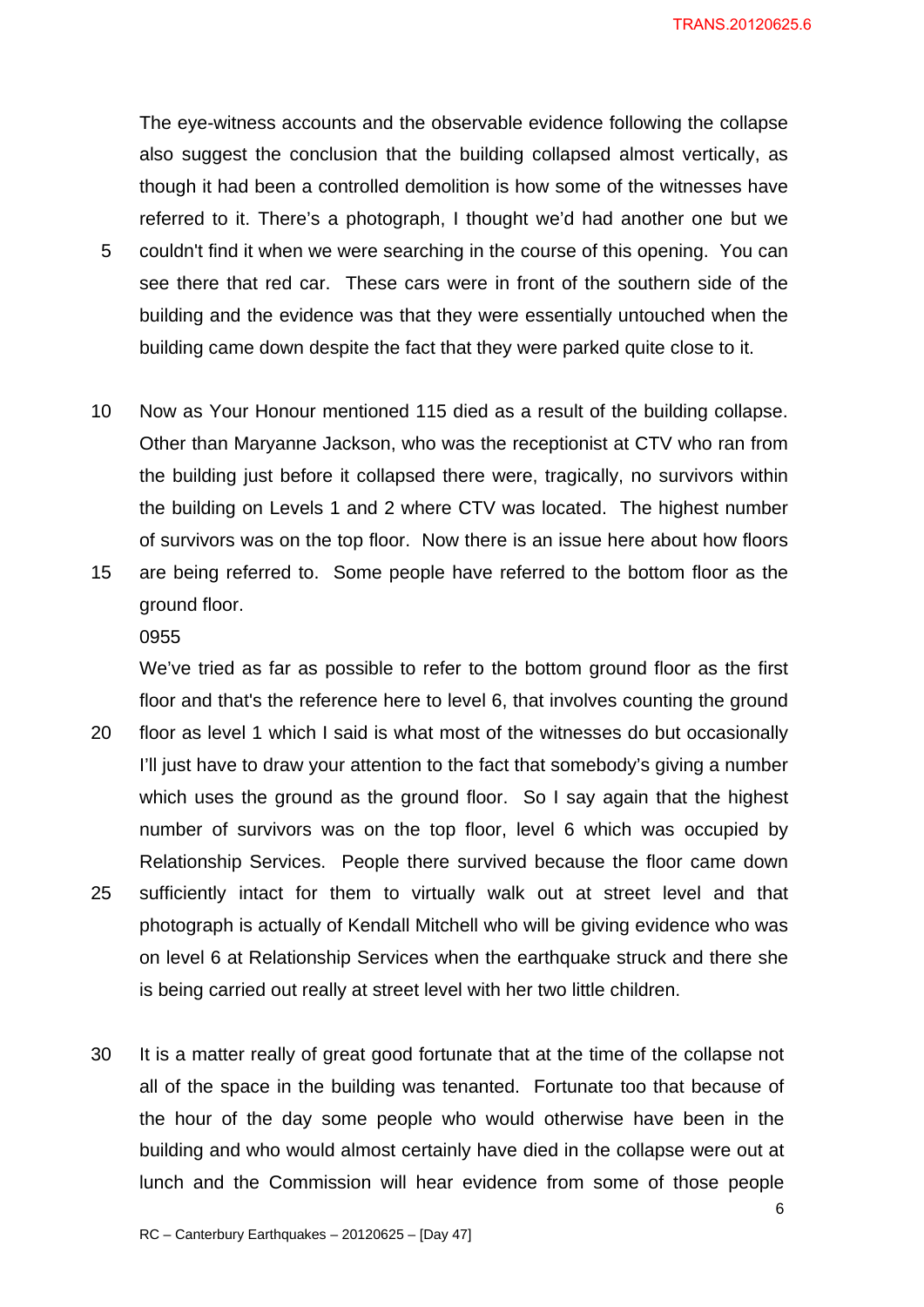including two of the CTV staff who observed the collapse, and one of them in particular was extremely fortunate to have gone out to lunch.

Now turning to the occupants of the building. As I mentioned a moment ago 5 levels 1 and 2 were occupied by CTV, they had been a tenant since 2000. Going Places Education had occupied level 3 of the building but moved out on somewhere round the  $20^{th}$  or the  $21^{st}$  of December 2010. I do emphasise that the move had nothing to do with the condition of the building. As a result of that level 3 remained vacant on 22 February. Now I also do just pause there 10 to note that the fact that Going Places Education potentially raised the question of a change of use of the building when they moved in as an educational facility will come up in the course of other aspects of the evidence, so I just flag that for the moment, that the fact that were an educational establishment, even though not there it's an issue that does come

15 up again in the hearing.

The principal tenancy in the building on the  $22<sup>nd</sup>$  of February was on level 4. This was Kings Education and that operated a variety of language and aged care education programmes. On level 5 there was a medical centre called

20 The Clinic. They moved in in early January 2011 and as a number of people will be aware that was after the existing building they were in in Gloucester Street had been red-stickered.

On the top floor as I mentioned a moment ago was Relationship Services. 25 They had been there for some years and occupied only about half of level 6, the balance of that floor as well being unoccupied on the  $22<sup>nd</sup>$  of February.

Touching briefly on the report that has been done for the Department of Building and Housing which I have referred to in the opening as the 30 consultants' report and more will be said about this later and much more will be heard about this in the course of the hearing. The report that they did identified both higher than expected horizontal ground motions and exceptionally high vertical ground motions as contributing causes of the collapse. Response spectra records show that the horizontal accelerations to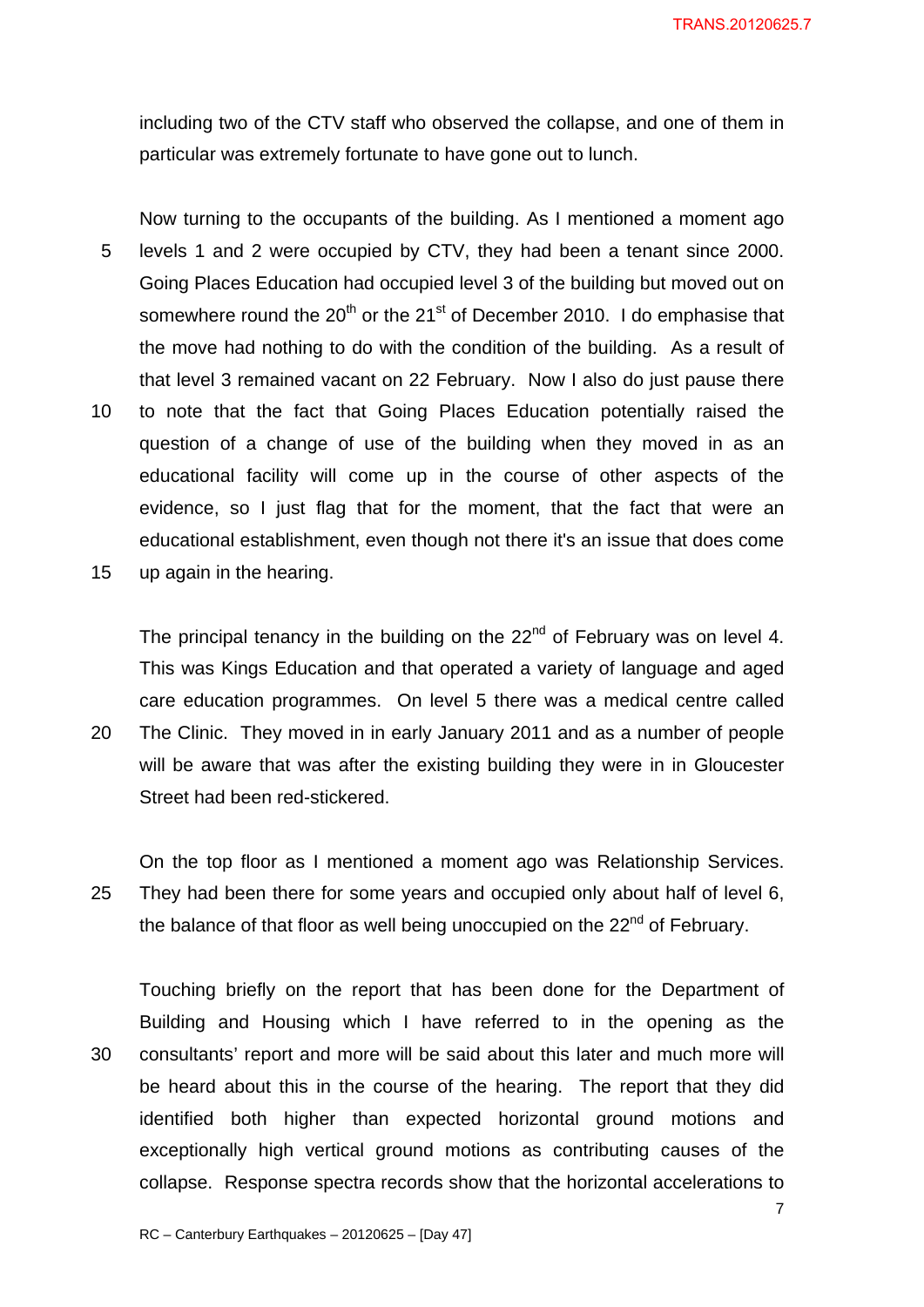which the CTV Building was subjected in the September earthquake were around the level contemplated by NZS 4203:1984 which is the loadings code as the Commissioners will be aware, and that's just come up on your screens there and you'll see that the solid blue line that runs across is the design level 5 expected at the time that the CTV building was designed and built and that solid slightly wavy grey line that goes across is effectively capturing the various movements that the building experienced which of course is the spiky thin line underneath that, and the consensus of the evidence I think is that the period, the time period at which the CTV building was effectively susceptible 10 was at one second which of course is that line across the bottom, so one can see that while higher than that blue line, it's not at least at that time period

When we look at the next one which is February there's a significant 15 difference. So there's the February one and one can see that the line is well above what the building was designed to, or at least required to be designed to and these are the issues that are being referred to as exceptionally high, horizontal and vertical forces that the building was subjected to.

exceptionally higher, so that's September.

20 I then note in paragraph 14 of the opening and I can put it more strongly than I have there, the applicable codes that applied at the time at which the CTV building was designed, did not require the structural engineer to take potential vertical accelerations into account and the significance of these high vertical accelerations will get considerable attention from a number of the expert 25 witnesses that the Commission will hear from.

I am going to turn next briefly but I think it's important to the Commission's terms of reference for this hearing, it does I think need to be clearly understood what it is that the Commission is looking into, and it is not looking 30 into. The investigation that the Department of Building and Housing carried out into the reasons for the CTV building collapse described itself as I note there as a technical investigation into the reasons for the collapse. The terms of reference for the Royal Commission encompass a wider enquiry than that and in preparation for this hearing this has involved the Royal Commission's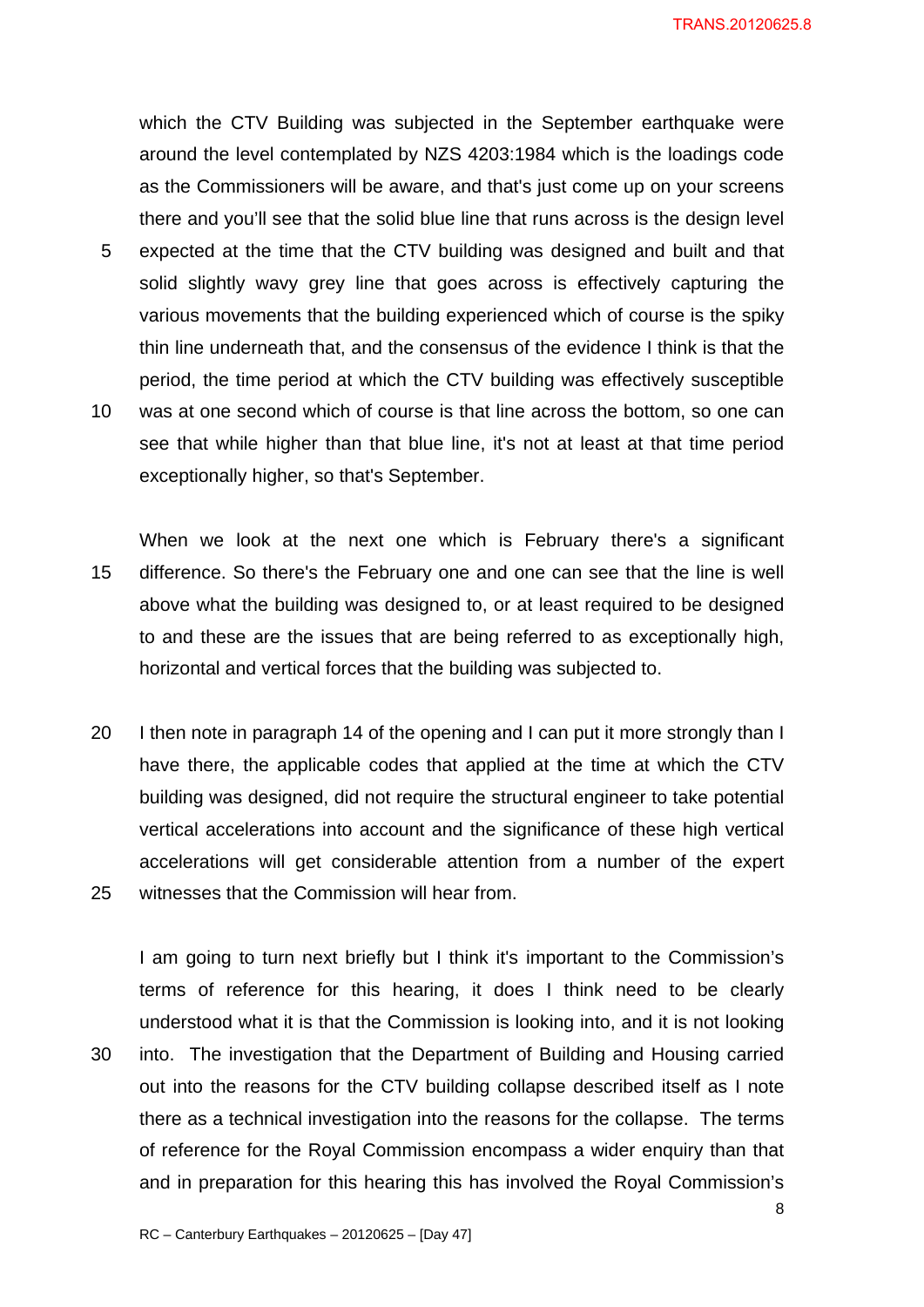lawyers and investigators in a close examination of the permit process, construction issues that might explain construction defects that the consultant's report for the Department of Building and Housing identified and a close examination of issues of code compliance. The investigative process 5 that's been carried out has also looked closely into how the design for the CTV building was developed and the circumstances in which remedial measures were taken in 1990 and 91 to address potentially serious inadequacies in the connections between the floor diaphragms and that north shear core which is what we saw in that photograph that remained standing 10 after the collapse. The Commission lawyers and investigators have also looked closely at the assessment process beginning with the post-September assessments.

Now I don't propose to go through paragraph 16 but it think the image will 15 come up so people can look at it. That's my paraphrasing really of the relevant parts of the terms of reference inserting the CTV specifically into the questions that the Royal Commission is enquiring into. One of the things I do just draw attention to with that is sub (d) up there, which refers to legal and best practice requirements and I mention that because one or two of the 20 expert witnesses have been reluctant to express a view on best practice requirements but it is quite specifically part of the enquiry into this, not just what was the legal requirement but would be the best practice requirement in relation to questions of design and construction.

25 In paragraph 17 of the opening I note that in addition to those quite specific terms of reference that relate to the CTV building, the Royal Commission is also directed to enquire into more general issues of legal and best practice in relation to building design, construction, maintenance, managing of risks and so on, quite generally, and so while the CTV building isn't referred to 30 specifically in that part of the terms of reference, quite clearly to the extent that knowledge is gained from this hearing that has wider, more generic implications, almost systemic implications, that too is part of what the terms of reference require the Commission to be considering in this hearing. 1005

9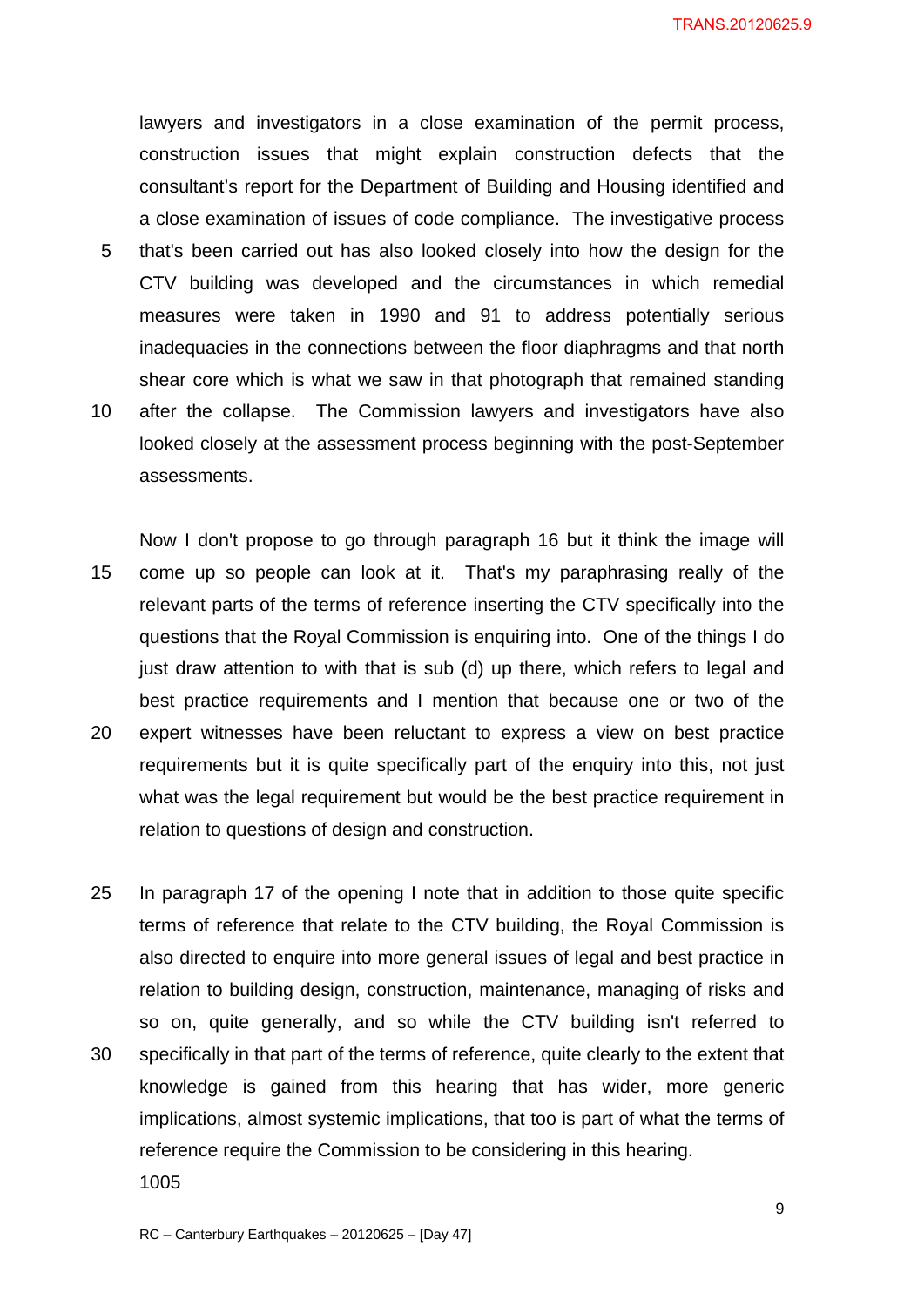In paragraph 14 I note, as I've had cause to do in previous, on previous occasions, what it is that the Commission is specifically directed not to enquire into and this is the question of liability. This hearing is specifically not enquiring into or examining questions of legal liability. As I say there that 5 doesn't, in my view, foreclose an enquiry into or a determination of errors or

- failings in design, inspection, permitting or construction that might have caused or contributed to the collapse of the building and the subsequent deaths and injury but actual findings of legal liability is not part of this process.
- 10 I turn then to another issue which I know has been of considerable concern to a number of the families of the bereaved and this is the question of the fire that at some stage occurred after the building collapsed. Now that issue was not addressed as part of the Department of Building and Housing investigation.

15

Counsel assisting has required the Fire Service to answer the following questions about the fire and I have set them out there and it is a paraphrase of a letter which I think is about to come up so that people who are interested can see the actual text of the response but what we asked the Fire Service

- 20 was whether an investigation had been carried out into the cause of the fire, whether it was now possible to provide an informed view on the cause of the fire and whether the Fire Service has any records of potential hazardous substances at the CTV building and in reply is the letter that you'll now have on your screens. I'm not sure how visible that will be to people sitting behind 25 me but those who've got screens will be able to read it and essentially it says that no investigation was carried out at the time and this is because the Fire Service officers were focused on the rescue and recovery process. Secondly, the collapse and de-layering of the building during the search and rescue operation prevented any likelihood of gathering useful evidence about when 30 and how the fire started because fire investigations rely heavily on a static scene. The third point made in that letter is that given the depth of the fire no
	- useful conclusions are able to be drawn from videos, photographs or the statements of witnesses and, finally, while it has no record of potentially hazardous substances at the site it did ascertain from the Christchurch City

10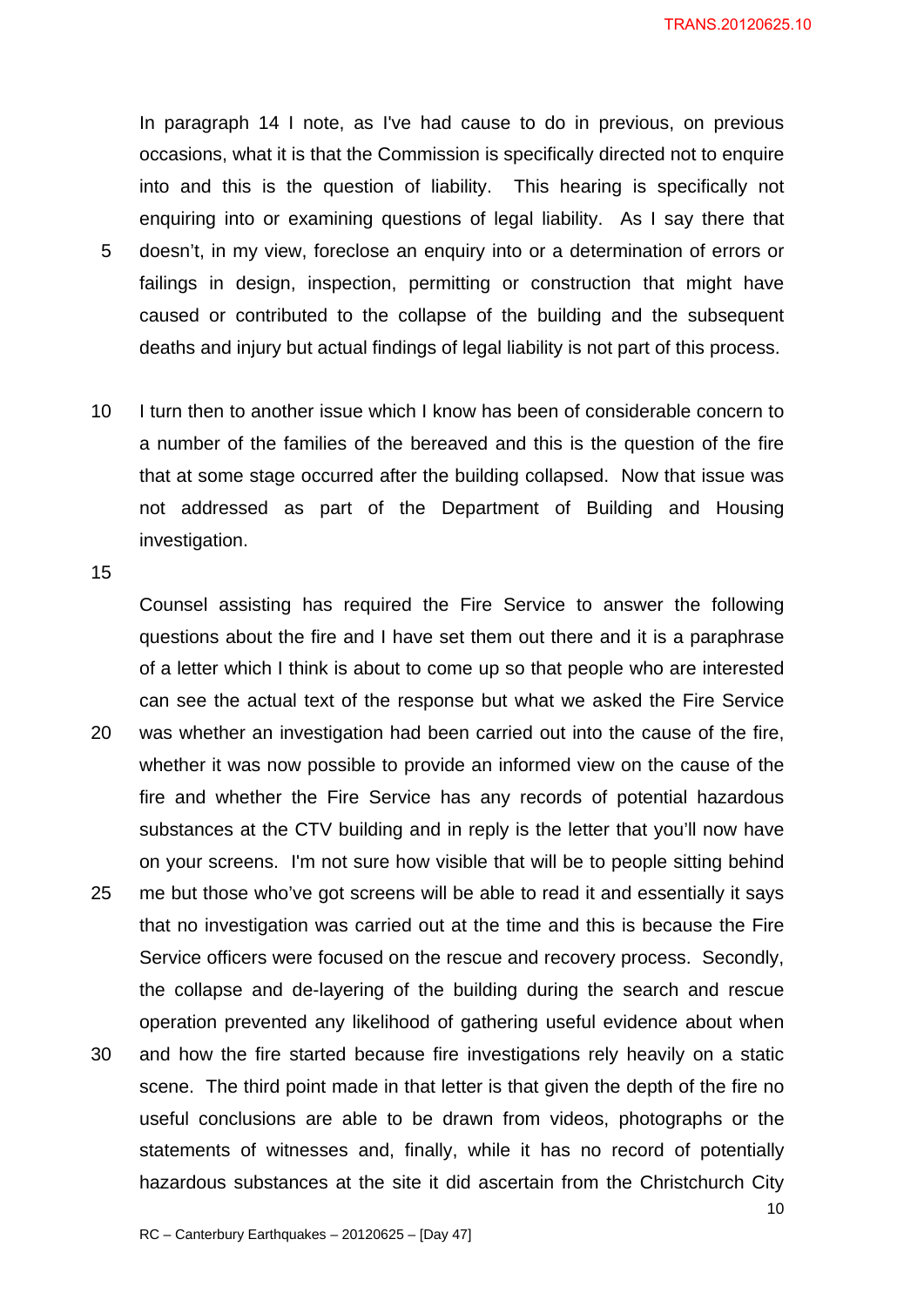Council records that there may have been a 9 kilogram gas cylinder in the building and, of course, it's a possibility that gas escaping from that cylinder could have been ignited as a result of the collapse and, of course, as we know there were cars parked underneath as well, all of which would have had 5 inflammable material in them.

So that letter for those who want to look at it again is posted on the Commission's website. It's a public website. People can access it and read it and the Commission has also advised the author of that letter, Mr Paul McGill 10 who's the Chief Executive and National Commander, Acting, that he will be required to appear during the course of the hearing to give evidence and I

I turn now again just in a preliminary way trying to lay out a sort of a road map 15 for things that will come up in this hearing to the question of the New Zealand Standards and specifically their legal status. There may be some subsequent dispute over some of these points, I don't anticipate there is but any rate I will run through my view on this.

anticipate that will be towards the end of the hearing.

20 Now at the time the CTV Building was designed there were two New Zealand Standards that were specifically and particularly relevant as the Commissioners will be aware. They were NZS3101:1982 which is described as the code of practice for the design of concrete structures, CTV building being a concrete structure, and 4204:1984 which is described as the code of 25 practice for general structural design and design loadings for buildings.

# **JUSTICE COOPER:**

I think that might be 4203, 1984.

#### 30 **MR MILLS:**

Sorry, have we got an error there. Yes, I think we do. 4203.

# **JUSTICE COOPER:**

It's 4203 just reading ahead.

RC – Canterbury Earthquakes – 20120625 – [Day 47]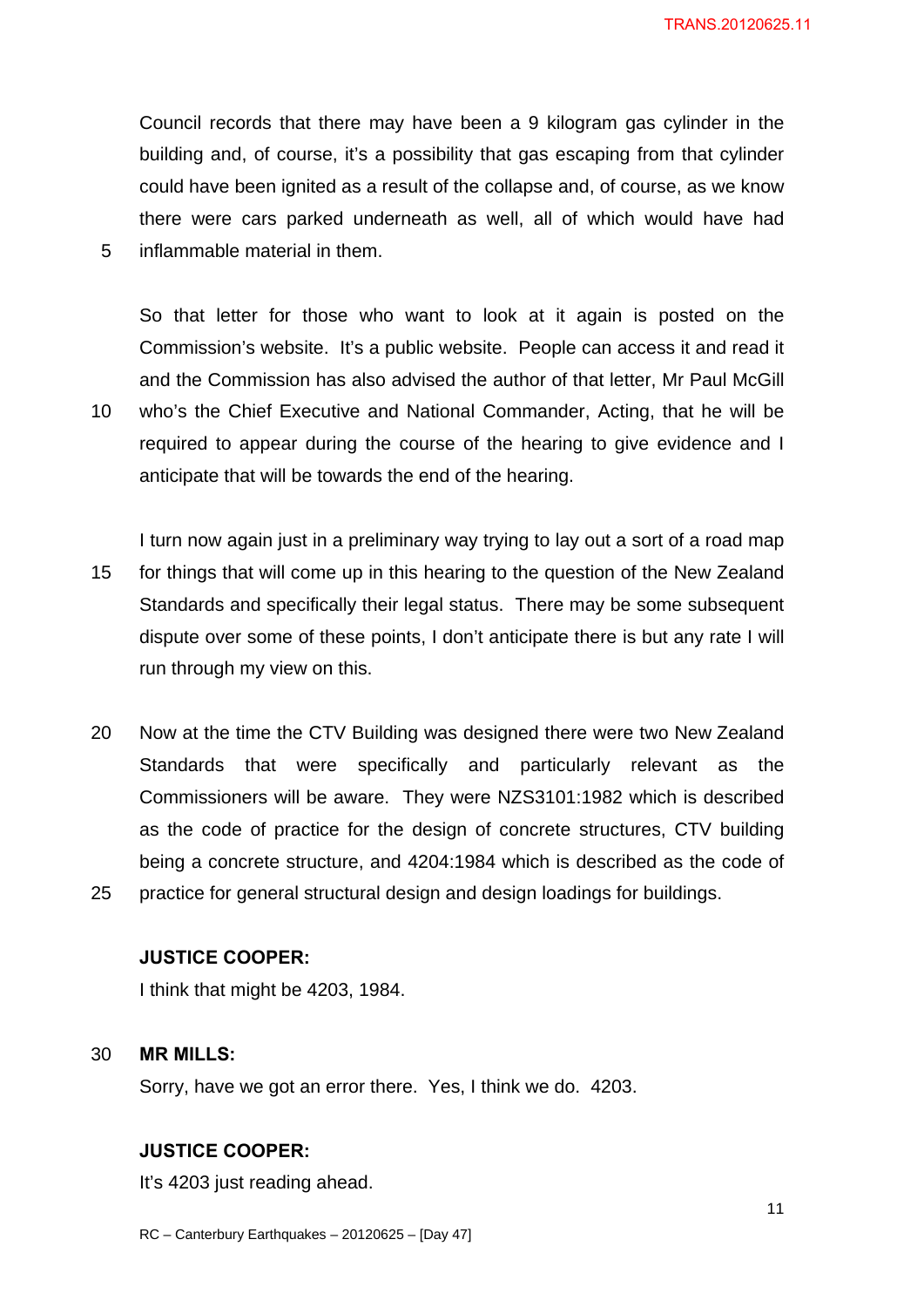#### **MR MILLS:**

1984.

# 5 **JUSTICE COOPER:**

By the time you get to the next page, they can't both be right.

# **MR MILLS:**

It is 4203. I'm sure it is Your Honour.

10

# **JUSTICE COOPER:**

Thank you.

# **MR MILLS:**

15 So the latter is the general one and it's the later one, 1984, the earlier one is specific to concrete buildings is the first point that I note about it. Secondly, where do these New Zealand standards come from? Well, they're issued by the Standards Council and that Council is established under the Standards Act 1965 and when one looks at that Act we find that the legal 20 status of the New Zealand Standards depends upon whether they're incorporated into bylaws and in the present case there is a relevant Christchurch bylaw. It's just come up on the screen again, not terribly easy to

No they can't be can they because the heading refers to the bylaw.

read. No, those are the provisions in the Act sorry.

# **MR MILLS:**

25 **JUSTICE COOPER:** 

No you're quite right. So that's a part of the bylaw. That's part of 30 Christchurch City Council Bylaw No 105 and that does two things that I draw your attention to. The first is that it incorporates specifically into the bylaw parts, but parts only, of the two New Zealand standards that I just referred to. It also lists in the second schedule to the bylaw both of those standards, in effect, in their entirety along with various other standards and so on which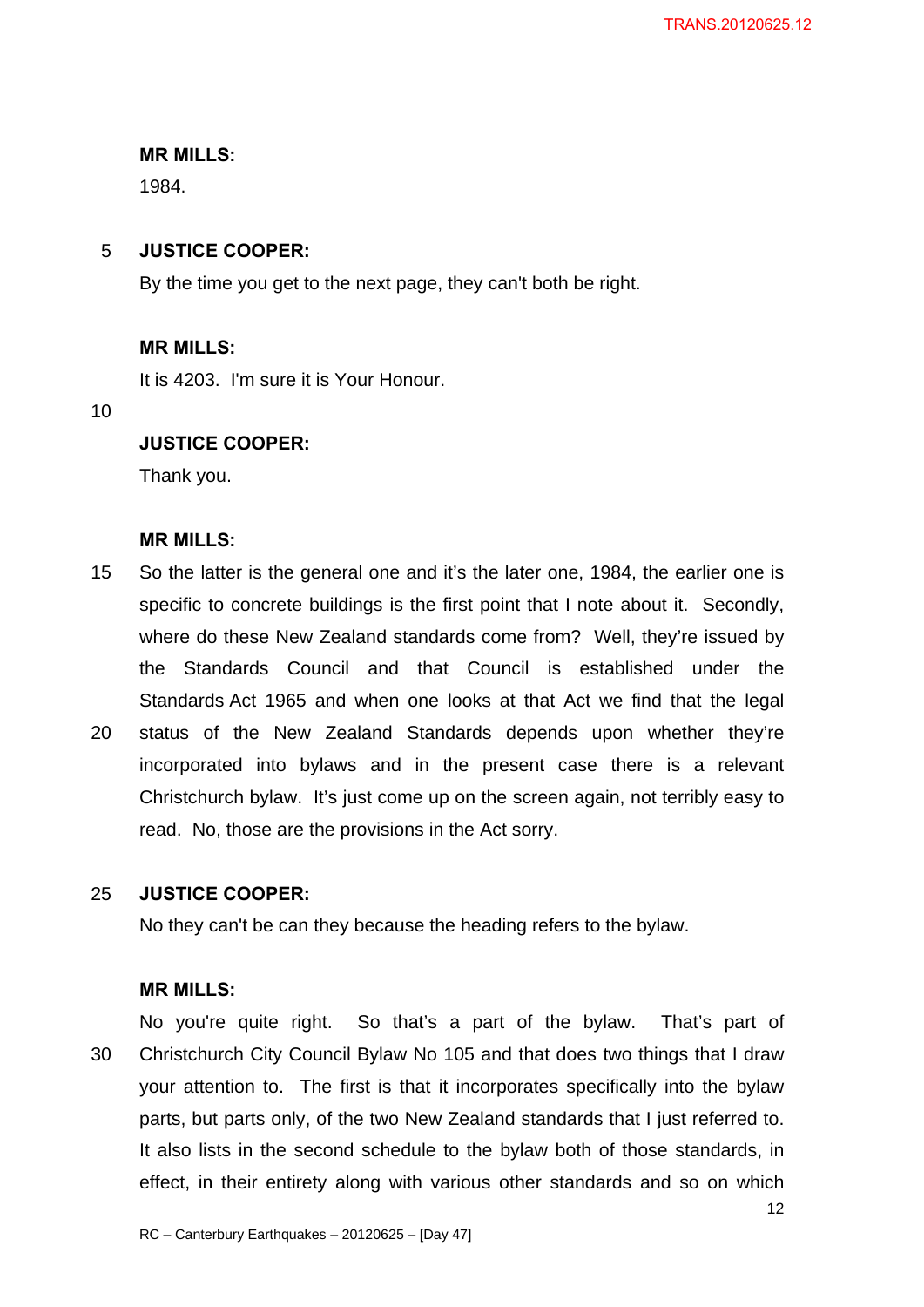aren't relevant to this hearing and in respect of the various standards and specifications and so on that are referred to in the second schedule they are specifically said to not be part of this bylaw and that's what you've now had extracted or highlighted on the screen from the document in front of you. So 5 they are specifically said to be not part of this bylaw.

# **JUSTICE COOPER:**

Well what's all that about?

# 10 **MR MILLS:**

Why have they done that, is that your -

#### **JUSTICE COOPER:**

Mmm.

# 15

# **MR MILLS:**

Well I'm not sure of that and we've, we have or are about to ask the Council if there is any material that they have at the time that the decisions around this bylaw, and what was incorporated and what wasn't, took place. That may 20 assist Council itself, in the course of the hearing might be able to assist, but the effect of it certainly is that there is a difference between the portions of the two New Zealand standards which are specifically repeated in the bylaw and become part of the bylaw, which I'll take you to in a moment, and the reference in their entirety to the two standards in the second schedule which 25 don't become part of the bylaw but are used for a different purpose and I'll just take you to that right now and you'll see in paragraph 25 of the opening

- submission which quotes from clause 5 that it says, "Proof of compliance with the specifications, standards and appendices named in the second schedule shall be deemed in the absence of proof to the contrary sufficient evidence
- 30 that the relevant degree of compliance required by this bylaw is satisfied." So that's the part I emphasise, "Shall be deemed in the absence of proof to the contrary," and then it goes on to make that point that was just highlighted on your screens. Now –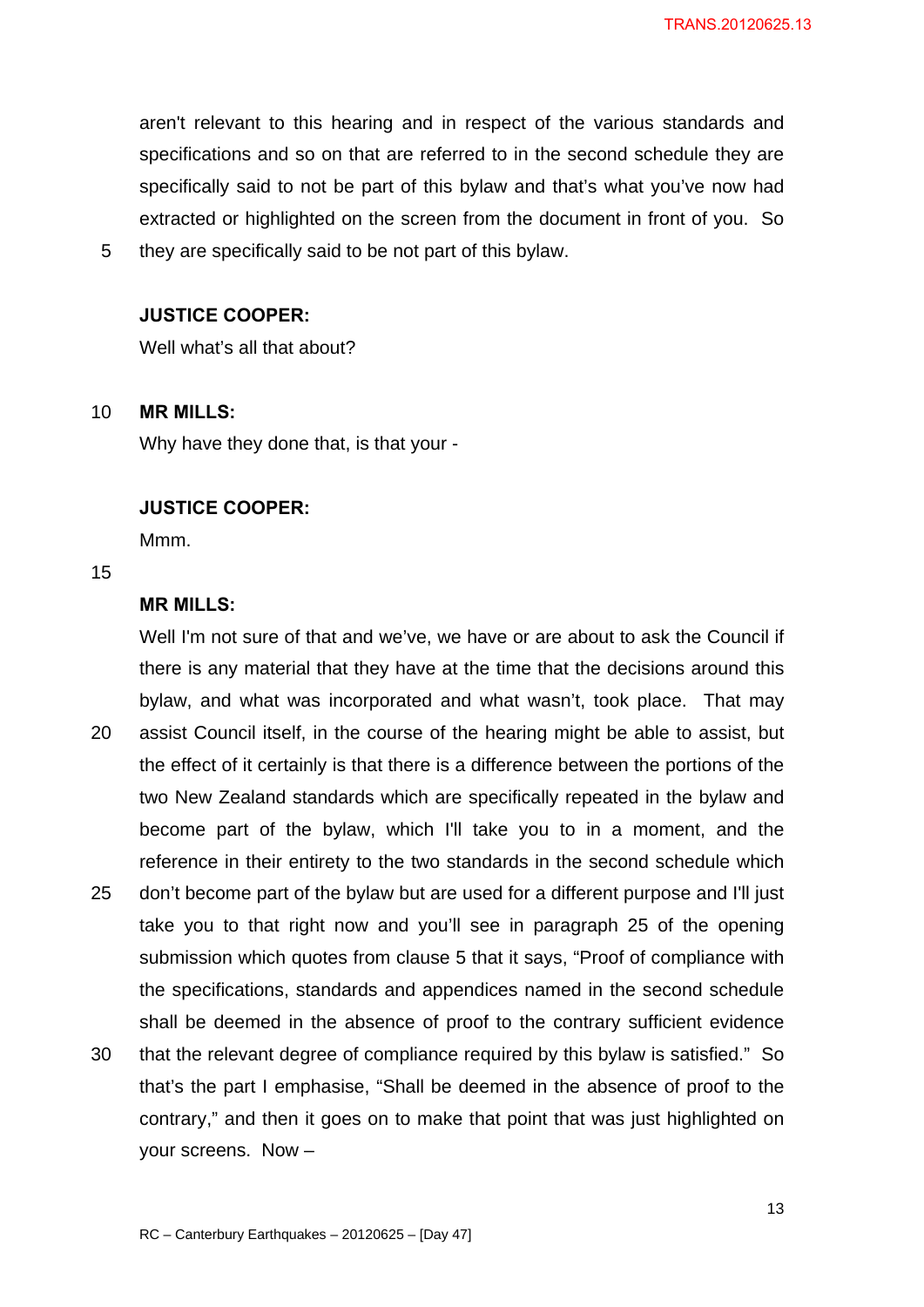# **JUSTICE COOPER:**

But then there are particular parts of the standard which are repeated in the bylaw.

# 5 **MR MILLS:**

Yes there are, yes there are.

#### **JUSTICE COOPER:**

And those parts become part of the bylaw.

# 10

# **MR MILLS:**

That is what in my view happens, yes, that's the effect of it. They have a legal force of the bylaw because they're specifically incorporated into it. Now, and I'll just go through that before I make some further comments on that, if that's

15 all right?

1015

# **JUSTICE COOPER:**

20 Yes.

#### **MR MILLS:**

I turn then to, well paragraph 29 really is, picks up this point directly. No it doesn't, it's really paragraph 30, 30 and 31. So what I've set out there, 25 particularly in paragraph 31 are parts of the standards which are specifically included within the bylaw in clause 11, and they've just come up on the screen, and the one that – I'm just making sure we're on the, actually the one I want to take you to is the one that's in paragraph 31 of the opening.

#### 30 **JUSTICE COOPER:**

I think that was it Mr Mills.

# **MR MILLS:**

Was it?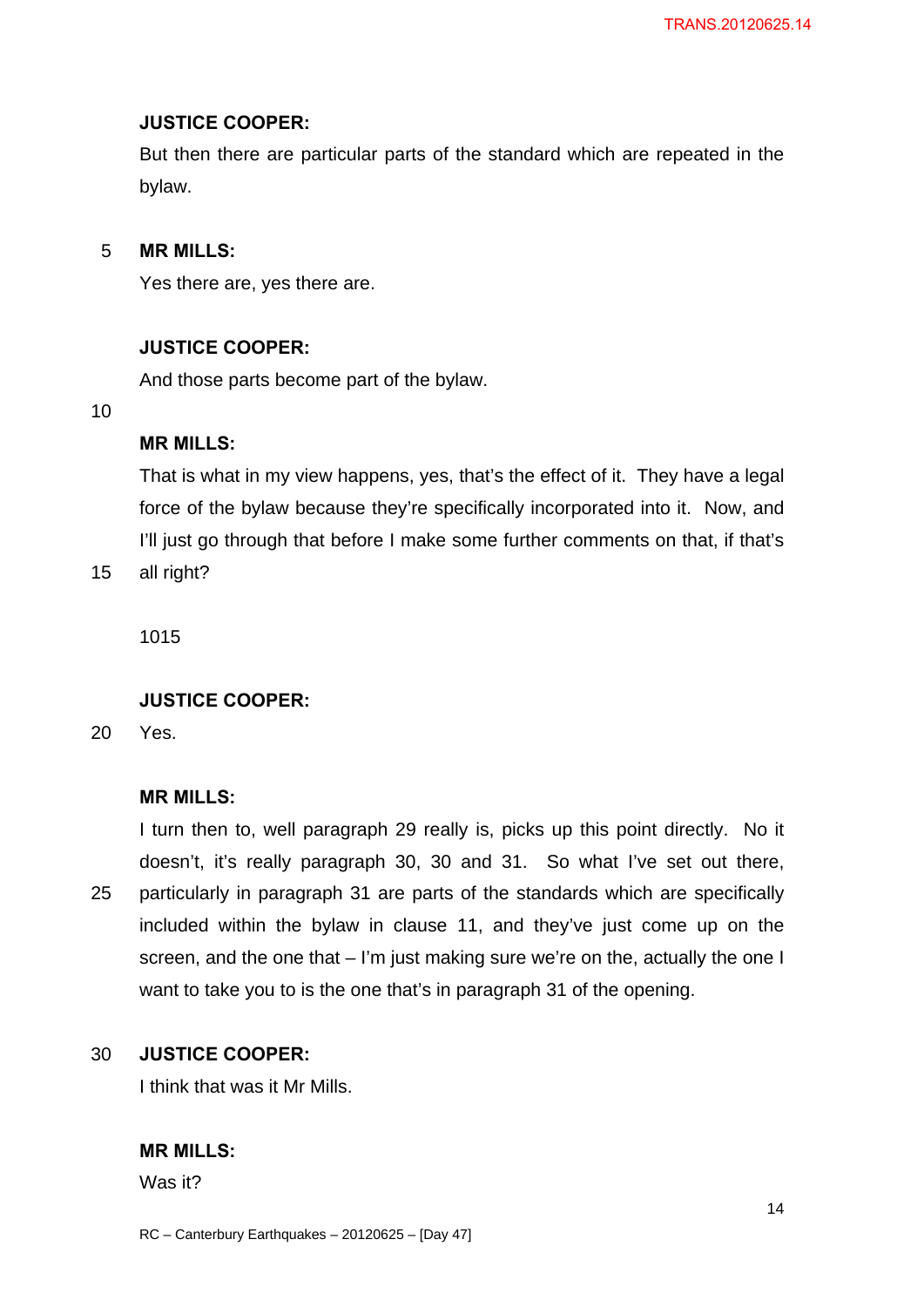# **JUSTICE COOPER:**

Yes, because if I look at your paragraph (a) that is referring to clause 11.2.5.1.

# 5 **MR MILLS:**

All right, then let's have that again and I'll look more carefully.

#### **JUSTICE COOPER:**

And that is what, you quote the opening paragraph there, "The main elements 10 of the building that resists seismic forces shall, as nearly as practicable, be located symmetrically." And then (b) moved on to, your (b) that you have quoted at the bottom of your page 7 –

# **MR MILLS:**

15 Ah, yes I see, all right.

# **JUSTICE COOPER:**

– is going into a level 2.5.2.

#### 20 **MR MILLS:**

Yes, all right, sorry. Thank you. The provision that I've referred to in paragraph 31 of the opening under (b) is the one that I particularly draw the Commission's attention to, because this is a provision that will be referred to by several of the expert witnesses, not by reference to the bylaw but because 25 of its presence within the New Zealand Standards, and it's this specific wording that may require some further thought. So this is on the question of

ductility.

This issue about whether the building needed to be designed for ductility, and 30 I'll come back to that, and this is going to attract quite a lot of attention in the course of the expert evidence because the question of whether there's been code compliance at least in a number of respects turns on, in effect, which road one goes down here and the extent to which the building was required to be designed for ductility. Let me just pause on that, this issue of ductility and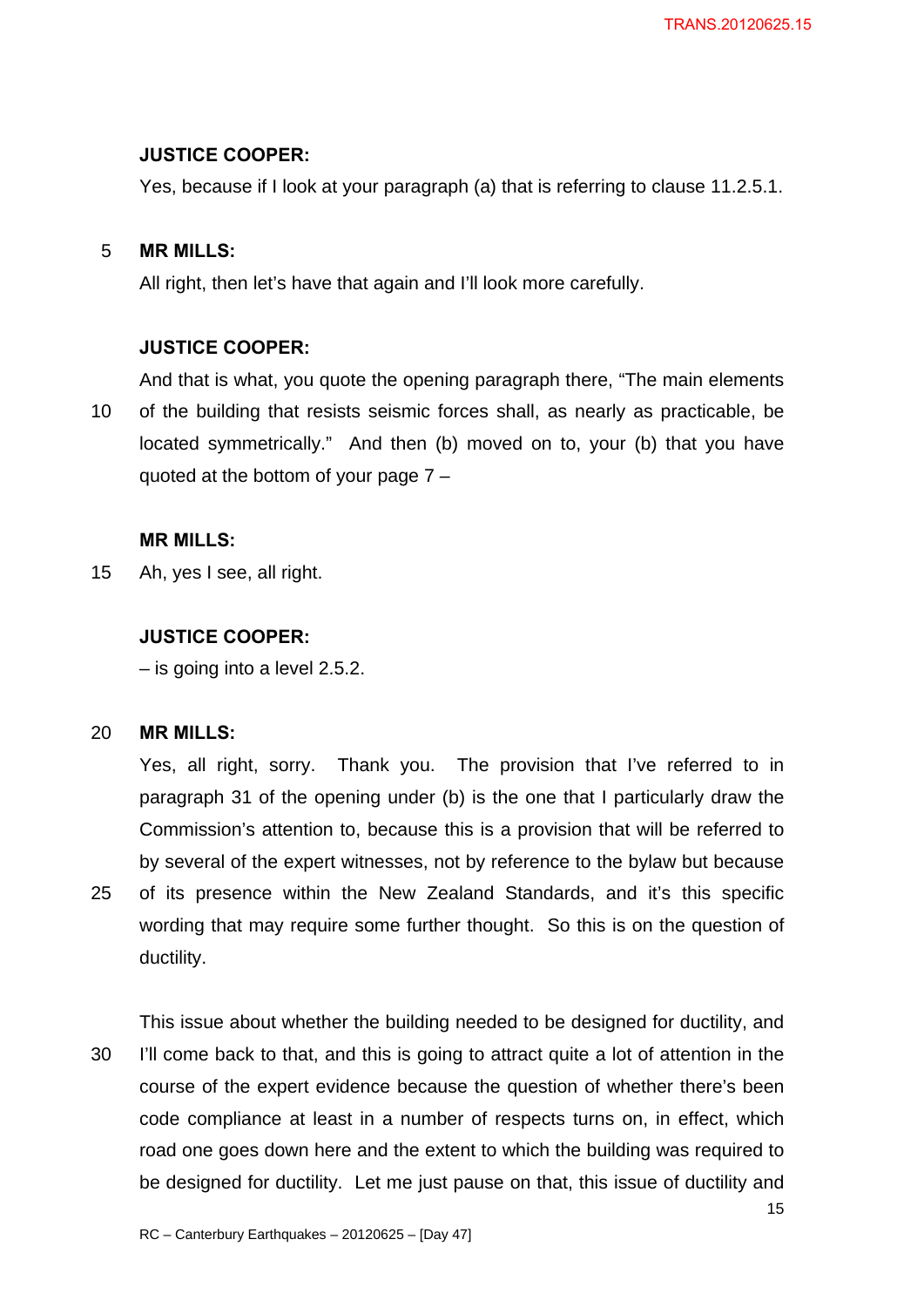the question of whether the building is capable of going into what as I understand it the structural engineers referred to as that inelastic stage of the building deforming under earthquake forces. The point beyond that stage which again is referred to is the elastic stage where the building or its 5 structural members are expected to return to their original position prior to being hit by the earthquake forces and return to it without damage, and be able to go beyond that into this inelastic stage where the building begins to absorb and dissipate the earthquake forces, does suffer damage and deliberately suffers damage but doesn't collapse.

10

This question is one that's going to attract a lot of attention, and this particular provision which I've referred to in 31(b) says, "The building as a whole and all of its elements that resist seismic forces or movements, or that in the case of failure are a risk to life, shall be designed to possess ductility…" And the 15 question of the effect of those commas and whether that means that this is an alternative under this gateway provision is one on which the Commission will hear divergent views from expert witnesses when they address this question of whether the building, other than the two principal shear core provisions, the

20 ductility, whether other parts of the building also were required to be designed for ductility, and part of that difference of view for some of the witnesses turns on the way in which this provision is read.

big north core and the south coupled shear wall which were both designed for

#### **JUSTICE COOPER:**

25 It must be a difficulty in applying the words rather than in the words themselves I suspect, because that phrase, "…or that in the case of failure are a risk to life…" must be referring to elements that resist seismic forces mustn't it, otherwise why would it be in the plural?

# 30 **MR MILLS:**

I think, as I understand the arguments around this, and I touched on it later in the opening, one view of it is that unless they are elements that are intended to resist seismic forces or movements, then they don't need to be designed to possess ductility.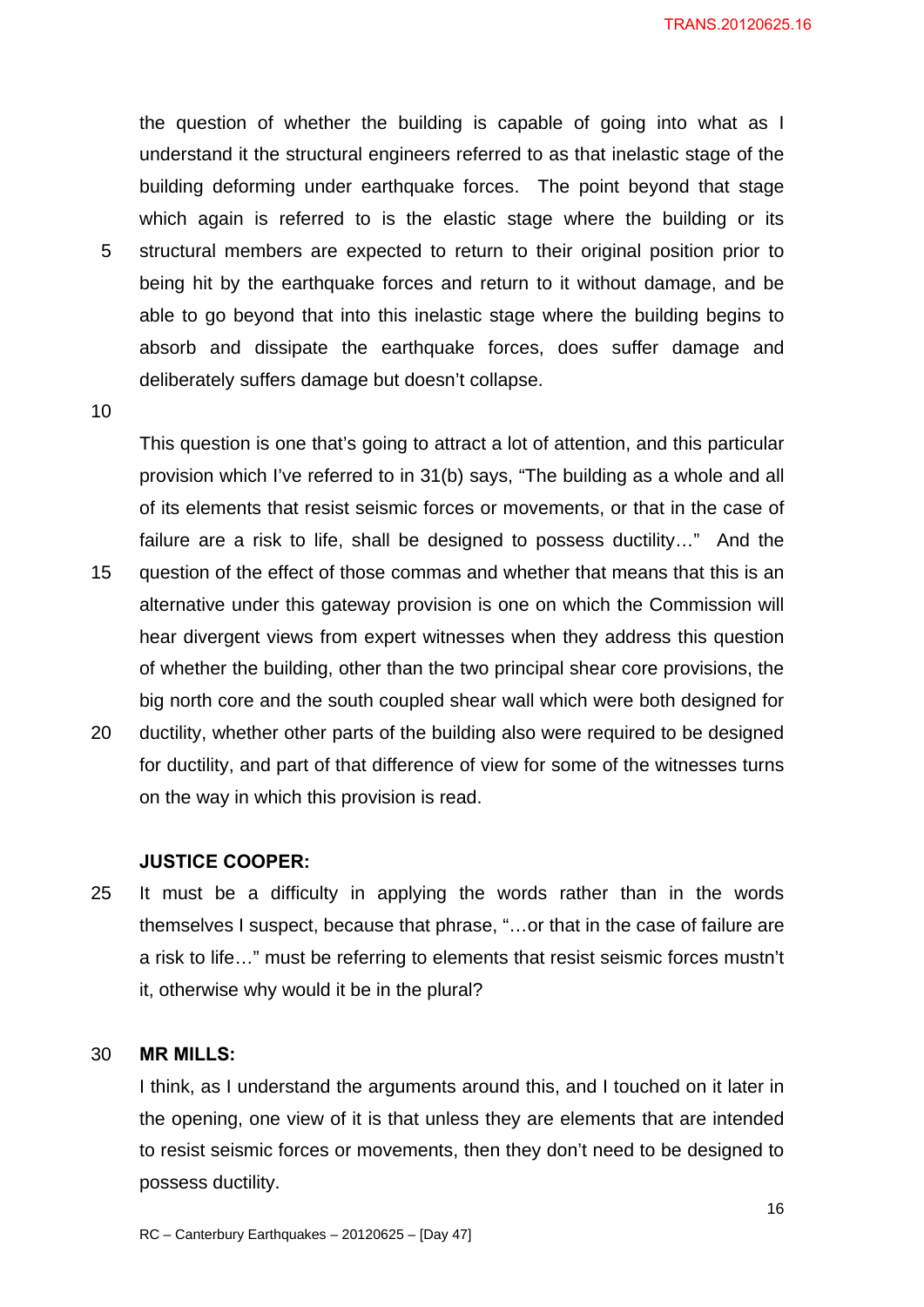#### **JUSTICE COOPER:**

Well why would you have the next phrase?

# 5 **MR MILLS:**

Well that's the issue which in the end will attract some attention and all I can say to that at the moment with, I want to leave this open really while flagging the issue, is that, this is a lawyer's point, but the interpretation of bylaws is subject to the Interpretation Act. It comes within, in my view, within the 10 definition of regulations under the Interpretation Act and so it is actually, the extent that it's in the bylaws, it is a legal, has a legal effect and it is subject to the normal rules of legal interpretation and I'm sure Your Honour will be reflecting on some of the things that have crossed my mind as well about what that might mean, but the engineers, the structural engineers have quite, it 15 turns out they have quite divided views on this issue of whether all of the elements in this building are required to  $-$  needed to be designed for ductility because in the case of failure they were risk to life and this particularly involves the columns which were not designed for ductility they were designed solely to carry gravity loads, so-called. Just carry the weight of the building.

20 They weren't designed for ductility.

Some of the engineers will say, some of the experts will say, but in the event of failure they clearly involved a risk to life, so in our view they should have been designed for ductility. The contrary view is no it doesn't have that effect, 25 and the concrete standards contain some quite specific provisions which deal with ductility and they're complicated, at least I find them complicated, and apparently some of the structural engineers do as well because there's a difference of view about what they mean, but where that trail subsequently leads, as the two structural engineers on the Commission will no doubt be well 30 aware, is into the question of whether a number of these elements were what are described as "secondary elements" and that in turn leads to certain

requirements for ductility or not.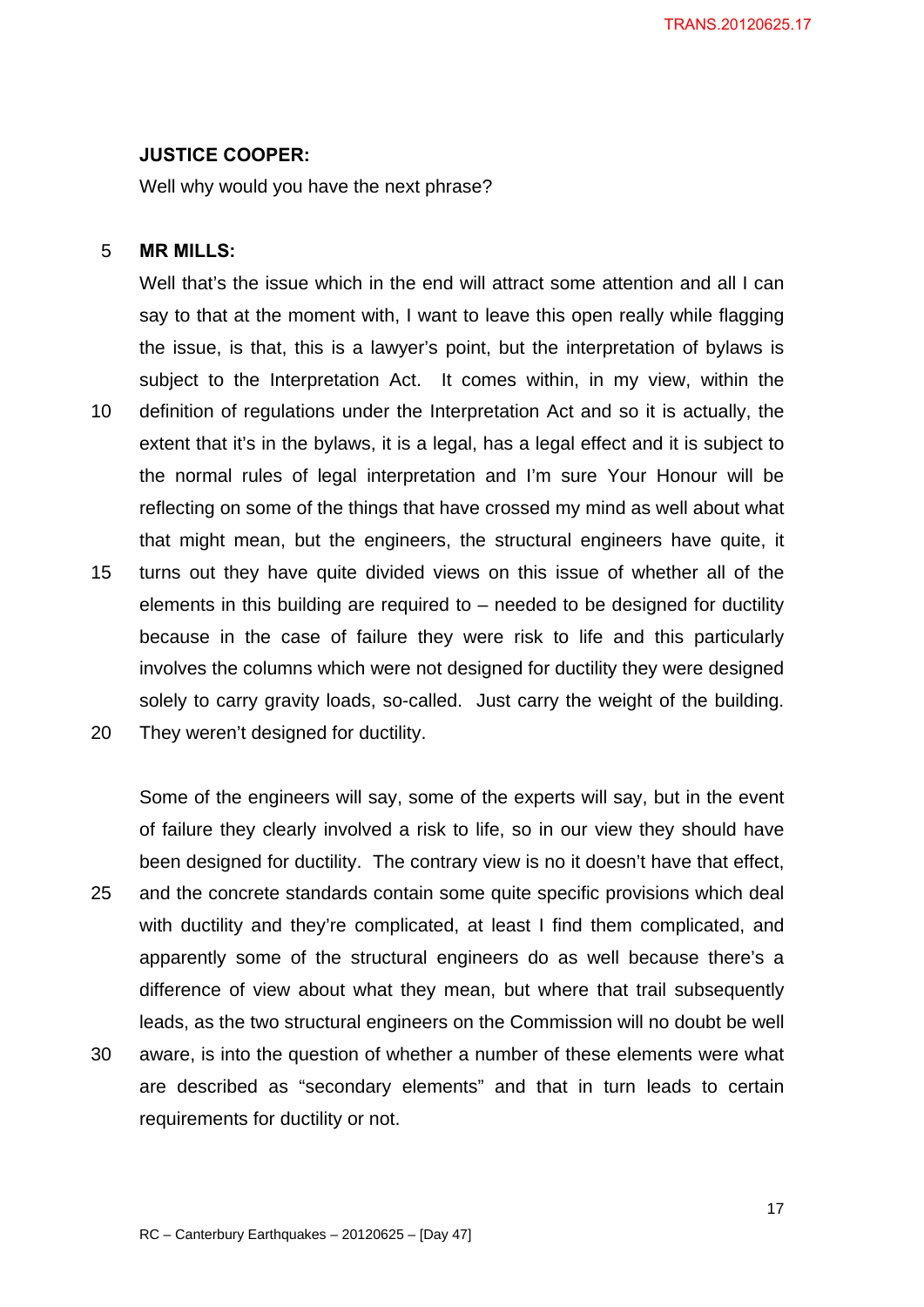So I hadn't intended to go through it in detail, but there's, so it's a fork in the road in effect which some of the experts will take on this issue of the extent to which various elements of the building needed to be designed for ductility or could simply be designed to carry gravity which is as the Commissioners will

- 5 hear when you hear from Mr David Harding who was the, I think it's fair to say, the principal designer of the building, the columns were designed solely to carry gravity and the only elements of the building that were specifically designed for ductility were the north shear core and the south coupled shear wall. The question of whether that met the requirements of the standards is a
- 10 very live issue.

#### 1025

Now I've really covered what's in paragraph 32 of the opening at this point and I turn then, again it picks up this issue of ductility to paragraph 33 in the opening, where I say that Dr Hyland who is one of the co-authors of the 15 Department of Building and Housing consultants' report, has expressed the view in that report that the CTV building design did not comply with the applicable building codes in some respects and his co-author of that report, Ashley Smith, has provided his own brief of evidence in which he says that it

did not comply but for different reasons to those put forward by Dr Hyland so

20 again early on we've got differences of view between those two experts about the correct interpretation of the New Zealand standards, code provisions. They both say however that at least some of the columns in the CTV building should have been designed for ductility which it's acknowledged they were not.

# 25

Now there's a useful brief that's come in from Mr Arthur O'Leary, who's being called by the Christchurch City Council and again differences of view on the correct interpretation of the code provisions but he is expected to say that the columns and beam joints on line F which is the eastern side of the building 30 should have been designed for ductility, and the connection between the floor diaphragm and the north shear core as permitted and built did not comply with the code although that remedial work which the Commissioners will be aware of in 1991 which involved the retrofitting of drag bars into the connection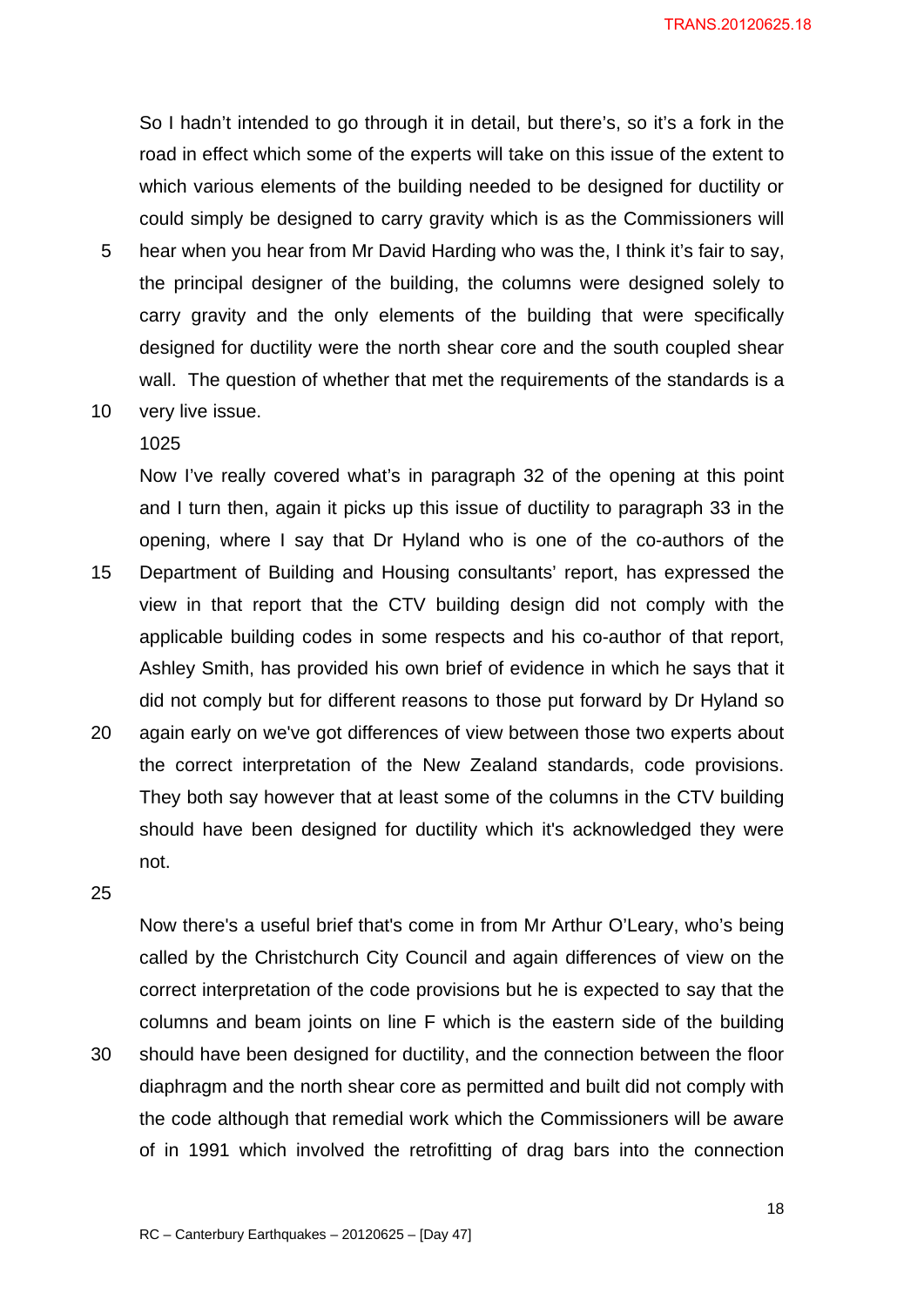between the floors and the north shear wall did bring it into code compliance and those issues will be dealt with in more detail later in this opening.

The Royal Commission has also retained Dr Murray Jacobs who is a very 5 experienced Auckland based structural engineer to look at the issue of code compliance and he will also give evidence that in a number of respects the CTV building did not comply with code and he's one of the expert witnesses who reads that provision that you and I were just discussing Your Honour as dictating the direction on ductility because there was a risk for life if the 10 columns collapsed.

Now there's a contrary opinion on these code compliance issues which will come from Professor John Mander who is being called by Alan Reay Consultants Limited. He says in his written brief that the building was 15 designed in compliance with the applicable design and building codes.

In paragraph 37 I touch briefly on the evidence that I understand is likely to be given by Dr Alan Reay and his firm which was back then Alan Reay Consulting Engineer designed the building and he's expected to give evidence 20 that with the passage of time there is now no certainty about the documentation used for the permit application for the building and as a result it is not possible to definitively state whether the building complied with the bylaw. It is correct that there is some confusion in the documentation. Council records are not perfect and we'll come to that but there is some uncertainty 25 about some aspects of the documents that went in for the permitting.

At this point I thought what it might be useful to do is to bring up the model which has been prepared for this hearing and I just want to use this, it's a bit of a walkthrough of the building to again try and familiarise not so much for the 30 Commissioners but others who were interested in this hearing with some of the features of the building that will get repeated attention. Now of course that's the exterior of the building and at the right, if you could just spin it the other way, that big white section we're looking at now that is the north shear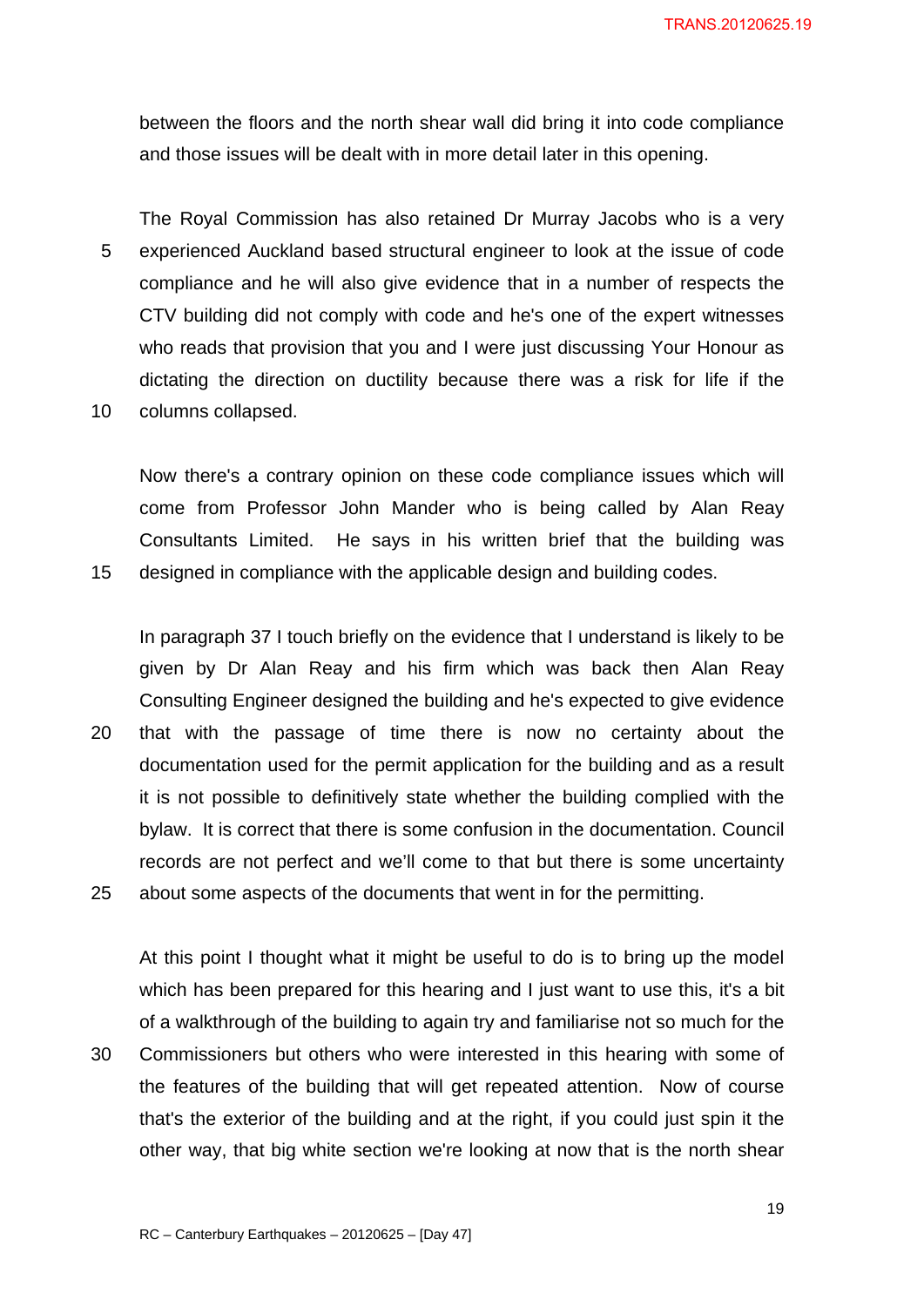core which was probably the principal part of the building that was designed to resist the lateral movement of earthquake forces.

What we're looking at now just below those slotted windows is what gets 5 referred to in the evidence as the western wall and there will be attention given to that and that is in part because it was apparently intended in the structural design to be separated from the rest of the building, in effect a seismic gap from the rest of the building and there's – so that it wouldn't affect the response of the building in an earthquake. There is controversy about 10 whether as built it was seismically separated and the DBH consultants' report took the view that it was not and factored that into their analysis. That is disputed by other parties and evidence on it is mixed and in the end it may not enable a conclusive conclusion, but I identify that there because it will come up repeatedly so that's the western wall.

15

I think we're now going round to the south coupled shear wall. Yes, we're not looking at it quite as full on as I would like to but there we go, that's better, so there's the south coupled shear wall behind the external exit stairs and you'll observe that there are couplings in effect that run between the two shear walls

- 20 where that effectively where it's connected above those slots. So that was the other principal seismic resistant element of the building and the Commissioners will hear in the course of Mr Harding's evidence that he added that south coupled shear wall after receiving some original very preliminary plans apparently which didn't have it, and he did a so-called ETABS analysis
- 25 of the building and realised that it would not meet code with just the north shear core and so this was added during the course of the design process and it then apparently met the required performance standards when it was run through the computer system, the ERSA system, so that's the south coupled shear wall, then I'm just going to go into a few of the internal 30 elements of the building that will get considerable attention.

So that is the north, or just there, there's the lift so that's in the north shear core and we will be hearing, I think it's at some time today from a Mr Godkin and he describes himself standing in front of the lifts and so that's where he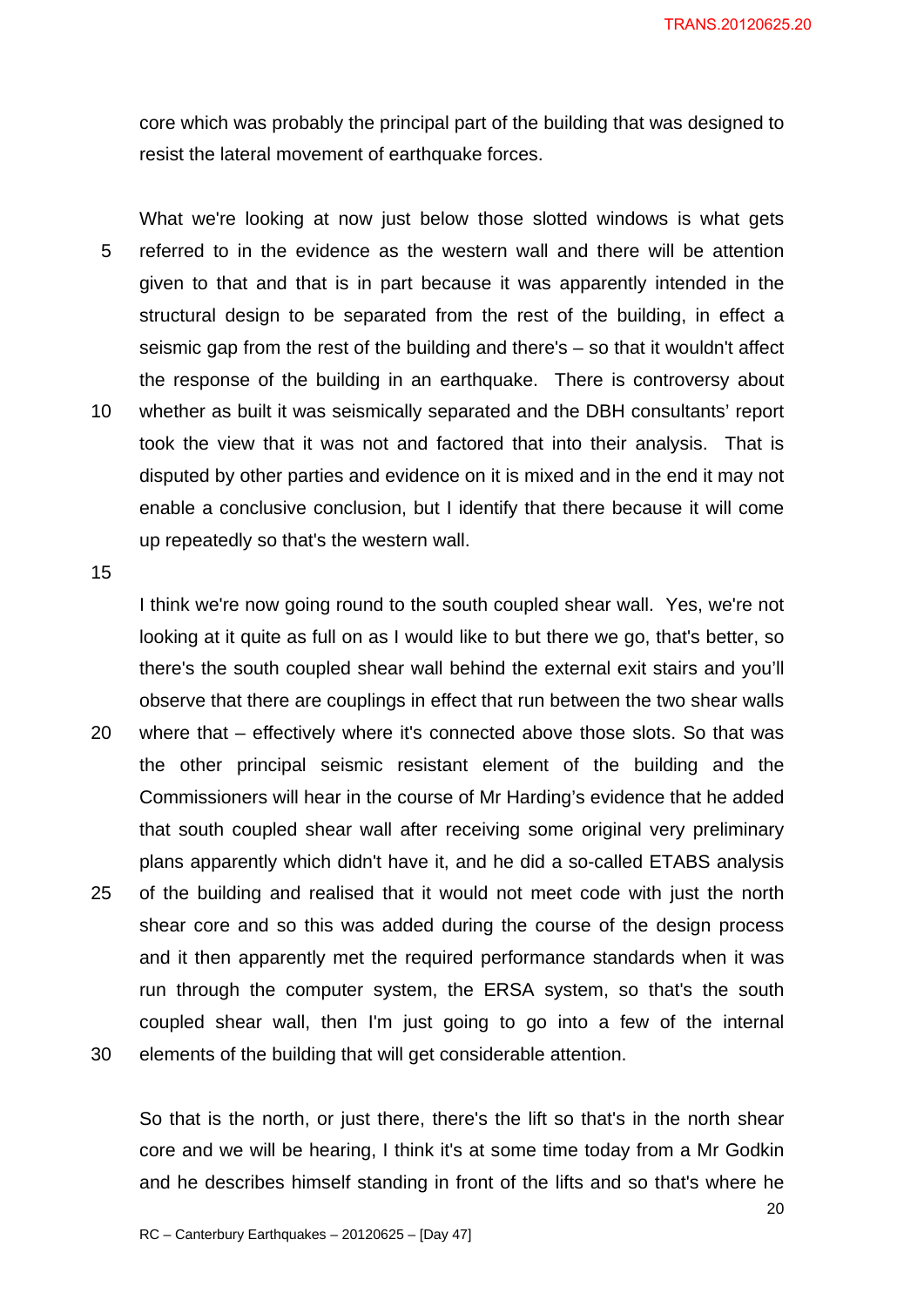would have been standing and that's part of the building that remained standing after the rest of it fell away. There's a column, again columns come up repeatedly and that's a look inside it and I've asked for that to be done because there's question of column confinement which is the combination of

- 5 those vertical steel rods and the spiral reinforcement. That will be referred to and get considerable attention as to whether that so-called confinement was code compliant, whether it was sufficient to contain those columns. That in part turns on whether they're gravity only or are required to have ductility. 1035
- 10 I think we're going to go next to the beam column connections, another issue that gets a great deal of attention. So there's the beam, typical beam column connection and although it didn't get as much attention in the DBH consultants' report as the columns did, the DBH consultants' report seems to have concluded early on that the columns are really the issue and
- 15 so focussed on those. I think there's evidence emerging now from several quarters which will focus much more on the beam column connections and the lack of, possibly the lack of sufficient connecting rods running right through the column along the beams. So that's the structure of that.
- 20 Then we're going to go into the connection between the floors and the north shear core again I think. We're back to the beam column joint. What I'm hoping to show you is the, ah, okay, what I'm hoping to show you is the, simply the connection as designed between the north shear core and the rest of the building and then the position of the drag bars that were installed in 25 1991 to try and strengthen that connection. Just while we're looking I just observe – and I should have mentioned this before – that one of the things that's apparent looking at the external view of the building is that the so-called north shear core sits outside the building envelope. It's attached, in effect, off the back of the building rather than being within the four walls of the building
- 30 and the Commission will hear evidence in relation to the significance of that and the extent to which that made the building more vulnerable to twisting and to other movements as a result of the earthquake.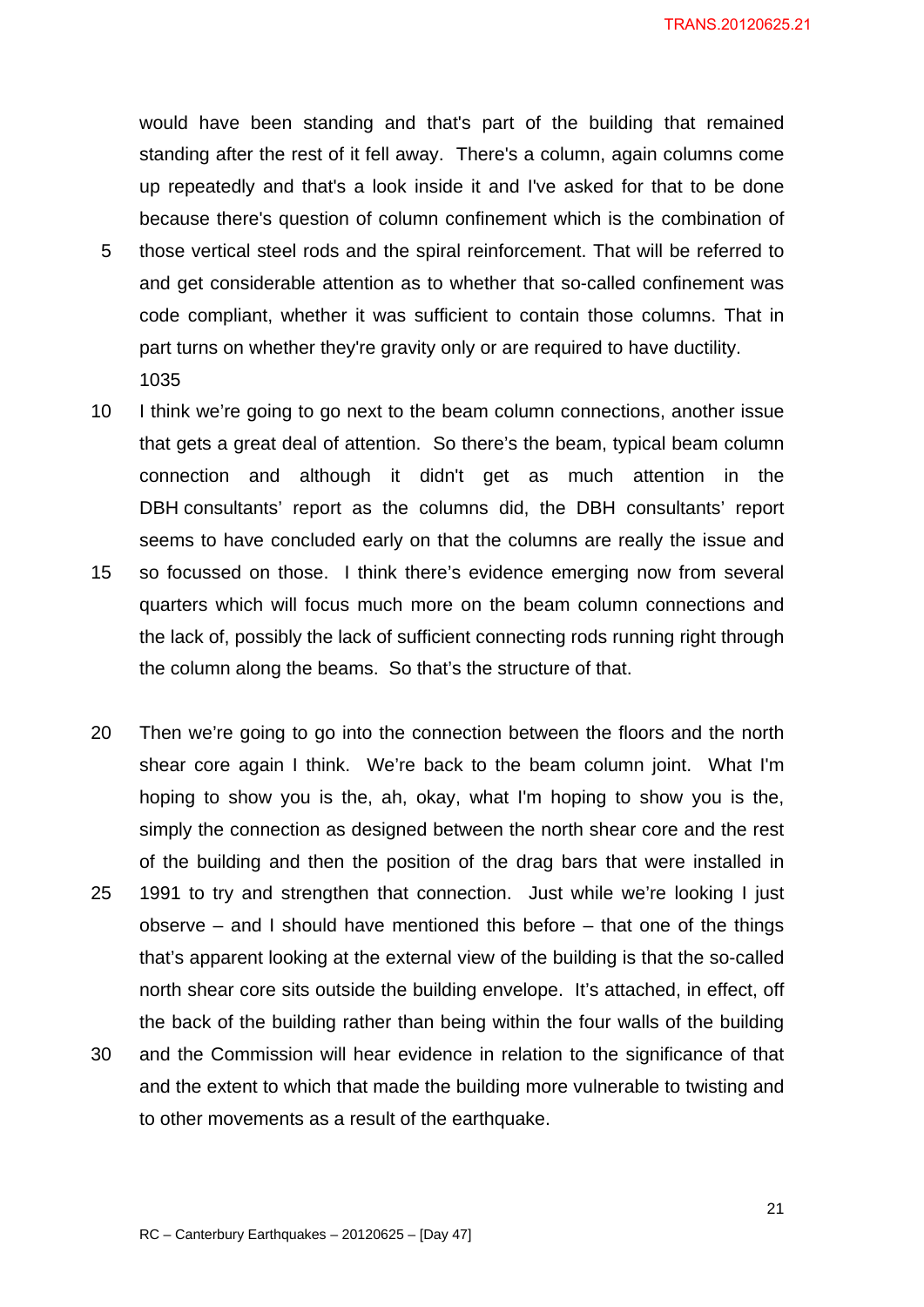Now that shows the connections going into, I think it's looking up underneath the floor, going into the north shear core and I'm sure that the two structural engineers at least on the Commission will pick up more from this than I'm about to describe but what we can see there is that over, underneath the 5 concrete, over the top of the beams, running across the floor there was steel mesh, we can see the steel mesh there and, again, this will get referred to, it's referred to as 664 mesh and we'll give an example of that and, sitting over there, we'll show that at some point during the hearing and then one can see also some connecting rods that run across the connection. We can see them 10 running next to the north-south direction of the, of the mesh and we then go into the actual north shear core and I think we might then have a look at the

- drag bars and where they went in. So we can see them there just emerging, there's one, the dark object up there on the, up there, that's one of them. There's another view of them, the two so-called drag bars and one can see
- 15 that they have run from the north shear core, there it is there, that's part of the north shear core, and these big metal bars have been fastened to that and then fastened to the floor itself and much more detail will be given about that but that's what has been meant when there's a reference to drag bars. They were installed in 1991 after Holmes Consulting Group had identified a concern
- 20 with the existing connection between the floor diaphragm and the north shear core when they did a due diligence on the building for a prospective purchaser. They identified a concern and out of that came the drag bars. There are some significant differences probably, possibly, between what Holmes recommended and what was done, in particular as we'll, as I'll take
- 25 you to in more detail momentarily, the Holmes' recommendation was that those drag bars be installed on every floor of the building, from the first floor up. So 2, 3, 4, 5, 6 were all to have these drag bars installed. What actually was done, only put them in on levels 4, 5 and 6, didn't put them in on levels 2 and 3 and that will attract some attention during the course of the evidence.
- 30 But that's the structure of it and I thought it might be helpful just to go through that now so that people could get some sense of terminology and what it's referring to and I'll now go back to the history of the CTV building.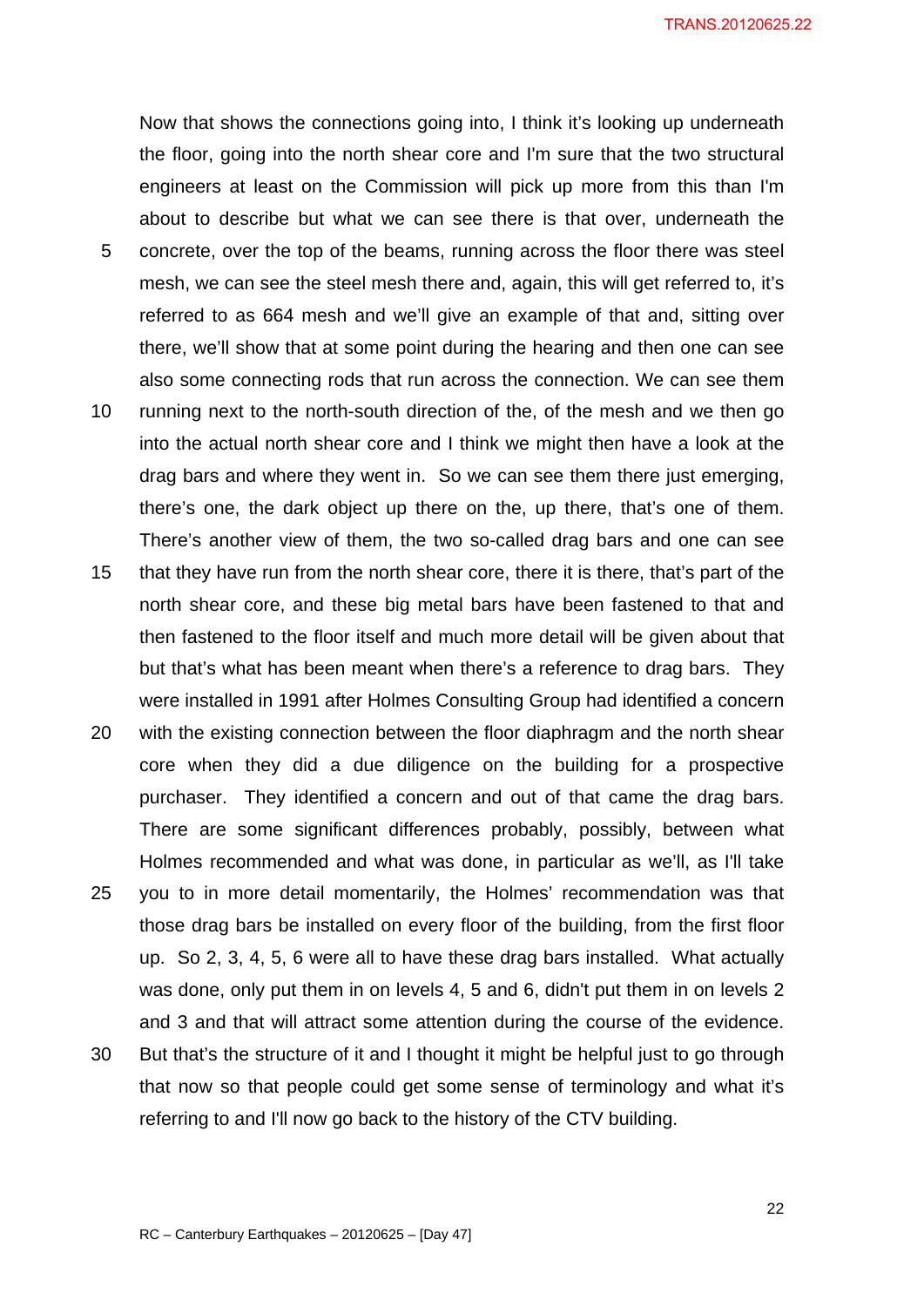So, the history of the CTV building. The architectural design of the building was done by an architectural firm called Alun Wilkie Architects, a Christchurch firm. The original architectural drawings have not been located, although we do have a copy of the permit drawings.

5

At the time the CTV Building was designed and constructed, as I mentioned previously, Dr Alan Reay was practising on his own account under the name Alan Reay Consulting Engineer. The structural engineering design for the building was carried out by Dr Reay's firm, principally by Mr David Harding, but 10 with some involvement by Dr Reay and the extent of that involvement seems likely to be a matter of dispute between Dr Reay and David Harding, but I do note that we've had some very recently disclosed time sheets which show Dr Reay's time on the CTV file as only 3.5 hours and no doubt Mr Harding will want to give attention to that.

15

On the 18<sup>th</sup> of August 1988 Alan Reay Consultants Limited was incorporated with Alan Reay as the sole director and shareholder. So that's the current firm but the design of the building was done by Alan Reay Consulting Engineer, and as I understand it from the company search Dr Reay is now one of five 20 directors and a shareholder in the current company and I do, in fairness, note

- that the company itself has had no involvement in the original design of the building, the company, but it was involved at the time at which the drag bars were installed in 1991.
- 25 At paragraph 41 I note that the Royal Commission will hear evidence that the basic plan layout of the CTV building appears to have had its origins in a floor plan sketch prepared by Mr Michael Brooks who was at the time the managing director of Williams Construction Limited which is the firm that, at least initially, began the construction of the building. Now that is not actually his sketch but
- 30 it is a useful document to look at and I think Mr Brooks will say that the sketch he did, while it didn't have that detail, was essentially a back of an envelope sketch which looked just like that at least in plan. Now while that's up again just to try to orient people in the aspects of this, a couple of important things to note, maybe a few more than that actually. The first is that the beams in the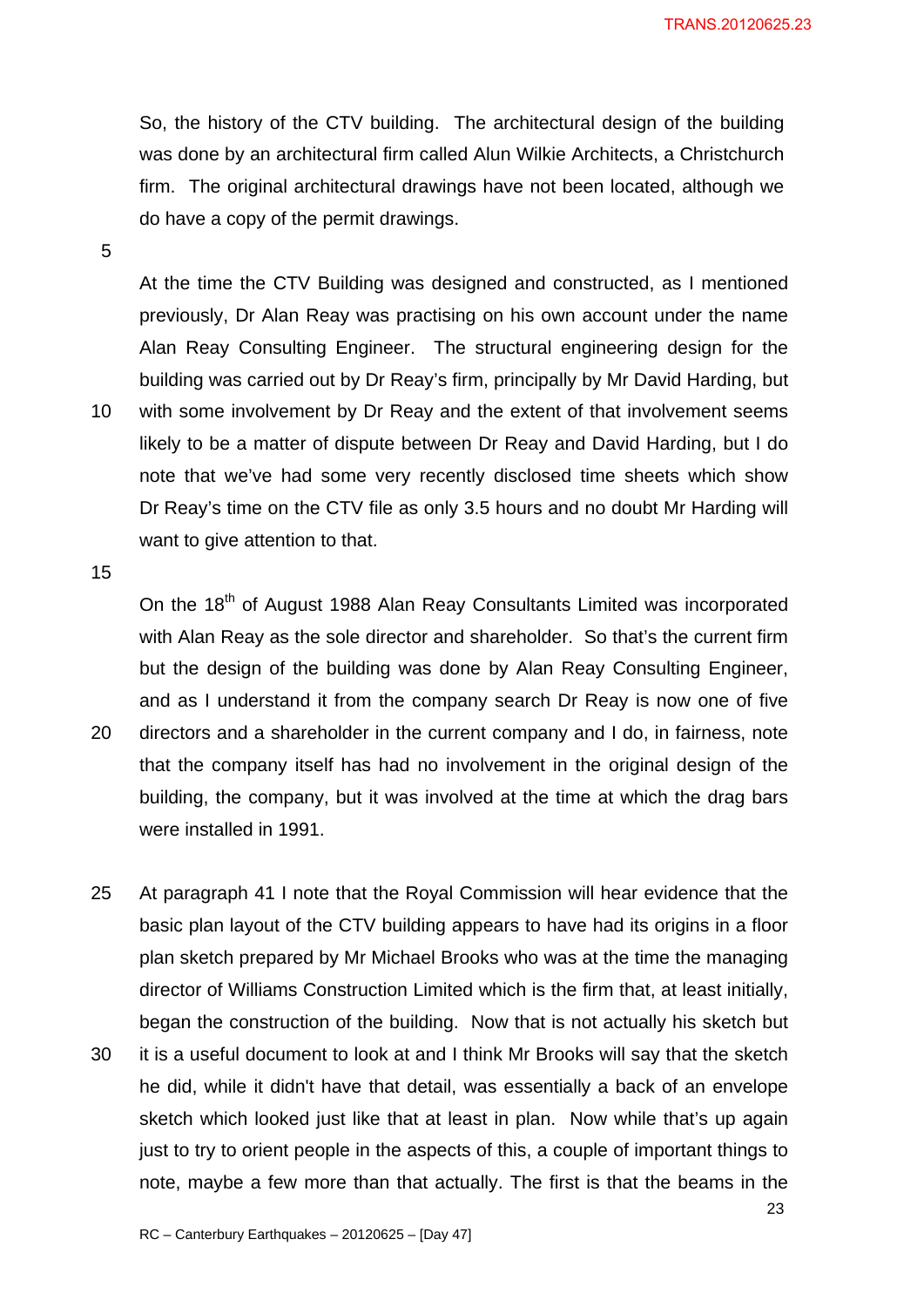building run east-west, not north-south. They run only east-west. Secondly, one can see that south couple shear wall on the left-hand side of that diagram –

# 5 **JUSTICE COOPER:**

I was just going to say, the orientation of this as displayed has north to the right.

#### **MR MILLS:**

- 10 Yes it does, yes thank you. I should have mentioned that. So we're north to the right, south – and we're looking west, east-side at the bottom. Now the second thing again, just because it will help later as we go through and listen to witnesses, you'll observe that the numbering running north-south, which relates to the columns, is  $(A)$ ,  $(B)$ ,  $(C)$ ,  $(D)$ ,  $(E)$ ,  $(F)$ . So if we're talking about
- 15 columns on line (F) which gets a lot of attention, there it is, if it's line 1, line (F), it's in the bottom south-east corner.

1045

So the beams themselves are 1, 2, 3, 4 and then the fifth one being out in the north core, the lines the other way are A, B, C, D, E, F. Finally, just looking at

20 that north shear core, the Commissioners will see that in addition to the outer perimeter of that north shear core, sitting outside the building as I said, there are also shear walls running north south, obviously at the ends of that shear core they run north south, and there's two more inside it. One runs fully across to connect up with the beam on line 4, the other one goes partially in, 25 and it's that area of the north shear wall which is from the eastern end of it, the bottom eastern end, up to that section beyond it where the drag bars went in, that we were looking at a moment ago. They ran into the floor.

So coming back then to my opening at paragraph 42. The evidence that the 30 Commission will hear from Mr Brooks is that the site at 249 Madras Street where the CTV Building was constructed was a vacant site owned by Prime West Ltd, a 1980s property developer that ultimately went into receivership along with so many other 1980s property developers throughout New Zealand. Mr Brooks had an association with Mr Neil Blair of Prime West. Mr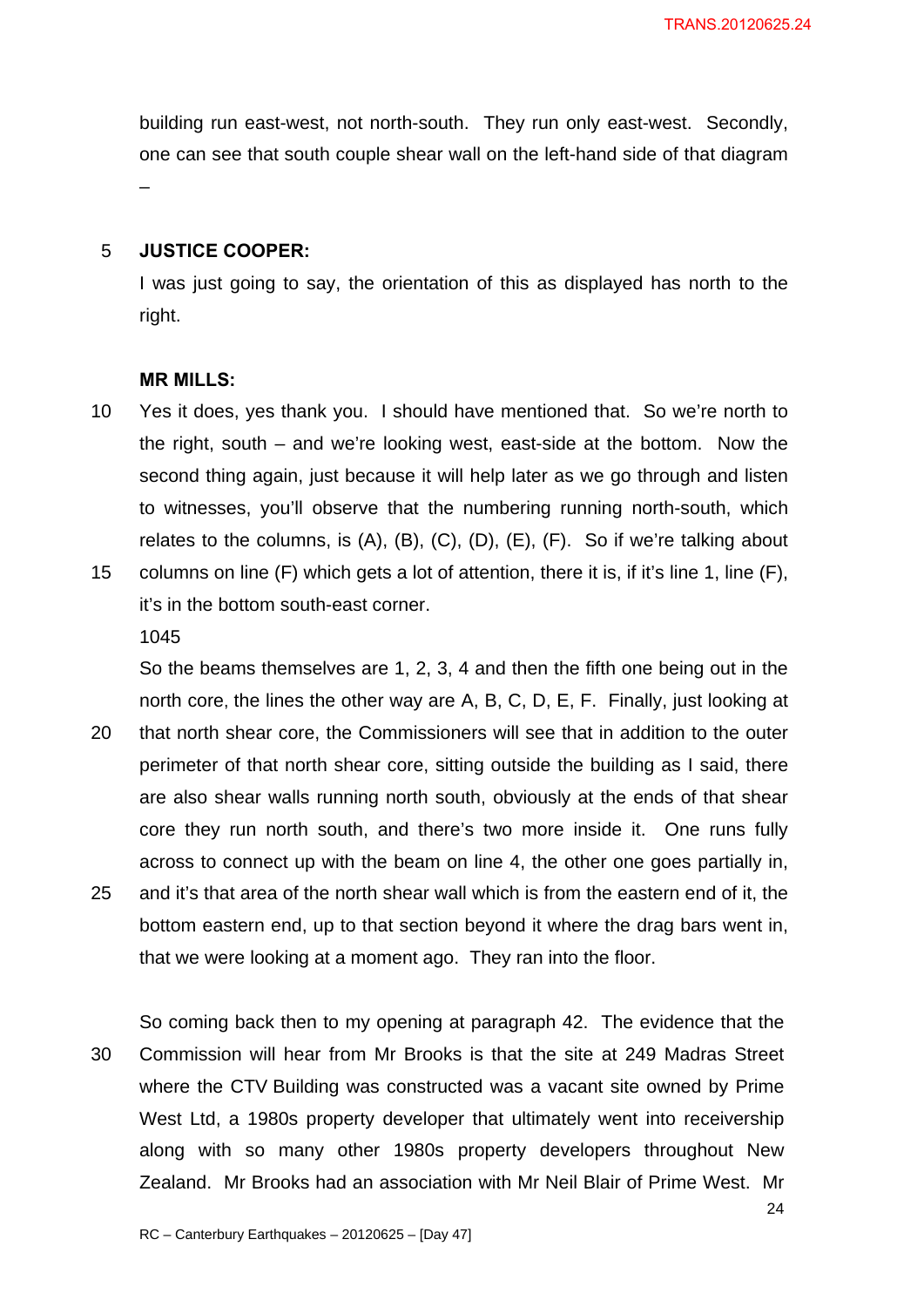Brooks apparently put to him a proposal for a building on the Madras Street site and, as a result of that initial discussion, in early 1986 Mr Brooks was invited to submit a design-build proposal to Prime West for an office building on the site. That's when he did the basic plan layout sketch that I mentioned 5 a moment ago, and that's the origin of the north shear core sitting outside the

- building envelope. It appears that this arrangement of the shear core was proposed in order to maximise lettable space. Mr Brooks did a calculation of the cost of construction based on that simple plan and established a price for the building and that was the basis of his proposal to Mr Blair and the basis for
- 10 what ultimately became a contract to build the building.

Now it appears that it was only after that aspect of the project had been completed that the project was taken to Alun Wilkie Architects to do the architectural design and then after that to Alan Reay's firm to do the structural 15 design. So from the outset the building was a developer led project, and I

think that has some consequences as we follow through the history of it.

Mr Wilkie has given a brief of evidence. He says he can't recall Mr Brooks, can't recall the exact nature of the original briefing process.

20

# **JUSTICE COOPER:**

You say he can recall Mr Brooks?

#### **MR MILLS:**

- 25 Oh sorry, he can recall Mr Brooks but he can't recall the exact nature of the briefing process, and he's currently overseas so we're not proposing to call him. We've discussed that with parties who might be affected and no-one is requiring him to be called, his evidence will be taken as read, but of course if things come up during the course of the hearing which mean that there are 30 issues on which he needs to be heard we'll have to arrange that at a later
- date.

I turn now at paragraph 45 to Mr Harding and his role in this. Now as I said before he was employed as by Dr Reay's firm at the time at which he did the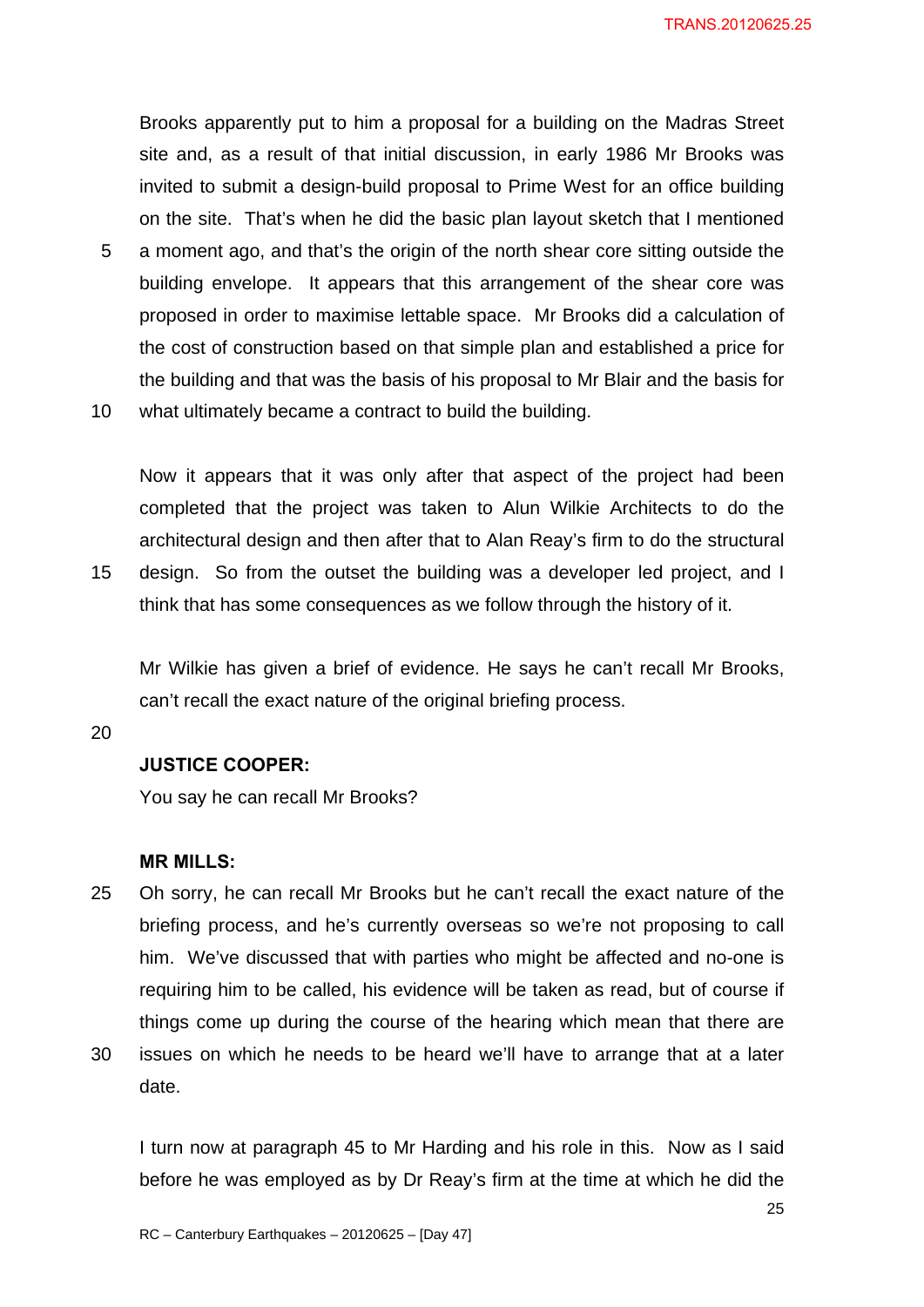structural design work for the building. It appears, although some of this detail of course will need to be teased out in evidence, but it appears that the structural design work came into Alan Reay's firm and when it did the task of doing the structural engineering work was handed to Mr Harding. Now as I

- 5 mention in paragraph 45 there is likely to be a dispute between Mr Harding and Dr Reay about the extent to which each was involved in the structural design, although I've mentioned a moment ago the timesheets which record only three and a half hours of Dr Reay's time. Dr Reay is expected to say he had no involvement in the design of the building and that Mr Harding prepared
- 10 structural drawings, calculations and a structural specification, as well as dealing with the Council and dealing with site inspections during construction. It seems likely Mr Harding will dispute that based on the expectation he will say that the preliminary calculations and concept design involved Dr Reay, and that Dr Reay arranged for the preliminary architectural drawings to be
- 15 amended, and was involved in discussions about important structural features as well as monitoring draft drawings. However, despite what the detail of this might ultimately prove to be after we hear the evidence there doesn't appear to be any dispute that the lead responsibility for the engineering calculations lay with Mr Harding.
- 20

Just a little bit more background on this –

#### **JUSTICE COOPER:**

You mean for carrying them out?

25

# **MR MILLS:**

Yes, Mr Harding was employed initially by Alan Reay's firm between 1978 and May 1980. During that time he had no involvement in any multi-storey buildings. He then worked for the Waimairi District Council, principally in a 30 civil engineering role, before he rejoined Alan Reay's firm in August 1985, shortly before the CTV project came into the firm.

At the time he rejoined the firm, and at the date on which he commenced the engineering calculations for the CTV Building, Mr Harding has said he was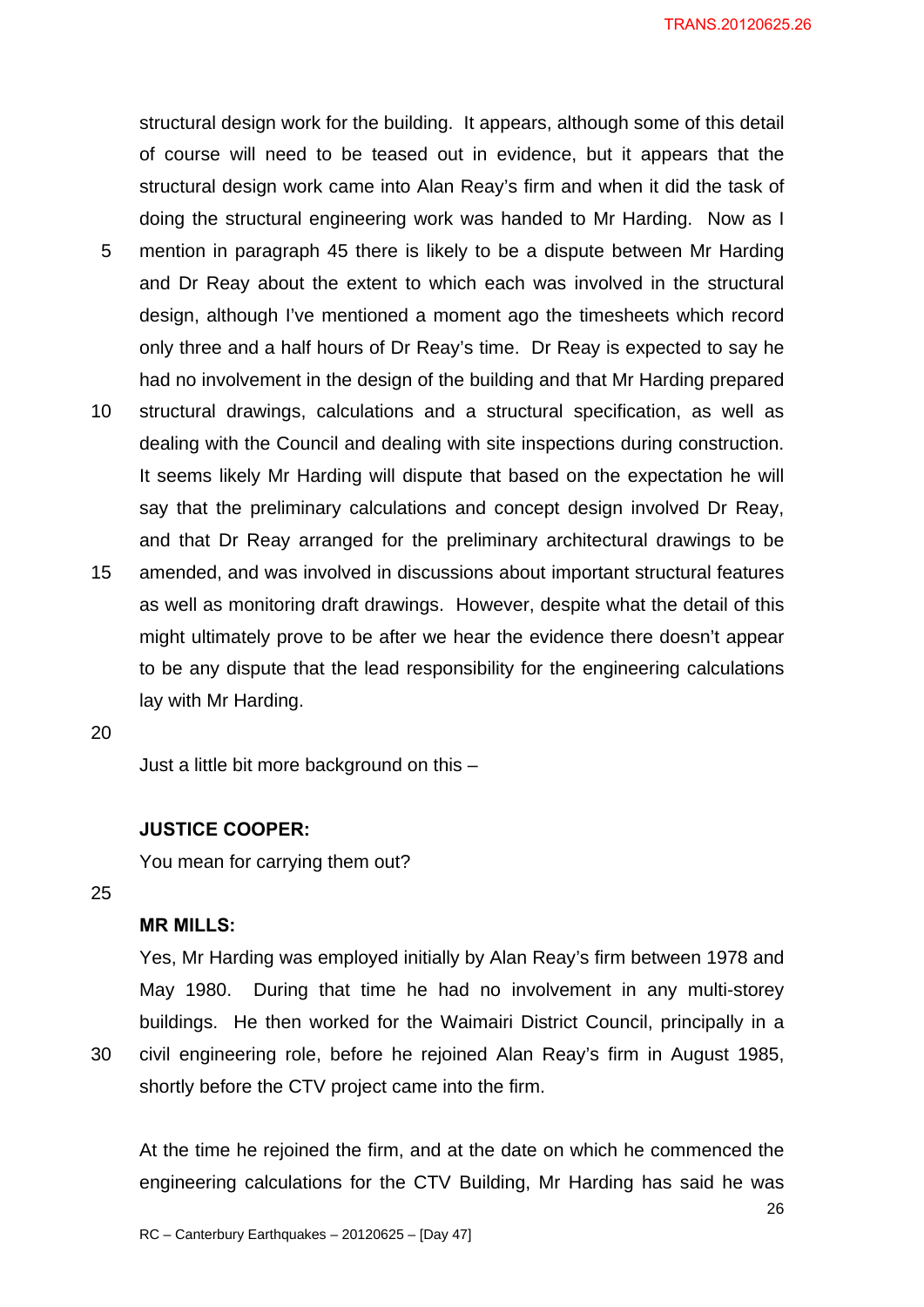inexperienced in the design of multi-storey buildings and had had no experience of designing a multi-storey building using the ETABS, a computer system which I mentioned earlier on. I have given the reference that confirms that but I won't go to it. I just note there that ETABS is an acronym for

- 5 Extended Three-Dimensional Analysis of Building Systems, and this also raises an issue that will be a source of some disagreement amongst the expert structural engineers who will give evidence, and this is over which clause of NZS 4203:1984 applied to this building, and I have brought up for the Commissioners the relevant provision, and the dispute turns on whether it
- 10 is 3.4.7.1 (B) or (C) that applies to the CTV Building, and you will see that (b) says, "Reasonably regular structures more than four storeys high with a high degree of eccentricity, horizontal torsional effects shall be taken into account either by the static method of clause 3.4.7.2 or by the two dimensional modal analysis method of clause 3.5.222. However it is recommended that the three
- 15 dimension modal analysis of clause 3.5 be used for such structures."

Now, some of the experts you will hear from say that's the CTV Building. It's a reasonably regular structure. It is more than four storeys high. Whether it has a high degree of eccentricity, again some disagreement on that, some say

20 it does, some say a reasonable degree, but all say it had some elements of eccentricity to it, and that didn't require – although it recommended – a three dimensional modal analysis which is ETABS.

The contrary view, which is (C), which I will just go back to, is that it was not a 25 regular structure. It was more than four storeys high and so there did have to be the three dimensional modal analysis, namely ETABS. And there's a difference of view on that. What I can say to you is that irrespective of who might have the better of that argument, Mr Harding treated it under (C) and undertook a three dimensional modal analysis using ETABS. Now he did that,

30 as I mentioned a moment ago, with no previous experience of doing this. 1055

I come now to paragraph 49 of the opening, the paragraphs before that I've really covered in that brief exchange. Now what Mr Harding is expected to say at any rate is that one of the reasons he was attracted back to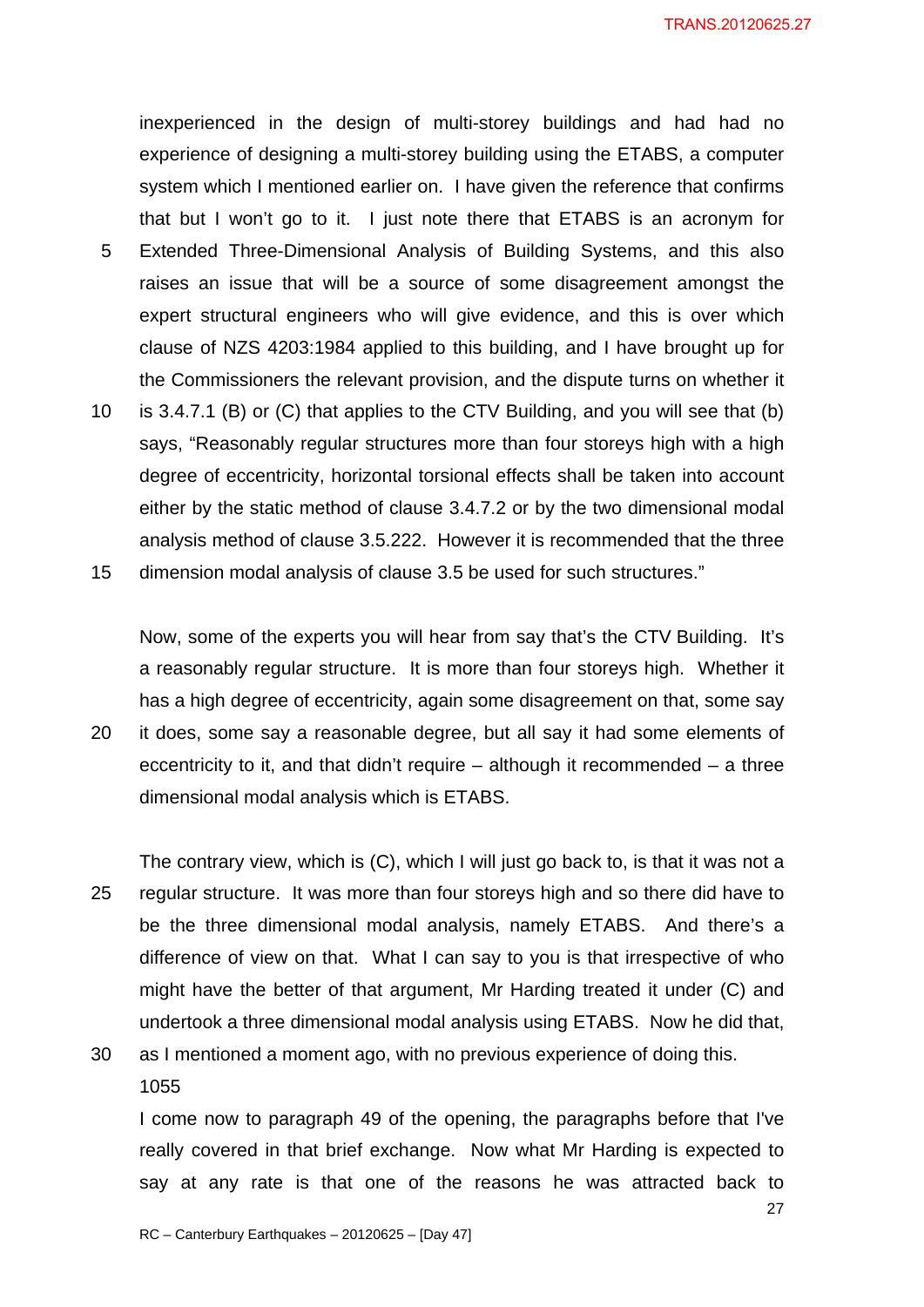Alan Reay's firm in 1985 was his desire to gain experience in multi-storey buildings and in the use of ETABS and he was given to understand by Dr Reay that the firm could offer that kind of work. Now, again, there may be some disagreement between Mr Harding and Dr Reay about the 5 circumstances of his re-employment but as I read it at any rate the broad picture is largely agreed, that he came with no experience of ETABS, no experience of multi-level buildings, wanting that experience and was given to understand he could get that experience or get work that would give him that experience within Alan Reay's firm.

10

Now it appears that the CTV building in terms of its architectural design was to be based on an existing building known as the Contours building and there it is there. It's just come up on your screens. So that apparently was the basis for the architectural design of the CTV building and one can see some 15 common elements. It's got the spandrels along the face, the columns that we can see are surrounded by the spandrels, I suppose, for want of a better word. The CTV building's obviously higher. It's also got the open areas outside the windows that we also saw on the CTV building. So that apparently was the architectural basis.

20

However, the building that formed the template for the structural calculations and for the information on how to carry out the ETABS analysis was not that building but another building called Landsborough House and there's Landsborough House and Mr Harding will say that that's the building which 25 had also been done by Alan Reay's firm which provided the template for the structural calculations and how to carry out the ETABS work.

Now in paragraph 51 I turn to the history of Landsborough House which has considerable significance for the CTV building for the reasons I've just 30 mentioned. That building was designed by Alan Reay's firm before Mr Harding rejoined it in 1985 and the engineering calculations for that building had been done by a Mr John Henry. Mr Henry came to the firm from Holmes Consulting Group where he had had substantial experience in designing multi-level shear core buildings and also in using ETABS and what

28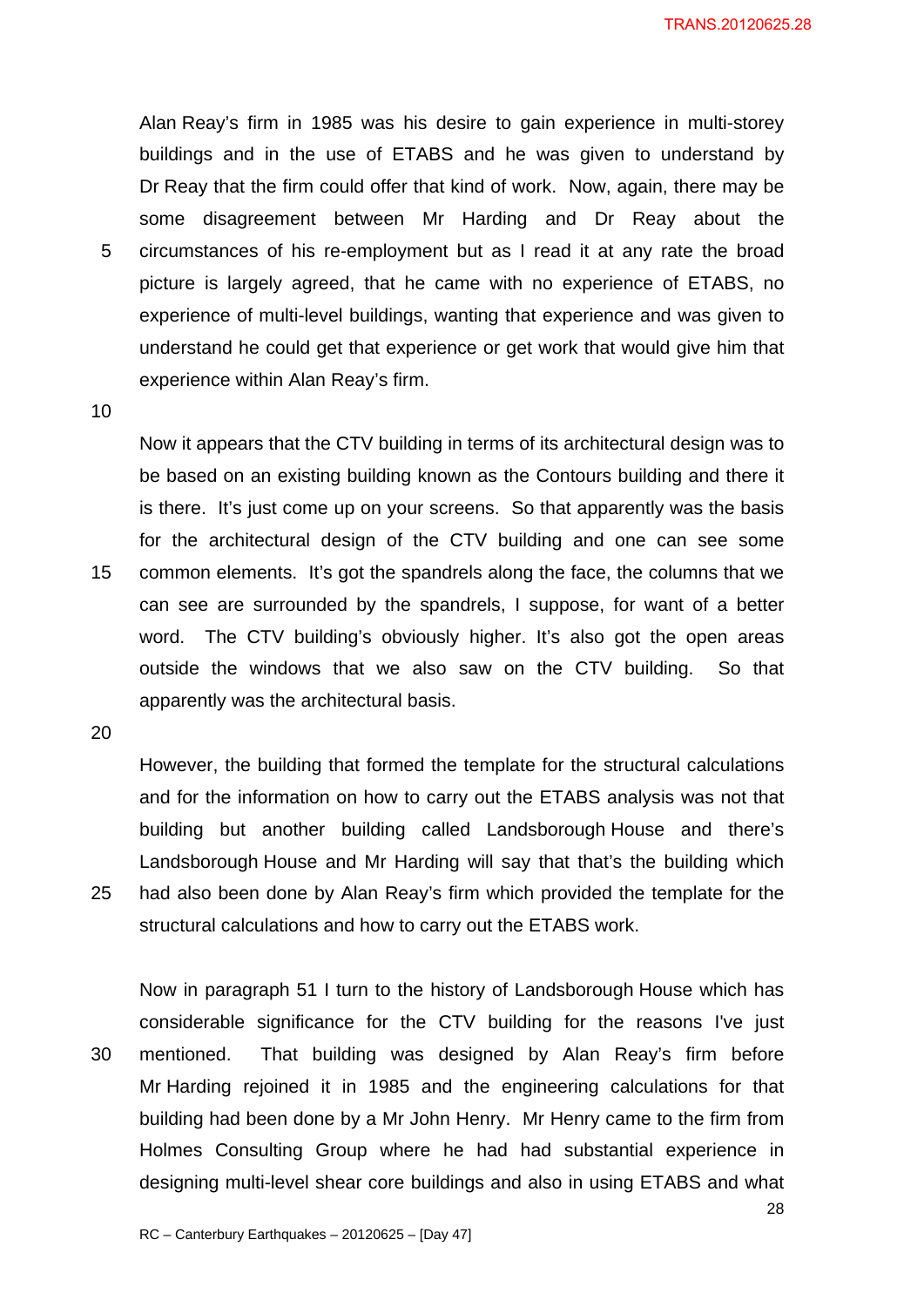apparently happened when Mr Harding was given this job to do on the CTV building was that he used both the calculations and the computer input and output files, and I've mentioned this in paragraph 52 of the opening, from Landsborough House as templates to prepare the calculations and carry out 5 the ETABS analysis for CTV. Now whether he did this on instructions from Dr Reay or took the initiative to rely on Landsborough will need to be clarified during the course of the hearing. Mr Harding is certainly expected to say that Dr Reay gave him the calculations and the computer sheets and told him to use these as a method template for the computer modelling of the 10 CTV building and I'm not sure whether that's going to be disputed. What is clear though, as I say in paragraph 53, is that it appears there will be quite a sharp dispute between Mr Harding and Dr Reay on the level of supervision that Dr Reay exercised over the work Mr Harding was doing, and I've touched on this previously with the reference to the timesheets. Mr Harding is 15 expected to say that he was instructed to confer with Dr Reay if he had any queries and to keep him apprised of his progress with the design. Dr Reay on the other hand seems to have regarded the job as one that he had handed over to David Harding and I do just observe in paragraph 54 that if that is the correct position, if the Commission does accept that evidence from Dr Reay it 20 may give rise to an issue the Commission will want to consider regarding

appropriate levels of staff supervision by a principal in a structural engineering firm.

Paragraph 55, because of its significance as the source of the calculations for 25 the CTV building and the extent to which it's been relied on the Royal Commission is going to hear evidence from John Henry, as the structural designer for the Landsborough House, and one of the significant differences between the structural design of Landsborough House and the CTV building which I've mentioned previously in reference to the north shear core that's 30 immediately apparent is the placement of that shear core, and as I've already noted on the CTV building it's placed outside the building envelope, just as Mr Brooks first sketched it. In Landsborough House it was placed within the envelope of the building and the effect that that may have had on the torsional response of the CTV building will be dealt with in the course of evidence.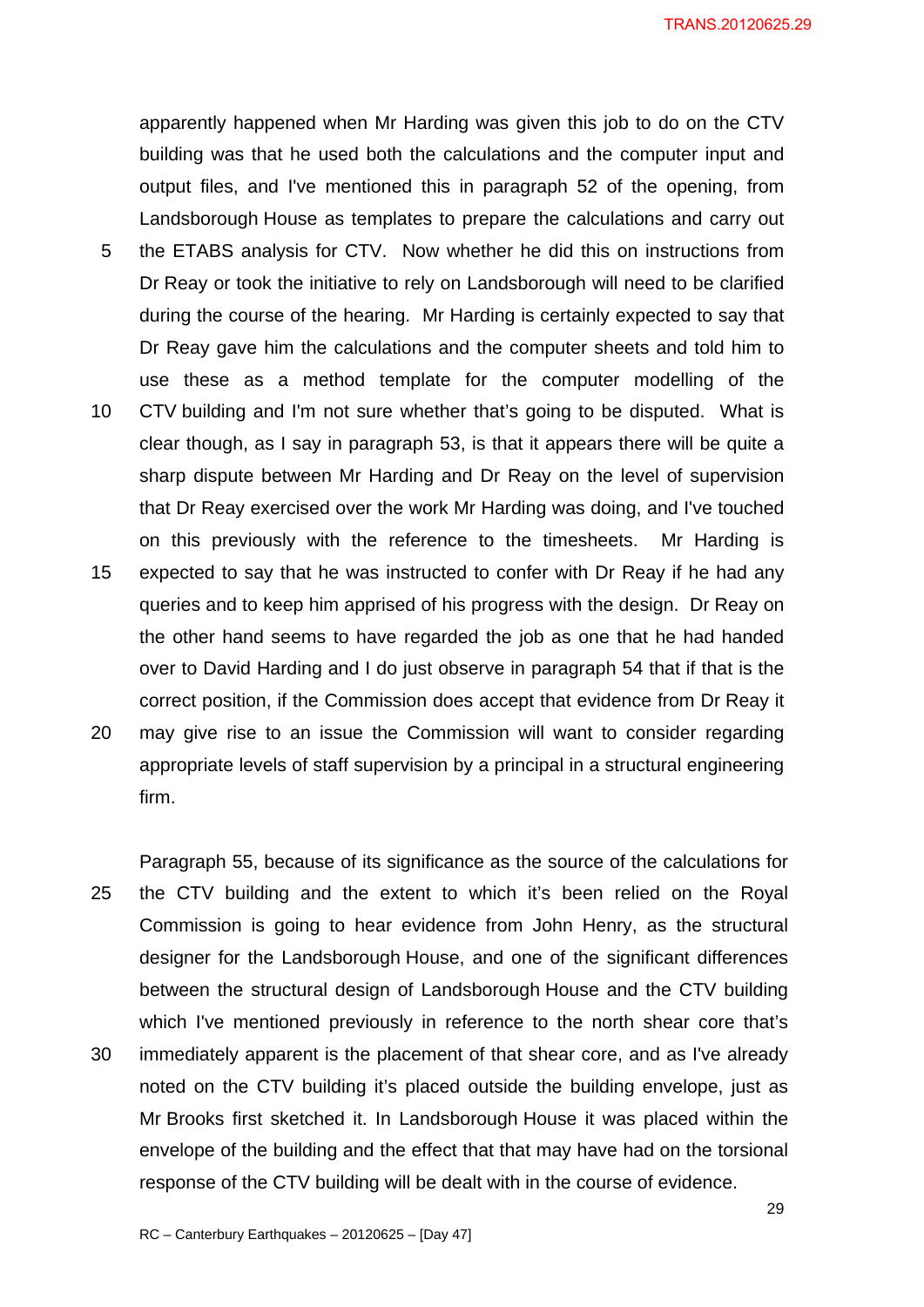As I mentioned earlier when we were looking at the key building elements of the CTV building, I say in paragraph 56, when the architectural drawings and the concept design were given to Mr Harding the north shear core was the 5 only seismic resistant element shown, at least according to his evidence, or what I expect to be his evidence. However, he did an initial ETABS analysis and that showed that the inter-storey deflections of the building were excessive. In other words, for those who aren't familiar with these terms, that the movement from floor to floor as the building moved sideways in lateral 10 earthquake forces, that the level of that movement from the bottom of one floor to the top of the next was excessive and that led to the decision to add this south coupled shear wall. There it is, it's just come up in the sketch, or in the structural drawing. You can see how it was built. This is the one that was in behind the staircase and we can see the elements of it including the 15 cross-bracing and its intended purpose of absorbing and dissipating the earthquake forces. So that and the north shear core were the two that were designed to do that, to take on board the energy, dissipate it and let it flow ultimately into the ground.

20 Paragraph 57 - just keep that up for a moment, I'll just comment on that briefly. This is taken from the DBH Consultants report and for the moment all I want to draw attention to is in relation to that last sentence in my paragraph 56 about the purpose of the south coupled shear wall being to try to reduce the torsional rotation of the building when it got these lateral, or horizontal, seismic forces 25 hitting it and this diagram's interesting because, as the Commission will observe, the red dot on it is what's described as the centre of mass of the building, which is, of course, at the centre of the building but the green dot is described as the centre of rotation, and the centre of rotation, as I understand it, is the point from which the building is endeavouring to rotate and so 30 preventing that from happening is the goal of the two shear walls and one obviously observes that it's well off-centre.

1105

Now coming back then to paragraph 57 of the opening. Mr Harding's position appears to be that the size of the south coupled shear wall was dictated by a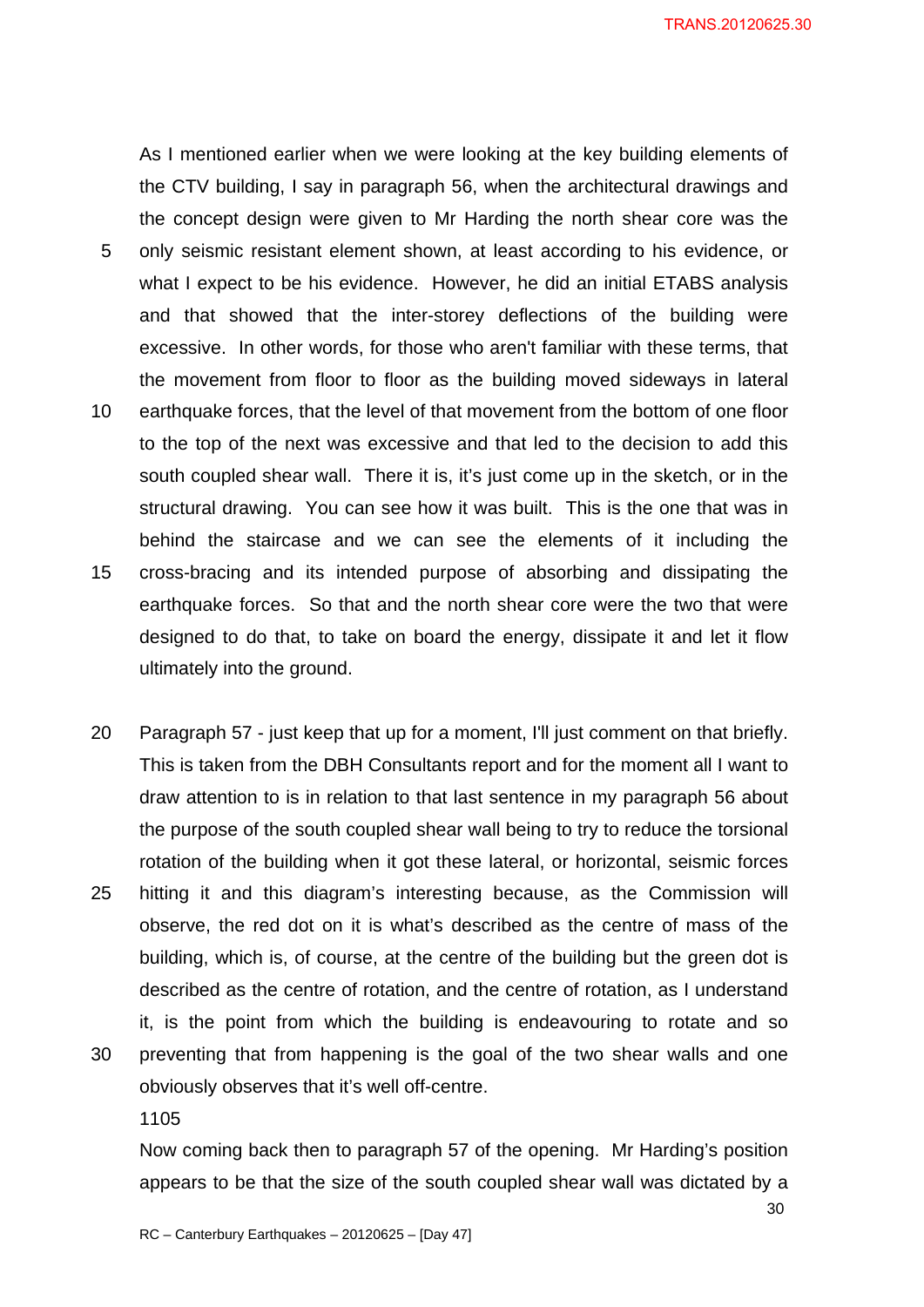combination of Alan Reay as the architect, sorry Alan Reay as the structural engineer, Alan Wilkie as the architect and the owner of the site. It's not clear to me at this point whether this will be contested. In any event when Mr Harding ran a further ETABS programme with the south coupled shear wall in 5 place he concluded that with that wall the inter-storey deflections were now compliant with the code standards.

Now there's an issue here of some significance I think for much of what comes later on the issues of the design of the building and whether it needed 10 to be ductile or not and whether it complied or not and this is whether Mr Harding accurately calculated the building deflections from which he then made various decisions about whether the columns could simply be gravity columns or whether they needed to be ductile, and so on. Now Mr John Henry, the Landsborough House structural designer, has looked carefully at

- 15 the calculations Mr Harding did for the CTV building and at the request of counsel assisting he has for the purposes of this hearing re-familiarised himself with the calculations he did for Landsborough House and he will say that Mr Harding did not accurately calculate the deflections and in particular he will say that this is because Mr Harding appears to have calculated the
- 20 deflections at the centre of mass which was that red dot that we just looked at in the middle of the building and apparently the ETABS computer model which was being used at that time, and it's more sophisticated now, but that's exactly what it did, it calculated the deflections at the centre of mass.
- 25 What Mr Henry says is that because of that there's a need after you get the results of the ETABS analysis to do additional hand calculations which are aimed at determining the levels of deflection, particularly at the corners of buildings where deflections are expected to be greater and I've just brought up the commentary from the New Zealand Standards, 4203:1984 which the
- 30 highlighted part makes that observation. Horizontal torsional effects are difficult to estimate and so on, the effects are important however, a number of failures have been caused by horizontal torsion particularly at the ends and corners of buildings, so that is the evidence you'll hear from Mr Henry, that the calculations should have then after the ETABS analysis was done involve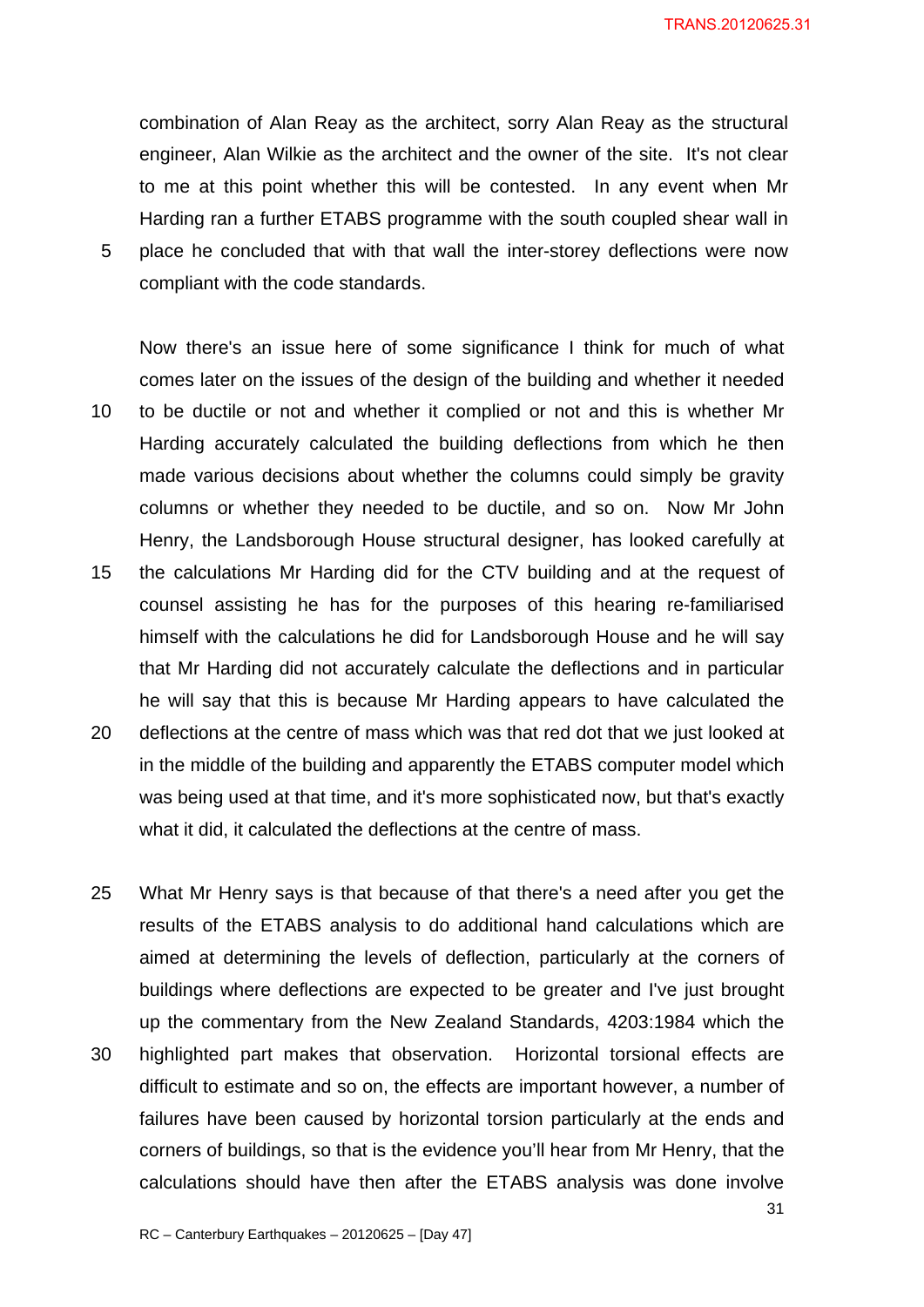what would have to have been a hand calculation because the computer model wouldn't then do it, to look at the deflections in the corners and there doesn't seem to be any dispute that Mr Harding didn't do that and the reason he didn't do it, is because he was following the calculations that had been left

5 behind for the Landsborough House after Mr Henry left Alan Reay's firm which was before Mr Harding came in, Mr Harding effectively came in to replace the departing Mr Henry, so we was following the calculations that had left behind and they didn't have the hand calculations that Mr Henry had done as part of the dots that he was following so he didn't do it.

10

Now how significant that is of course is a matter that will have to be explored, the impact that has on the deflections, whether that means that the deflections were such that you couldn't even on the view that those columns could in some circumstances be designed just to carry gravity loads and that they 15 didn't need to be designed for ductility, whether the levels of deflections that you get when you look at the corners even on that view took it outside what could be used as gravity columns. That's an issue that will obviously attract considerable attention in the course of the evidence, but certainly there's no dispute that the calculations on deflections that were done were from the 20 centre of mass and didn't, as Mr Henry had done for Landsborough House, involve a further calculation to look at those deflections at the corners of the building that was being designed. And as I note at paragraph 59, at least on one interpretation of the effective Bylaw 105, and the two New Zealand standards that are relevant here whether the building could be designed for 25 no ductility other than in the two shear walls turns on the extent of the calculated deflections.

Now I then come back briefly to the issue of the standards and at least to nonengineers like myself, it does come as a bit of a surprise to find that when 30 building elements were required to be designed for ductility under the codes applicable in 1986, has attracted such substantial disagreement amongst structural engineers, and the Royal Commission will hear a range of views on this from the experts who are being called and again I just observe for those of us who are not structural engineers it does seem surprising that on an issue

32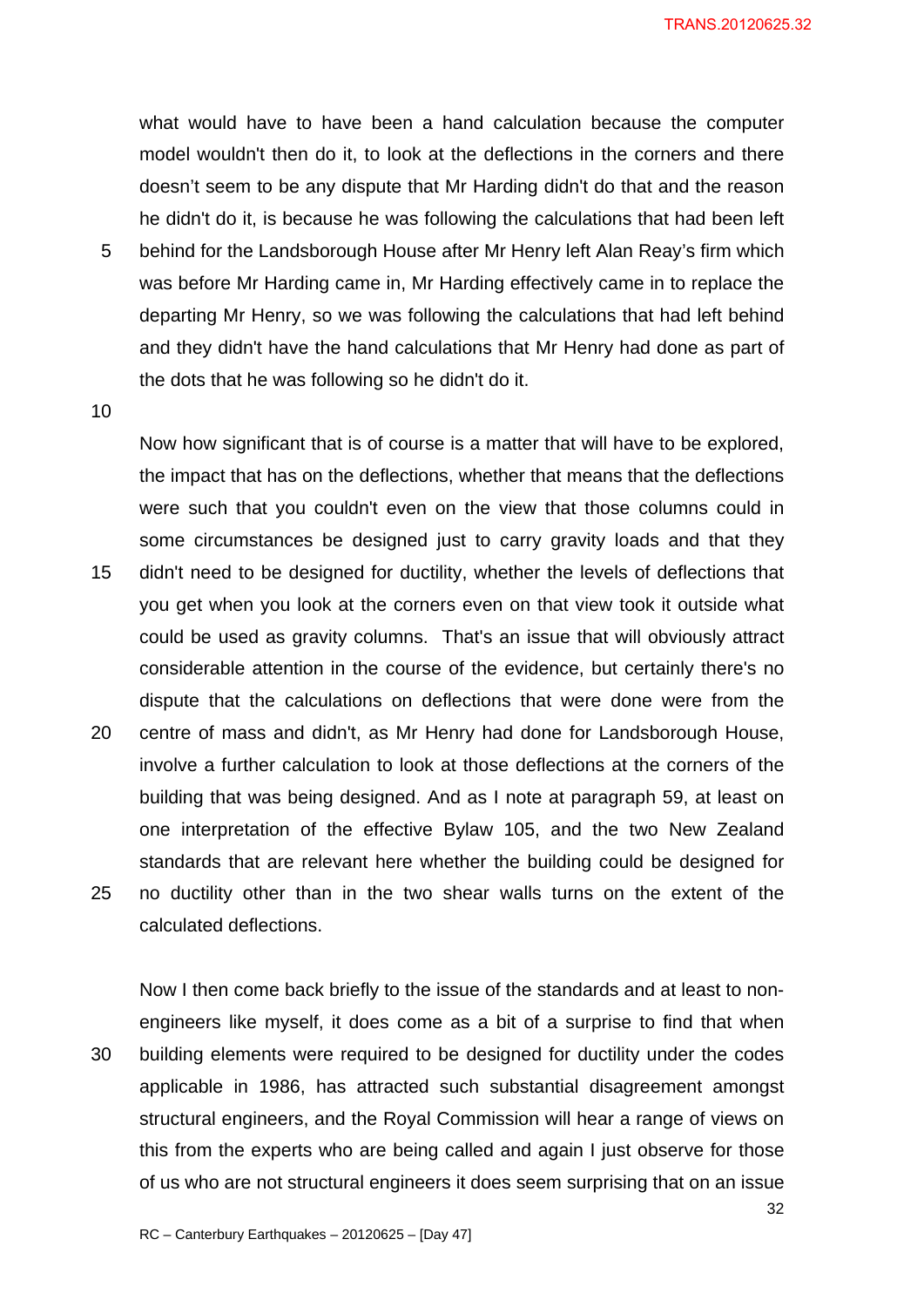as fundamental as this to the design of complex multi-storey buildings, the requirements of the code at least as they existed in 1986 do not engender a shared understanding on this issue, and I then repeat the provision in 3.2.1 which I noted before which on view of it seems clear but it certainly is not.

5

I then just in 63 just touch on the what I've described as a labyrinth, I'm sure it wouldn't be to structural engineers, but to non-structural engineers it pretty quickly becomes a labyrinth as to where one goes in the standards if that 3.2.1 is not the controlling principle, and you then go into the concrete 10 structures, that takes you into clause 3.5.1.1 which makes provision for both ductile structures and structures of limited ductility and that then takes you to secondary structural elements and that takes you to whether they're group 1 or group 2 and depending on what you are you get different levels of ductility that are required and that little pathway will be covered in much more detail 15 and complexity as we hear from the expert evidence on this. And 64 I've really covered already.

I turn then to the building permit at paragraph 65. Now of course the Christchurch City Council is the regulatory authority that granted the permit. 20 As part of the Royal Commission's investigation the Council was required to provide copies of all its files relating to the CTV building but as I mentioned earlier it's clear the Council records relating to the building are not complete and for just one example of that the structural drawings that we received from Alan Reay Consultants Limited were not entirely identical to those received 25 from the Council. Now I don't think anything of great significance turned on the differences but it is simply underscoring the fact that there's a bit of a disconnect here on the document trail which I think in a moment you'll see why that may matter.

30 So the Council's been asked to explain the reason for this. Mr Steven McCarthy who the Commissioner's heard from in a number of these hearings, will give evidence that the storage of Council files has been an issue over the years and made worse I think by the September earthquake. In any event as I say in paragraph 67 the permit application was dated 17 July 1986 and there

33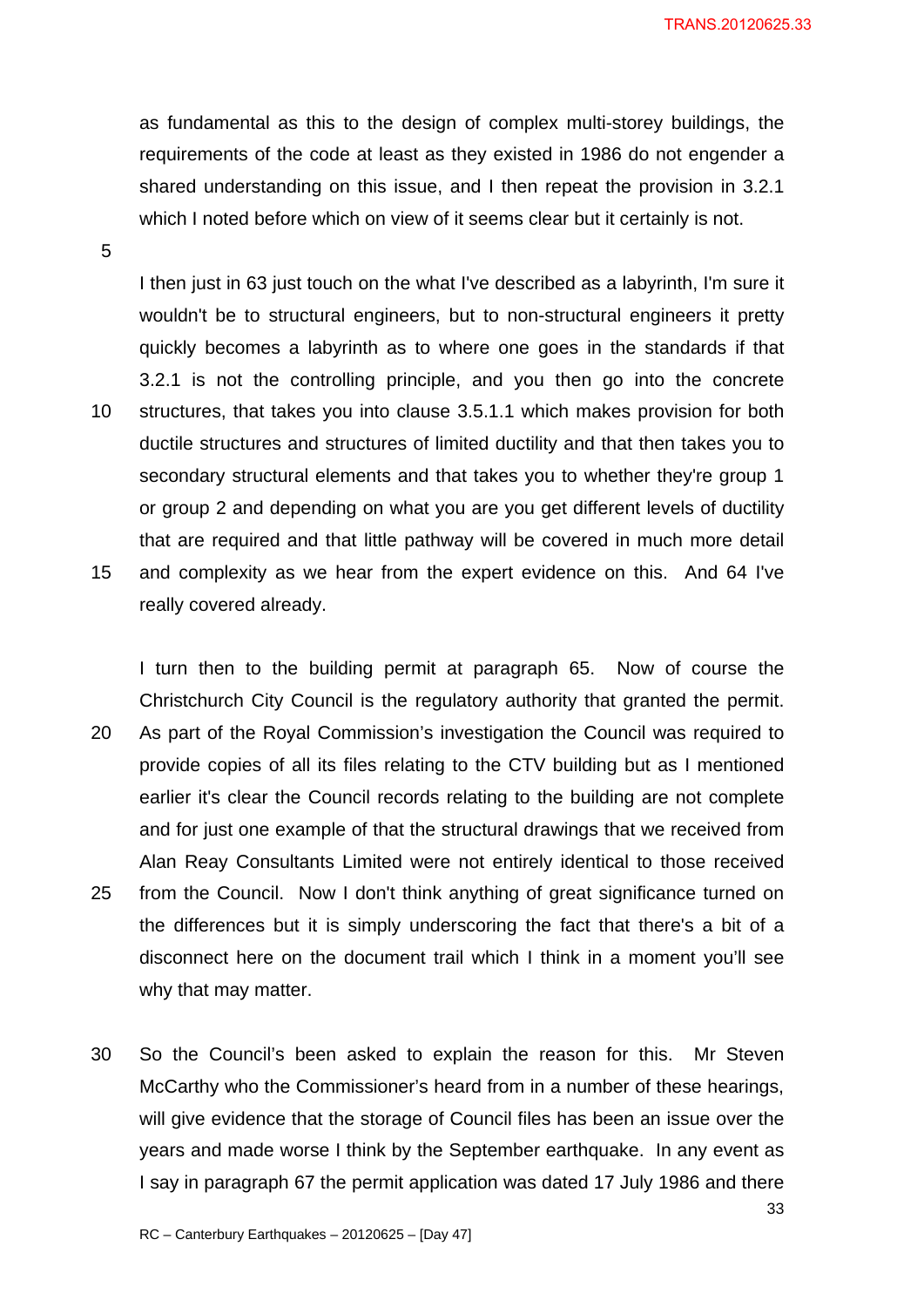it is, the application was put in by the architect. The date on the structural drawings is August 1986 and they're signed by David Harding. We'll come back to the one on the right here in a moment but I'd just like you to be able to sight the date on the structural drawings.

5

1115

# **JUSTICE COOPER:**

Was the date inserted by the designer? Is that right? Why is it after the date 10 of the permit application? Is there a simple answer to that?

# **MR MILLS:**

Sorry did I miss something, I obviously did.

# 15 **JUSTICE COOPER:**

Well perhaps it's me but you say the permit application for the building is dated the  $17<sup>th</sup>$  of July.

# **MR MILLS:**

20 Yes.

# **JUSTICE COOPER:**

 The date on the structural drawings is August. One would have thought they'd be contemporary.

25

# **MR MILLS:**

Yes well – well, yes one might have thought so and if you just bear with me a moment this will come up in the letter I think from Mr Tapper. So that's the date on that. Now let's just look at the structural drawings. I just want to 30 confirm that they were designed by David Harding. So you'll see there under approved the initials "DH", I take it there's no dispute that that is David Harding. It doesn't have a –

# **JUSTICE COOPER:**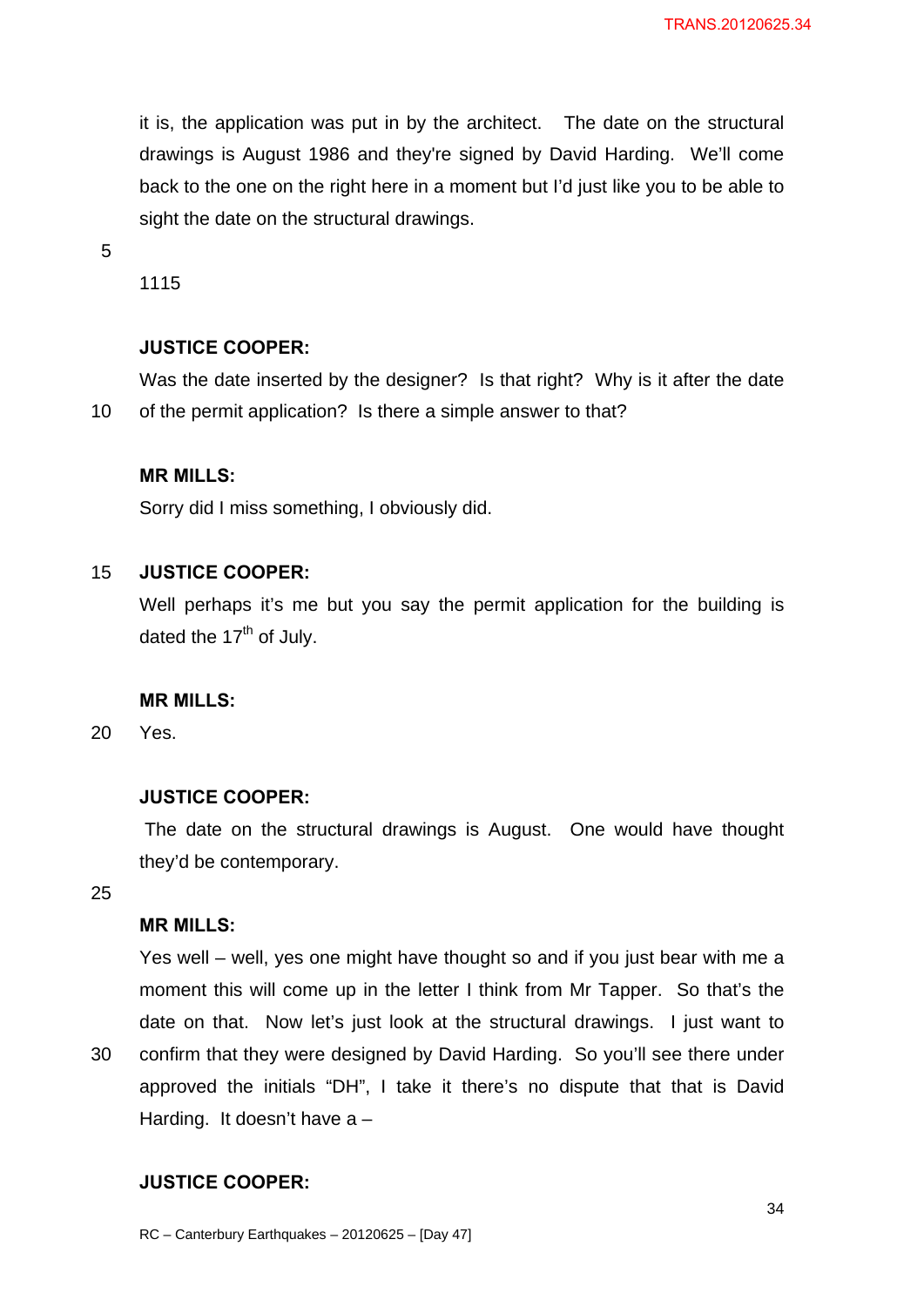The bottom left there?

# **MR MILLS:**

Yes, bottom left and there's the stamp on it by the Christchurch City Council 5 approving it. Now I say at paragraph 68 that Mr McCarthy for the Council will say, I think, that the permit application was received and processed at the Council by Mr Leo O'Loughlin but his role was, essentially, a co-ordinating role and he didn't process the permit itself and he will give evidence. The Council officer, as I say at the top of page 16, paragraph 69 still, was 10 Bryan Bluck. He was, at the time, the chief building engineer and immediately below him was Graeme Tapper who was at the time the Assistant Buildings Engineer and it was Mr Tapper who dealt with the application for the permit for the CTV building.

- 15 I'm just wondering whether I need to take you back. No, we'll come to it in a moment. Now I'm going to take you now to a letter from Mr Tapper which I referred to in paragraph 70 and this is dated 27 August and it goes to Alan M Reay, consulting engineer and what this is, you'll see when you look at it, is that it's listing concerns Mr Tapper had with the proposed building. So
- 20 this is after the structural drawings that we saw a moment ago which were initialled off by David Harding and, presumably, this is a response to that, it's got the application number on it, and the one that I particularly draw the Commission's attention to is the reference to drawings 15 and 16 and these both involve –

25

# **JUSTICE COOPER:**

It might be helpful if you were to read this letter out Mr Mills I think.

#### **MR MILLS:**

30 All right. So, the letter says, "Please provide the calculations to support the design. We also require a foundation report and a specification which describes the required quality standards for materials and workmanship. Please note that Christchurch City Council," – we go back to the other one, just go back to the main letter, all right, I'll keep reading – "Please note -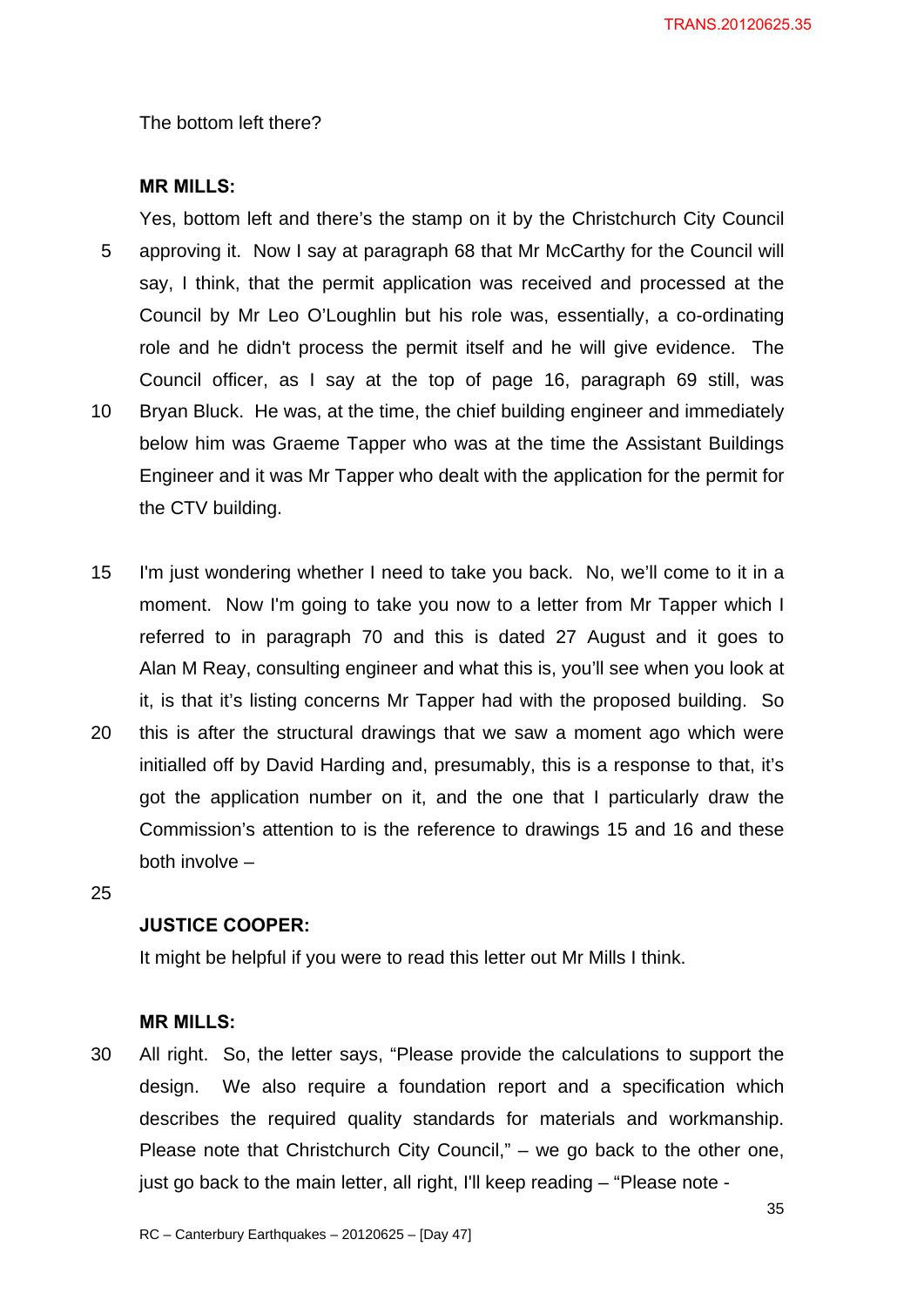#### **JUSTICE COOPER:**

It was (overtalking 11:19:24).

# 5 **MR MILLS:**

I realised it was, yes, but it – "Please note that the Christchurch City Council Bylaw 105 requires in clause 28.1 that, 'All drawings, computations and other data submitted shall be signed by the architect, engineer or designer responsible for their production and shall clearly identify him and his firm or 10 organisation.' There is no indication on the plans that they have been checked and approved for issue and construction. Please attend to the following matters. First on drawing 9 –

#### **JUSTICE COOPER:**

15 "Sh" stands for sheet I take it?

#### **MR MILLS:**

Yes it does, yes. "No sub-grade information and the 125 slab is both unreinforced and unjointed. Sheet 14, stirrups to columns 4, 20, 10 and 16," 20 and if we could go to the next page, "Sheet or drawing 15 incomplete notes. Reference line 1, high-bond mesh, reinforced in casting does not provide restraint to the high bond for FRR," which is fire rating, "purposes. Also," and I draw the Commissioners attention to this, "Also floor connection to shear wall system and general connection between floor, slab and walls. Drawing 16, 25 shear core floor slab and stair landing details are missing." Again, I draw your attention to shear core floor slab because of the significance that is attached to the adequacy of the connection between the north shear core and the floors. The next one says, "Thioflex 600 and PEF backing strip has not fire rating." Next, "Not to micro-filmable standards." Next, "Size of fixing A and 30 we note that there are no notes. Drawing 25, reinforcing of spandrels and fixing details," and then drawing 26 the question is, "Is there one?" Drawing 28, "How's the web welded?" Drawing 29, "Details 7 and 8, 1 and 12," I think high HD is – Professor Fenwick will know this.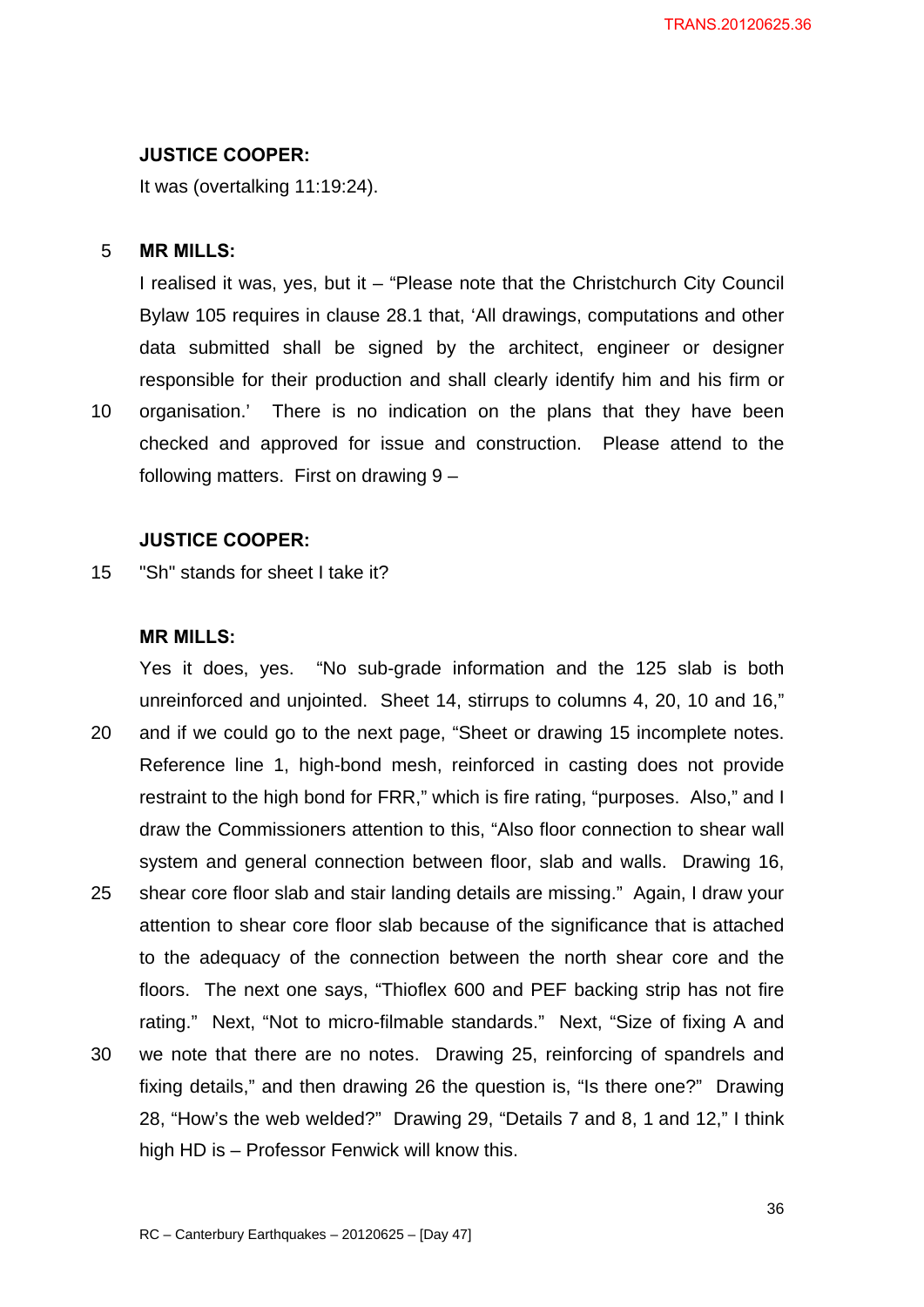TRANS.20120625.37

# **PROFESSOR FENWICK:**

High strength.

### **MR MILLS:**

- 5 High strength, high strength bulb, and then drawing 30, "All weld plate details and detail to stringers," I think that's a weld plate, "Weld size and type, also baluster fixings and, finally, hand rails and weld plate type 6 details." So that's all concerns that Mr Tapper had with what one assumes was at least the initial structural drawings that came in. Now that is followed, and I refer to this in
- 10 paragraph 71 and it'll come up on your screens momentarily, this was followed by a document transfer form, here it is here, dated 5 September 1986. It comes to the attention of Mr Tapper and it does indicate that further information went to Mr Tapper in response to that letter and, again, David Harding's name is on that form. You'll see that it says, "Two sets structural
- 15 drawings, 1 to 39 inclusive, including amendments as requested," and then calculations relating to bond deck structure after fire which, as you will recall, was one of the issues that was raised in relation to the diaphragm north shear core connections but only one of them.
- 20 Now there's a bit of a mystery about this. The documents that we've been able to obtain from both the Council and from Alan Reay Consultants Limited provide no evidence of Mr Tapper's recorded concerns being met as far as I can tell and we've not been able to establish what these documents were that came in with the document transfer form. Certainly there doesn't appear to be 25 any change to the issues around the connections between the shear core and the floors but despite this on the  $10<sup>th</sup>$  of September the structural drawings for

the building were signed off.

1125

Now I want to take you back to the document you saw before. So there's the 30 signoff by the various Council officers who had to sign off individual parts of the building, and you'll see there highlighted the structural aspects of the building are signed off and the initials are Graeme Tapper's.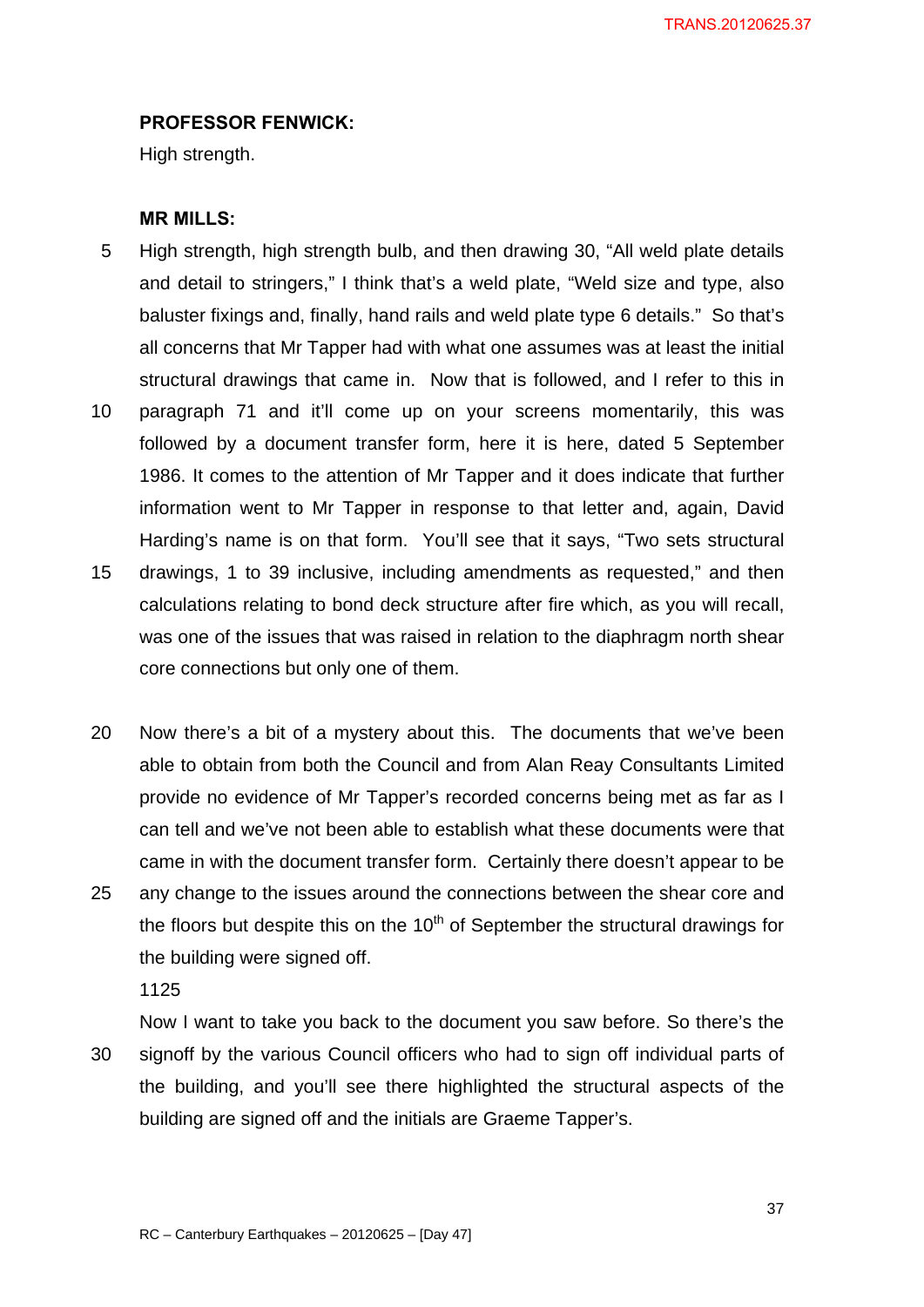So for the moment there remains considerable uncertainty about what's happened in here and unfortunately as I observe at paragraph 74, both Mr Tapper and Mr Bluck are dead. However –

# 5 **JUSTICE COOPER:**

What about the calculations that Mr Tapper asked for, was there any suggestion that they were provided?

### **MR MILLS:**

10 Well the difficulty we have is that we do have calculations and we do have structural drawings, but what we've not been able to trace is any change that occurred. We've not been able to see a trail that shows initial ones coming in to which Mr Tapper's responding, then new ones coming in that are different which then need the signoff.

### 15

# **JUSTICE COOPER:**

Yes, I know, but I am asking a slightly different question I think, which is that the cover sheet we have just been looking at refers to his two sets of plans –

### 20 **MR MILLS:**

It does.

# **JUSTICE COOPER:**

– making the amendments that have been sought, whereas Mr Tapper's  $27<sup>th</sup>$ 25 of August letter asks for the calculations to support the design and you have not showed us, or perhaps we have not been able to find, is that the case –

### **MR MILLS:**

No.

30

### **JUSTICE COOPER:**

– a communication from Mr Harding or Dr Reay's firm saying, "Yes here are the calculations."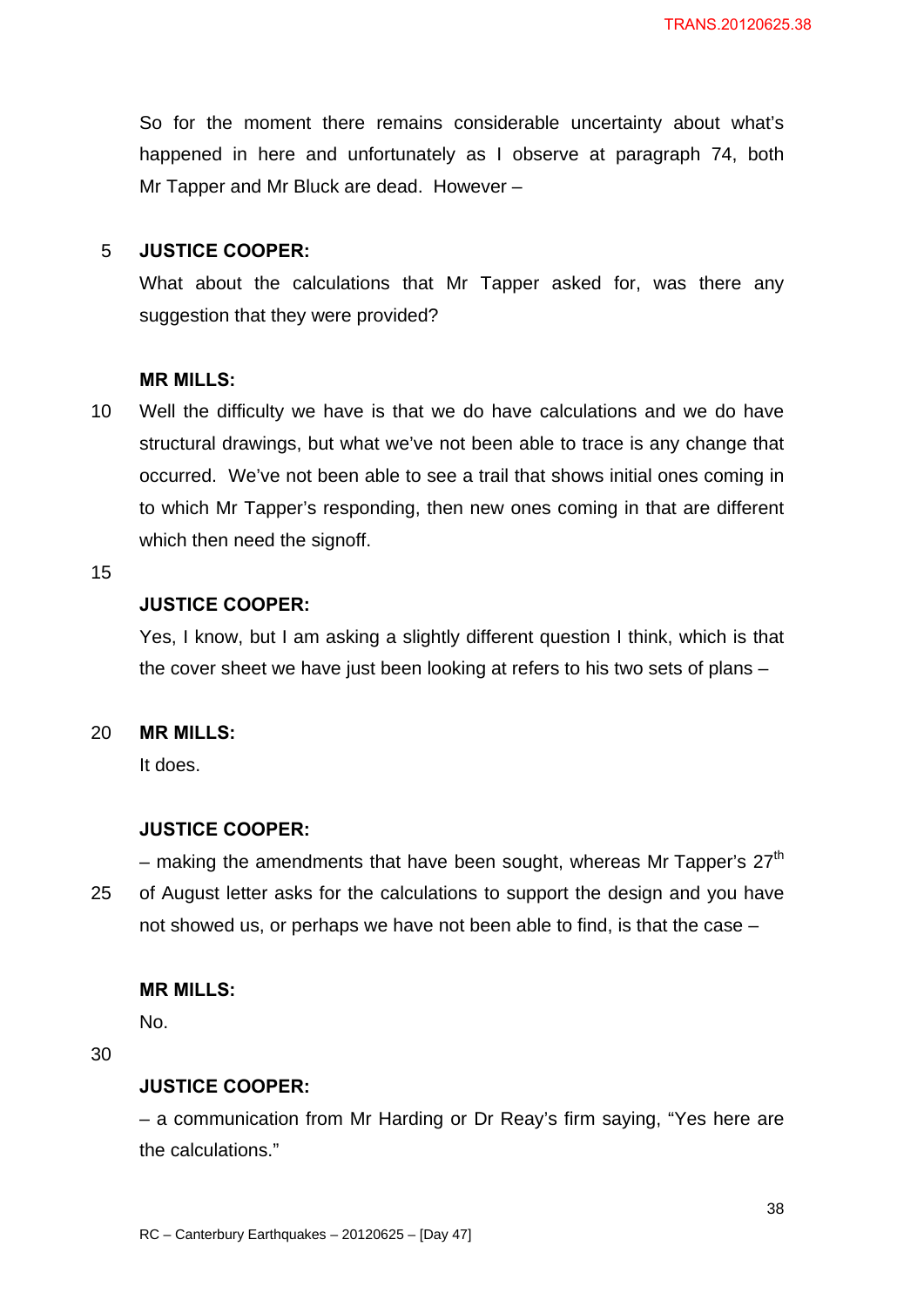Well only the document transfer form, and of course the Council did have calculations.

# 5 **JUSTICE COOPER:**

Well am I missing that? Where is the document transfer form? Can we just display that again? Calculations, what is that?

### **MR MILLS:**

10 Calculations relating to Bondek. This was the fire –

# **JUSTICE COOPER:**

Oh, you mean structure after the fire, well that is not, the very first point if you go back to 0141.14 –

15

# **MR MILLS:**

Yes.

# **JUSTICE COOPER:**

20 – is, "please provide the calculations to support the design".

### **MR MILLS:**

Yes, well there must've been some went in because there were calculations in the Council file, although as I said they were slightly different to those which 25 we got from Alan Reay Consultants Limited. So at some point certainly calculations have gone in.

### **JUSTICE COOPER:**

The ones that you are referring to as having been obtained from the 30 consulting engineers are dated?

# **MR MILLS:**

I don't have that at my fingertips.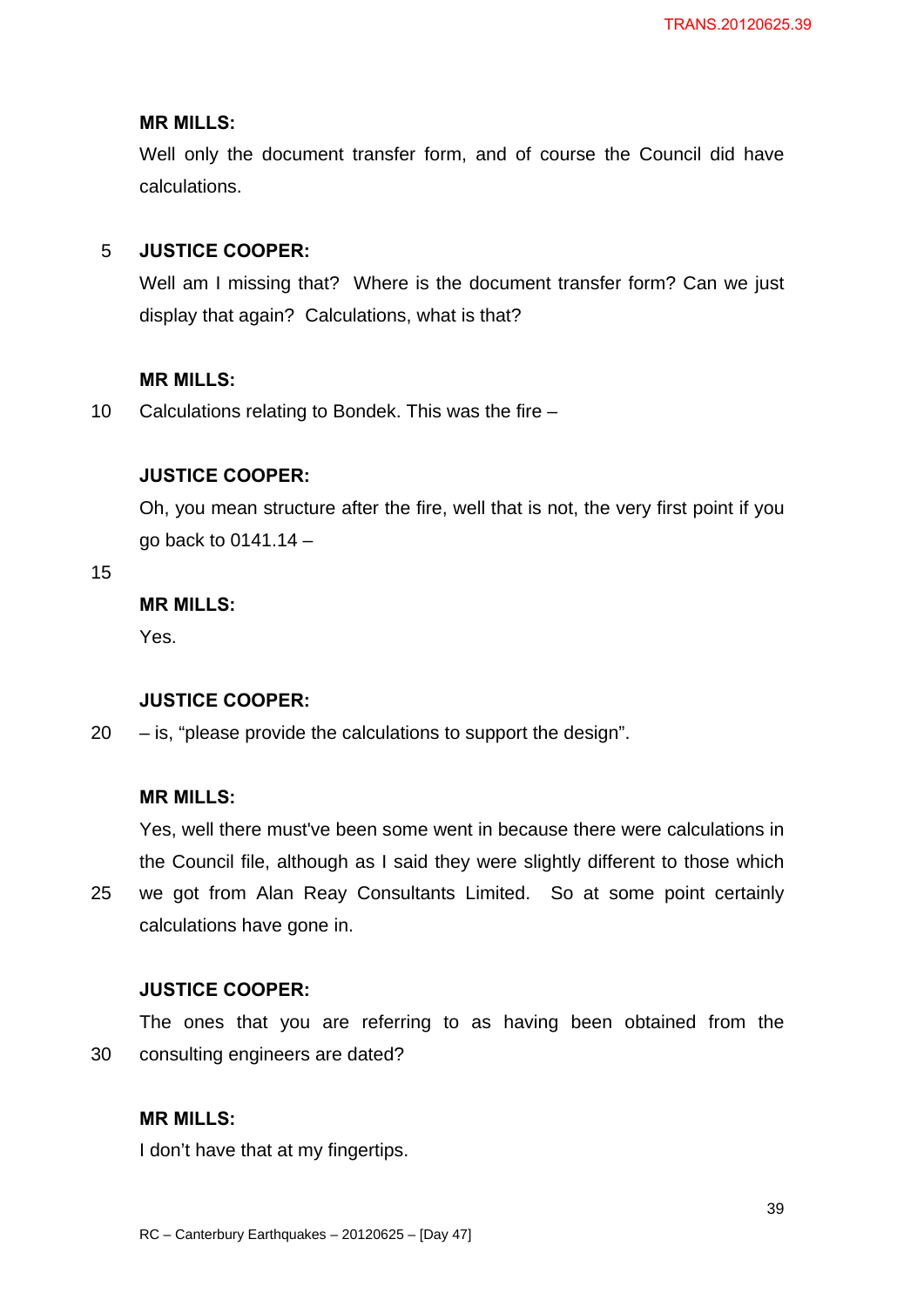### **JUSTICE COOPER:**

All right, well in due course?

#### **MR MILLS:**

- 5 I could give it to you after the break I would think. So, and the oth as I said before, the other issue that's caused us confusion at any rate is that there does not appear to be any change in relation to the wider concerns that Mr Tapper had expressed about the connections as shown in drawings 15 and 16 which deal with the connection to the north shear core, and yet despite
- 10 that it's signed off, so... Other than what I'm about to refer to I can't explain that to you, and maybe somebody, maybe somebody else will in the course of the evidence.

Now I say in paragraph 74 that the Commission will hear from 15 Mr Peter Nichol. He's a former employee of the Christchurch City Council and he'll give evidence of a conversation that he had with Mr Bluck about the CTV Building and the issue of the permit. It's a conversation that's simply emerged out of a, according to Mr Nichol, a casual contact on the side of the road triggered by the fact that Mr Nichol will say that he became aware, as did 20 other local authority employees of a volcanic standoff between Bryan Bluck and Mr Tapper over a building which it appears was the CTV Building, and so he went down to have a look at this building and in the course of that had a meeting with Mr Bluck who was out having his daily constitutional and that Mr Nichol will give evidence about that conversation.

25

Evidence is also going to be called from Mr Tapper's widow, Patricia Tapper, about the continuing concerns that Mr Tapper expressed to her about the structural integrity of the building. Now it's hearsay and there's been no objection to it yet, there may be, but certainly my position on this will be that it 30 is admissible hearsay, it's credible, it will help in understanding of what's happened here, and evidence is also being given by Mr John Henry as part of his evidence about Landsborough House, about his subsequent move to the

Christchurch City Council, to the building department and the evidence he will give about the working relationship between Mr Bluck and Mr Tapper which in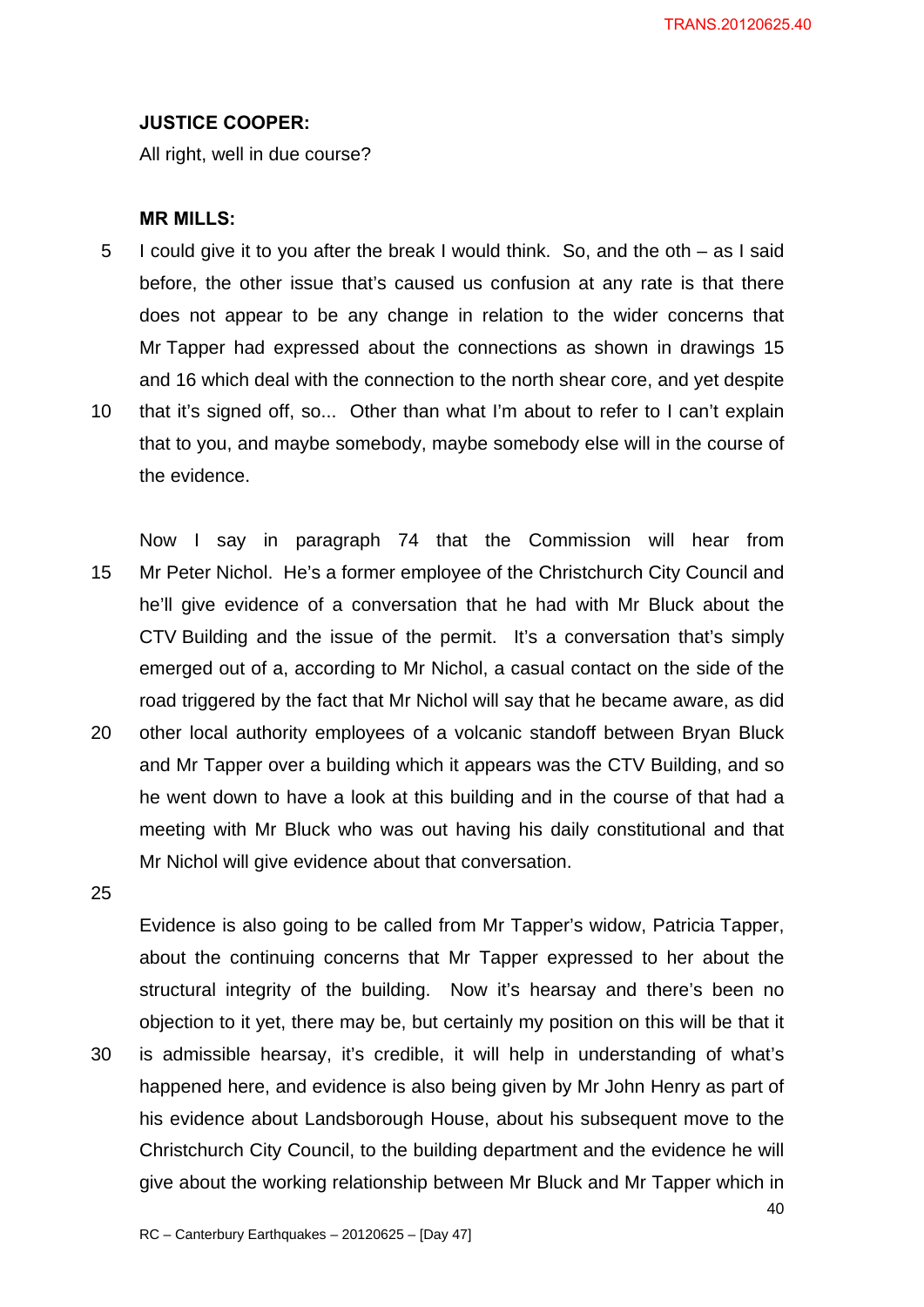my view will also add credibility to the events that Mr Nichol describes, and I have little doubt that aspects of that evidence will be strongly disputed by both Dr Reay and by Mr Harding.

- 5 Now, I'll just finish up the last two paragraphs, probably then a sensible time to take the adjournment, but the Council has been asked to state its position on whether the building design complied with the applicable bylaw and standards in 1986 and Mr McCarthy is expected to give evidence that because the building permit was signed by a Council representative, that
- 10 indicates that the Council did consider that it complied. Whether it did or not, then it seems, will be dealt with by others.

Then the Council will also call Mr O'Leary. I've already referred to him, and he's expected to give evidence that at least some elements of the design in 15 his view were not compliant with code.

# **COMMISSION ADJOURNS: 11.32 AM**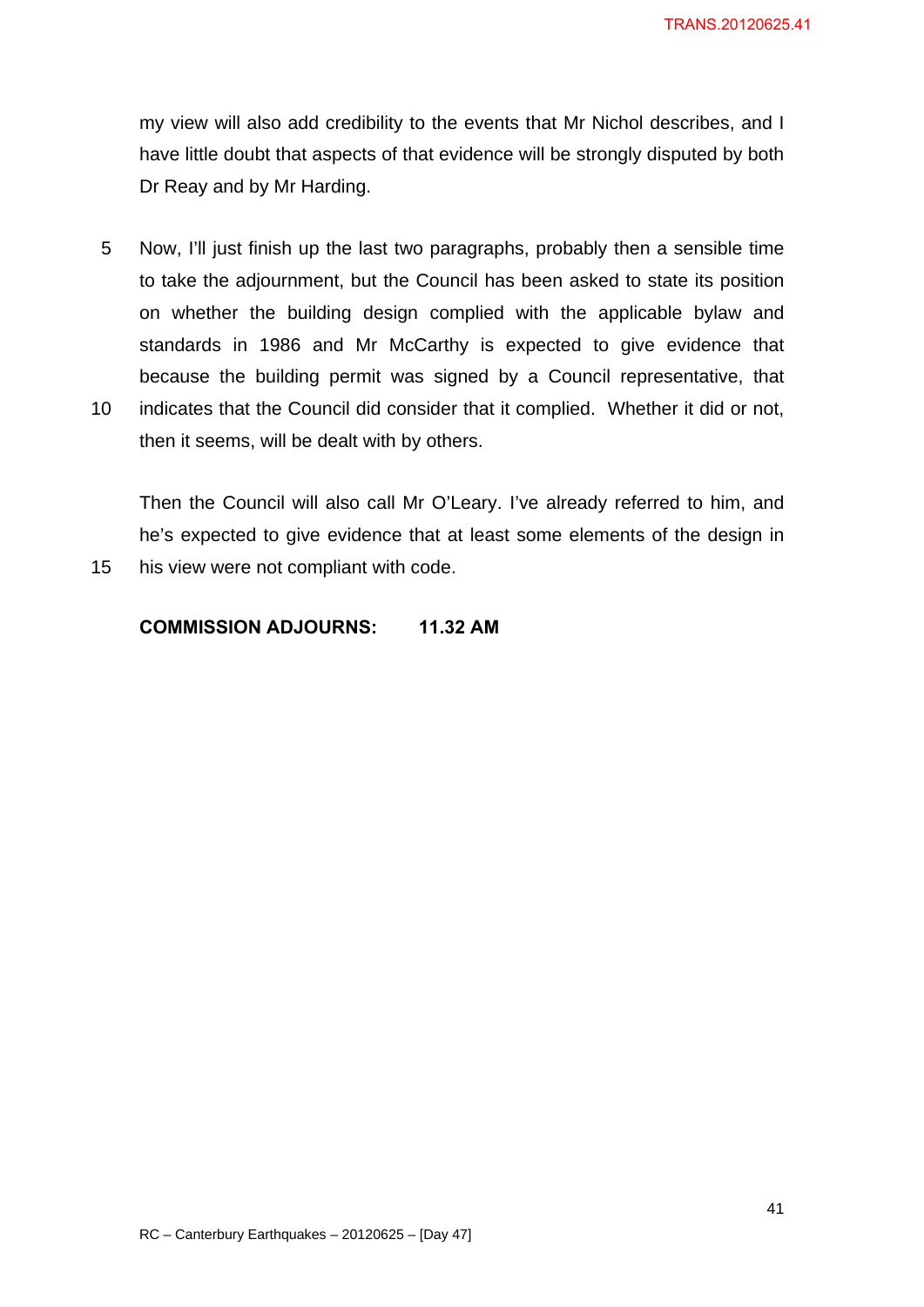# **COMMISSION RESUMES: 11.51 AM**

# **MR MILLS CONTINUES:**

5 The Commissioners back over some of these issues around these calculations which Your Honour asked me about. First I did make a mistake and I apologise for it. Mr Laing has just reminded me, it is a reminder, that the Council in fact has not been able to find any calculations and indeed I remember that because we were asked to provide them to the Council. Now 10 on the other hand I don't think there's anything –

# **JUSTICE COOPER:**

So what did we provide?

### 15 **MR MILLS:**

We provided a set that we had had I think from DBH and then we got another set from Alan Reay Consultants. I think that's how it worked.

### **JUSTICE COOPER:**

20 So where did the Department of Building and Housing get their set of the calculations?

# **MR MILLS:**

From Alan Reay, so Council hasn't had any –

25

# **JUSTICE COOPER:**

Well it hasn't been able to find any?

### **MR MILLS:**

30 No. I was just talking to Mr Laing about that. I don't think there's any suggestion that they wouldn't have had them and I'll just take you back to something that I think will  $-$  if it isn't, it isn't sort of self-evident that they must have had them at some point that will probably assist with that, but what he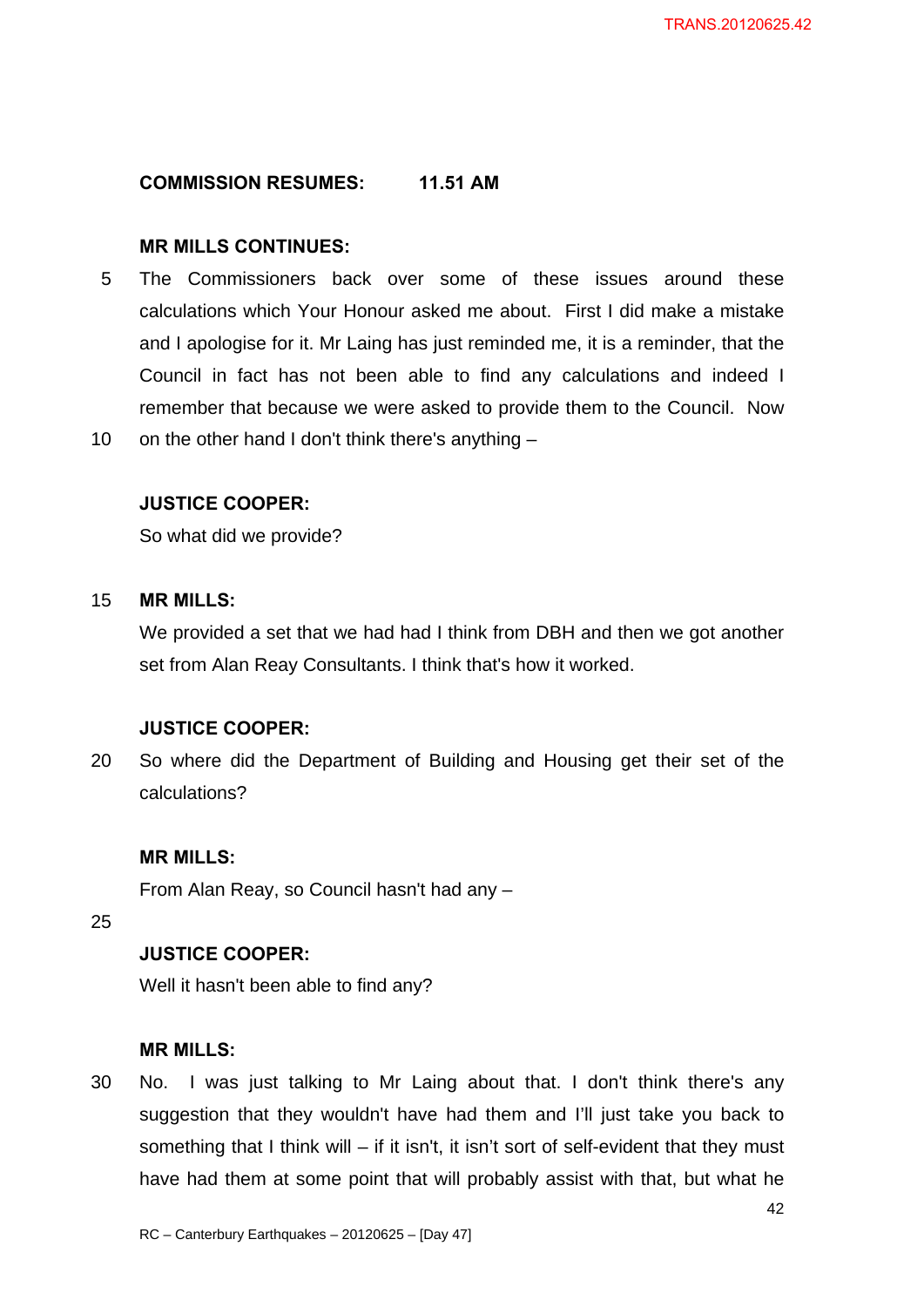tells me is that at one stage the Council I suppose experimented with putting all of these documents on microfiche. That didn't work so they had to back track out of that and that that may be a factor in the state of some of these Council records. Clearly it's not what we would like but it's what we have –

5

# **JUSTICE COOPER :**

There's a comment about that with one of the plans in Mr Tapper's letter of the  $27<sup>th</sup>$  of August.

### 10 **MR MILLS:**

Yes, I was just going to take you back to that letter because what I didn't draw your attention to at the time but it is relevant to this and perhaps we could bring it up again. So it's BUI.MAD249.0141.14, the handwritten letter. Now you'll see down that left-hand margin in a different handwriting, received a day

- 15 or two after letter sent. Now we have made strenuous efforts to try to identify whose handwriting that is. We've not been able to do so and you'll see up in the top right-hand corner there's different handwriting again, 2503 received 1 September 86. Don't know whose that is either. What we have been told by the Council though is that if you look down that Tapper letter you will see that
- 20 there are ticks against a number of these although again my reading of this is that the ticks change as we go down page 2 and get to drawing 26. It is not the same ticking that we've seen up above which looks very much to me like Graeme Tapper's ticking up above but not down below and there's also some handwriting there which is not the same handwriting as we see on that 25 received a day or two after letter sent on the first page, this doesn't look to me as though it is, haven't had a handwriting expert on it but it doesn't look to me to be the same, and it's possible I think that the handwriting on that page 2 might be the same as the little annotation at the top right-hand corner on page 1, it just looks like a similar pen but beyond that confusion reigns but what I
- 30 can tell you is that the original of this document which the Council has, the ticks are in red, at least the principal ticks so that must indicate it was done within the Council, they've got an original document with red ticks on it, so –

# **JUSTICE COOPER:**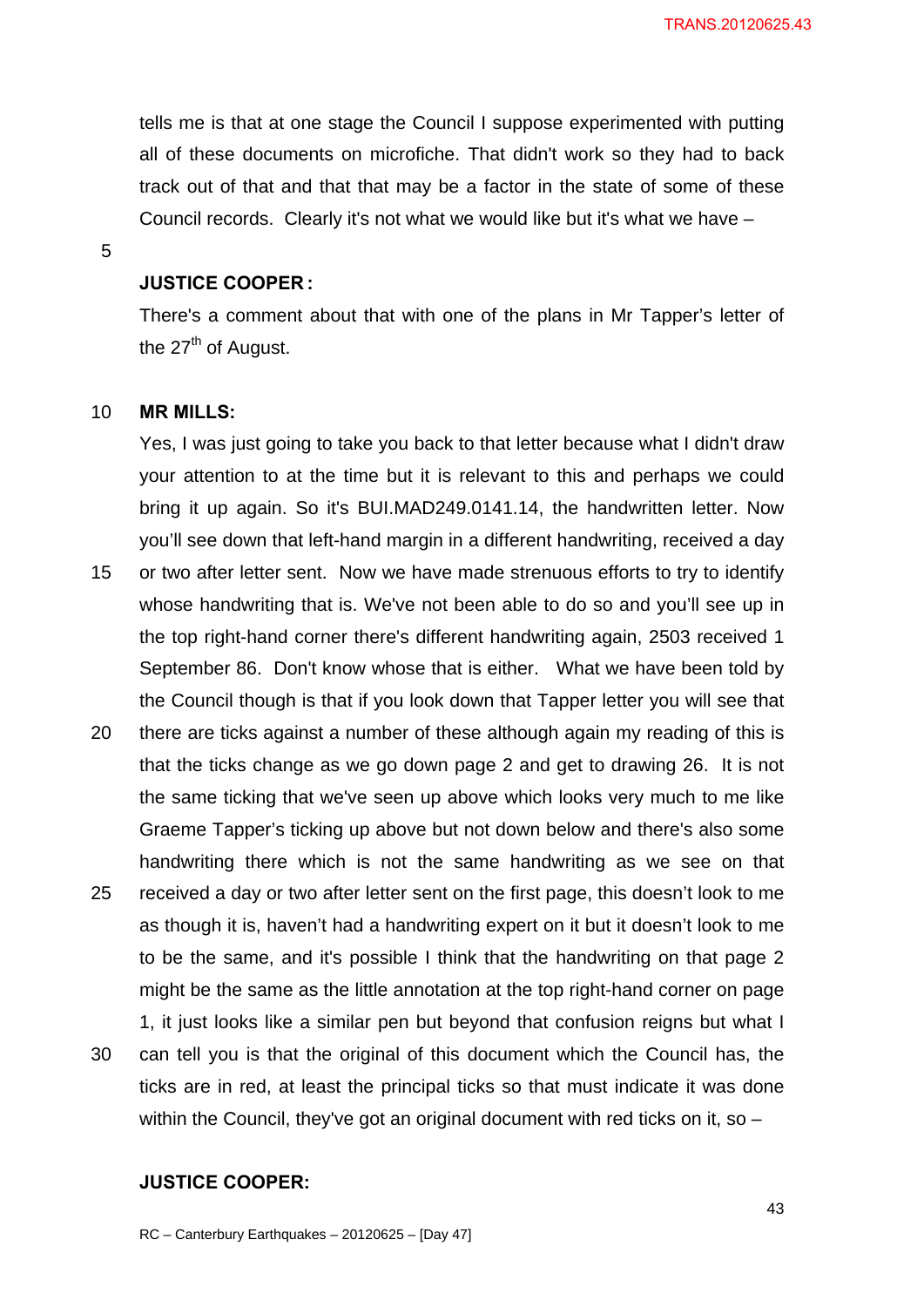But does that follow?

### **MR MILLS:**

Well because they wouldn't have a document with original red ink on it if they 5 hadn't done it one assumes, if someone in the Council hadn't done it. Now you know if one can – there could be other explanations but it's the one that seems most likely and that if you're – if the Commissioners want it I can certainly arrange with Mr Laing I'm sure to make that original available so that the Commissioners can have a look at it.

10

# **JUSTICE COOPER:**

I think I would like to see it.

### **MR MILLS:**

- 15 So that's the first issue I needed to go back over. Then on the question you asked me Your Honour about calculations and the dates on the calculations, first just in case you hadn't already had cause to look at this bundle, just to let you know that it's in this green folder which will be behind you. It's marked CTV core bundle 1, design, and included in that is calculations. They are
- 20 under tab 1 and 2 and 3 and they're divided as I recall at any rate on the basis of the first tab being the gravity elements, the second tab being seismic loading analysis and the third tab being foundations, and you'll see that index at the very first page under tab 1, it tells you what the order is that this is done in and the answer on dates is that they differ, probably not surprisingly 25 depending upon which set of calculations we're dealing with, so the – I'll give you an example of this, I'll take you to a bit more detail if you wanted to, but if you look at the first document behind that index which is the floor slab, you'll see that's dated 23 May 1986, because none of the other documents and none of the other pages in there are dated I'm assuming that that means 30 everything in there –
	-

# **JUSTICE COOPER:**

It must have been a very busy day.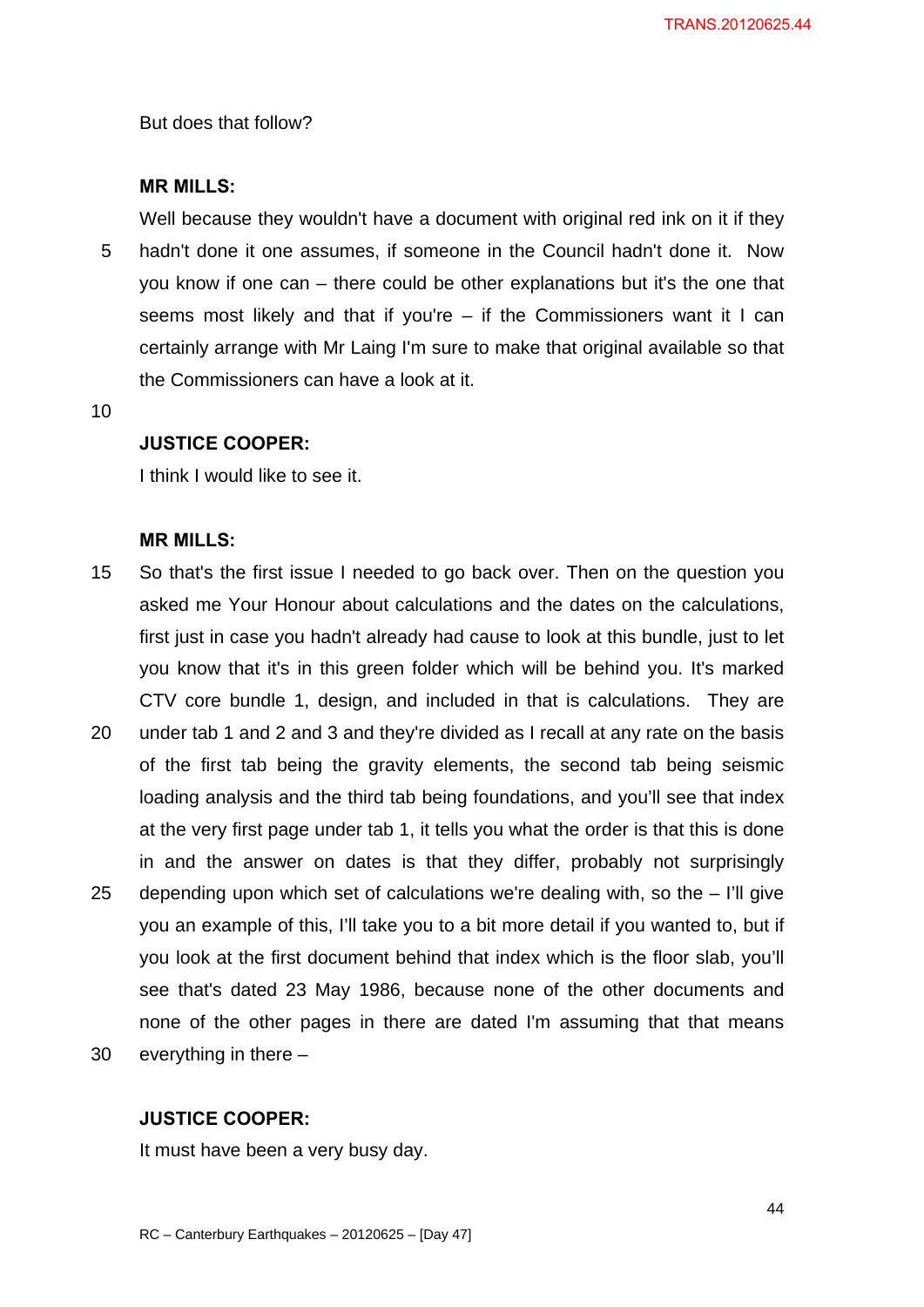A culmination I think, and then you will see -

### **JUSTICE COOPER:**

5 Well there's all, I mean you're saying that you're effectively asking us to infer that 82 sheets of closely worked calculations were all done on the  $23<sup>rd</sup>$  of May.

### **MR MILLS:**

No, I'm going to take you to page 79 and this is the numbering that we've got 10 on it, you'll see there's a different date there, 20 August. I think what will have happened, well I'm assuming this is what's happened and it can be explained by Mr Harding when he gives evidence.

### **JUSTICE COOPER:**

15 I was going to ask you, this is all his work?

### **MR MILLS:**

Yes it is, and so presumably what's happened is that there's been, all this work's been done and then on the date on which that section's been signed

- 20 off, the date goes on it, but he'll need to clarify that, so then we've got one for he said the  $6<sup>th</sup>$ , the one I just took Your Honour to. And then if you go to the first document under tab 2, it's got a different date, so this is the seismic load section and the date there is the  $10<sup>th</sup>$  of June 1986 and I think that's the only date in that section, and then if you go to the first document under tab 3 which 25 is the foundation calculations, you'll see yet another date there which is 26
- June and again I think that's the only date in that section. Looking through it again now and I think that does appear to be right. So we've got different dates for different sections of the calculations.

30 1200

### **JUSTICE COOPER:**

All right.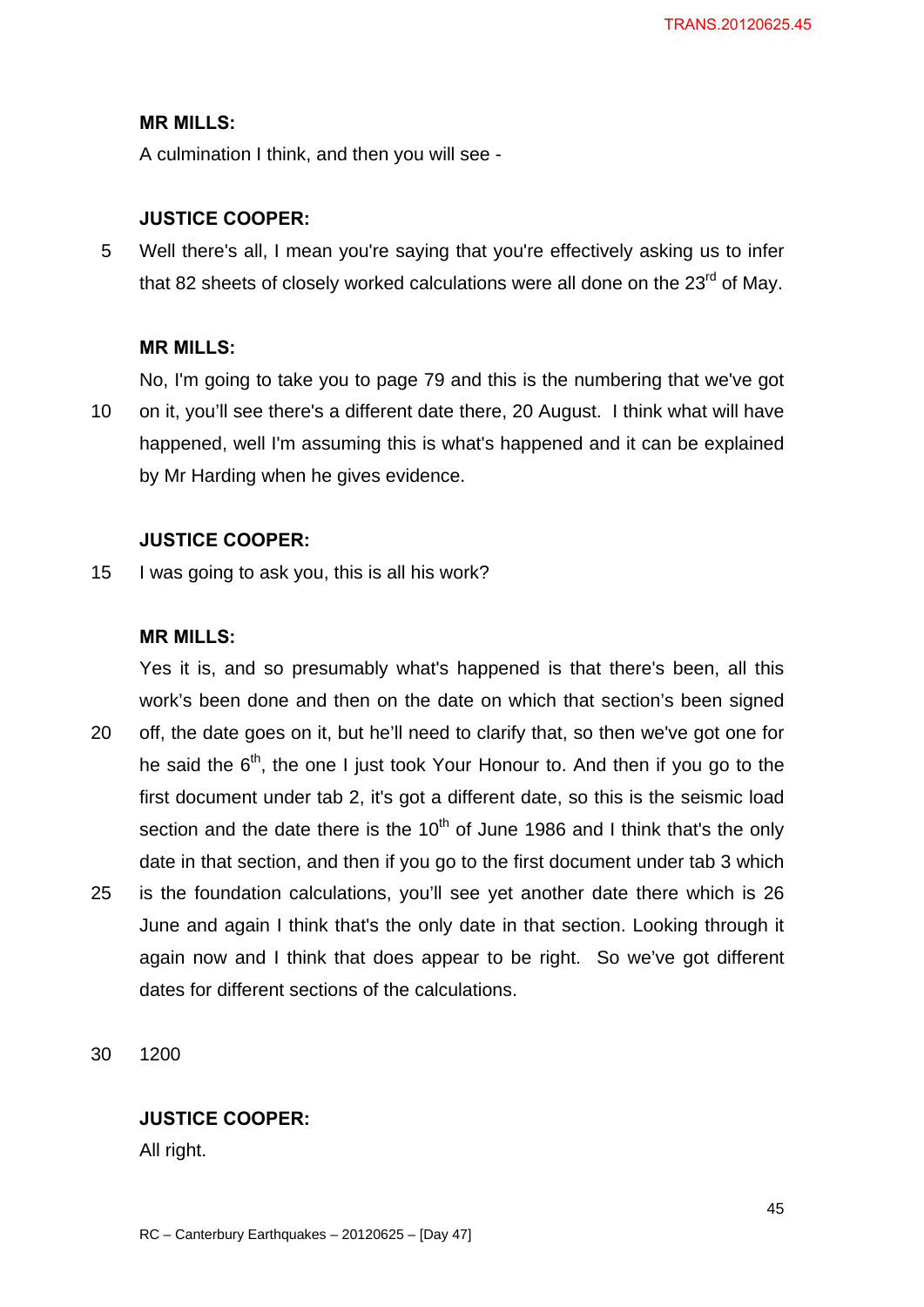All right, I'll come back then to where I left off before the adjournment which is paragraph 78 and I'm dealing now with the question of construction.

- 5 The Royal Commission will hear from three former members of Williams Construction Limited. They are Mr Michael Brooks who I've mentioned previously in relation to the origination of the sketch plan and he's the former managing director. Also from Mr Tony Scott who's the former quantity surveyor and Mr Bill Jones who is the site foreman. Efforts have been made
- 10 to obtain evidence from Mr Gerald Shirtcliff who was the construction manager. He's in Australia and we've not been able to make more than email communication with him. He's not been prepared to disclose his actual location but as the construction manager he was the person who, as I understand it, carried the ultimate responsibility for the contractor, ensuring
- 15 the building was built to comply with the drawings and calculations and to take any directions from structural engineer, architect or Council. We have advised him formally that he, because the Department of Building and Housing consultant's report has identified some significant construction defects with the building, some of which may have played a role in the building collapse,
- 20 that he's an affected party and he might find himself the subject of adverse comment either in the hearing or in coverage of the hearings. So we offered him the opportunity to have a video link connection with the Commission and give evidence. He hasn't taken that up although in the last few days he's, out of the blue, requested a copy of the Department of Building and Housing 25 consultant's reports. So it's possible that he might take up that offer to give evidence but at the moment at any rate we've not been able to locate him and not been able to get evidence from him and, of course, it's ultimately a view for the Royal Commission as to what view they take of his role if any. But we have done our best to just make it clear to him that there could be some 30 potential criticism of him by other witnesses.

### **JUSTICE COOPER:**

Well you don't need to be apologetic about it Mr Mills. He is somebody who is affected and he hasn't really co-operated with us.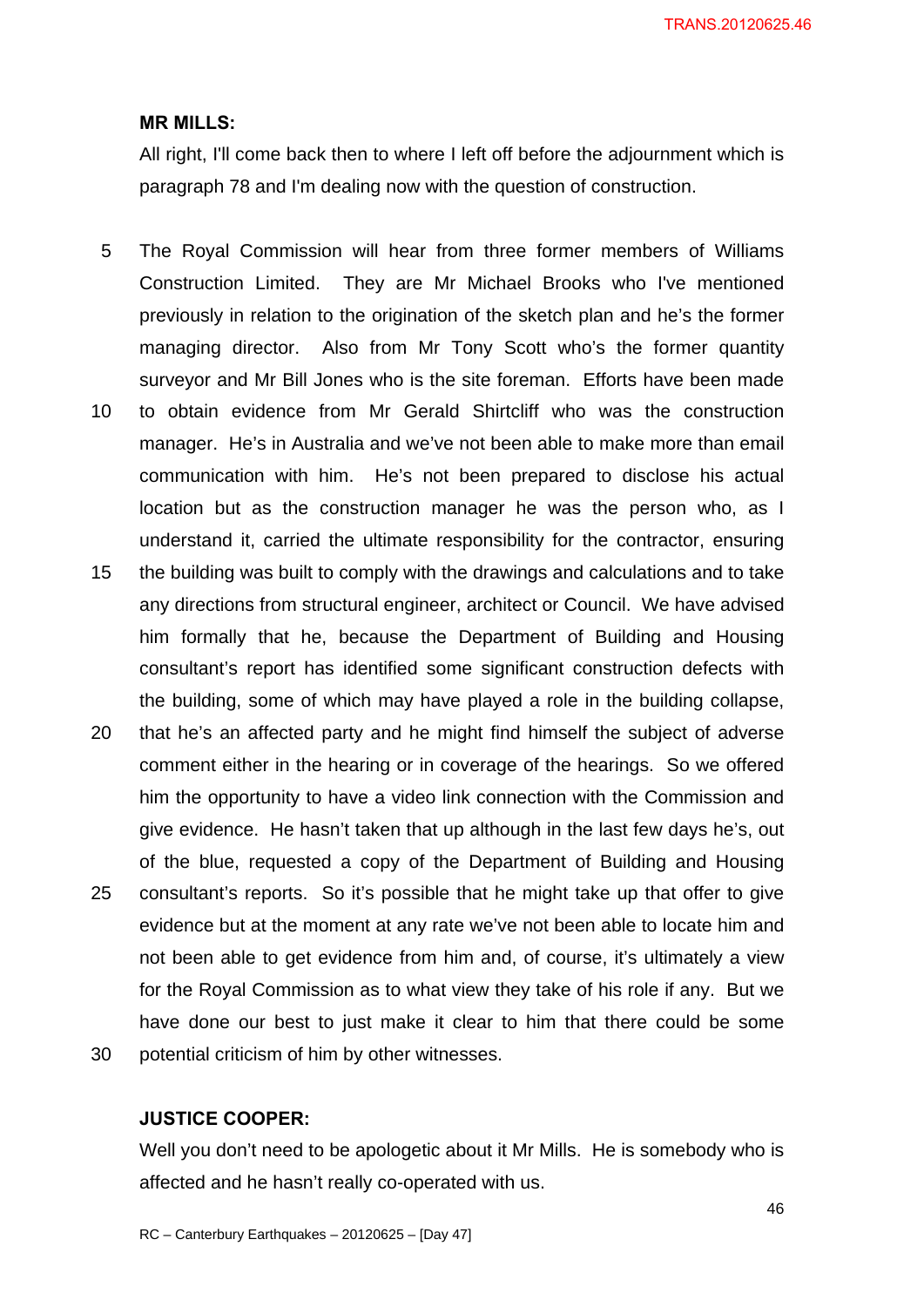No he hasn't.

# 5 **JUSTICE COOPER:**

So if he is, does end up being criticised he only has himself to blame.

### **MR MILLS:**

That is true.

10

# **JUSTICE COOPER:**

It's disappointing really.

### **MR MILLS:**

15 Yes it is.

Paragraph 80 I won't repeat. I've touched on that. Now, again, trying to get the chronology straight on this, paragraph 81, the first date we have for actual work on the ground is the date of the first concrete pour and that was 13

- 20 October 1986. The Council inspection date for the foundations has the same date. The date of the contract between Christchurch Steel and Williams Construction is 3 November 1986 and as far as we can tell the date of the first supply of labour and materials from Christchurch Steel is 5 December 1986 and all of those documents that record that are in the Commission's bundle
- 25 but I won't spend time going to them. I then just make a reference to the relevant clause in the Council bylaw, it's 105 that we've discussed previously, which made it the duty of the owner of the land, the employer for whom work was carried out and the builder to ensure that the provisions of the bylaw were fully complied with in the commencement and execution of building work.
- 30 Other than inspection of the foundation excavations the bylaw did not specify any particular mandatory inspections and it appears that the nature and frequency of inspections was left to the discretion of the Council engineers and building inspectors and the Council's position is that a Council building inspector is not required to be a clerk of works or a project manager during the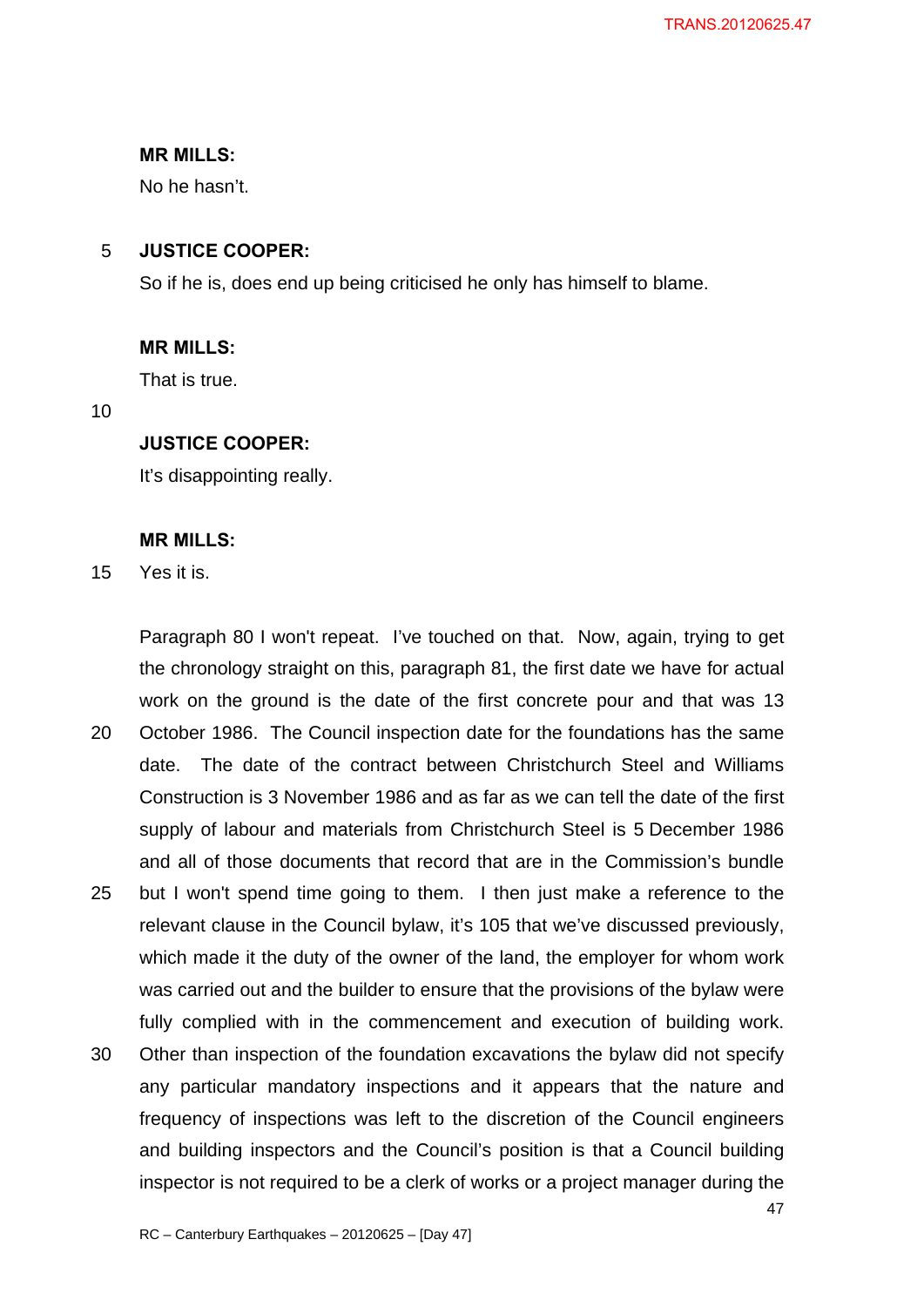TRANS.20120625.48

construction of a building and I will produce, or have produced for the Commission when evidence is called from Mr Nichols, Mr Peter Nichols who I mentioned previously, he has provided to us an internal memorandum from Mr Bluck dealing with the role of the Council engineers in dealing with permit 5 plans which is of interest which, again, reflects the view that the Council didn't see itself as really being in charge of the design of the building.

Now paragraph 84, the first inspection, now what we've done here, this is really a composite of the various individual inspection records that we were 10 given. A number of them were duplicates and so on, so what we've done within the Commission's legal team is to try to make it more user friendly by setting out there the various inspections that took place and I've covered these off in the narrative but the Commissioners might just want to take a brief moment to look at that. You'll see the first one, 16 October, set-out by 15 surveyor, okay, steel to finish, engineer due, I think it's engineer, steel to finish, engineer due. Foundations, 11 December '86, last of foundation beams, first floor, 18 February 1987, okay, 8 March '87, shear walls okay, gantry up, 31 March '87, repairing second frames it looks like and then 20 August '87, fixing gib wrong. Card left, new foreman. And I think there's a 20 bit more to come isn't there if we scroll or is that it  $-1$  thought there was a bit more than that. In 9 October '87, foreman to approve front columns on site and fill block work. The rest of it escapes my capacity to read it. 16 October,

# no contact from site – no contact from site so – what is that –

# 25 **JUSTICE COOPER:**

In your chronology, you or somebody has prepared for you, you say, "No contact from site, so visited. Found peg cols to be removed. Foreman advised."

# 30 **MR MILLS:**

I think it will be in two parts. So, visited, found peg, columns to be removed, foreman advised. Now what that appears to relate to, as best as I can stitch this together, was there was an issue about the canopy that went out the side of the building which the Commissioners will remember from the photographs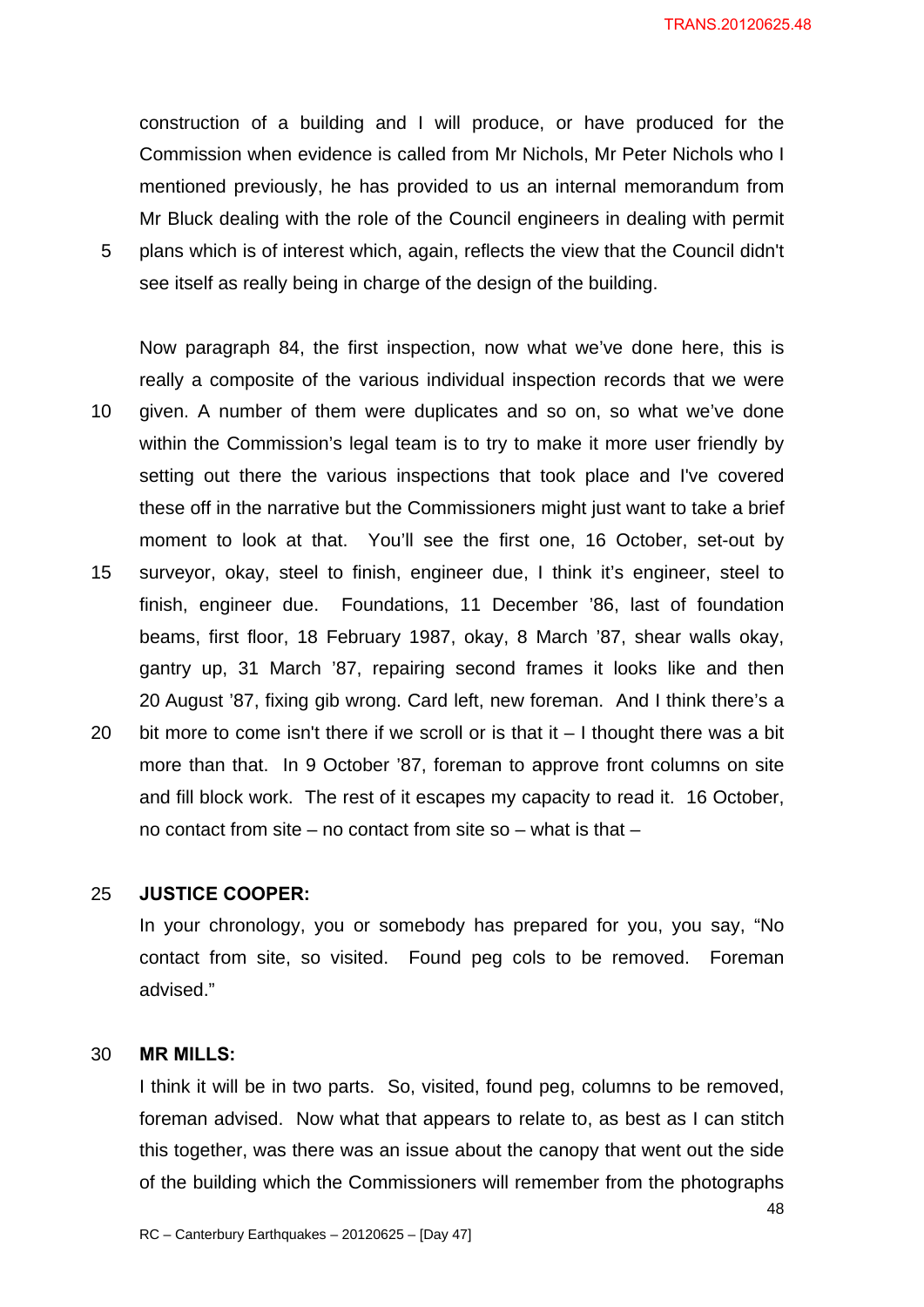of the CTV building and it appears to have gone over the boundary and so that's the reference to finding a peg which would mean the boundary peg and the columns were over the boundary and so they had to be removed. So what that tells us is we're well towards the end of the construction by the time 5 we get to that. Otherwise we wouldn't have been dealing with the canopy.

So perhaps I will just revert briefly then to the text of the opening and one of the things that I want to draw the Commissioners' attention to is paragraph 86 of my opening and I mention this because one of the puzzles I think with the 10 construction is how did some of these construction defects that the Department of Building and Housing consultant's report have referred to, which you'll hear more about later, but what might explain that and I say at paragraph 86 that in mid-March 1987 shortly after the Council inspection noting that the shear wall was underway Michael Brooks, Tony Scott and

15 Gerald Shirtcliff incorporated a new company. 1210

This is Union Construction Limited, so the job is being carried out under contract by Williams, but in mid March 1987 the three key people or two of the three key people, probably the three key people incorporate a new company

- 20 and what ultimately this leads to, and I mention this in paragraph 88, is the threat of legal proceedings because what they then endeavoured to do so it seems was to take away the CTV contract from Williams and this led to, actually to the proceedings being issued, injunction proceedings being issued by Prime West and, well at the least the company that by then was in charge
- 25 of this is the owner and so we have a period in here where there is the potential for a reasonable amount of disruption on site and the witnesses will be asked about that, but it also coincides with what seems to be quite a gap in the inspection record that emerges during part of this period at any rate. So just to follow this narrative through, paragraph 87 of the opening from this
- 30 point until about September 1987 it is unclear what if anything Williams was doing at the CTV site. We know that injunction proceedings against Mr Brooks and Mr Scott and Mr Shirtcliff were issued by the Smart Group which by then was the owner of the site which had, sorry I'm wrong, Smart Group had purchased Williams. Smart Group as you'll remember was a development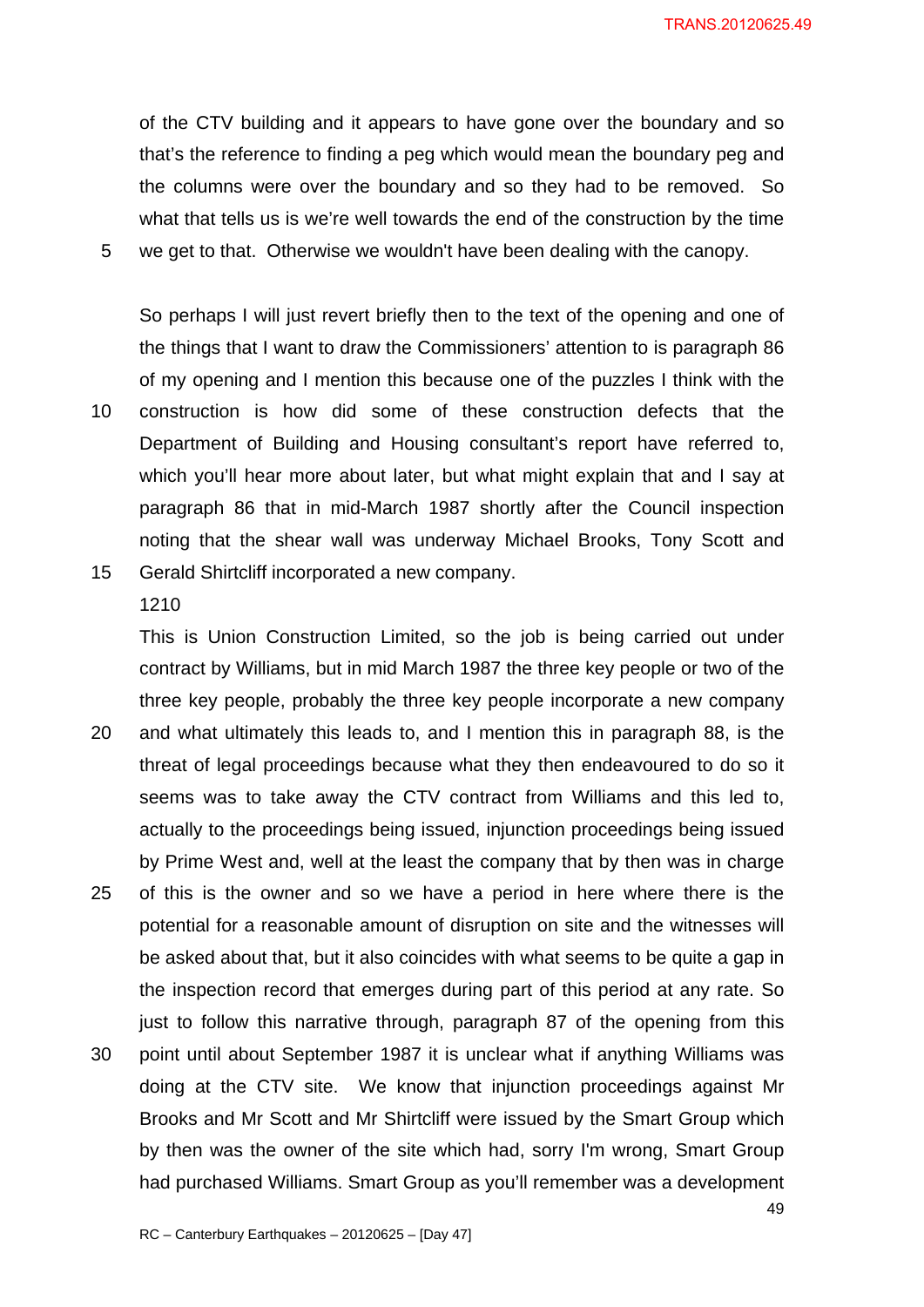company. They purchased Williams Construction at the end of 1986 and so the threatened litigation was between effectively the owners of Williams and these three gentlemen who had created this new company Union and it appears that the proceedings were ultimately resolved in about September 5 when there was a formal assignment of the CTV contract from Williams to Union.

This is what happens, they finally settle it on the basis that Union will take over the continued construction of the CTV building and as I observe at 10 paragraph 88 it does seem clear that this event and related threats of legal proceedings against the three individuals had the potential to be disruptive of the work on site. Exactly what stage the building was at when this occurred and whether it might provide some explanation for the construction defects identified by the consultants' report will need to be explored during the course

15 of the evidence.

Now we then, if we can come back to those inspection records that were up on the screen a moment ago so that the Commissioners can look at the originals if you wish to. The next record of a Council inspection is 31 March

20 1987 and there's then a gap in the inspection records at any rate of nearly five months before the next inspection on the  $20<sup>th</sup>$  of August and this is the one that made the reference to 'new foreman'. Now we have our level best to try to find out what this issue of a new foreman was. The three witnesses who will be called from Williams say there was never a change of foreman so I'm 25 not able to explain this, but any rate that was what was left on the card.

Now the next thing of some interest is the point I make in paragraph 90 which is during this apparently five month gap in inspections, there's correspondence from Brian Bluck to Williams Construction and that's dated 30 the  $17<sup>th</sup>$  of August 1987 and it does two things that might help this narrative. First of all it includes a statement that the building is nearing completion by 17

August. Secondly it refers to a recent inspection. Now it's not clear what that's referring to because the next record of an inspection as I mentioned a moment ago was 20 August and so it looks as though there must have been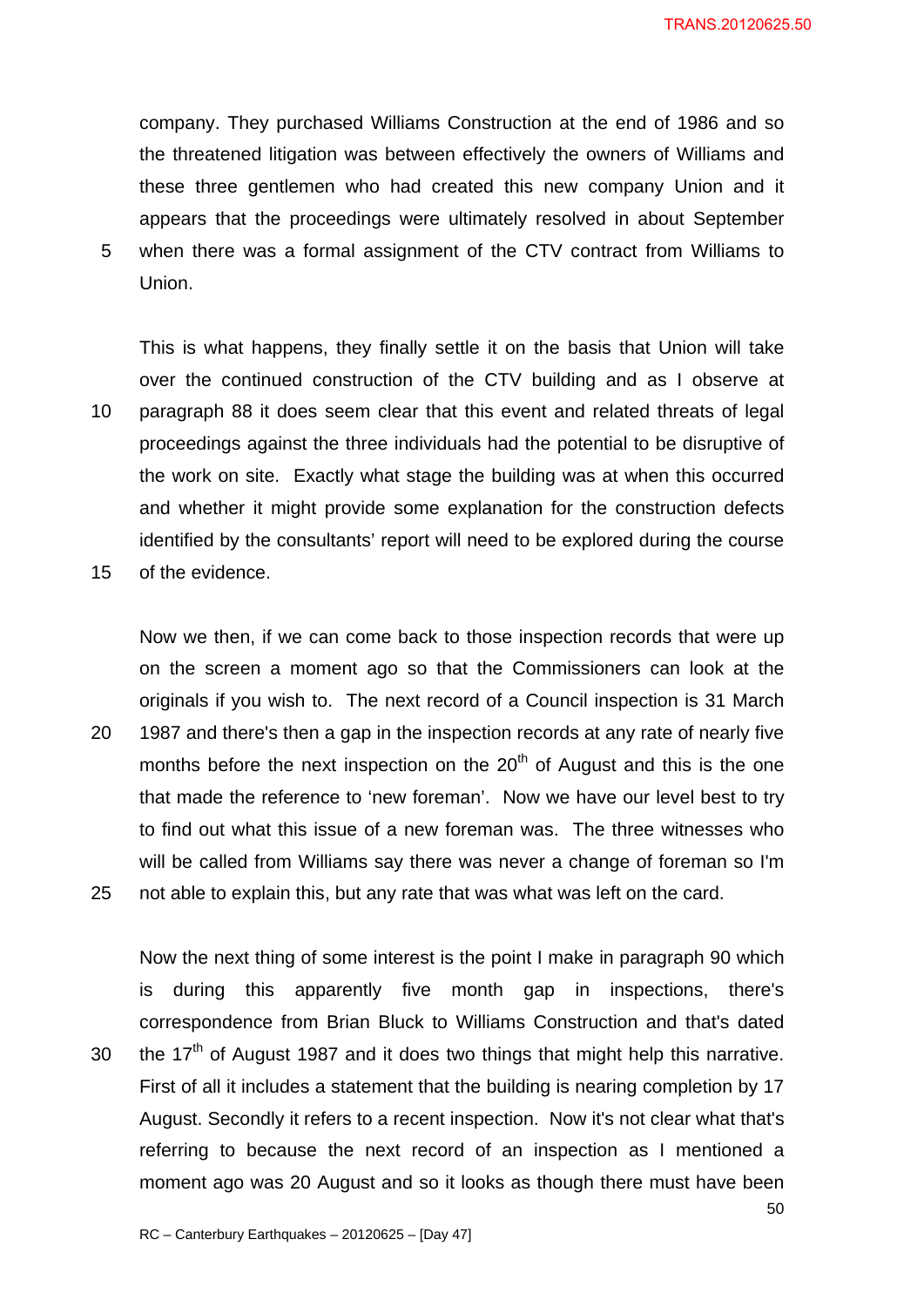an inspection which wasn't recorded. It's certainly what that seems to suggest.

Now I just want you to look at the letter of the  $17<sup>th</sup>$  of August which has just 5 come up on the screen. This is the letter from Mr Bluck, to the manager of Williams Construction and it expresses concern about the fire rating for the high bond core system. It says it wasn't built in the way in which it was permitted and I don't think I need to take you anymore than that at the moment. You'll see that it's – in terms of Alan Reay Consulting Engineer it's 10 copied to Dr Reay personally, not to Mr Harding but if I take you to the next – to the response from that which is the next document I referred to at the end of paragraph 90, you'll see the response comes from Mr Harding so it appears that the letter must have been passed on from Dr Reay to Mr Harding and

15 Williams because it's to Williams, refers to the letter and then proceeds to explain why at least in Mr Harding's view, the issue that's been raised about fire rating is a non-issue, and it's some potential interest to the narrative. Paragraph 4 you'll see that he says the question of restraint was discussed in detail with Council officers at the time of building permit applications and so

he's responded to it and he refers to a recent discussion, presumably with

20 on. Now it doesn't say who had that discussion, whether it was Mr Harding or someone else within Alan Reay Consulting Engineer, within the firm, but it does record that there were detailed discussions and you will recall the issue in Mr Tapper's letter about concerns about the fire rating issue at the point at which he wrote that letter.

25

I'm going to come back to the opening then at paragraph 91. We've only seen records of four further inspections after that and I've given you the references there. They're all part of that document that I put up showing the various handwritten inspection records, and at paragraph 92 I refer to correspondence 30 that we've had with Mr O'Loughlin from the Council where he describes the

level of inspections for a building of the size of the CTV building as being light.

I then just make passing reference to condition 2 of the permit, pretty standard I would think which says, "The engineer responsible for the structural design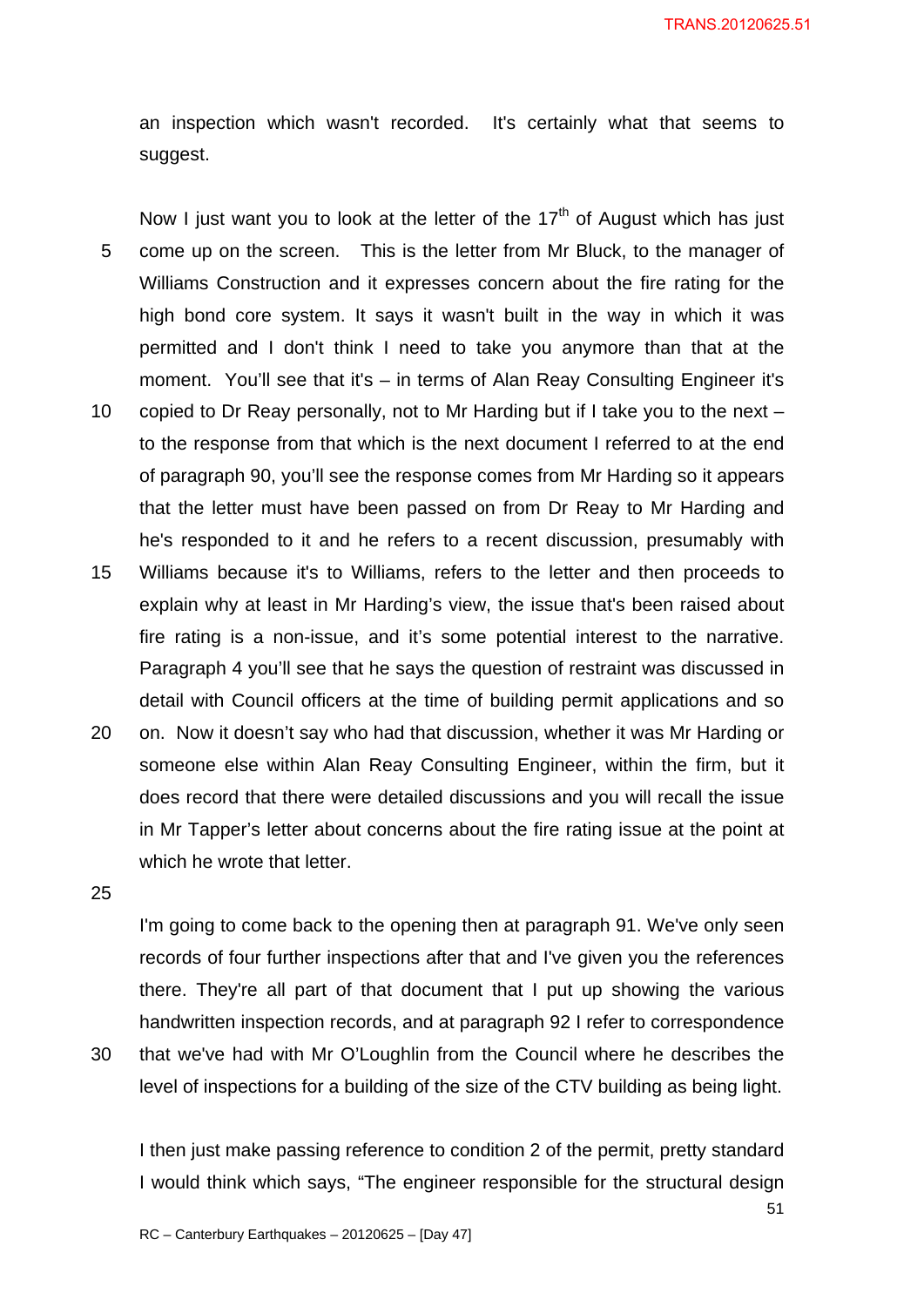(including the foundation system) confirming in writing that the intent of his design has been complied with before the building is occupied." We've not been able to obtain from the Council any record of confirmation in writing in terms of condition 2. Mr McCarthy as I understand it will say that it's simply a 5 standard condition but no record of Alan Reay's firm providing that confirmation.

Now as I say in paragraph 94, in the absence of any confirmation of that kind which would tell us that the construction was finished, the best assessment 10 that we can give you of the completion of the building is early 1988 and that date is really taken from the reference I took you to a few minutes ago about the canopy and the issue with the columns being over the boundary and that does seem to signal that that's pretty close to the end of the construction. So

there's nothing more about that aspect of it, I'll move on to Prime West.

15

The next thing that happens that's relevant to this hearing is that in September 1988, not long after Prime West Corporation went into receivership, KPMG Peat Marwick was appointed as the receiver by the debenture holder and the building at this point is empty, it's then put up for sale, described as an 20 investment property, I don't bother you with the advertising promotions

although you have them in your file and it was advertised for sale with a valuation of \$4.15 million.

1220

Now, it didn't sell. It sat empty for more than a year after this, and then on 24 25 January 1990 Holmes Consulting Group was engaged by Buddle Findlay and Schulz Knight Consultants to prepare a structural report on the building and it's clear that that was part of an engagement by the Canterbury Regional Council, which was interested in buying the building. Holmes was asked to conduct a due diligence.

30

Paragraph 97 I've given you some document references which I think will come up. They are probably very difficult to read, I'm not sure whether it will be easier with the originals in the file but you'll see there that it's headed, this is all from Holmes, first of all the date. They seem to say something about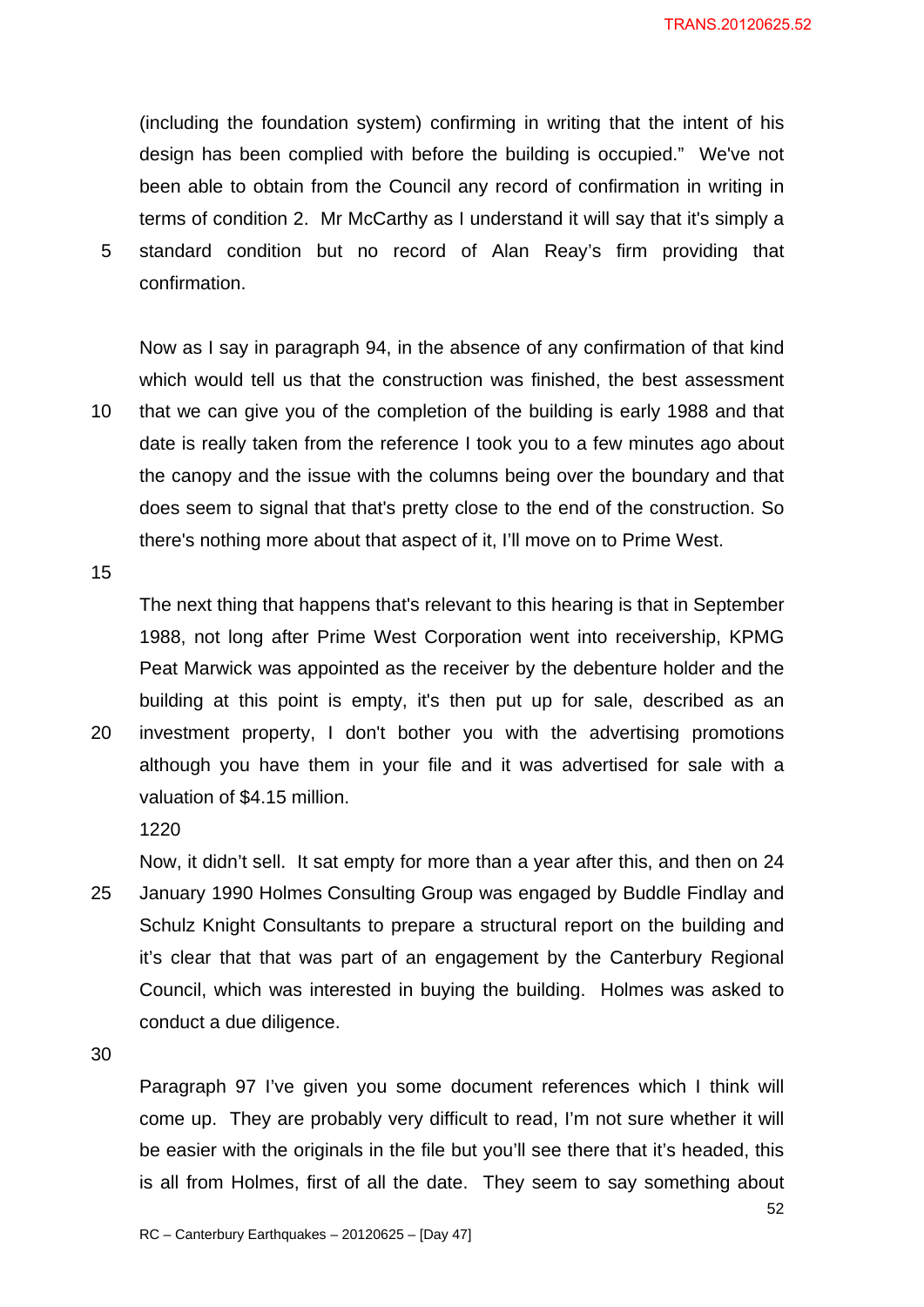that, a Mr Hare who will give evidence will have to deal with this himself, but you'll see that it's dated 25 September 1990. Mr Hare is adamant that date is wrong, he can't explain how it got there but he will say it should be 25 January which certainly fits the narrative.

5

You'll see that's headed in his handwritten notes, "Approximate Seismic Analysis." So that's what he's doing. He's looking at the building for this due diligence purpose and just doing approximate seismic analysis as he goes through it. Now the ones that are of particular relevance are referred to in 10 paragraph 97 of my opening and they are Line D which as the Commission will be aware is one of the ones where the drag bars were subsequently inserted, it's the, "Lift shaft – stairwell – north south, no steel showing – or not much," is what Mr Hare says. Then he moves across to look at Line D/E and the Commissioners will recall that the plan that I showed you early on, that the 15 letters run north south, so he's at line D/E and he's in the east lift shaft and again, "No steel?" Then he concludes, "Entire shear core slightly dubious." And you'll see that on your screen in front of you.

After that, and this is paragraph 98 of the opening, and at this point Mr Hare 20 was actually junior to Mr Grant Wilkinson and was working with him, and the Commission will hear from both Mr Hare and from Mr Wilkinson. He then did a full design, documentation, soils investigation and drawings and he did that at the Alan Reay Consultants Limited offices and that's referred to in that reference in paragraph 98 – I can't remember whether we're bringing it up, but 25 in any event that records, here it is here, the summary of investigation, you'll see the second paragraph, "In addition we were able to view the full design documentation, soils investigation and complete set of drawings at the office of Alan M Reay Consulting Engineer on 26 January 1990. The original design engineer was unavailable for comment having since left the company but 30 Mr Geoff Banks was available for comment on aspects of the design." It also refers to speaking to Mr Bryan Bluck about any concerns during the permitting and construction process, and then an inspection that they did physically of the building and they say that, "Levels 1 and 4 were unavailable for inspection

but the remaining floors were taken as representative."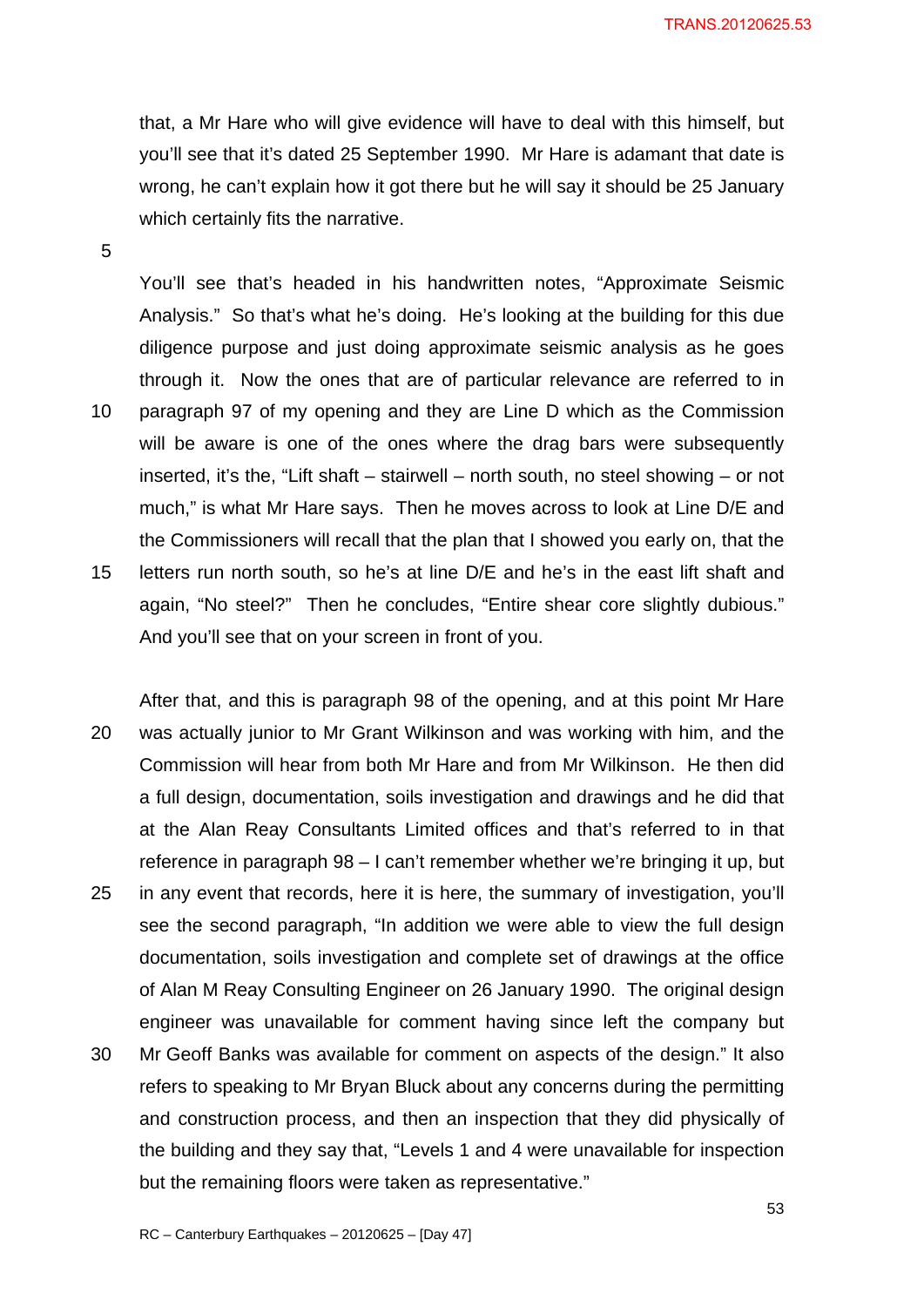# **JUSTICE COOPER:**

Now this is the document generated by Mr Hare, is that right?

# 5 **MR MILLS:**

Yes it is.

# **JUSTICE COOPER:**

Is it possible to see the first page of that?

### 10

# **MR MILLS:**

Yes I imagine it will be. There's the covering note that went with it, "Please see over the draft copy of our report for your information and comment," that as you'll see is directed to Schulz Knight.

# 15

# **JUSTICE COOPER:**

Yes.

# **MR MILLS:**

20 And then the page after that is the one that you want to see I think which is the formal front to the document. It is I think in that green folder, but nonetheless you'll get it I think. There it is there. And you'll see it's prepared for the Canterbury Regional Council by Holmes Consulting Group in association with Buddle Findlay Limited and Schulz Knight Consultants Ltd.

25

# **JUSTICE COOPER:**

Can I just see the next page too please? And the next one, sorry? I am just…

# 30 **MR MILLS:**

Well you'll see they say it was completed during 1987 but I think it was probably early '98.

# **JUSTICE COOPER:**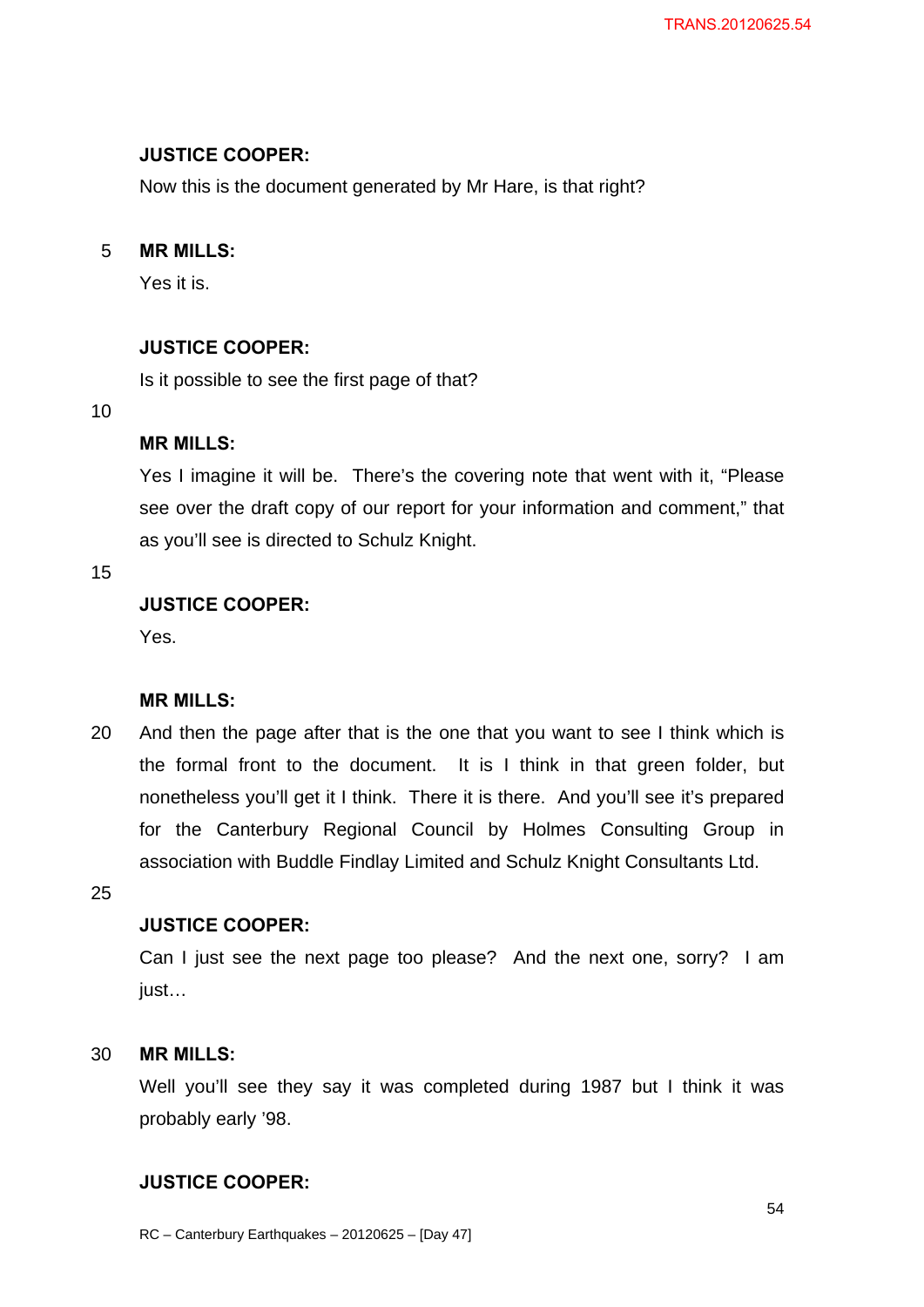I am just trying to fathom the mystery of this date reference that you mention in your paragraph 97?

### **MR MILLS:**

5 Oh, yes, yes.

# **JUSTICE COOPER:**

I wonder if we could see the next page of this too? And the next? And the next? Yes well the whole thing is a January, it was generated in 10 January 1990 so –

### **MR MILLS:**

That's right, yeah. So it does look that for reasons that who knows what they are, but the date probably is, it certainly doesn't fit with any of the other 15 narratives Your Honour, Sir.

### **JUSTICE COOPER:**

All right, yes?

### 20 **MR MILLS:**

Now I come then actually to the page you were just looking at, paragraph 99, on 31 January 1990 that draft report comes in and we were just looking at section 3, perhaps we could go to that again so that you could just have a chance to look at that. It recorded a significant problem with the floor 25 diaphragm/north shear core connection at lines D and D/E. We saw that in the handwritten note, that that was an issue identified early on, and then of course it says there, in section 3 and it's section 3.3 there is, "a vital area of noncompliance with current design codes, seen in the documents, is in the tying of the floors to some of the shear walls". So that was picked up by the 30 documents, I think is an important point. That wasn't based on a physical inspection, that was based on looking at the documents that were reviewed at the offices of Alan Reay Consultants Ltd which would've been the structural engineering documents.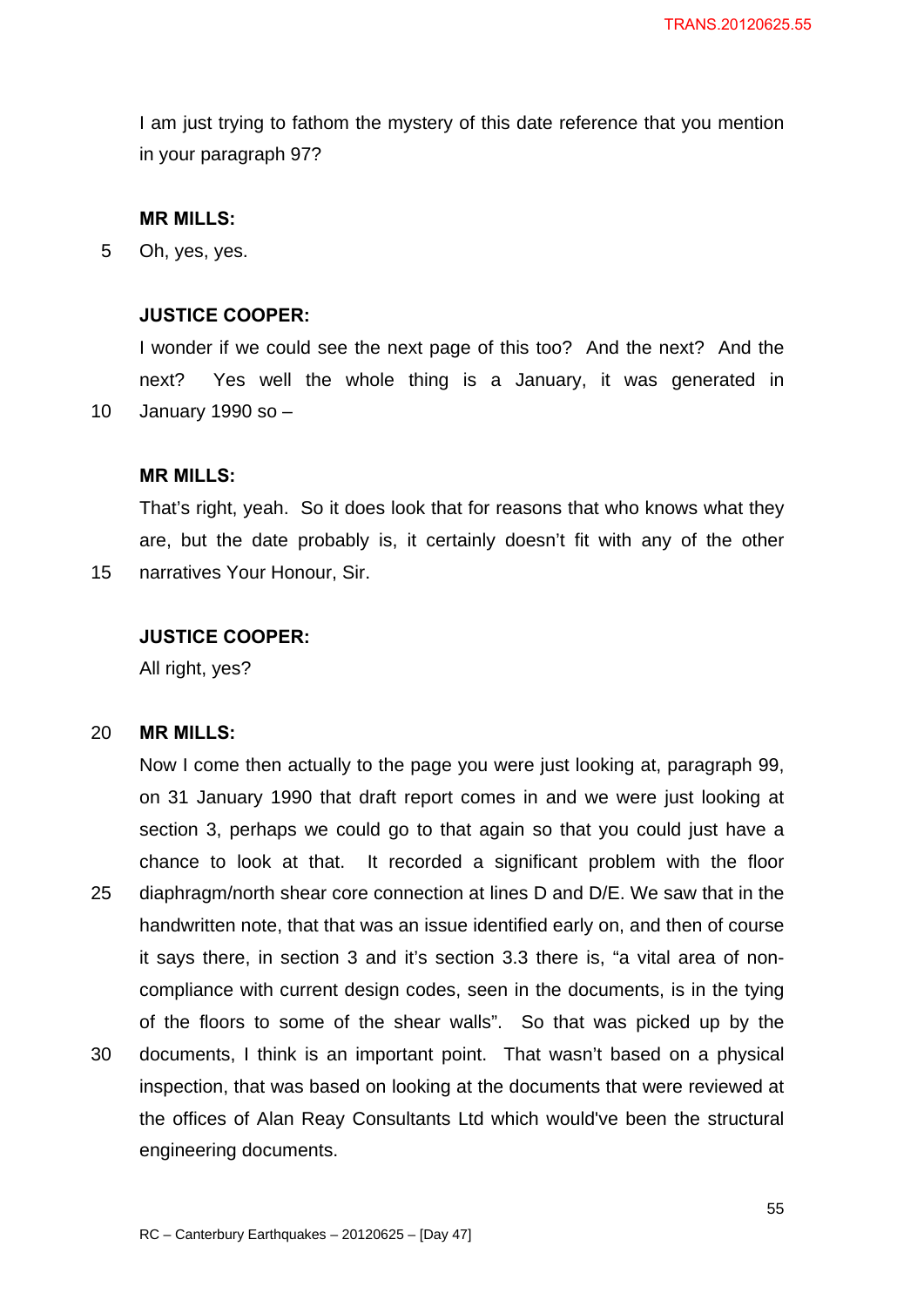### **JUSTICE COOPER:**

Well he had inspected the building but not in –

### **MR MILLS:**

5 He had –

# **JUSTICE COOPER:**

– but not in an invasive way.

### 10 **MR MILLS:**

No, and he refers specifically to the documents, that it's seen in the documents.

### **JUSTICE COOPER:**

15 I see.

### **MR MILLS:**

Then if we could go on to section 6.3 of that report, which is the next reference. You'll see there under the heading, "Structural Design Aspects," 20 and the sub-reference, "Lateral Load Resistance," he says, "Resistance to lateral loads is via reinforced concrete shear walls," which we've talked about earlier. "The shear walls themselves appear to have been generally well designed to the requirements of the correct design loading and materials codes. The building was apparently analysed using a three dimensional 25 computer analysis programme checked by a static hand analysis". And then he says, "An area of concern however has been discovered in the connections of the structural floor diaphragm of the shear walls. While this is not a concern on the coupled shear wall to the south of the building, connections to the walls at the north face of the building are tenuous due to 30 penetrations for services, lift shafts and the stairs, as detailed on the drawings." Again it's the drawings. "The result of this would be that in the event of an earthquake the building would effectively separate from the shear walls well before the shear walls themselves reach their full design strength."

1230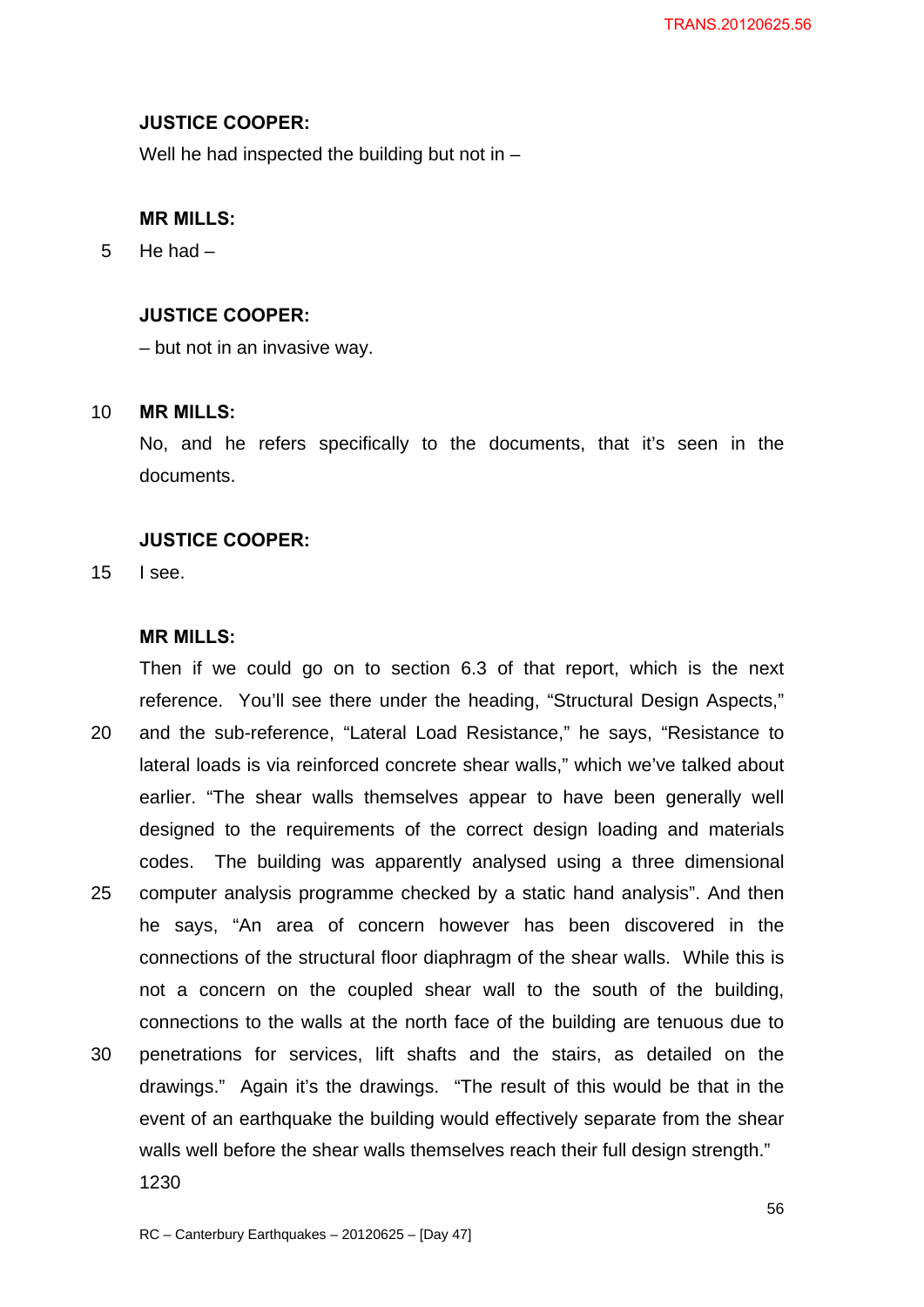Now as I understand it, and the structural engineers of course know this much better than I do, that, effectively, what that last paragraph is saying is that the shear walls are designed to take the energy forces from the earthquake, 5 behave in that ductile manner that I mentioned earlier, absorb that energy for the building as a whole and disperse it and the concern that's being expressed is they won't perform that function because there'll be a separation

of the load paths into that shear core before they perform their full task.

That's my understanding at least of what's being said. I'm sure your two

10 fellow Commissioners will correct the errors.

Now that then is followed, and I deal with this in paragraph 100, that's followed by some sketches for remedial work and, again, it's quite hard to read, I'm not sure whether we were bringing this up or not but it's in your files, 15 and then on the 1<sup>st</sup> of February a memorandum is prepared that sets out more specifically the suggested remedial works and I think you should look at that. So just in passing, that's from Grant Wilkinson and it's to Warren and Mahoney who seem to be the go-between, between Holmes and the Canterbury Regional Council, they're estimating a cost for doing this of 20 14,000 plus GST. It turned out to be much less expensive than that but that's the figure that they were estimating at the time and if we can go I think to the next page I think might be – which is point 18, I think that might be worth a brief look, and the point I just draw your attention to there, because it has some ongoing significance is that the remedial works that Holmes was 25 suggesting on 1 February I think it was is the steel angle and there were to be two per level at five levels. So they're recommending these steel angles, or drag bars as they've been referred to in this hearing, at each of the five levels. Now as the Commissioners are aware that isn't what ultimately happened. It

30

Then I come to paragraph 101 of my opening and this is a reference to the communication to KPMG as the receiver of this issue that Holmes Consulting Group had identified and, again, we have the letter that I will let the Commissioners just have a look at but the nub of it is that on the  $1<sup>st</sup>$  of

went in on three levels. But that was their view at that point.

57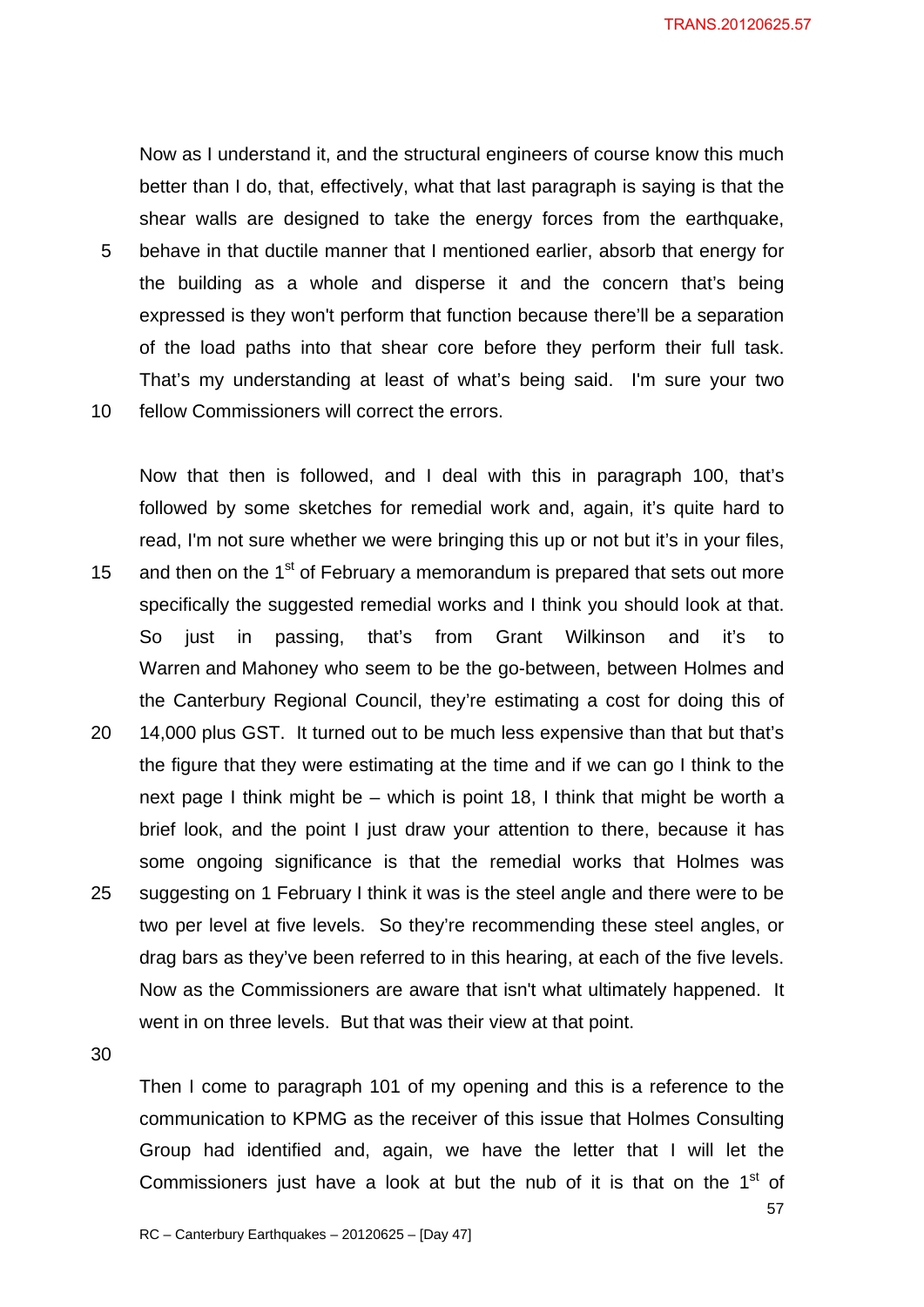February 1990 KPMG was advised of the content of the Holmes Consulting Group report and you can see that in the first paragraph where they refer to a meeting with Dr Reay and with Geoff Banks and they're recording their "…understanding of the steps to be taken to the alleged non-5 compliance with current design codes as recorded in the structural report prepared by Holmes Consulting Group Limited dated January 1990". So it seems pretty clear from that that they had seen a report or at least been made aware of the fact that there was a report and it's the one that the Commissioners have just been looking at.

10

Now the, the note here, if we go to the last page of that letter we see that it's signed off by Mr P W Young who was the receiver within KPMG and the letter does refer to work that's underway. You'll see that KPMG say they've advised Mr Stock, the solicitor for the Canterbury Regional Council, that the remedial

- 15 work is to be carried out forthwith and there was real concern, you can see this in the letter, that they'd had such difficulty finding a buyer for the building that they were now very concerned that if there was any hiccup over this remedial work, if we could just go back a page please, then the sale might fall over because Canterbury Regional Council's got an option at this point and so
- 20 the pressure is on to get this done and you'll see here also an estimate of the cost. It's now 5000, significantly less, obviously, than what Holmes thought it was going to be and let's go back to the full letter. You'll see in paragraph 2, and this follows through into a number of documents and correspondence and notes that come after this, that KPMG is being "…advised that investigations
- 25 are continuing as to whether or not steel ties were placed between the structural floor and some shear walls as a metal detector has indicated the presence of some steel". Can we go back to the full letter please. And then they say in paragraph 4, "In view of the relatively modest cost for the remedial work you are advised it is more cost effective to assume that the steel is not in
- 30 place as the cost of further investigating the matter would in all probability exceed this amount. You're also advised that there is reasonable agreement with Holmes Consulting Group as to the level of remedial work required and that once carried out there is no suggestion that the building is not at proper standard." Now, again, I just draw the Commissioners' attention to the issue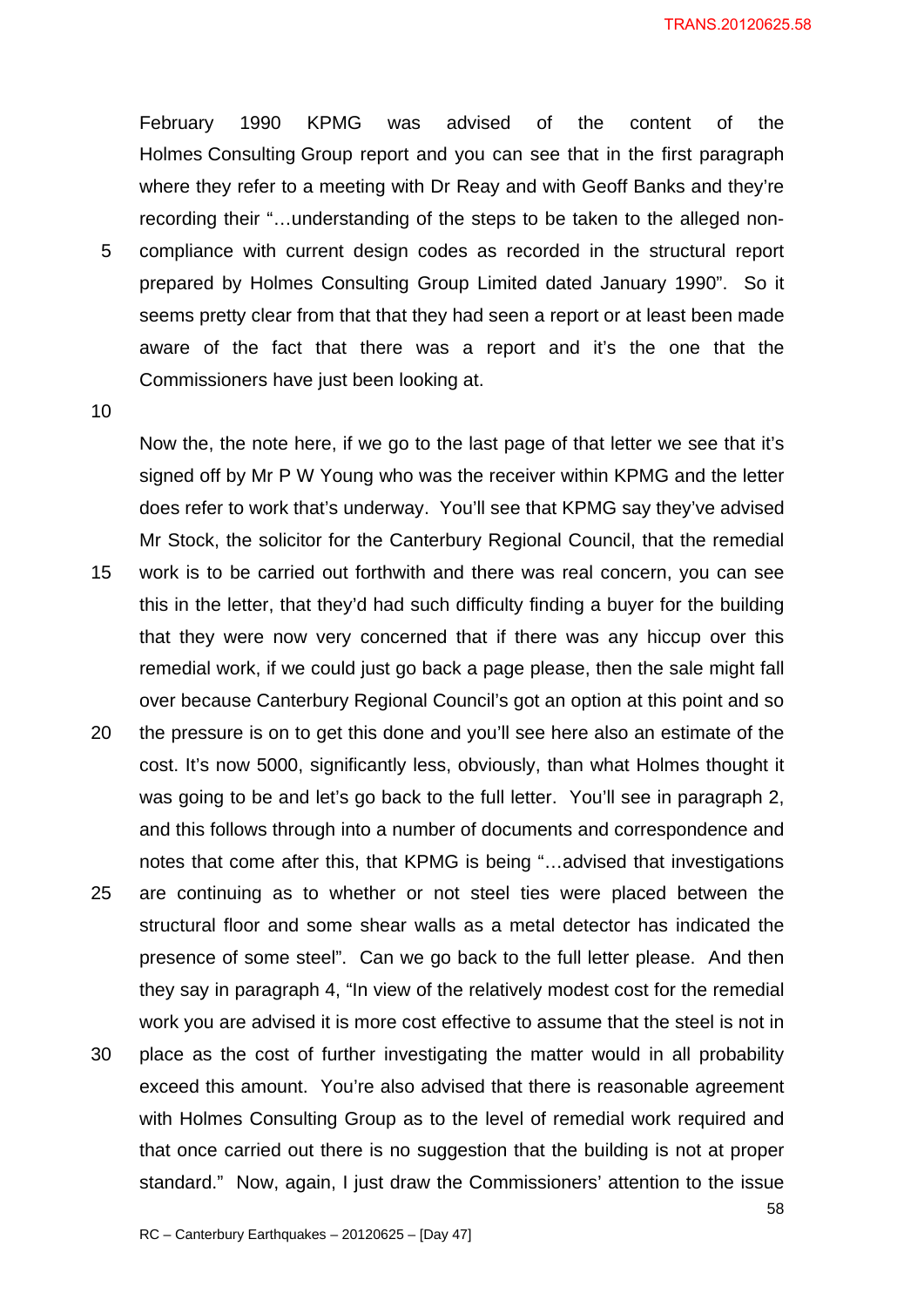of reasonable level of agreement because there is, it seems, some dispute between Holmes and Alan Reay Consultants Limited about the role that Holmes played in the detail of what was ultimately done with the insertion of the drag bars and you will hear about that from the Holmes perspective from 5 both John Hare and Mr Grant Wilkinson.

Now at this point any rate, I just mention in passing, that the question of who was going to pay for this was left open but all that Mr Young as the receiver was really concerned about was that things get moving. Now, again, I won't 10 bother you with these documents, I don't think they matter sufficiently but they're in the file, but that then is followed by Alan Reay Consultants Limited advising its broker of a possible insurance claim, and there's correspondence with Alexander Stenhouse and also with Indemnity & General, and I don't think we need to go to that, unless you want to.

15

Now it does seem that around about this point the Canterbury Regional Council decided not to proceed. That at least is the evidence that you will hear I think from Mr Hare. Now the possible relevance of that is picked up in my paragraph 104 and this refers to a letter of the  $2<sup>nd</sup>$  of February 1990 from

- 20 Mr Banks to Mr Wilkinson which set out the proposed remedial work, and there it is there, and it refers to telephone discussion between Mr Banks and Mr Wilkinson that morning, confirmed that the scope of the possible noncompliance referred to is on gridlines D and DE and relevantly from levels 2 to 6 inclusive and then the proposed remedial work if required would consist of a
- 25 total of two ties per floor which is what Holmes had themselves proposed. They give a figure about the kilonewton tie load that would be carried and then Mr Banks asks Mr Wilkinson to contact Alan Reay Consultants Limited if your understanding of the situation is not as outlined above and you'll see there the sketch plan which came from Mr Banks about what was proposed
- 30 and the two places are arrowed where the drag bars were to be inserted and where they subsequently were inserted, although not at all of those levels.

Now this is what gives rise to this issue between Holmes and Mr Banks and Alan Reay Consultants Limited about the level of involvement by Holmes in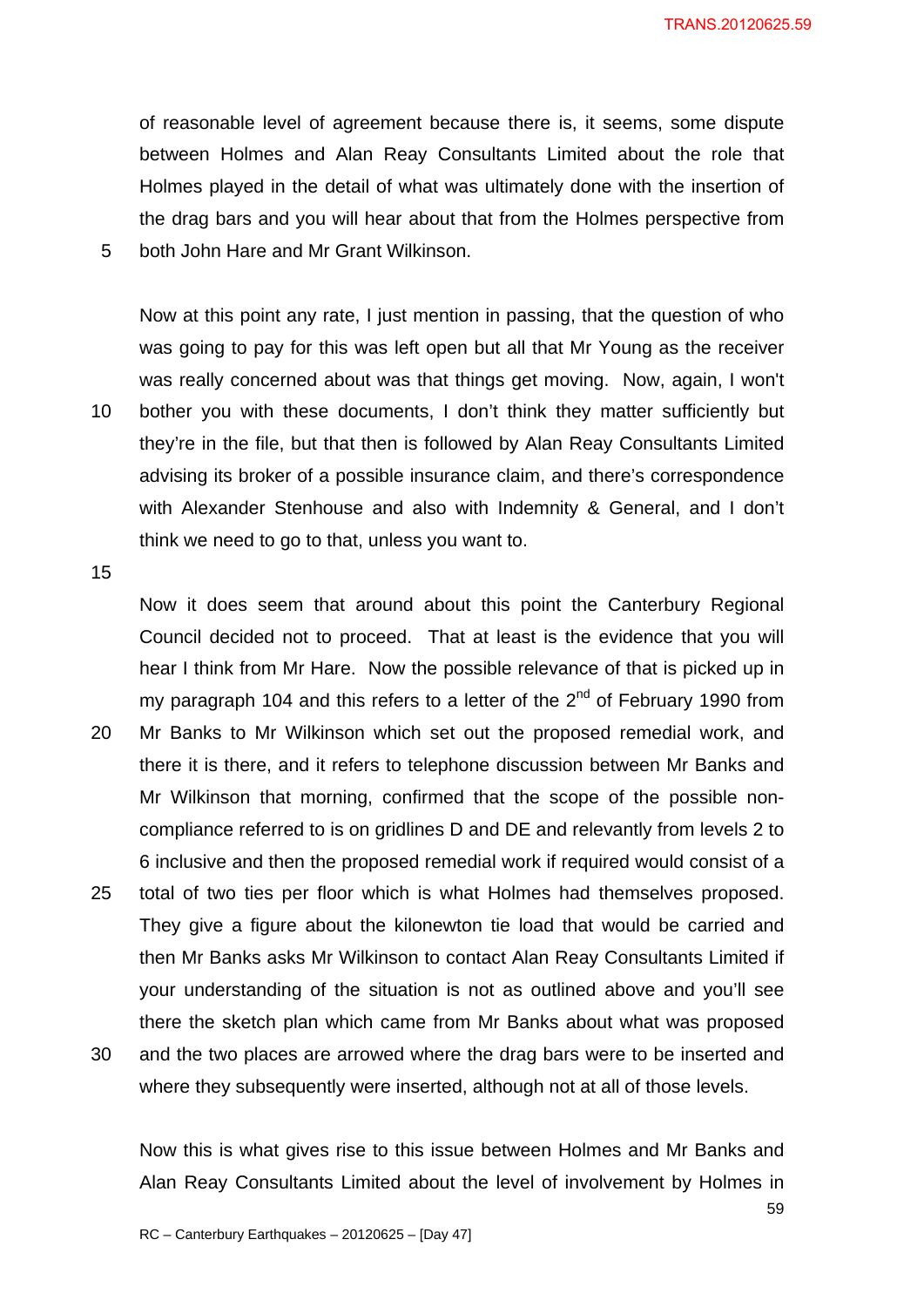this. There is no record of any response from Mr Wilkinson but as I note at paragraph 105 this has led to a rather contentious issue between the two parties over who was responsible for the design that was ultimately followed and you'll hear from those various parties on this and we'll just have to see

5 how that turns out in the evidence.

### 1240

Now paragraph 106 I pick up this fact that contrary to what was in that letter from Mr Banks and contrary to what Holmes had proposed that the decision was made to install the drag bars only on levels 4, 5 and 6 and the 10 consultants' report for the Department of Building and Housing identifies the possibility that the absence of drag bars on levels 2 and 3 may have been relevant to the collapse scenario and it's a view which is shared by some other expert witnesses and at least as I understand it I believe that that will also be at least commented on by Professor Mander who is being called by

15 Alan Reay Consultants Limited.

Picking up then the chronology again, paragraph 107, so the sale to Canterbury Regional Council collapses, the building just continues to sit empty and that brings to an end any immediate steps to remedy the weakness

20 which had been identified in the diaphragm north core connections. It's just left. About a year later, late 1990 is the date we have, this company called Madras Equities Limited becomes interested in the building and on 21 December 1990 it actually purchases the building and it's remained unoccupied up to that point.

25

The Royal Commission will hear evidence from Madras Equities Limited that at the time of the purchase it was not made aware of the deficiency in the building, and I mention because I know that one of the issues that has come up from time to time is this issue about when critical structural weaknesses 30 are identified with buildings, what happens to that, does it get communicated to anyone, any of the regulators in particular and here it was not, and wasn't communicated to Madras Equities and for reasons that will become clear in a moment, nor was it communicated to the Christchurch City Council. And of course the Canterbury Regional Council's got this information as well but they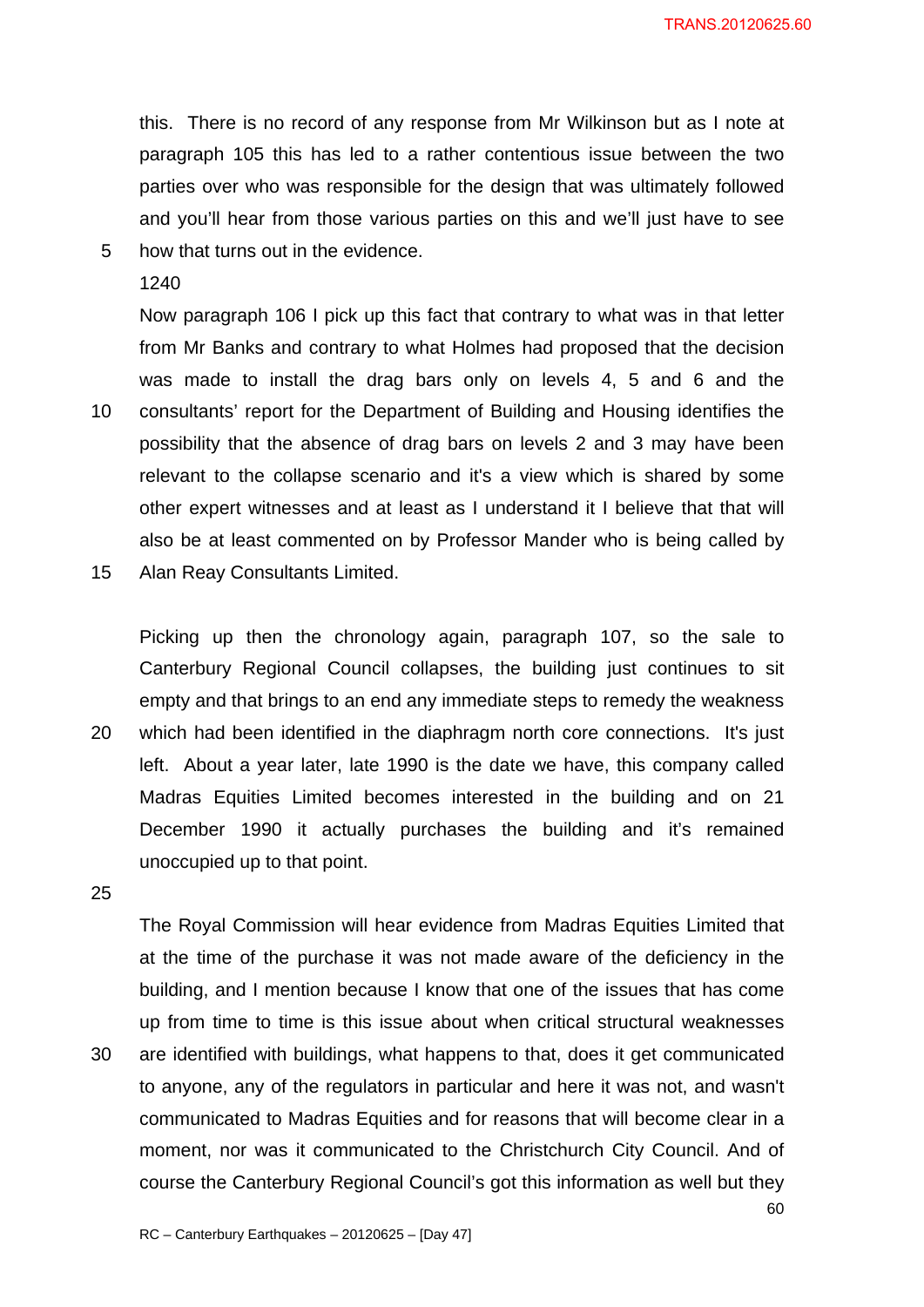don't communicate it with the Christchurch City Council either so that knowledge just gets parked.

Following the purchase, and this paragraph 109 of the opening, an 5 unconditional agreement to lease the building is entered into with the ANZ Banking Group and it's referred to in that 21 December document that I just made reference to and it seems clear although the witnesses for Alan Reay Consultants Limited may want to comment on this, but it does seem clear that Alan Reay Consultants Limited subsequently became aware of the sale and

- 10 became concerned about its position and it's referred to in a Geoff Banks file note which is just coming up and you'll see it's to Peter Smith from what as I understand it is the Consulting Engineers Association which appears to help to manage claims for and against structural engineers who are members of the society and it notes that they're aware of a sale of the building, this is a
- 15 Geoff Banks note. "What are our obligations if any to notify anyone re the status of the review to date? Preliminary advice from insurance point of view is no further action. Peter Smith to consider and advise".
- And then you'll see that there appears to have been contact coming back from 20 Peter Smith and Mr Banks has made the note, "contact Austin Forbes," who of course is a Christchurch barrister, or "Sam Maling at Lane Neave for opinion. Consulting Engineers Association Society to pay". So that is what happens, advice gets taken, we haven't seen that advice, it has not been made available to us but it does seem clear from the narrative that that advice is 25 taken and that whatever the detail of that advice was the decision was then made by Alan Reay Consultants Limited to notify KPMG and that takes us back to that letter from KPMG which we looked at a moment ago and it's running fairly close because the tenancy for the ANZ Bank was to commence on 1 November.

30

Now there's a letter in here of  $-$  if we just go to the second of the documents referred to in paragraph 111. It might be the one we looked at before – no it's not. So this letter is dated 30 September. It's from Pedofsky Ibbotson Cooney who are acting for the owners of Madras Equities Limited, the shareholders.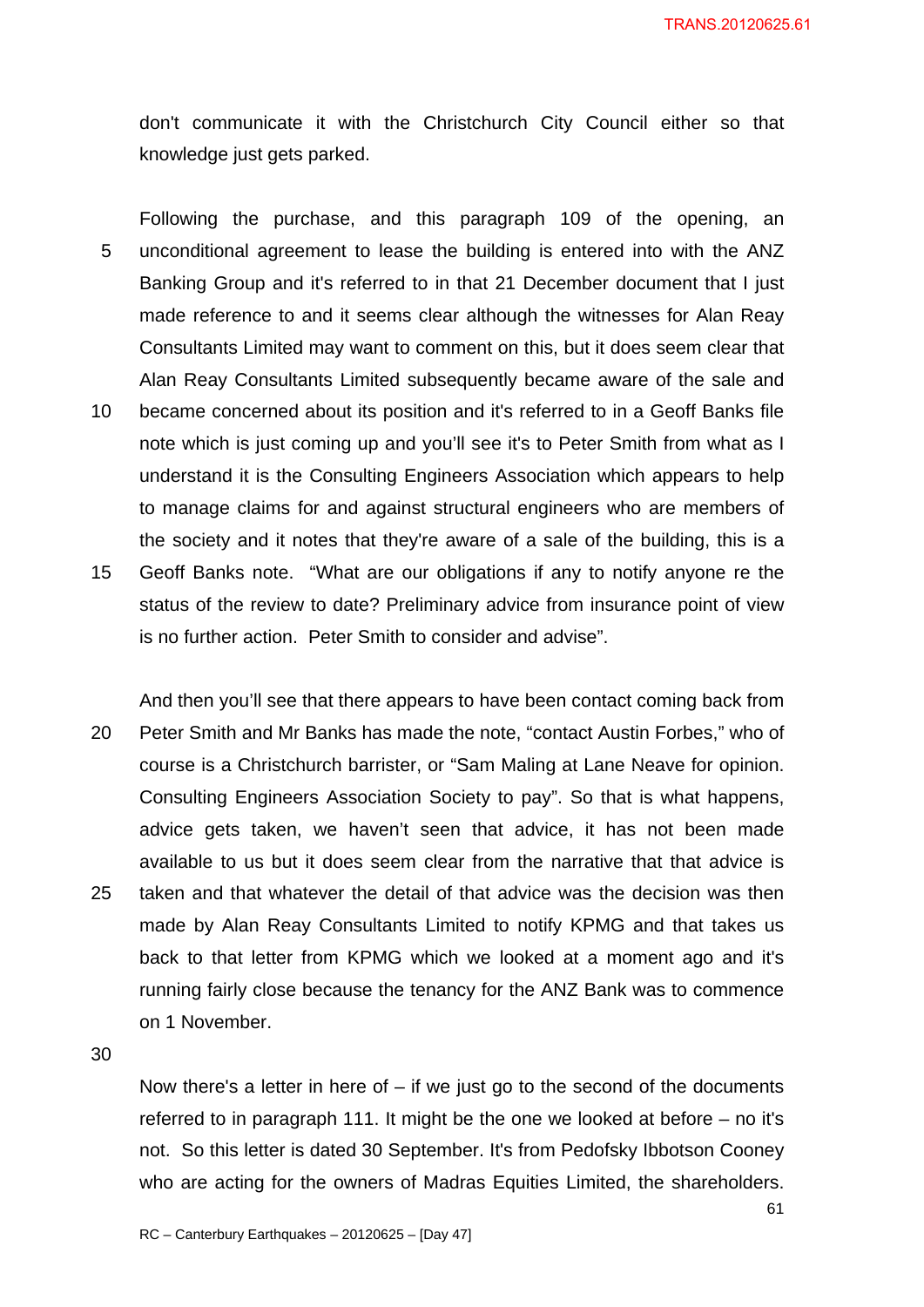TRANS.20120625.62

This refers to a letter of 11 September 1991 which no one has been able to locate. It's a mystery. None of the various parties who one would have thought would have been in the chain for this have been able to locate it but it  $-$  the content of that is indicated I assume from the second paragraph. It says, "as 5 indicated to you we are currently naturally concerned on behalf of the owners that there may be an engineering design fault omission in the structure which could impact on insufficient loadings to meet the normal earthquake requirements". So my assumption any rate is that that that's sort of the flavour of the 11 September letter to which this is then responding. Reference to it 10 being drawn to the attention of KPMG and various background matters, reference to have been relatively simple to carry out and so on.

We'll just go to the second page of that in case there's anything else there that I just need the Commissioners to note. You'll see that the question of cost 15 liability for this work is left for final determination, that's the second paragraph on that page you're looking at and ultimately the evidence appears to be that Madras Equities carried the cost of doing this repair work. The narrative continuously through to the end refers to the repair works been carried out by Alan Reay Consultants Limited being done on a without prejudice basis in 20 respect to the ultimate responsibility for the cost of it and ultimately it rests with Madras Equities.

I refer in paragraph 113 of the opening to the cost of the work. It comes in at \$4633.50 plus GST and as I observe much less than Holmes had thought it 25 would be but of course it didn't cover so many floors although that wouldn't make up the difference but in any event that's the figure. I don't need to dwell on the next paragraph or two, but then at paragraph 115 just to let the Commission know what's coming, foreshadow that the Commission will hear evidence from Mr Andrew Dickson who's an independent expert retained by 30 counsel assisting who will give evidence on the strength of the drag bars that were installed and the conclusions he has reached show that the strengths were significantly lower than those used in the Department of Building and Housing consultants' report in the computer analyses then ran of which the Commissioners will be aware when they were looking at the collapse

62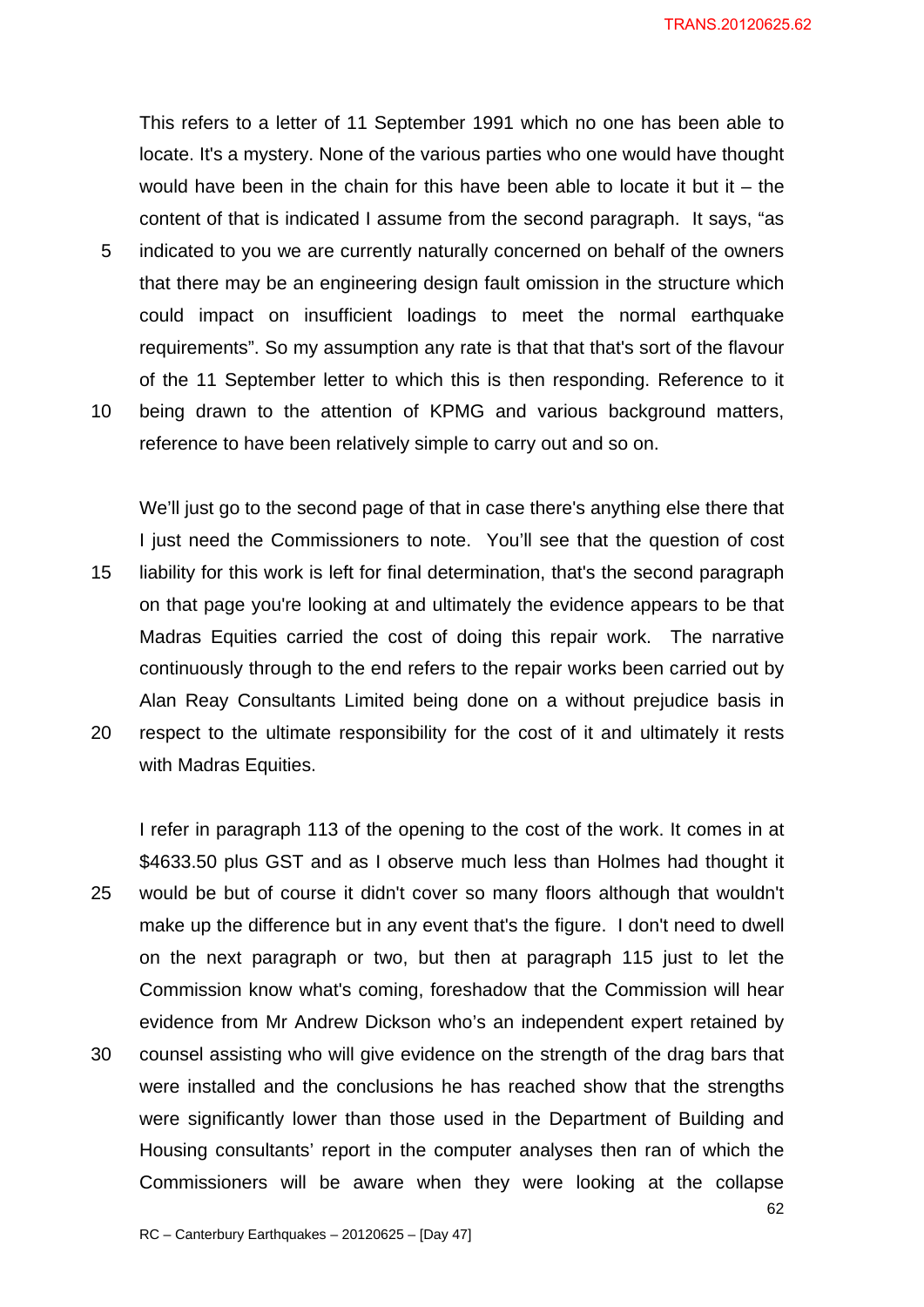scenarios and of course, if that is correct that may well have a bearing on the likelihood of the floor diaphragm and the north shear core disconnecting, which is an issue of some debate, that if the strength of the drag bars was lower than it was thought to be, then one expects that that has a bearing on

5 that issue.

### 1250

Now I come back then to this question of did the Council know about this weakness in the building that had been identified by Holmes and at paragraph 116 I note that a building permit was never obtained for the drag bar remedial

- 10 work and the position that the Christchurch City Council has advised us of, as counsel assisting and which I assume will be repeated in evidence, is that a building permit was required. On the other hand the position that I understand Alan Reay Consultants Limited will take was that it was not and that at the time the Council would have allowed the work to be treated as part of the
- 15 original building permit. Mr Hare is also expected to say that he believes a permit was required but in any event none was ever sought and none was ever given.

### **JUSTICE COOPER:**

20 Is there to be a witness called saying that a permit wasn't required?

### **MR MILLS:**

Well Mr Reay, Dr Reay will give that evidence but the Council's position and Mr Hare's position, as I understand it, is that a permit was required but his 25 position, as I understand Dr Reay's position it is that it was covered by the original permit and you didn't need to have another one. That was the view of the Council and in particular the view of Mr Bluck at that time.

Now of course the result of this is that anyone looking at the structural 30 drawings for the building wouldn't know that drag bars had been installed and so you would look at it and see it in its original form as permitted which led to the concerns that Holmes Consulting Group had expressed and I say in paragraph 118 that the fact that this was the case is confirmed by a subsequent event in 1997 when Opus was considering taking up a tenancy in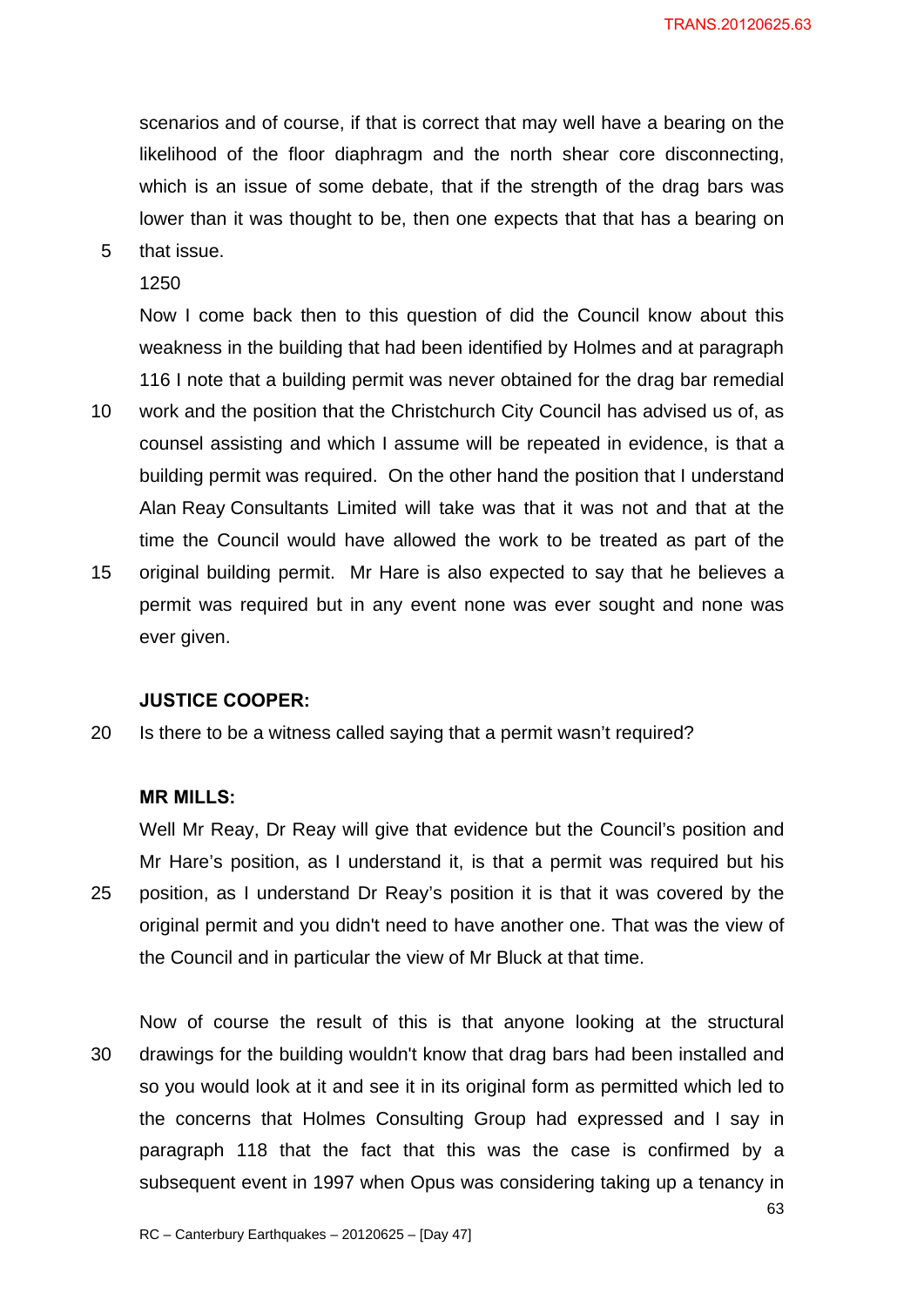TRANS.20120625.64

the building and one of its senior engineers was effectively doing a due diligence for his firm, this is Mr Murray Mitchell, and he carried out a desk top survey of the structural drawings for the building and quickly identified the same structural concern that Holmes Consulting Group had identified in 1990

- 5 and the relevance of this is in part because it comes up in the context of the assessments that were being carried out and the fact that the drawings were not looked at during the assessment processes but what Mr Mitchell will say and Mr Hare will say as well is that they both picked up this concern very quickly when they looked at the structural drawings and it was as a result of
- 10 that Opus decided not to take up a tenancy in the building.

Now as I say at paragraph 119 it is not entirely clear whether there will be any serious dispute over whether the floor diaphragm north core connection complied with the requirements of the code in 1986. It's of interest though 15 that one of the many, many information requests that counsel assisting have issued over time, using the statutory powers of the Commission, one went to Mr Geoff Banks and he confirmed in his answer that in his view it certainly did not comply with the requirements of the code that applied in 1990 when he was involved in looking at this issue. As far as I'm aware there were no 20 relevant changes between 1986 and 1990 to this aspect of the code and so he appears to take the position no, that it didn't comply in this regard but the

- Commission will hear from him and that'll be able to be clarified. It does seem that Mr Harding is going to take a different position. I think he is
- 25 going to say that it was compliant but generally I think it's fair to say the evidence the Royal Commission will hear is critical of this connection to what was intended to be the principal seismic resisting element in the building.

# **JUSTICE COOPER:**

30 Does that include Dr Mander?

### **MR MILLS:**

On whether it complies or not?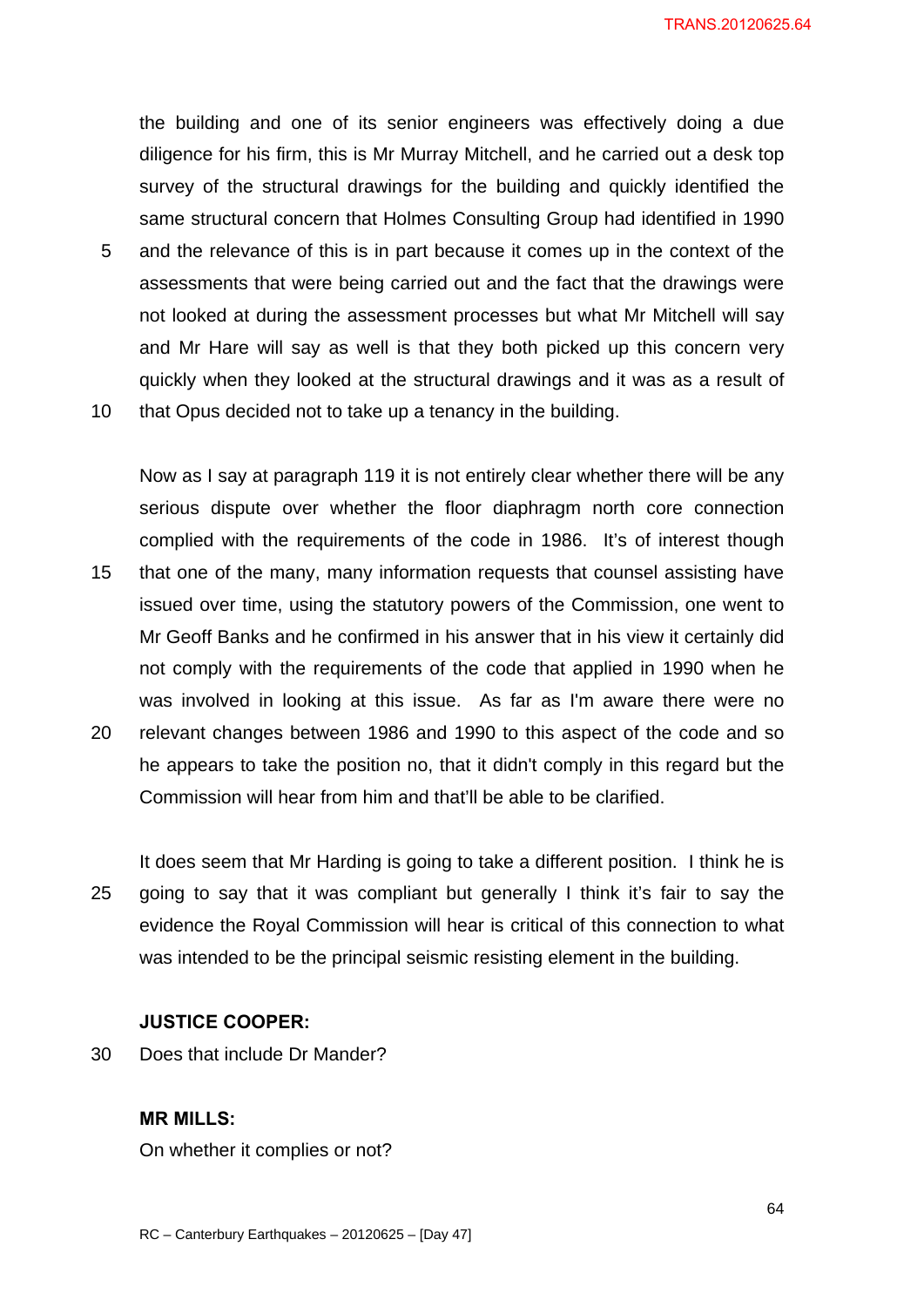#### **JUSTICE COOPER:**

That the, you say the evidence generally will be critical of this connection.

### **MR MILLS:**

- 5 Yes, well yes there is, there's some interesting discussion. I'll come to his evidence a bit more in a moment but yes there's some interesting discussion in Professor Mander's evidence, or more accurately in his submission that's attached to his evidence in which he talks about an alternative collapse scenario where the issue of the connections and the lack of the drag bars on
- 10 levels 2 and 3 does feature in his thinking.

I come now to his issue of change of use which I mentioned right at the outset of the opening. Again, this is an issue that will need to be explored and I just observe that the Commissioners will be aware that the fact that a building has 15 fallen behind what would be required if it was being built anew, under new codes, doesn't require any change to the building unless it triggers the issue of being earthquake prone. Subject to that buildings can be falling behind current standards but be left as they are but that, of course, can change if there's a change of use in terms of the occupation of the building and there 20 are a couple of issues around that that I've just noted here. The first is at

- paragraph 124 and this is the reference to Going Places which I mentioned earlier. There's a tenant that had been there but was not there on the  $22<sup>nd</sup>$  of February and the permit application for that refers to a language school fit-out and it does seem that, and this is in front of you now, that the Council was at
- 25 least aware that this, the fact that a language school was going in there, could trigger, or did trigger a change of use and gave the Council powers to take certain steps as a consequence of that but you'll see in that column you've got there, point 9, change of use, yes, that's easier, change of use, engineering report, age, condition, strength, reasonable modern, 1986. I'm trying to think 30 what that first word is, after that it's shear wall building – what do you think it is
- frame, okay, the consensus here is it says frame, frame/shear wall building ok. So that seems to have been the basis on which the Council concluded that even though there was a change of use that it didn't require any additional changes to the building, any strengthening of the building.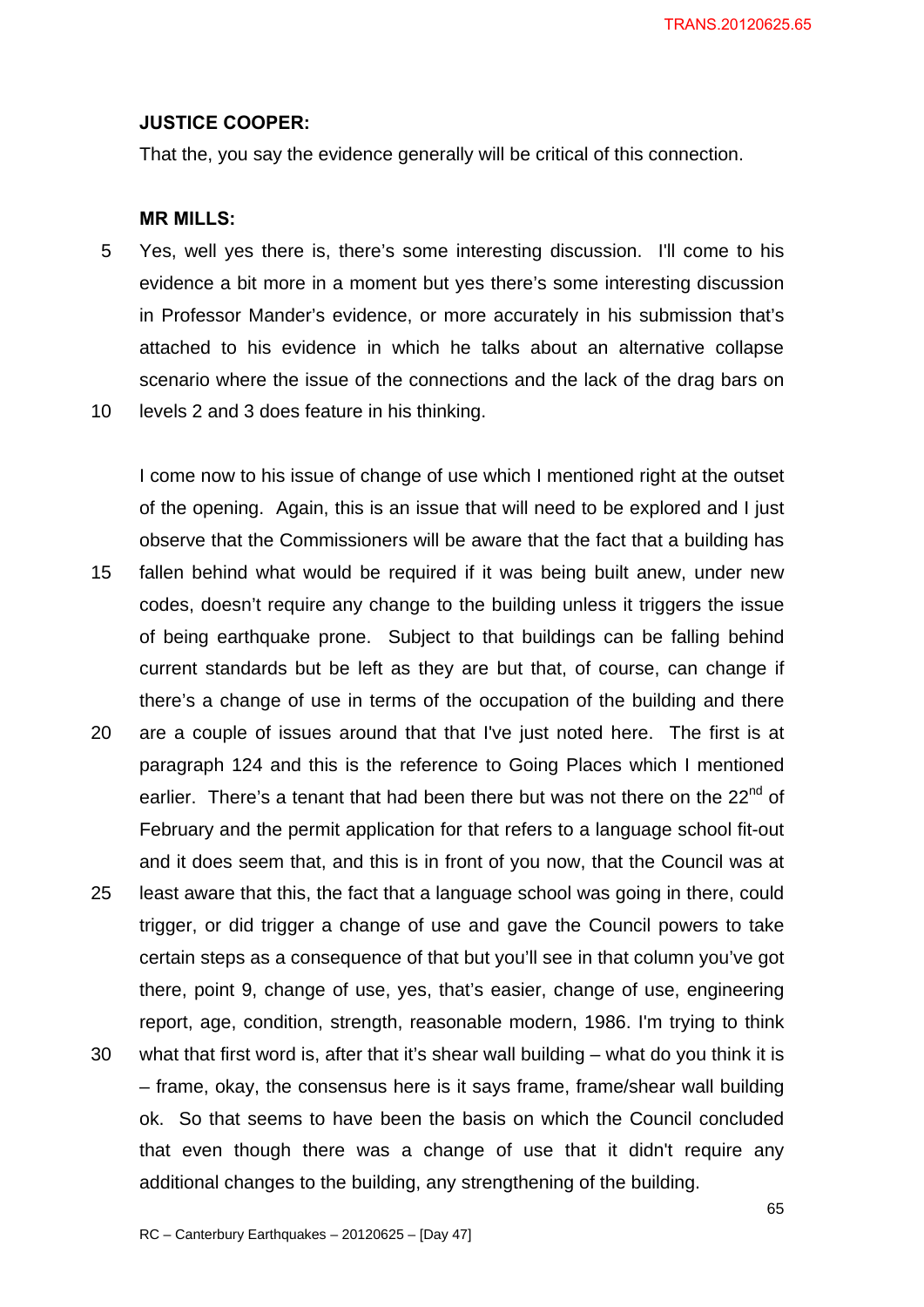Now that's an issue that Dr Reay is expected to give some evidence on and my understanding is that the Commission will hear from him that in his view, at any rate, it increased the design lateral load co-efficient for the building and 5 it did result in a substantial change to the seismic and gravity loads and I've referred to that at paragraph 125 of my opening. So there may be some

The Council also says in correspondence that we've had with them that it was 10 never notified that Kings Education was going in, which again, just as with Going Places, would have involved, potentially, a change of use – whether it did was never considered. Council was never notified.

issues around that but in any event that's the decision that Council made.

Similarly, as I say at paragraph 127, the Council was never notified that 15 The Clinic was going in there in January 2011 and I'm expecting that we'll hear legal submissions from the Council on whether that would have amounted to a change of use on which there might be some divergent views.

Now I just note briefly the Council was also asked whether it had identified the 20 CTV building as potentially earthquake prone because that's one of the questions the Commission is asked under its terms of reference and the answer was it was not and that's consistent with what the DBH consultants concluded was that it was 40 to 55% of the new building standard and so it was not classified, or classifiable as earthquake prone.

25

Let me come next then, I'll try to move through this a bit more quickly, to the post-February assessments.

# **JUSTICE COOPER:**

30 September.

# **MR MILLS:**

What did I say?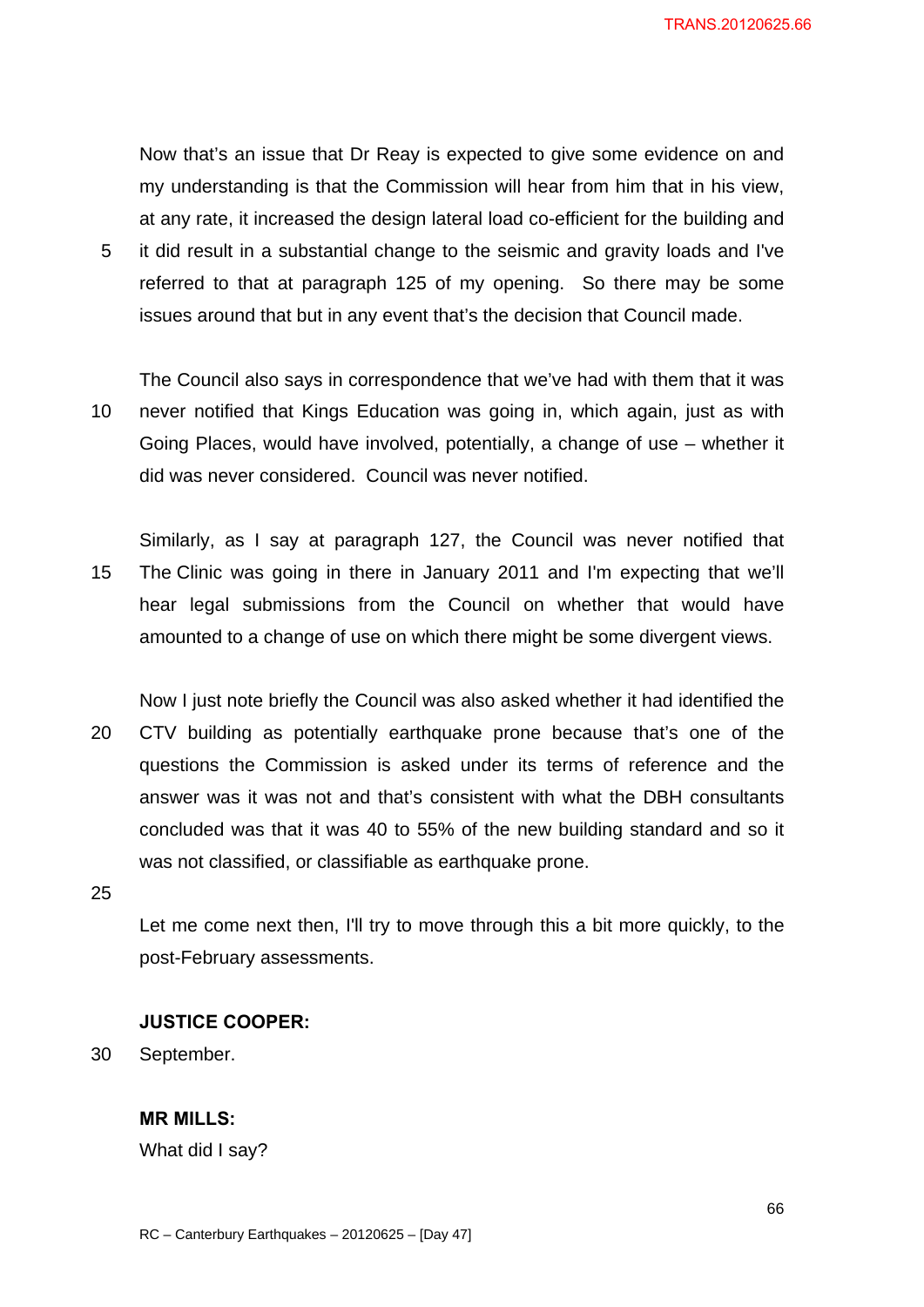### **JUSTICE COOPER:**

February.

### **MR MILLS:**

- 5 I'm sorry, wearing out. So after 4 September, so we have, not unusually for what happened around Christchurch, two rapid assessments, a level 1 and a level 2 and you'll be hearing from the three Council officers who did the level 2 assessment, nothing particularly about that that's unusual. Ends up with a green sticker but I do note at the end of paragraph 129 that the building
- 10 manager who I should make clear was Mr John Drew at this point, they say he was advised to obtain a more detailed engineering assessment urgently. 1300

Now Mr Drew's role in this arises as I note at paragraph 130, because he was an interested purchaser of a shareholding in Madras Equities. Mr Lionel 15 Hunter wanted to sell his shareholding, Mr Drew was interested in buying it and so while that sale process was in the process of going through he took on the role of building manager. The sale never went through because the earthquake came first, there were various delays about getting the sale through but that's how he comes into the frame as the building manager and 20 I've given the details of that in paragraph 130. I don't need to dwell in them.

Mr Drew following the recommendation that was given with the level 2 assessment arranges a more detailed assessment. I've touched on that at paragraph 131 and that was carried out by Mr David Coatsworth of CPG 25 Consulting Engineers and I imagine the Commissioners are familiar with this. I've set out the recommendation that Mr Coatsworth made after an initial discussion with Mr Drew, it's set out in paragraph 131 and you'll see what he proposes there and he says, and it's also recorded in this document that's just come up on the screen, what he says is, "I suggest that we should be allowed 30 to carry out a thorough inspection of the building. This would include viewing

the exterior and the grounds, the windows, from the roof and from whatever other vantage points are available. It will also include inspecting all visible internal surfaces. I would propose that we lift ceiling tiles in appropriate places to inspect under floor surface, beams and beam-column joints where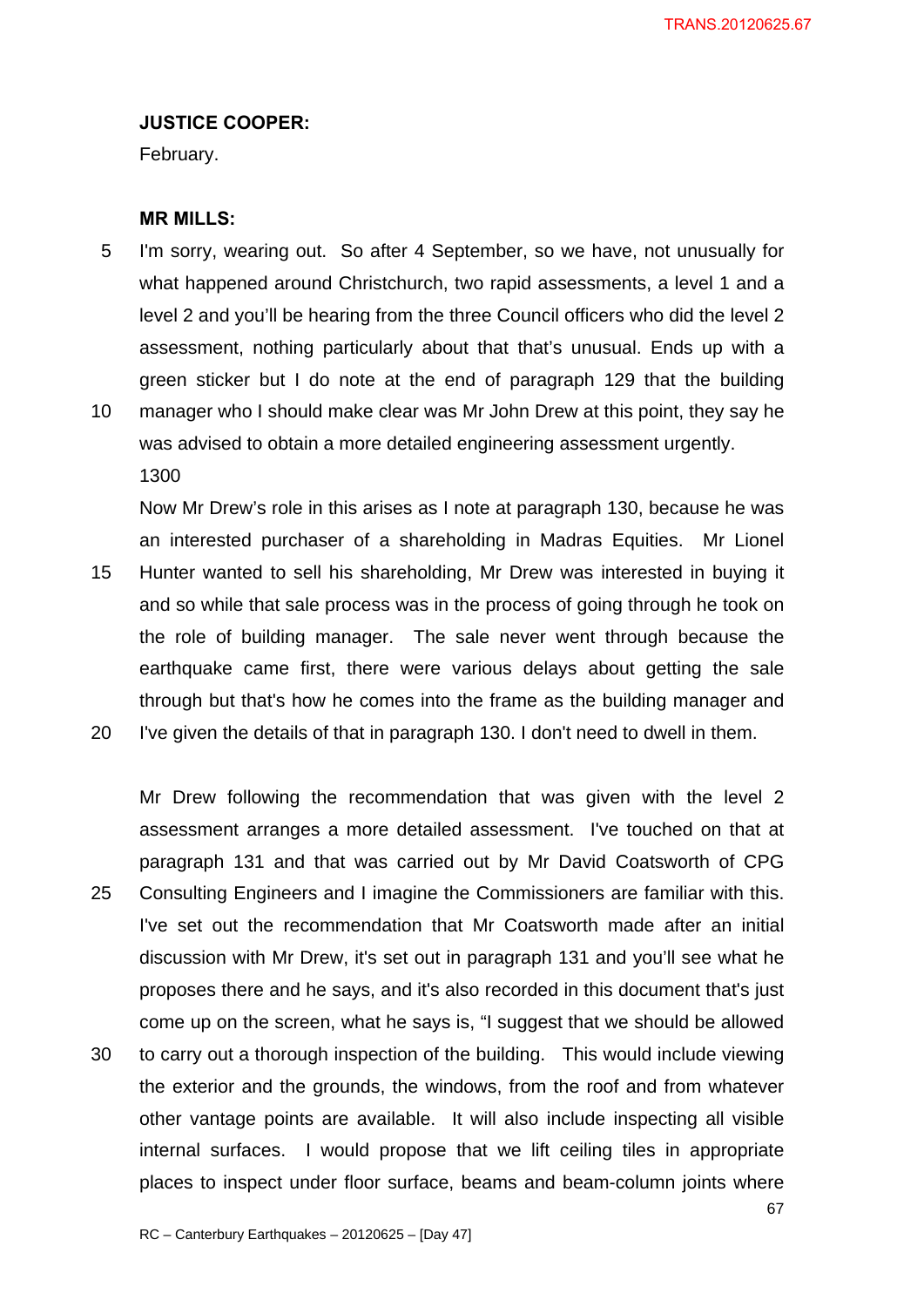TRANS.20120625.68

possible. For the purpose of this review I would not suggest removing internal wall linings unless there were some obvious reason to want to do this. …structural and architectural drawings of the building would be very helpful," and I do note that because in fact they were never made available so even 5 though they're described as being very helpful they were not reviewed. "If these can be made available they will help the understanding of the structural systems within the building."

Mr Coatsworth reports to John Drew on the  $6<sup>th</sup>$  of October and the report 10 concludes and I've set it out in paragraph 132, "the likely remedial work on a best endeavours visual and non invasive basis from a brief walk through of the building on Wednesday 29 September," and then he sets out what he saw and that's set out in paragraph 133. I won't go through all of it but I do note in the second to last paragraph there on page 29 of the opening, "we have not 15 sighted any structural drawings for the building. I understand that the Building Manager was unable to obtain drawings and Council records are currently unavailable following earthquake damage to their archived system, but in the absence of that concluding there are no obvious structural failures. In that respect we believe that the building's performed reasonable well."

20

Now I do foreshadow that this issue of how the building performed in September is emerging I think as a very live issue in this hearing. There is a view emerging that in fact the building suffered significant damage in the September earthquake and partly in response to that as I understand it the 25 expert panel that the Commission directed be set up to look at this non-linear time history analysis is running a further analysis which will include the assumption that there was damage to the building in September whereas at present the time history analysis that was run by the Department of Building and Housing consultants assumed that the building was untouched and ran 30 the analysis in two stages, one for September, start again, one for February and the correctness of doing that I'm hoping we will hear evidence from a further time history analysis that will give more insight into that, but certainly there is a view in several quarters that in September the building sustained what was essentially a design level earthquake that goes back to the spectral

68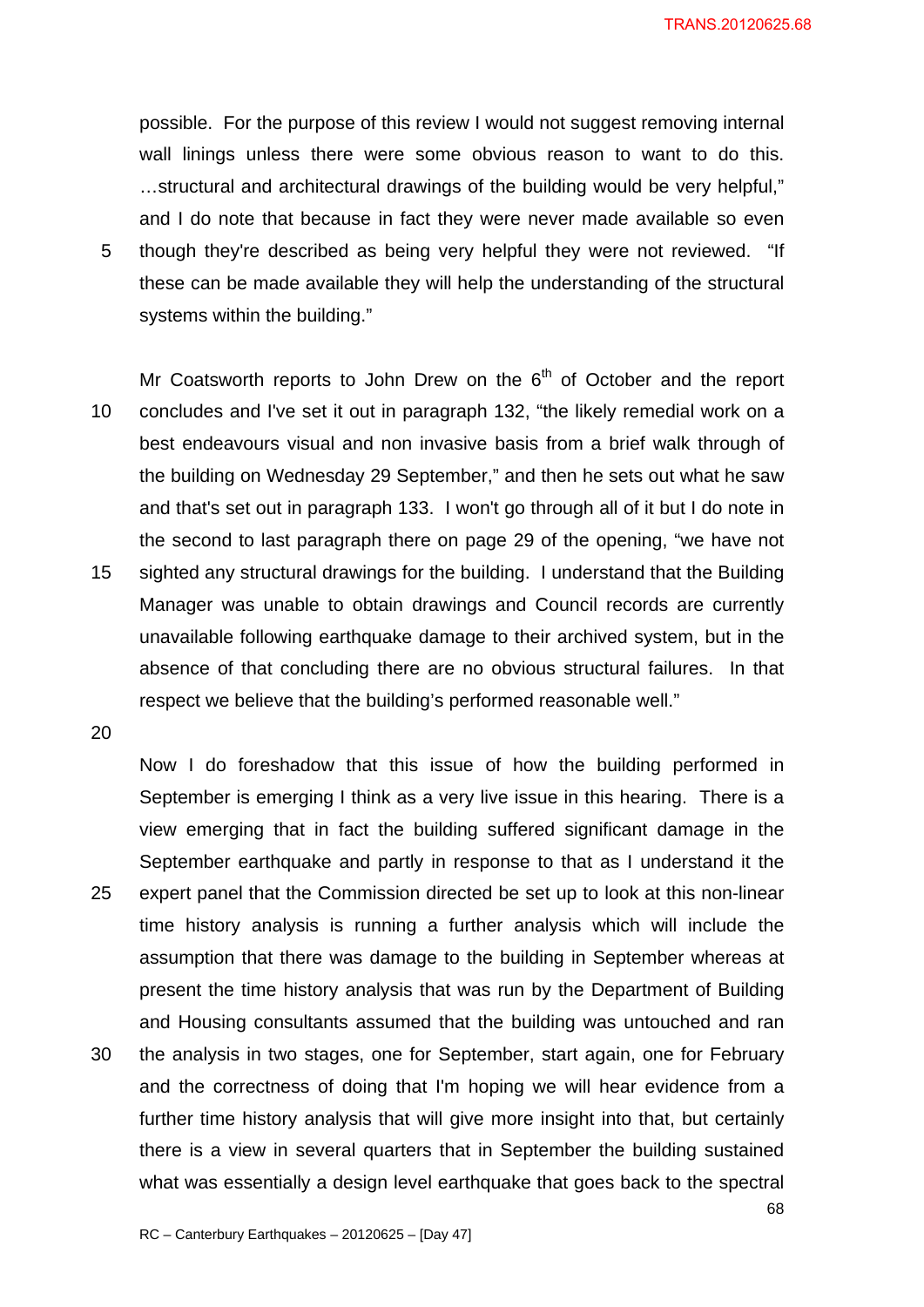analysis that I took the Commission to and that there will be evidence from some witnesses that the floor diaphragm and the north core may have disconnected in September and that might explain or go some way to explaining the evidence that you will hear from the witnesses about this 5 increased liveliness or bounciness or movement in the building that a number of people say they experienced post September.

Now of course one has to take into account the much greater sensitivity everyone had to earthquakes in Christchurch after September but certainly 10 there is consistent evidence that the Commission will hear that that building changed after September.

I come then to paragraph 135. Another issue which a number of the witnesses will refer to was demolition that was going on, on the western side of the CTV 15 building prior to the February earthquake. I think there are actually two demolitions that took place and there might be a little bit of confusion in some of the evidence that I'll have to try to clarify but the one that most of the evidence relates to is one that was going on right before the February earthquake and in relation to which I think the Commissioners will recall that 20 there are photographs of people working on that western wall right at the time when the February earthquake struck and evidence will be heard from the two workmen who were on that wall but what a number of the occupants of the building say is that the effect of the demolition on the building was frightening and that the building shook and they weren't sure whether they were 25 earthquakes or aftershocks and they were conferring with each other as to which they were, so the issue of the demolition on the neighbouring property attracts some attention at least from witnesses.

We counsel assisting made enquiries of the Council about the demolition 30 consent and the Council will give evidence about that. There was a demolition permit. The Council I think will say that the demolition methodology complied with the permit and the Department of Building and Housing report which I note at paragraph 137 has concluded that despite all the alarm that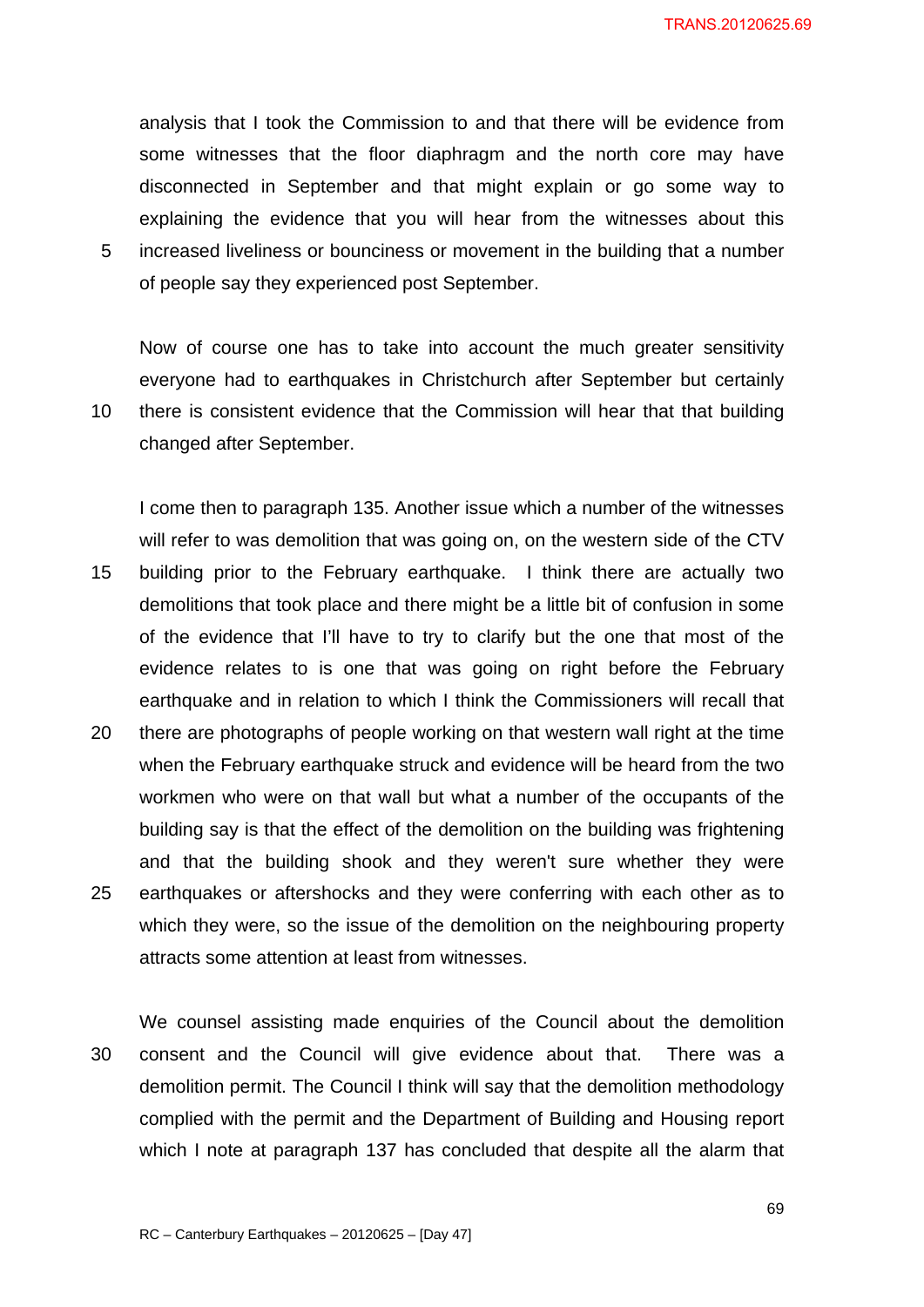the demolition caused that it was unlikely to have played any role in the collapse of the building in February.

Paragraph 138 really picks up the point I was just making about the possible 5 disconnection of the floor diaphragms and the north core in September and I don't need to repeat that.

### **JUSTICE COOPER:**

Can I just throw a question out for, maybe for Mr Laing primarily. As I 10 understand it under the current system once one has construction of a building such as this has been completed, there's a requirement to provide 'as-built' plans. Was that – I'm interested to know whether that was a feature of the by-law regime that was applicable when this building was constructed.

### 15 **MR LAING:**

No Your Honour, it's as my friend has described there was the provision for a design certificate, the intent of the design had been complied with, but there was no requirement for 'as-built' drawings as such.

### 20 **COMMISSION ADJOURNS: 1.09 PM**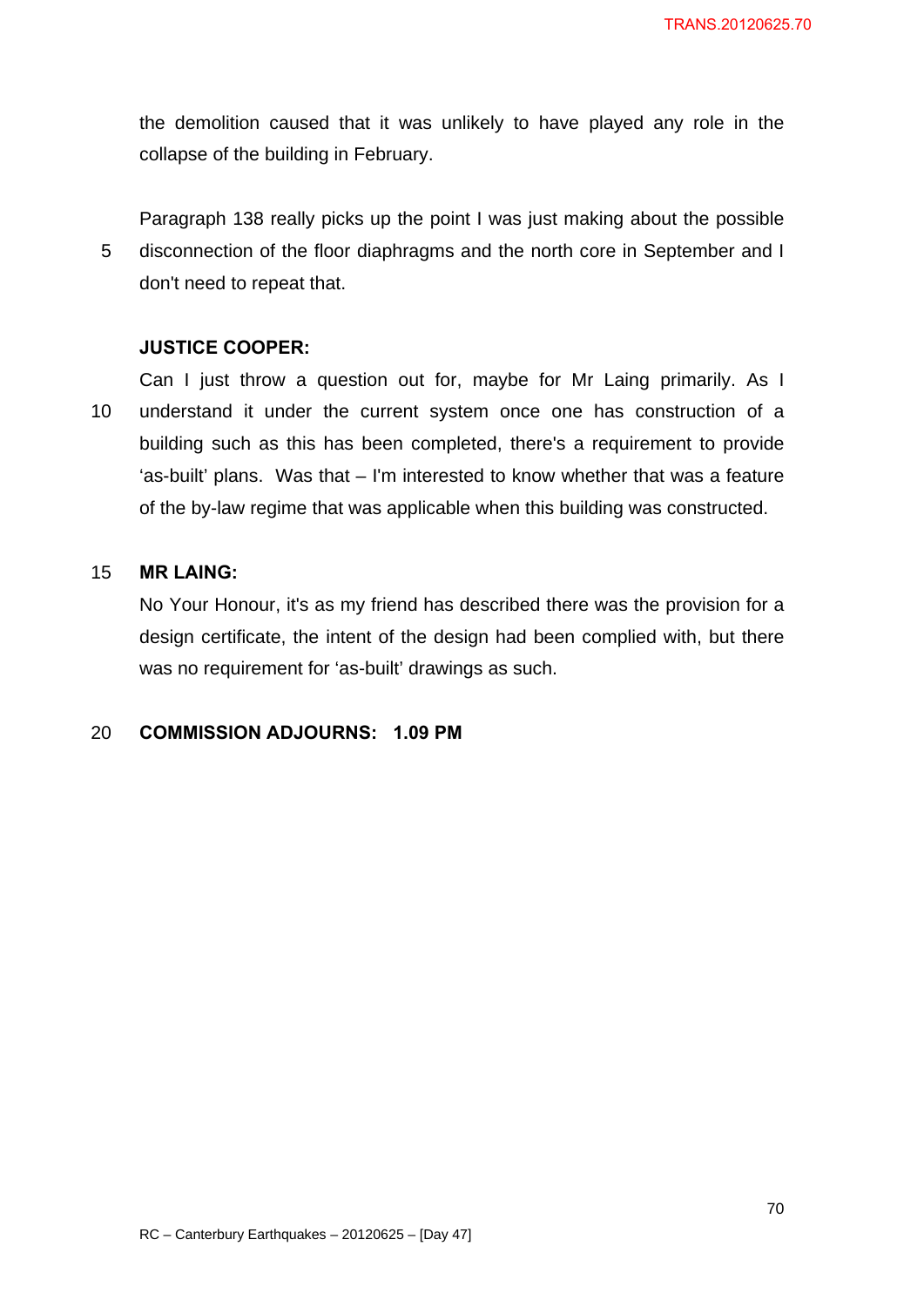### **COMMISSION RESUMES: 2.20 PM**

### **MR MILLS:**

I am at the Boxing Day event on page 30 of the submission paragraph 139. 5 Following the Boxing Day event there was a further Level 1 rapid assessment. A green sticker was placed on the Building and a USAR report recorded that no engineering assessment was required [BUI.MAD249.0167.1 and BUI.MAD249.0166.2] and an overall building damage assessment of 0-1% further damage from Boxing Day and there are the two, you just had them 10 picked up fairly quickly but two people did it the same day and there are there two reports.

Despite this there continued to be serious concern from some of the Building occupants and the Royal Commission will hear evidence of this kind from a 15 number of the witnesses. In particular Mary-Anne Jackson, the receptionist for CTV, appears to have been so convinced that the building was at risk if there was a further earthquake that she was known by her colleagues at CTV to run from the building each time there was a big aftershock, a practice which, in fact, served her very well because she did manage to flee from the building as 20 it collapsed behind her.

I turn next to slightly more detail, overview detail, about the Department of Building and Housing's investigation. The consultants' report for the department consisted of examination of remnants of the collapsed building, a 25 review of photographs, interviews with surviving occupants, eyewitnesses and those involved in the design of the building. They also reviewed the design drawings and the structural analysis, including computer analysis to assess demand on, and capacity of, critical parts of the building.

30 However, and it does seem a bit unfortunate, but it is history now, because the site materials were removed before a detailed forensic examination could be carried out it seems likely that useful information about the collapse causes and sequence may have been lost. Certainly this is what the Commission will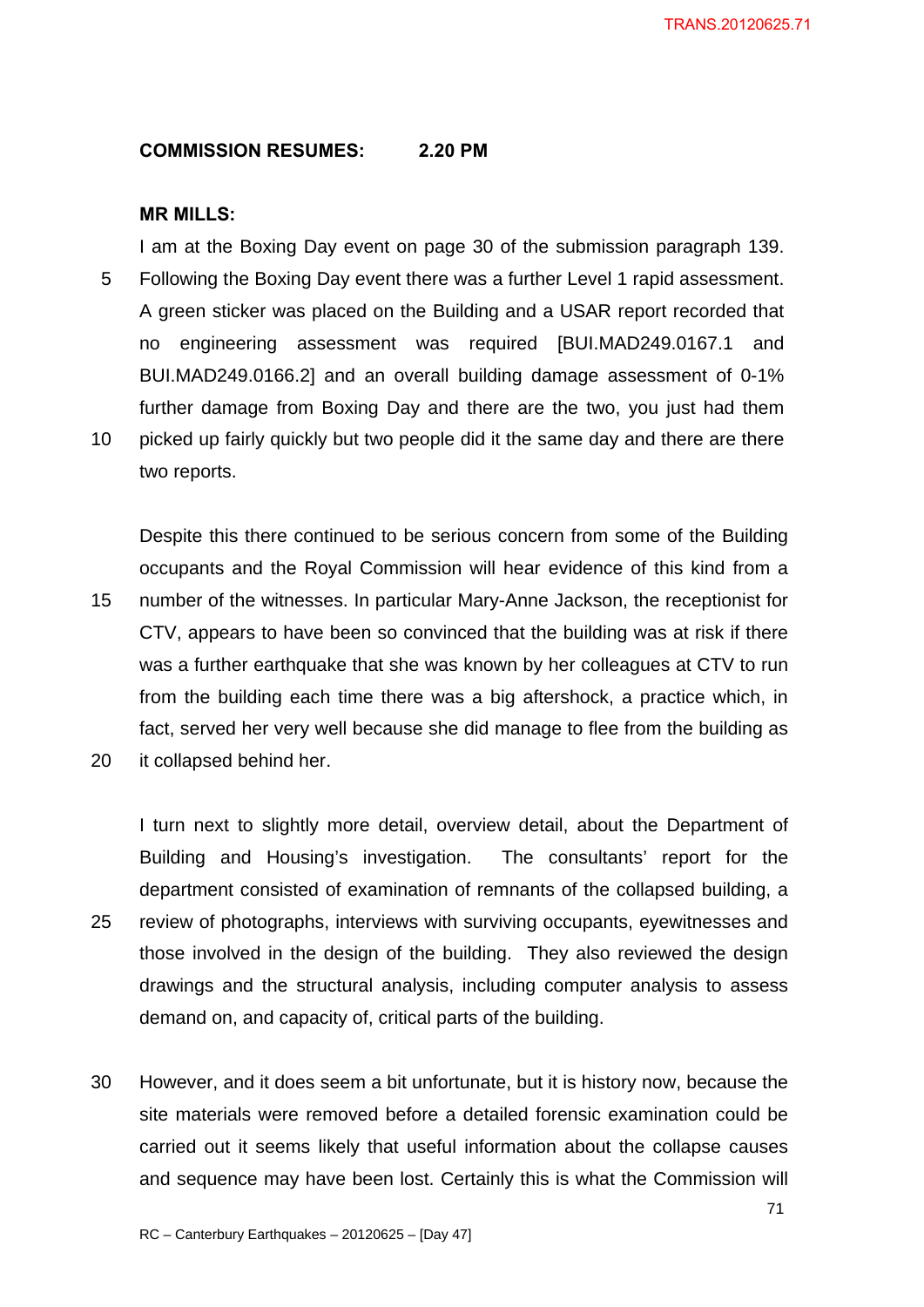hear from some of the experts, including Professor Robin Shepherd who is being called by Alan Reay Consultants Limited and has expertise in forensic examination of collapsed sites and such like.

- 5 Paragraph 143 I note that in addition to appointing Dr Hyland and Mr Ashley Smith to prepare the consultant's report, the structure of the inquiry process for the Department included the appointment of an Expert Panel which had the task of overseeing the work of the consultants and reviewing and approving their report. The Chair was Sherwyn Williams, who is a lawyer, construction
- 10 law expert. The Deputy Chair was Professor Nigel Priestley, an expert on the earthquake design of structures as the Commission well knows. Other members were Dr Hyland, Mr Rob Jury of BECA, Professor Stefano Pampanin from the University of Canterbury Engineering School and Adam Thornton from Dunning Thornton, a structural engineering firm which I think is principally
- 15 based in Wellington. In addition, the expert panel consisted of Dr Helen Anderson, Marshall Cook, Peter Fehl, Peter Millar and George Skimming, and they represented a range of skills and expertise – seismology, architecture, construction, geotechnical practice and the role of territorial authorities in building procurement. So that's the expert panel that was, effectively, a peer
- 20 review over the consultants.

Now I've mentioned this before but probably worth mentioning again, the consultants' report concluded that the most likely initiator of the collapse was the failure of columns at Line F. I think that will come up on the figure that, yes, 25 so that's taken from, I think from the expert panel report but the Commission will recall the plan that I showed earlier on which identified Line F as being on the eastern side of the building beginning with Line 1, 2, 3, 4, 5 as it went to the north. So it is that Line F which was identified by the consultants' report as likely to be where the collapse events initiated, remembering that the 30 consultants' report thought that collapse initiated with the panels, sorry with the columns, so the columns on Line F, and this was thought to be – and you can see it in this one that's just come  $up - as a$  result of this deflection which we can see there. Start off with the building vertical, it deflects first one way then another in the centre one and, as a result of the deflection, it loses its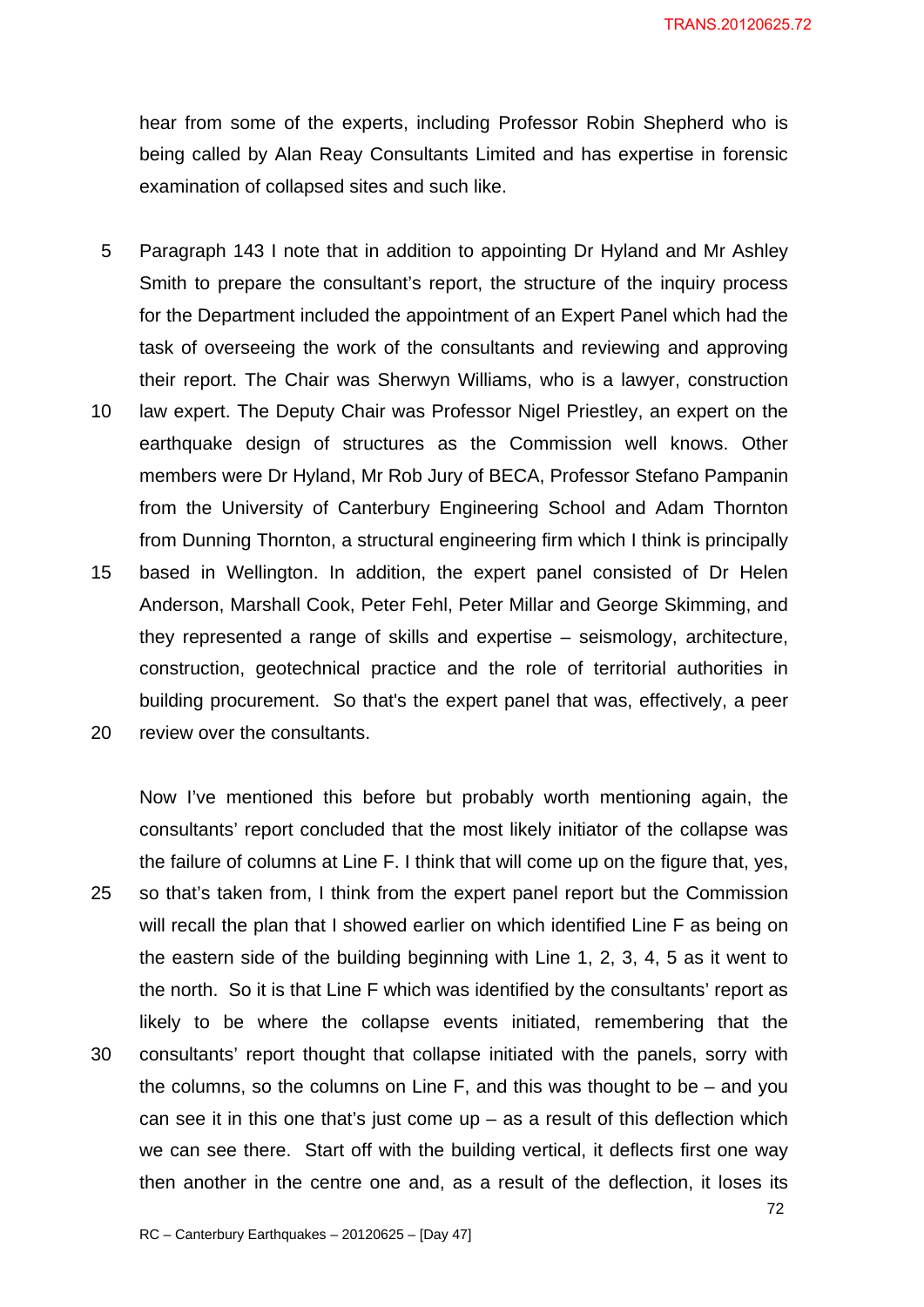capacity to carry the load and down it all comes very rapidly. So that was the theory that was set out there.

Now I think it's fair to say that there was general agreement in the expert 5 panel, as well as amongst the consultants about the role of the columns as a collapse initiating event. Where there was disagreement was in relation to which columns and, as I've just said, the view that was, I think, pretty firmly reached by Dr Hyland and Mr Ashley Smith, was that it was that exterior line of the building on that eastern side. The other thing that was unanimous there, 10 and I've mentioned this at paragraph 145, and this is true of the consultants as well as the expert panel, was that the columns were inadequately confined, so the concrete, as a result, was not able to survive the demands placed on them as the building moved east-west, west-east, north-south and backwards and forwards and one of the issues that they've referred to was there was a very 15 substantial amount of concrete outside the confinement which broke off and what was left within the confined concrete was very slender, very little, unable to sustain this. Now for just a wider audience that's listening to this, I know the

to the model, the computer model that we've had done and we zoomed in on a 20 column and then we went inside that column and that showed the reinforcement we're talking about, particularly that spiral reinforcement that was shown spiralling up through the column and there is a fair bit of criticism of that by a number of the experts and certainly by the consultants and the expert panel as inadequately confining the concrete within that spiral steel.

Commissioners are aware of this, but earlier on when I took the Commission

25

Now as I say in paragraph 145, and I'm just trying to summarise the key points that the consultants and the expert panel have come to, once one column gave way then, of course, the others followed almost certainly in rapid succession because the load that was being carried by one column then has 30 immediately been transferred to another column and it can't carry it and so you get this rapid collapse sequence. The other feature of the February earthquake which is thought to have exacerbated this, and this is referred to also by some of the experts being called by Alan Reay Consultants, is the very strong vertical forces. So that uplift put even more pressure on the columns

73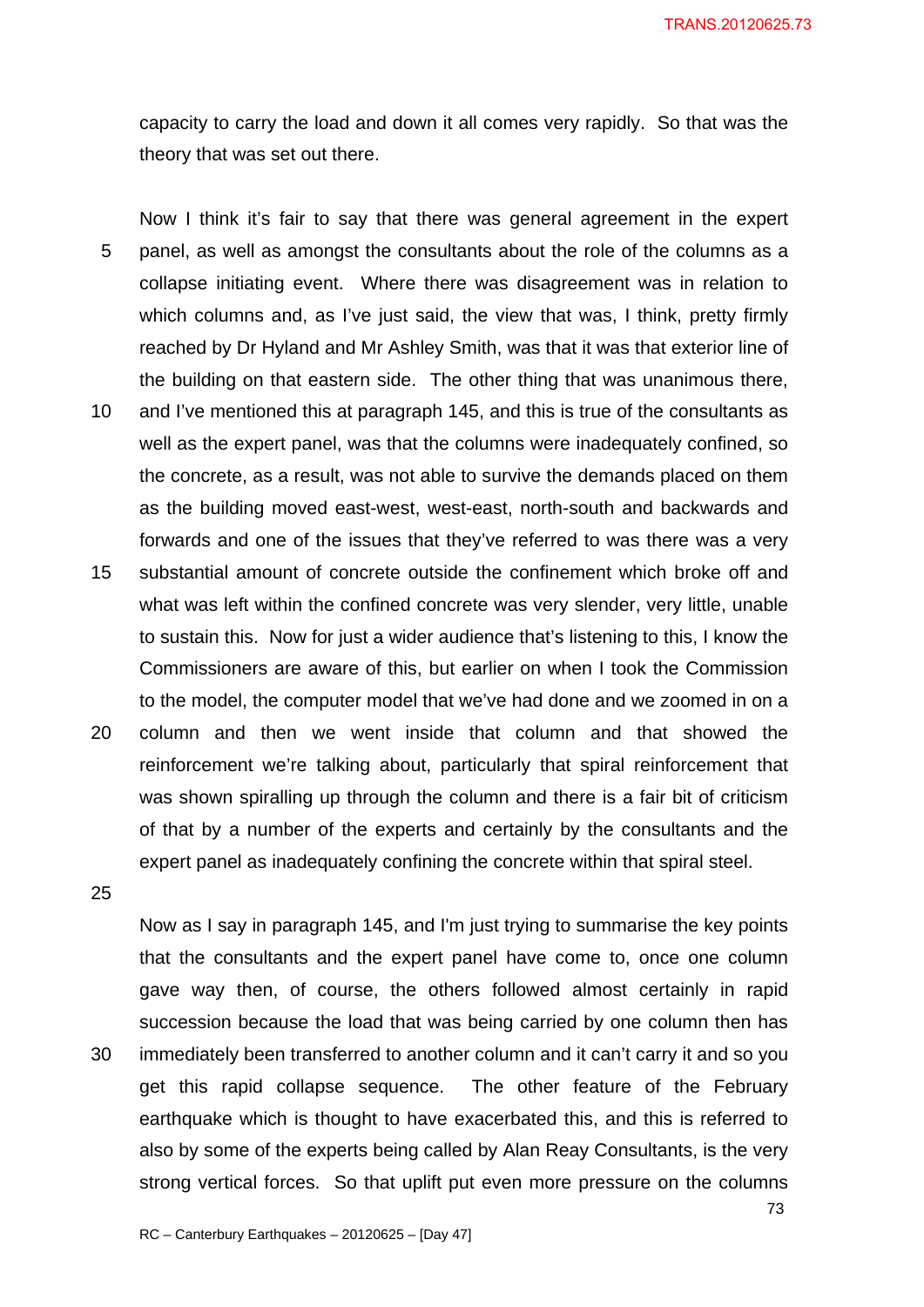as the building forced itself upwards and that put even more pressure on these already stressed columns and it's thought that that increase in the gravity loads that they were carrying as the push up occurred that that reduced even further their ability to do what they were supposed to do which was to be 5 capable of deflecting north and south and east and west as the ground moved without collapsing.

So much for areas of agreement within the consultants and the expert panel. I note at paragraph 146 that there has been, there have been several areas of 10 quite strong disagreement, I think it's fair to say, between the consultants, to some extent between the consultants themselves, and certainly with the expert panel and that disagreement is set out pretty clearly in a very large number of emails that record exchanges during the course of the preparation of the report on the CTV building.

15 1430

The Department was asked to disclose to the Commission the processes that had been gone through and the discussions that had been gone through A very large number of emails were made available to counsel assisting which we reviewed and we then made then available as we thought was proper to

- 20 the lawyers acting for Alan Reay Consultants Limited and a number of those emails at the request of Buddle Findlay have now been included in the hearing documents. So one assumes that more will be heard about those. But there's no disguising the fact that there was some real debate went on about the issues the Department, consultants and experts were looking at.
- 25

Now at paragraph 147 I move from the columns to other areas of disagreement. There is a, there is disagreement over whether really the columns were where it all began. The Commission is aware that Mr William Holmes, the external peer reviewer from San Francisco who's 30 been engaged, he is, I think, going to express some slightly different views on this, as to where the real problems lay. On the issue of the columns there's disagreement about which columns. As I said before DBH consultants favour line F, probably on line 2, so if we think about those intersecting lines, line F running down the eastern side, line 2 the first one in from the southern face of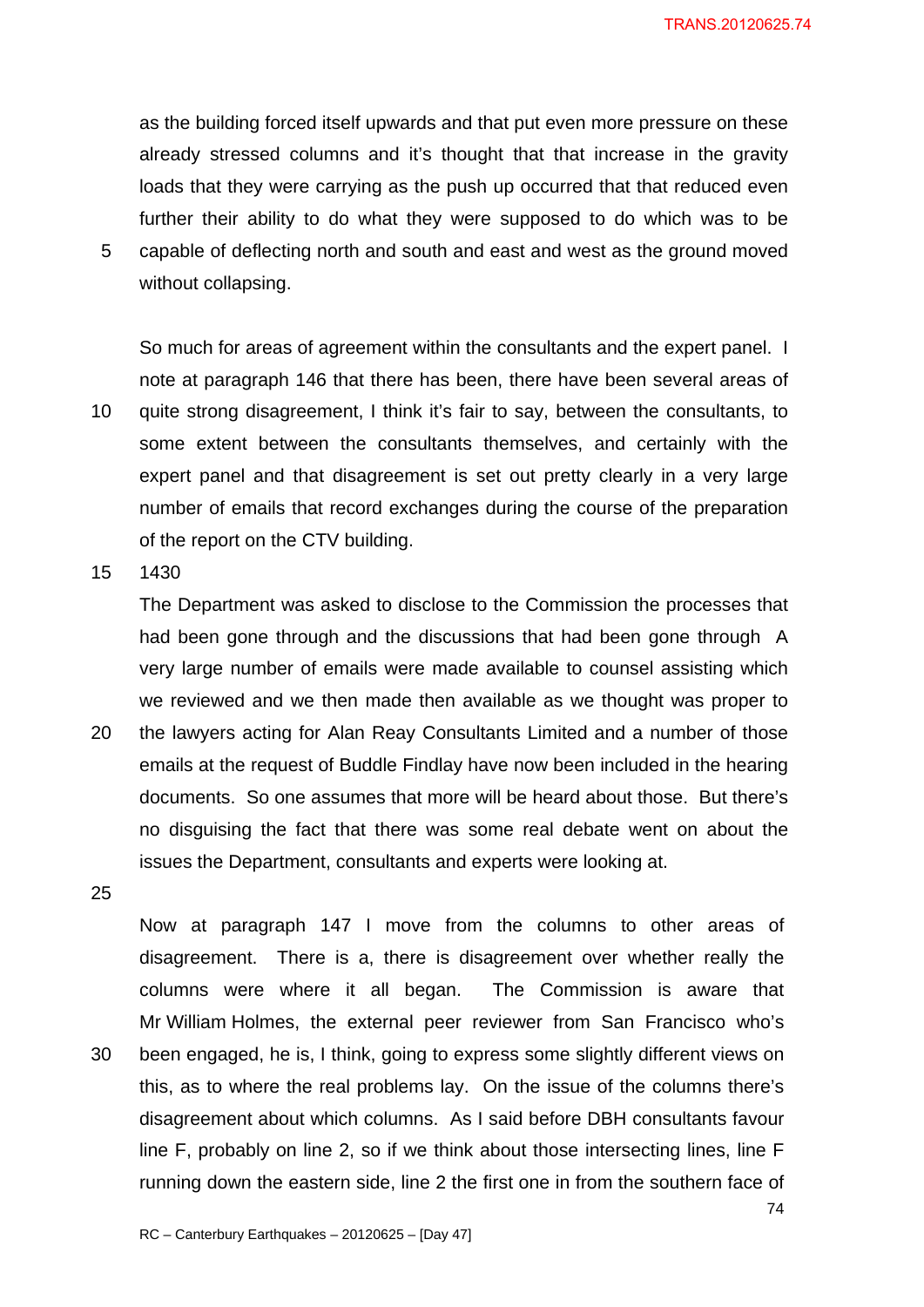the building, the first one in from the coupled shear core, that seems to be the favoured position and probably at level 3, not at the top, but probably at level 3.

- 5 A contrary view that the Commission will hear for one from Professor Nigel Priestley is that it was more likely that it was an interior column rather than an exterior one and the suggestion there, I think, will be column D2 at level 3. So, again, same level I think but D2 and the reason for that was, there's several reasons for that which will emerge when 10 Professor Priestley gives his evidence but, certainly, the one I've mentioned here is that the interior columns were carrying more weight than the line F columns. So as I've put it there they were more heavily loaded than the exterior columns and that was likely to have reduced their ability to deflect as they were being called on to accommodate these sideways movements and
- 15 backwards and forwards movements.

The other factor that I think will be pointed to as a reason for thinking it more likely it's the interior columns is simply the eye witness accounts of how the building came down and the, while there won't be complete consistency on

- 20 this there's certainly an indication from some of the witnesses that you'll hear from tomorrow that it was as though the building had been pulled inwards, collapsed inwards almost, and then came straight down and that is, it will be said, is more consistent with interior columns giving way than exterior ones, but you'll hear some quite distinct views on that.
- 25

The other building elements that attracted considerable debate as collapse reasons, I suppose, in the DBH investigation I've set out at paragraph 148 and the first of them involves the question of the spandrels. I haven't said much about that so far but, I know the Commissioners are aware of what this refers 30 to, but if we think back to that first photograph that was up at the CTV building it's the panels, the decorative panels that we saw all around the outside of that building, or virtually all around, the so-called spandrels, and they ran down the front of each floor and then wrapped over the top as well, effectively to create a ledge which came out and then dropped down. Here it is here. So those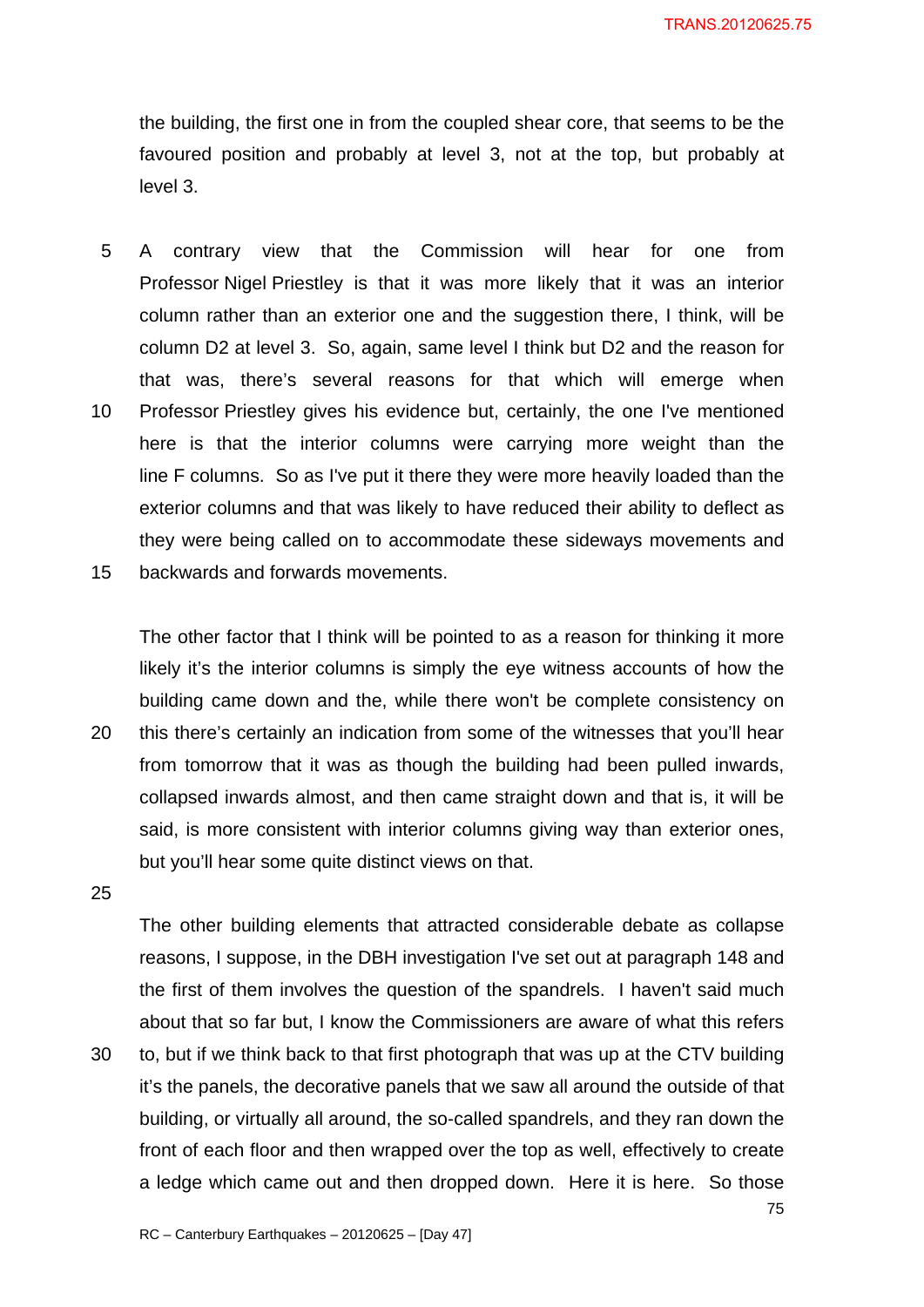grey elements there are the spandrels and it will be observed that the columns, the exterior columns, go up between the spandrels, an issue which has attracted quite a lot of debate about the implications of that.

- 5 Now the first point that I make here on paragraph 148(a) relates to this and this is the issue of whether because the columns were confined by the spandrels which effectively shortened the length that was available to move did that have an effect as a cause of the collapse and certainly there is a view, which you will hear from the DBH consultants' report, that it did, that it
- 10 prevented the columns from having the full length they would otherwise have had to deflect and was a significant factor in the collapse scenario. Related to that is an issue about how the spandrels were actually constructed. The spandrels as designed were intended to leave a space around the columns to give it room to move. There will be some evidence that will be based on the 15 belief that the spandrels didn't leave that amount of space. Again, we're sort
- of talking seismic gaps here and that they were so close to the columns that that meant they didn't have even the space that was intended to move in. So the Commission will hear evidence about that and hear divergent views on the role the spandrels played.
- 20

Then the consultants' report, as I say at 148B, raised this issue about the diaphragm connection to the north core, whether that might have been where it initiated. One of the things that will be said against that which is, I think, the view of Dr Hyland is that the photographs post collapse show the floors, at 25 least some of them, still hanging onto that north core, as Your Honour may recall in some of those photographs and that the way they collapsed indicates they didn't come first, that other things came first but, again, you'll hear divergent views about that.

30 Then the third one that is referred to, and again we'll get some attention from a number of other witnesses, is whether those beam column connections that we looked at relatively briefly when the model came up, whether they might have simply pulled apart and that they might have been the critical initiator of the collapse event.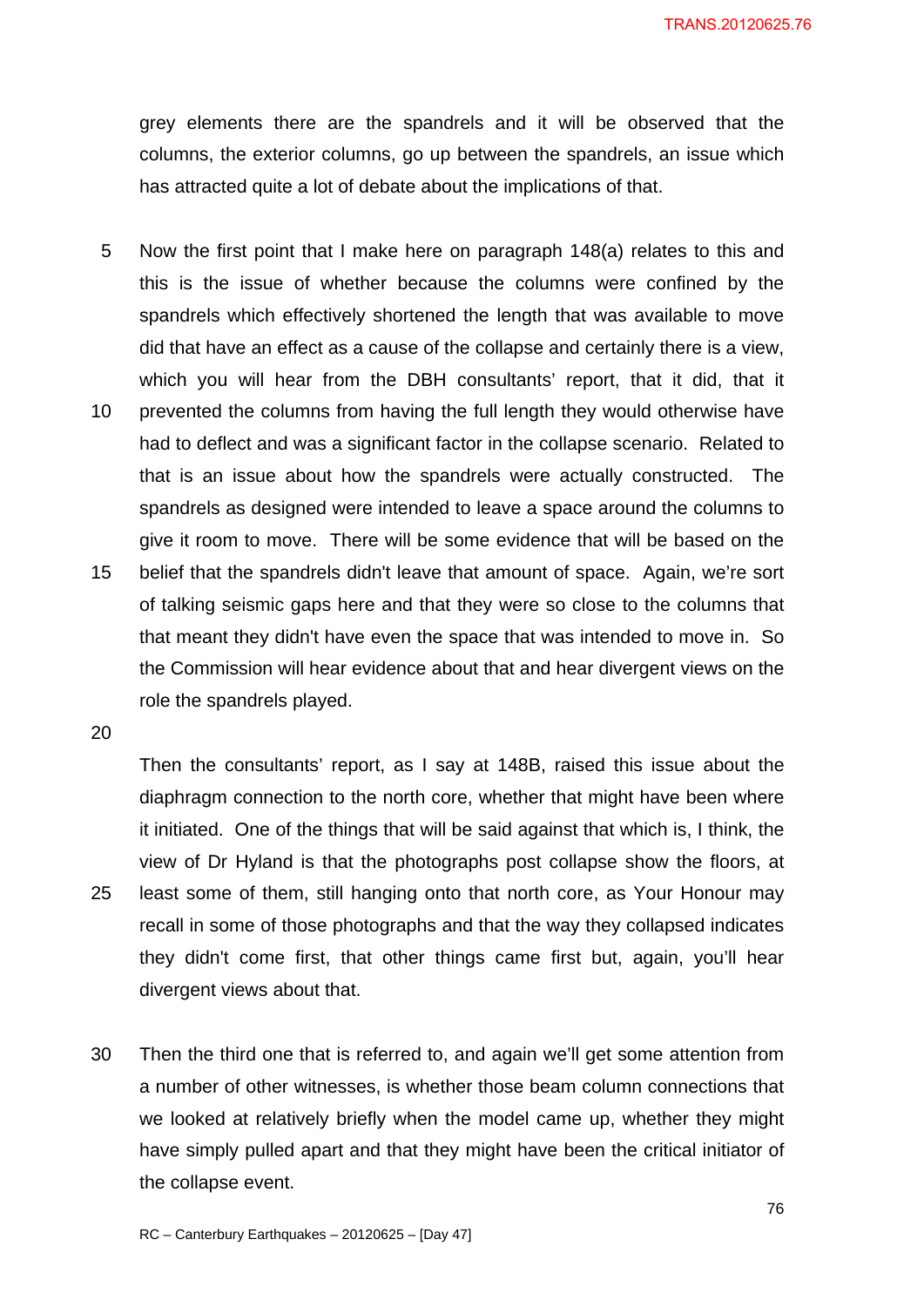TRANS.20120625.77

Then, of course, the one that's been mentioned before that we saw when we looked at the building in plan, the irregular, or as the structural engineers refer to it, the eccentric shape of the building and that issue about where the centre 5 of torsion was as opposed to the centre of mass that we looked at in that diagram, the effect that that might have had in putting pressure on particularly the connections to the north core but also on other elements as well.

Then this issue about the western wall which I've mentioned before and which 10 we looked at when we did the drive around on the computer model, this question of the western wall, as I mentioned previously, is a vexed issue. I think it's fair to say that the DBH consultants, particularly Dr Hyland, have formed a pretty firm view that contrary to the design intent that that was not separated from the rest of the building by some kind of gap and some kind of 15 flexible sealant that would have gone in but was concreted right in, hard up

- against the columns and on that basis had a significant effect on the way the building responded which it does not appear that was what was intended but I think that's the view that Dr Hyland came to, that it was concreted in, or mortared in and it did effect the way the building responded and he will attach,
- 20 I think, some significance to that, or the report that he's done does, as a feature in the building collapse.

Now you will hear some witnesses on this but I think it is possible that in the end the evidence will prove to be conflicting and possibly inconclusive but 25 nonetheless you will hear evidence from various people on whether or not there was a seismic gap between those panels and the columns or whether there wasn't.

1440

For the expert panel the Royal Commission is going to hear from Mr Rob Jury 30 from BECA, not from Professor Priestley the deputy chair. As I say at paragraph 150, because it did become clear to counsel assisting that Professor Priestly does hold a different view from the consultants on several points and even from the expert panel report in some respects, that the Royal Commission wanted to hear from him independently of representation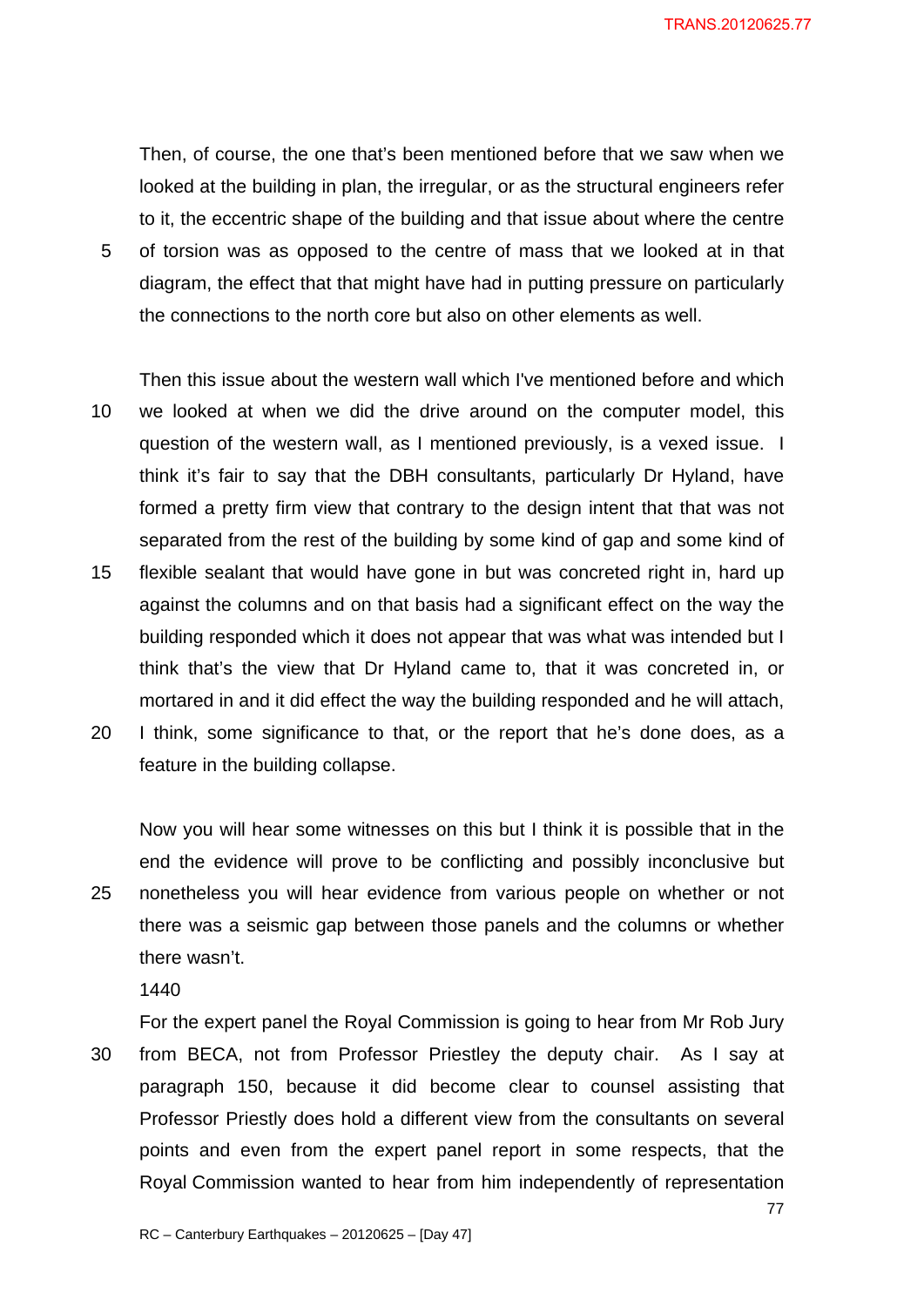on the expert panel. So he will give evidence, but not in his capacity as a member of the expert panel or as a the deputy chair of it, but in his own right as a leading international expert in structural engineering.

- 5 I've set out at paragraph 151 a summary of the areas where the consultants' report concluded that the building was not code compliant. I'm not sure whether that's going to come up. You have the reference there, but as I've already foreshadowed the first one was the columns where the view was that they were required to be designed and detailed for ductility. That's come up,
- 10 that's from the consultants' report. The second one is the columns didn't meet the requirements for shear reinforcement. Third, the beam column joints were required to be detailed for ductility, and fourth that the north shear core floor diaphragm connection was not compliant, or as I've said, at least this appears to be the conclusion, it's not always entirely clear but no doubt that will be
- 15 clarified when they give evidence.

The Royal Commission is also going to hear separately from Mr Ashley Smith on the question of code compliance. What has become apparent I think is that the section on code compliance in the consultants' report was principally

20 the authorship of Dr Hyland, not Ashley Smith, and he has some views of his own that he wanted the Royal Commission to hear, and so you will hear separately from him on his views.

### **JUSTICE COOPER:**

25 So does he think the building complied in some of these respects? Is that the difference?

#### **MR MILLS:**

No, I think he takes a more emphatic view on non-compliance.

30

### **JUSTICE COOPER:**

Does that mean that he thinks it did not comply in other respects as well, or just that he is more clear about these matters?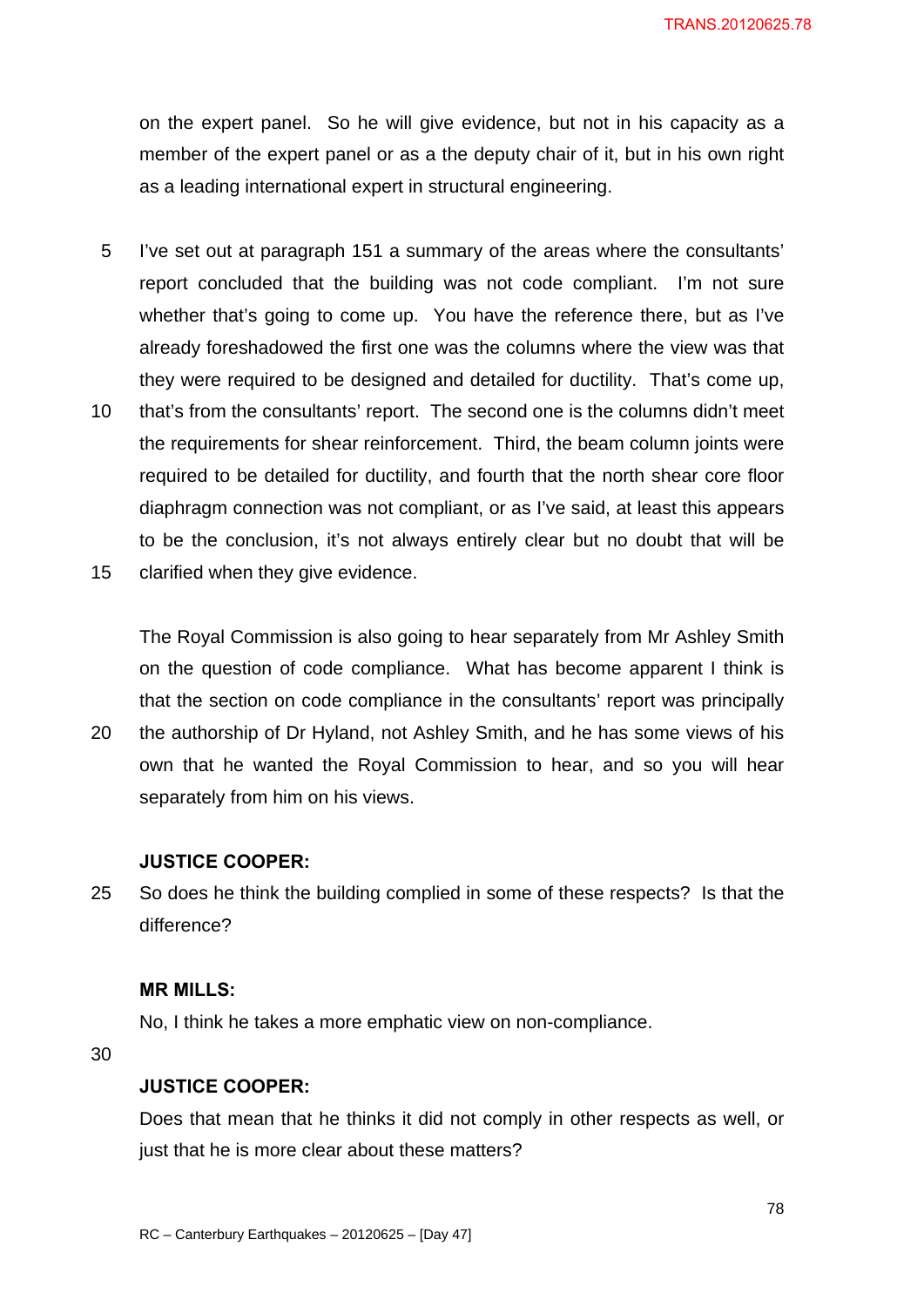#### **MR MILLS:**

He takes a view on ductility requirements, I think, which is stronger than this expressed in the consultants' report with the consequences that flow through from that.

5

And then I've just mentioned that Professor Mander is expected to say the building was code compliant, although in fairness to him I think that he may turn out to have a more nuanced view than that but we'll see what he has to say.

#### 10

I turn then just briefly, again just by way of overview, to the computer modelling that has been utilised by the DBH consultants. I know the Commissioners are well aware of this, but it lets me cover it off. One of the other areas that has, very apparently has caused some differences of view 15 between the expert panel and at least the earlier stages of the DBH consultants' report was over the use of computerised modelling systems to try to identify the collapse cause and sequence and there've been two types of

computer modelling that have featured in this and both have been mentioned.

The first is the ETABS or ERSA analysis and earlier version of which as I 20 mentioned was done by Mr Harding when he was doing the building design. The ERSA, as I think you'll be well aware, is an acronym for Elastic Response Spectra Analysis. I think the critically important point there being "Elastic".

And the other is, I refer to in paragraph 155, is the Non-Linear Time History Analysis.

25

Now the consultants' report relied heavily on the ERSA analysis which as I understand it, and again your colleagues will correct any errors I've got here, but as I understand it it's principally used for building design not for analysing collapse sequences and scenarios. But, there is a lot of weight put on the 30 ERSA analysis in that consultants' report and this did lead to the expert panel

insisting that a Non-Linear Time History Analysis be run as well. As I understand it the Non-Linear Time History Analysis is much more directed to determining a collapse scenario because it records much more accurately the response of the building to a range of different ground shaking from different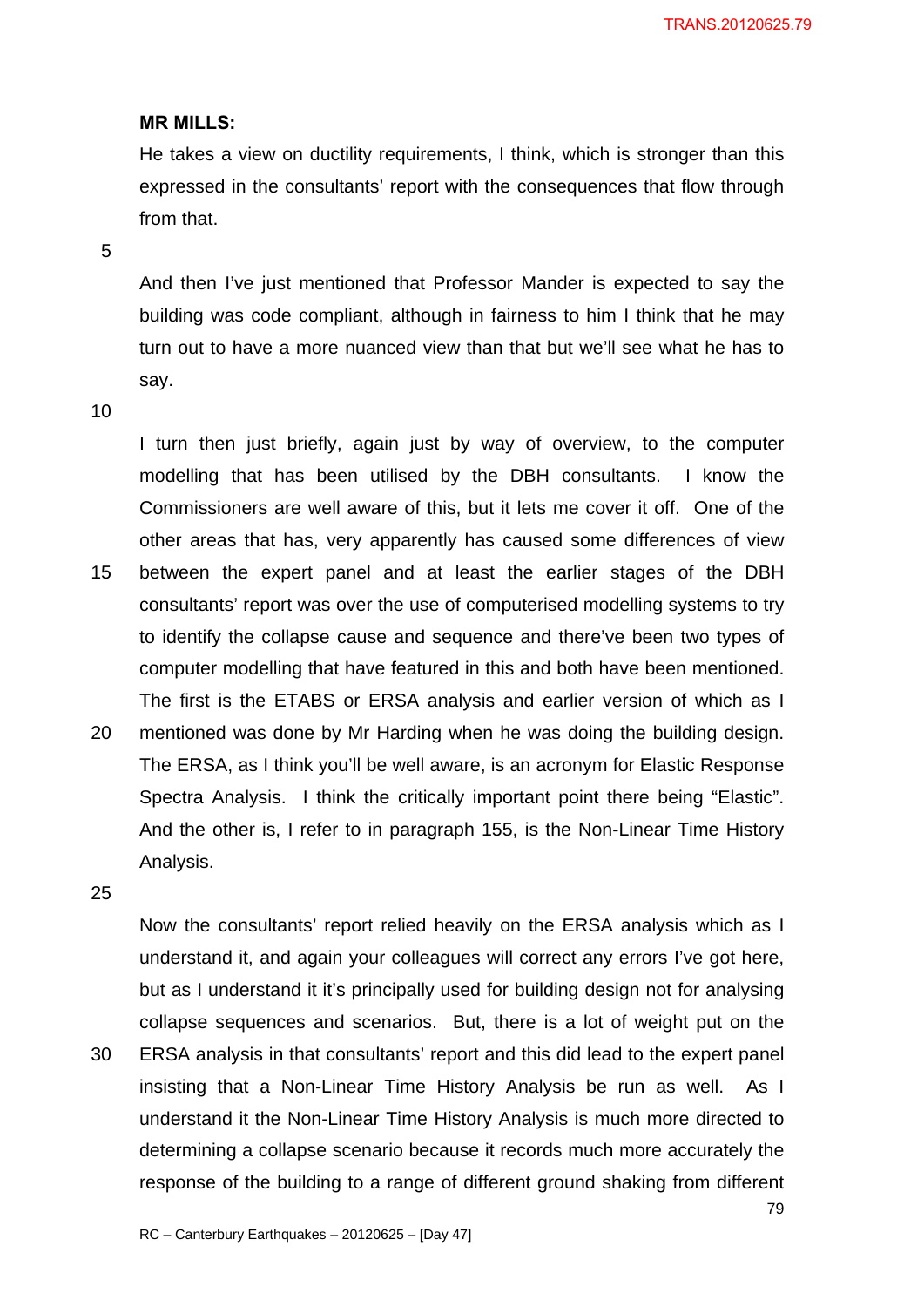directions over time. It takes little snapshots of time and watches what happens as time progresses, as the building responds to the ground shaking.

That becomes clear I think looking at the consultants' and the expert panel 5 report but it will be covered off in the evidence.

Now as is perfectly obvious to everyone I think that anything of this kind is very dependent on the quality of the inputs. I mention this at paragraph 156. The well known garbage in/garbage out proposition is capable of applying 10 here as it does to other computer usages, and it's very complex. That certainly has become clear to we lawyers as we've had to try to understand this. Potentially you're modelling every part of the building, making assumptions about their strength, putting that in as input data and if you get those wrong, if you get the ground shaking wrong, if you get the strength of 15 members wrong, if you get the strength of the concrete wrong, then all of that has the potential of course to create or give results that may not be accurate.

As I observe in paragraph 156, my understanding is that some of those inputs you can probably assess objectively. Others are the result of experienced 20 judgement by highly qualified structural engineers.

Because of this, and I'm at paragraph 157, because the Commission learned that it was intended that other Non-Linear Time History Analysis be run by other parties and the concern that the Commission might be confronted then 25 with a range of divergent views with no common element to them, the Royal Commission issued a directions order which required the various experts who are being called to give evidence on the results of Time History Analysis to confer with the aim of providing the Royal Commission with a single report that sets out areas of agreement and disagreement, and as the 30 Commission knows, that work is being facilitated at the direction of the Royal Commission by Professor Athol Carr. The work is still not completed. We're not sure when the results will come in but at some point that is the expected outcome from it.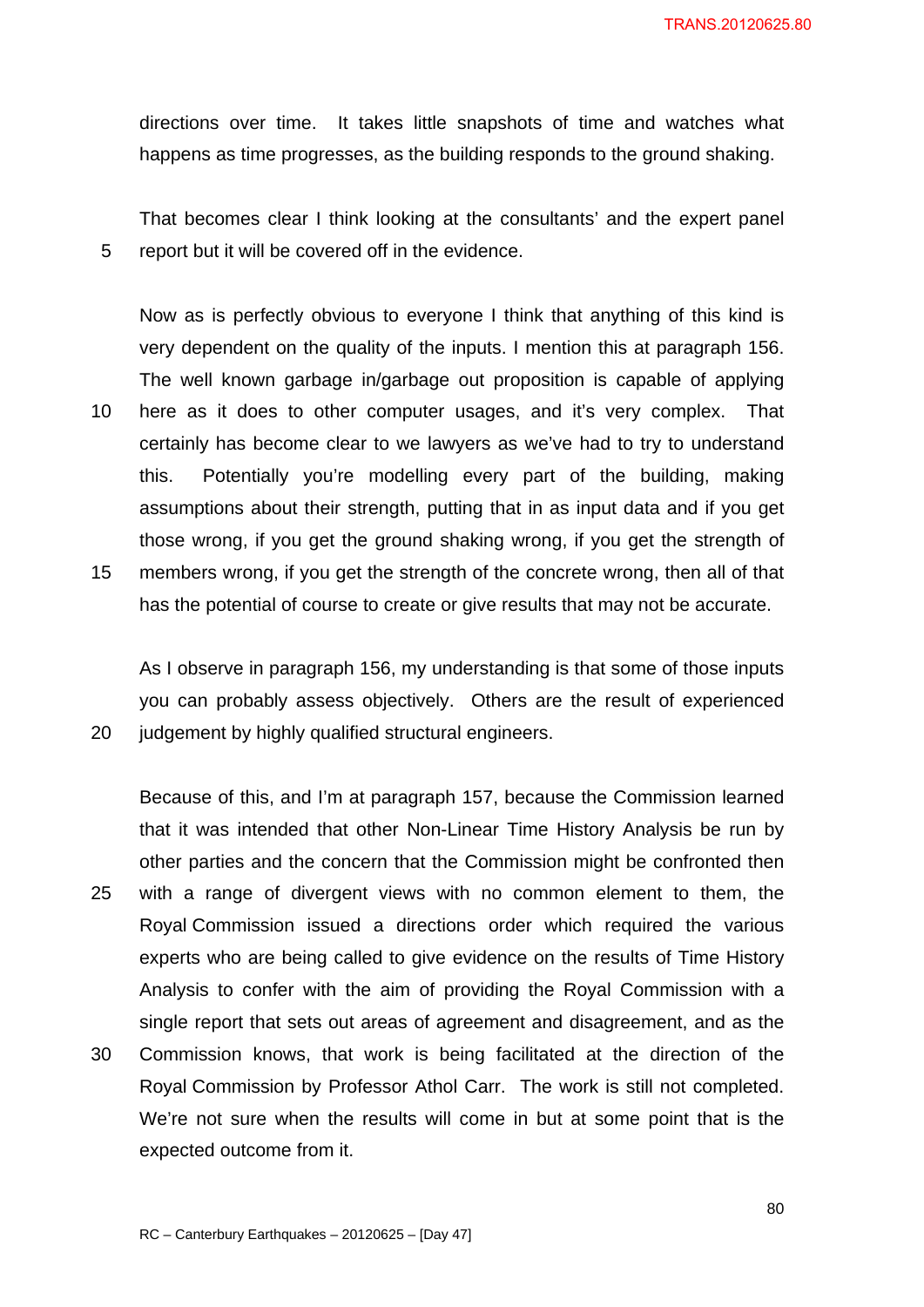I just observe in paragraph 158 that that procedure of the Courts directing that expert witnesses confer is common in the Courts in New Zealand.

1450

Just going down then I think to paragraph 161, the, even though that focuses 5 on the Time History Analysis the relevance of the ERSA analysis is still a matter that requires consideration and here to because of the potential for disagreement about the inputs the same process has been followed there at the direction of the Royal Commission as is being followed with the Time History Analysis and the relevant experts are discussing amongst themselves

- 10 which inputs that were used for the earlier time-history analysis and the earlier ERSA analysis carried out for the Department, which of those should change and which new ones should come in for the purposes of re-running these analyses and as I mentioned earlier as I understand it one of the ones that will change is that it will take into account the prospect that the building suffered
- 15 damage in September and it will be run in a linear fashion from there making certain assumptions about the level of damage. What's going on beyond that I don't know but as I understand it that is something that the various experts on that panel have agreed to do.
- 20 Now the question of concrete and by this I mean concrete strength. Here too we have a highly vexed issue. The consultants' report done for the Department reached the view that the concrete, or significant amounts of the concrete in the CTV building did not comply with the required levels of concrete strength and the conclusion was reached that that under-strength 25 concrete played a not insignificant role in the collapse sequence. That view which clearly had an impact on the DBH consultants' report will be strongly contested in this hearing on two grounds as I understand the way this is developing. First, it will be on the basis that the protocols that were followed for the concrete testing did not follow the required protocols for doing that. 30 Whether that's right or wrong remains to be seen but as I understand it that's the first criticism of the concrete analysis that was done in the Department's work. It didn't follow the proper testing protocols and the Commission will
	- Alan Reay Consultants Limited, not solely international, but some international

hear from some international experts who have been called by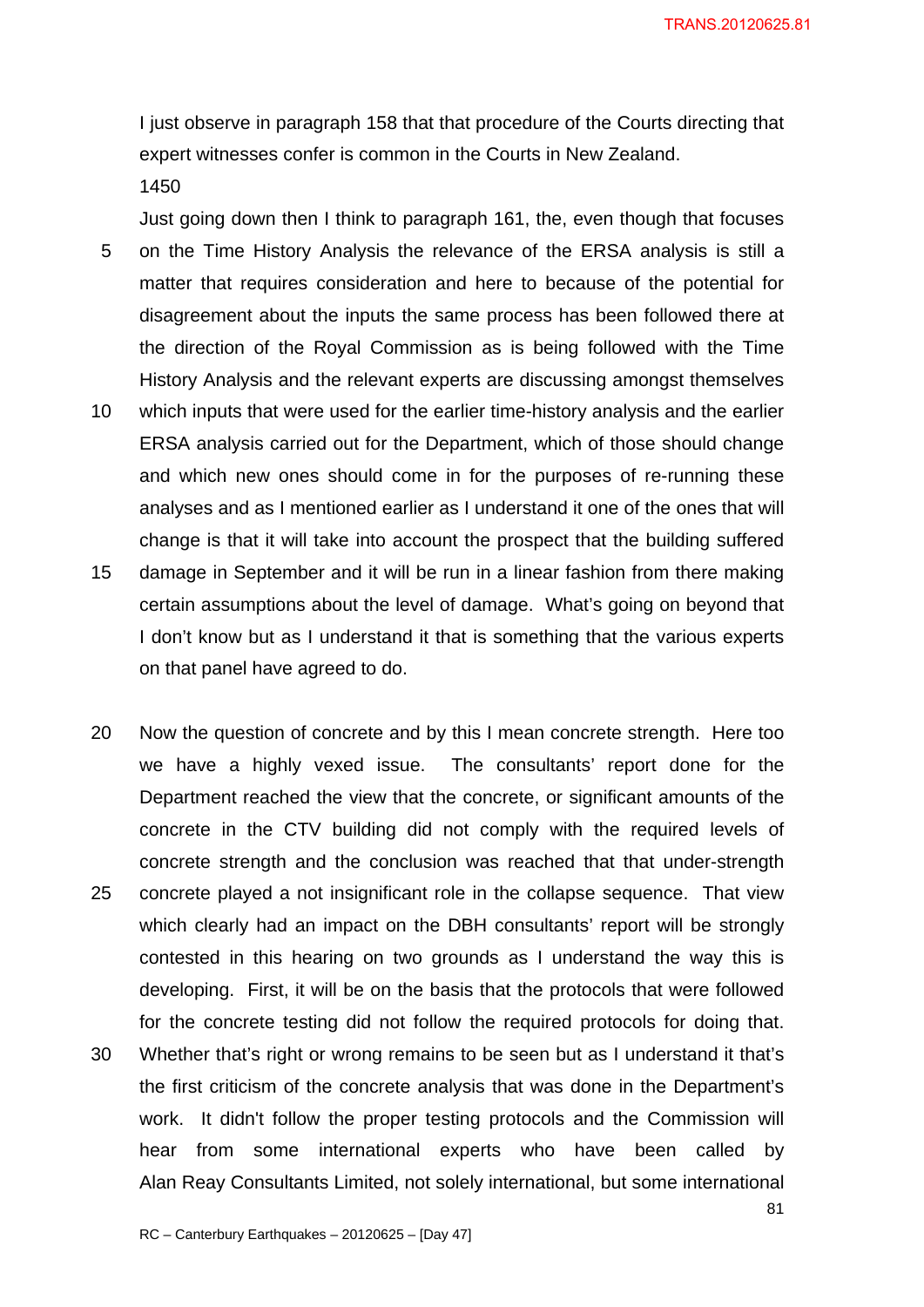TRANS.20120625.82

experts who will deal with that issue. Second, it's been challenged on the basis that the actual concrete strength that the Department consultants arrived at, the conclusions it was under-strength and the figures that they arrived at for level of under-strength, gave results which when they were fed

- 5 into the non-linear time history analysis give results which simply can't be relied on. It's not safe to rely on assumptions reached on that basis. Well perhaps because I've just been reminded of what's in the next paragraph, that the ERSA analysis which relied on that can't be relied on safely.
- 10 Now it's important to understand that in carrying out the non-linear time history analysis, which a firm called Compusoft did under contract to the DBH consultants, that they didn't use the conclusions that had been reached on under-strength concrete for the consultants' report. They didn't do that. They did the non-linear time history analysis on the basis that the concrete was of
- 15 the specified strength plus 2.5 megapascals to allow for the expected strength gain over time. So whatever the issue might be with the concrete conclusions that have been relied on in the consultants' report the time-history analysis did not adopt them.
- 20 Nonetheless the Commission will hear evidence from several of the experts being called by Alan Reay Consultants Limited, particularly by Professor Mander, that even this level of strength that Compusoft ascribed to the concrete is too low and that there does need to be another time-history analysis run which attributes significantly higher strength to the concrete than 25 Compusoft ascribed to it. So we don't have the problem with Compusoft, if there is one, that applies to the consultants' report but it will be said that it's still too low in what Compusoft did, should have been higher and we get a different consequence as a result.
- 30 Now all of that will be matters that the Commission will have to weigh and listen to the evidence. I'm just trying to give you a road map to where the issues are likely to lie in relation to this.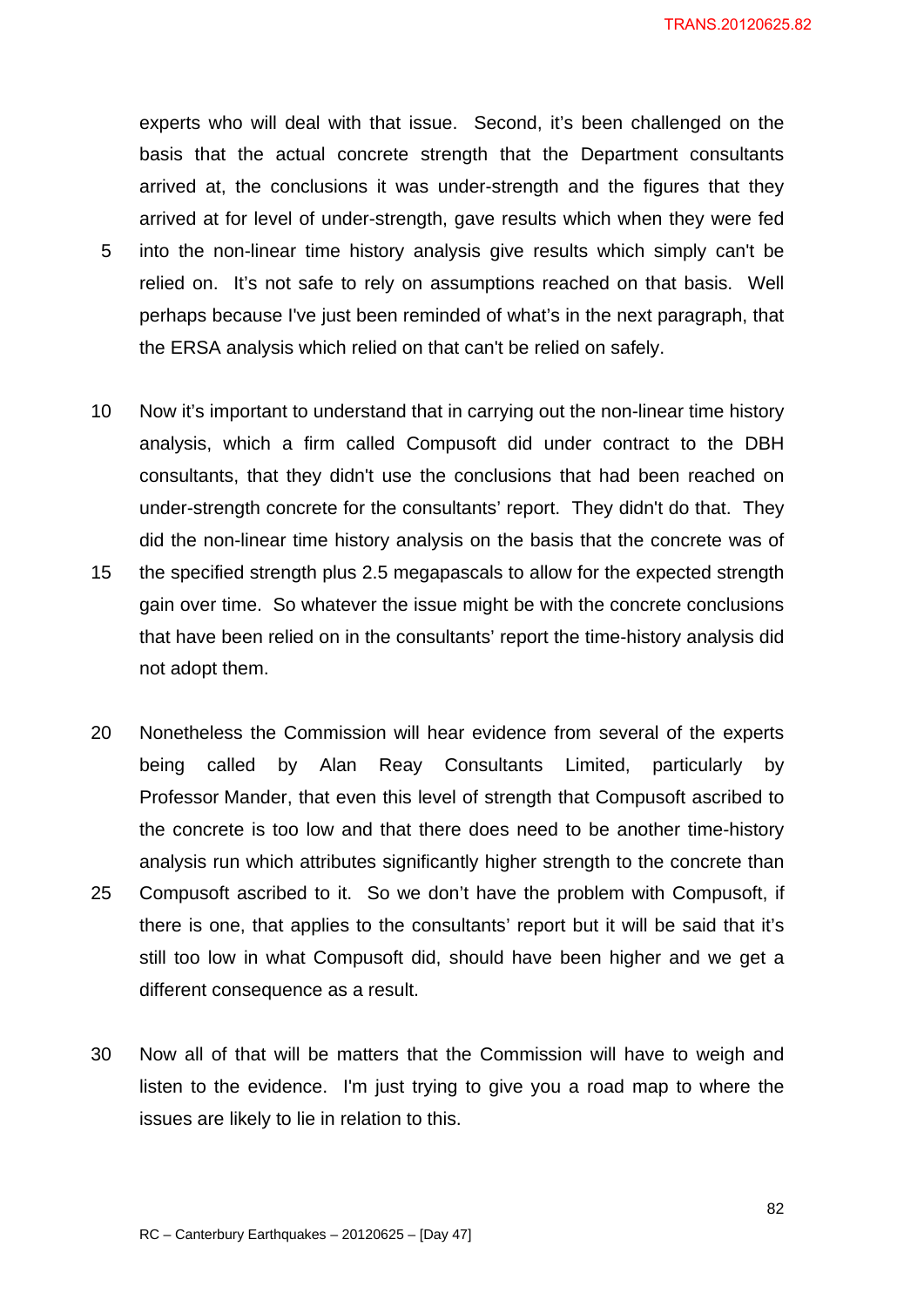TRANS.20120625.83

Now the Christchurch City Council, we've made some efforts to try to get the original concrete testing records that would have been given at the time. We know that the way the concrete is delivered to site that there would have been regular testing of the concrete strength from the various batches that came in. 5 We have drawn a complete blank on that. Christchurch City Council says it's got no record of the concrete testing that was conducted during the construction of the building. Mr Jones, the foreman from Williams Construction, when he gives evidence he will say that each day he would receive a docket from the concrete supplier as concrete was delivered and 10 Mr Harding is expected to say that he, too, would check the documents from the concrete supplier. No suggestion from anyone that they were alarmed

Now as I say at paragraph 166 in accordance with the Royal Commission's 15 practice of seeking independent peer review of experts' reports the Royal Commission commissioned a report from Mr James MacKechnie on this question of concrete testing and whether the protocols that should have been followed had been followed by the Department's analysis. The report that he has given, and we'll hear from him, did identify a number of shortcomings in 20 the testing process. So he will give some support to the criticisms of the witnesses being called by interested parties, or affected parties. We also

heard from the Cement and Concrete Association of New Zealand, raising a number of similar concerns, and at our request we'll have a representative of that Association come along to give evidence.

25

So it's fair to say that there is a fair degree of criticism in the witnesses about the protocols but one can expect that on the other side it will be defended by Opus who did the original testing for DBH consultants and also by Dr Hyland and Mr Ashley Smith as well perhaps but, certainly, from Dr Hyland.

30

Finally on the concrete I just make mention of the fact that Alan Reay Consultants Limited is calling evidence from (inaudible 14:55:58) Haavik who is expected to produce the results of separate testing which has

about the quality of the concrete.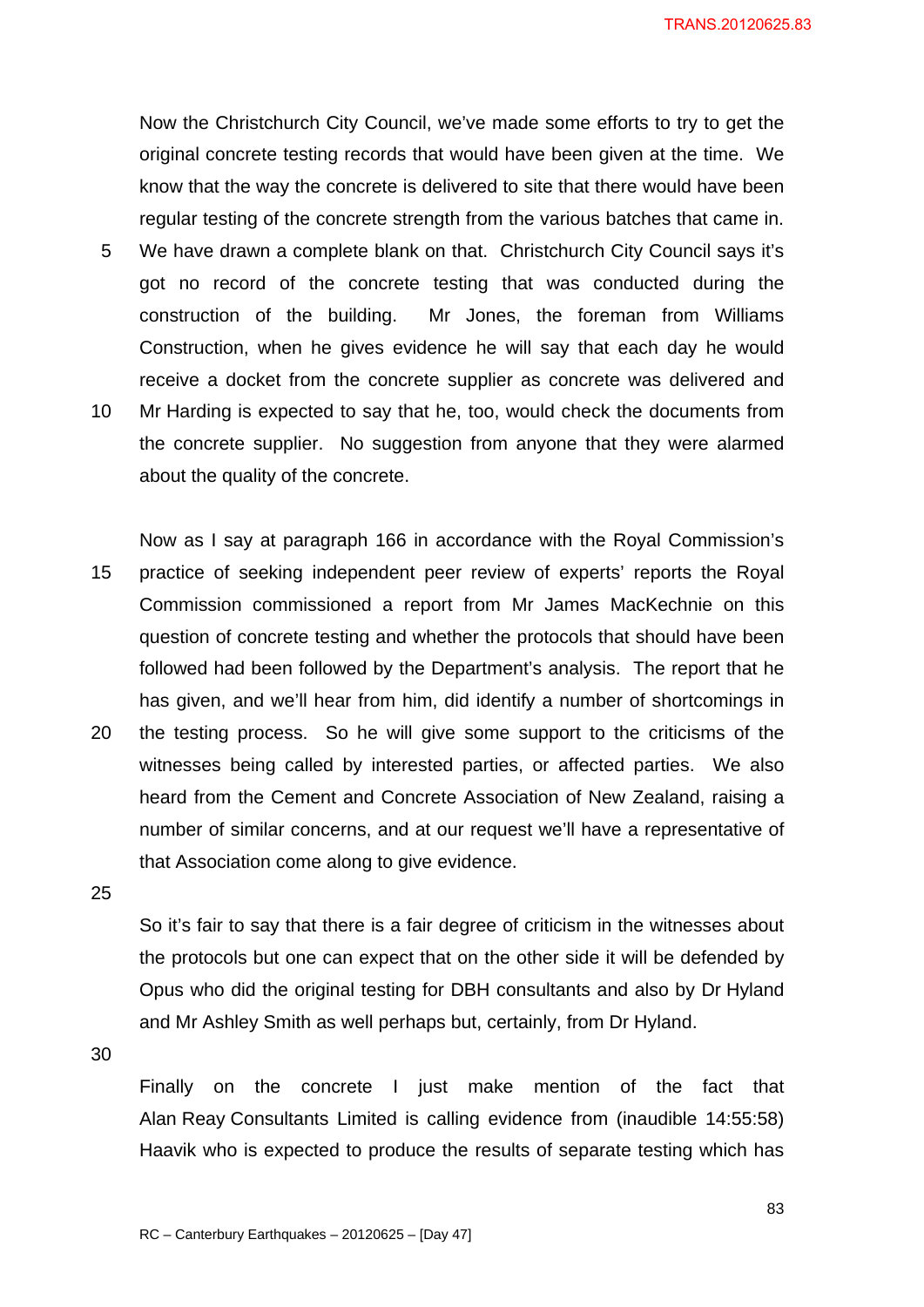been carried out which leads to the conclusion that the strength of the columns was above that specified in the original specifications.

I turn then to nearly the final topic which is the  $-$ 

5

## **JUSTICE COOPER:**

Just before you go, and I may not have followed this, you may have told me, in the process that's going on with the expert panel to run further NLTHA tests is one of that, does part of that involve using an increased concrete strength?

10

#### **MR MILLS:**

Well I don't know the answer to that. I know it's being debated within the panel. It's certainly an issue that I gather has been raised.

### 15 **JUSTICE COOPER:**

Do you wish to confer with your colleagues?

### **WITNESS CONFERS WITH COLLEAGUES**

#### 20 **MR MILLS:**

It is? I'm being told it is. I'm not sure what the figures are. I don't know whether either of my – but, yes, some increased strength.

### **JUSTICE COOPER:**

25 Thank you.

### **MR MILLS:**

I turn now to this issue about further collapse evidence beyond that which comes out of the DBH report and so on and I note there that in addition to the 30 various witnesses I've referred to that Dr Alan Reay is expected to give evidence in which he sets out some possible collapse scenarios which he says were not adequately considered as part of the DBH investigation and Alan Reay Consultants Limited is also calling Professor John Mander and he will set out an alternative collapse scenario. Of course it's entirely possible as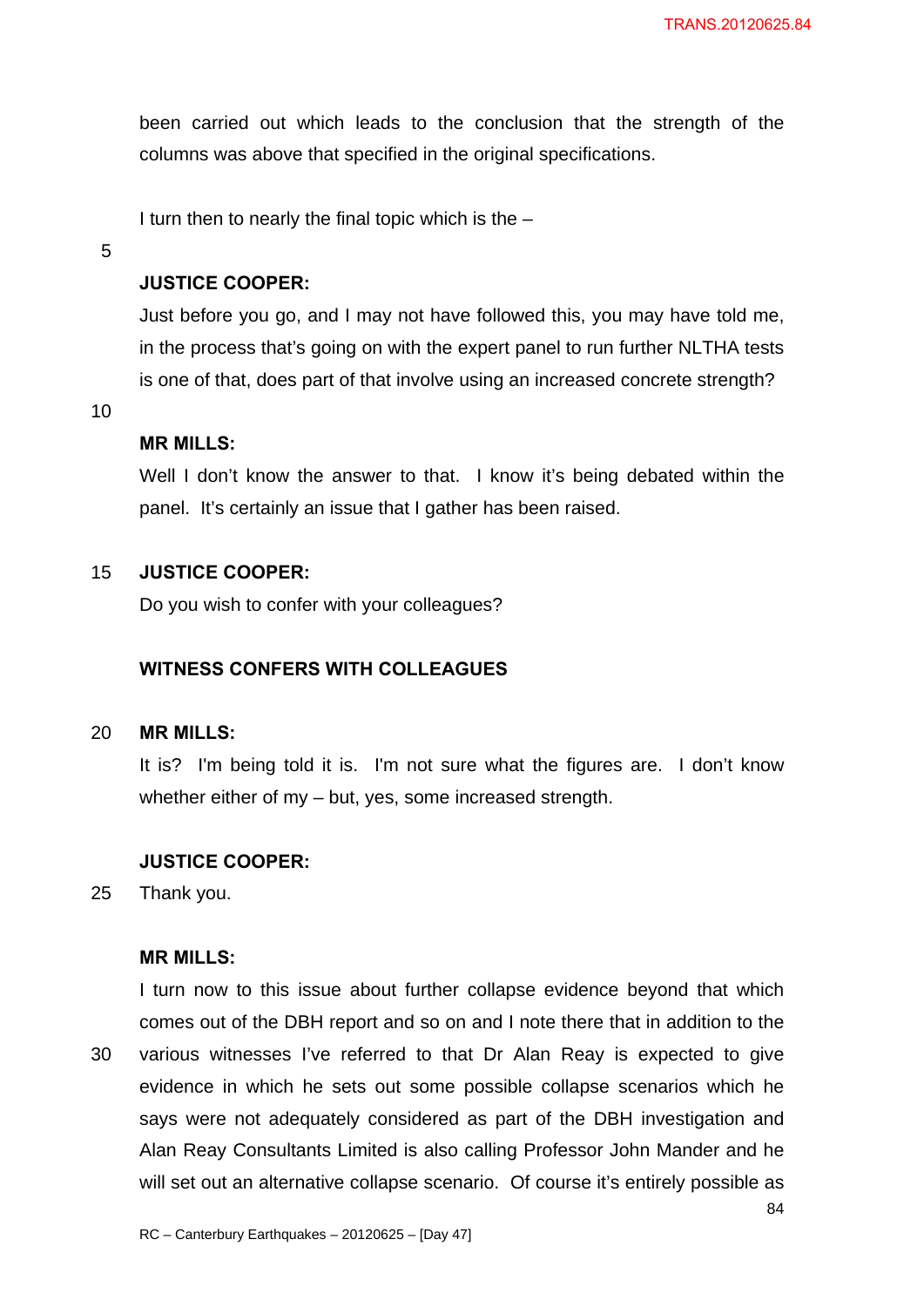the hearing progresses that other collapse scenarios may emerge which we'll have to, potentially, make further enquiries about.

1500

That's the nature of I think a Royal Commission of Enquiry. Issues can 5 emerge during the hearing itself. Now paragraph 169 is the point I've made previously about accounting for September. I won't repeat that and I've already noted that as I understand it, the expert panel is doing just that. Paragraph 171 just picks up again this point about the very high vertical accelerations which a number of the witnesses will point to and then at 172 I

10 just comment a little further on Professor Mander's alternative collapse scenario. It's a very carefully developed alternative collapse scenario, I think the Commission will find it interesting. It's described as a submission and is attached to Professor Mander's statement of evidence.

### 15 **JUSTICE COOPER:**

What's that about?

#### **MR MILLS:**

Well I'll give you a brief overview of it –

#### 20

### **JUSTICE COOPER:**

Well, is he a witness or is he (overtalking 15:01:09).

### **MR MILLS:**

25 Well he is a witness and I will clarify with him when he is called or my friends will, the nature of the submission I have assumed that it's part of his evidence. It's attached to his evidence, it's referred to as a submission, so we'll tidy that up I expect.

#### 30 **JUSTICE COOPER:**

What's the story Mr Rennie?

### **MR RENNIE:**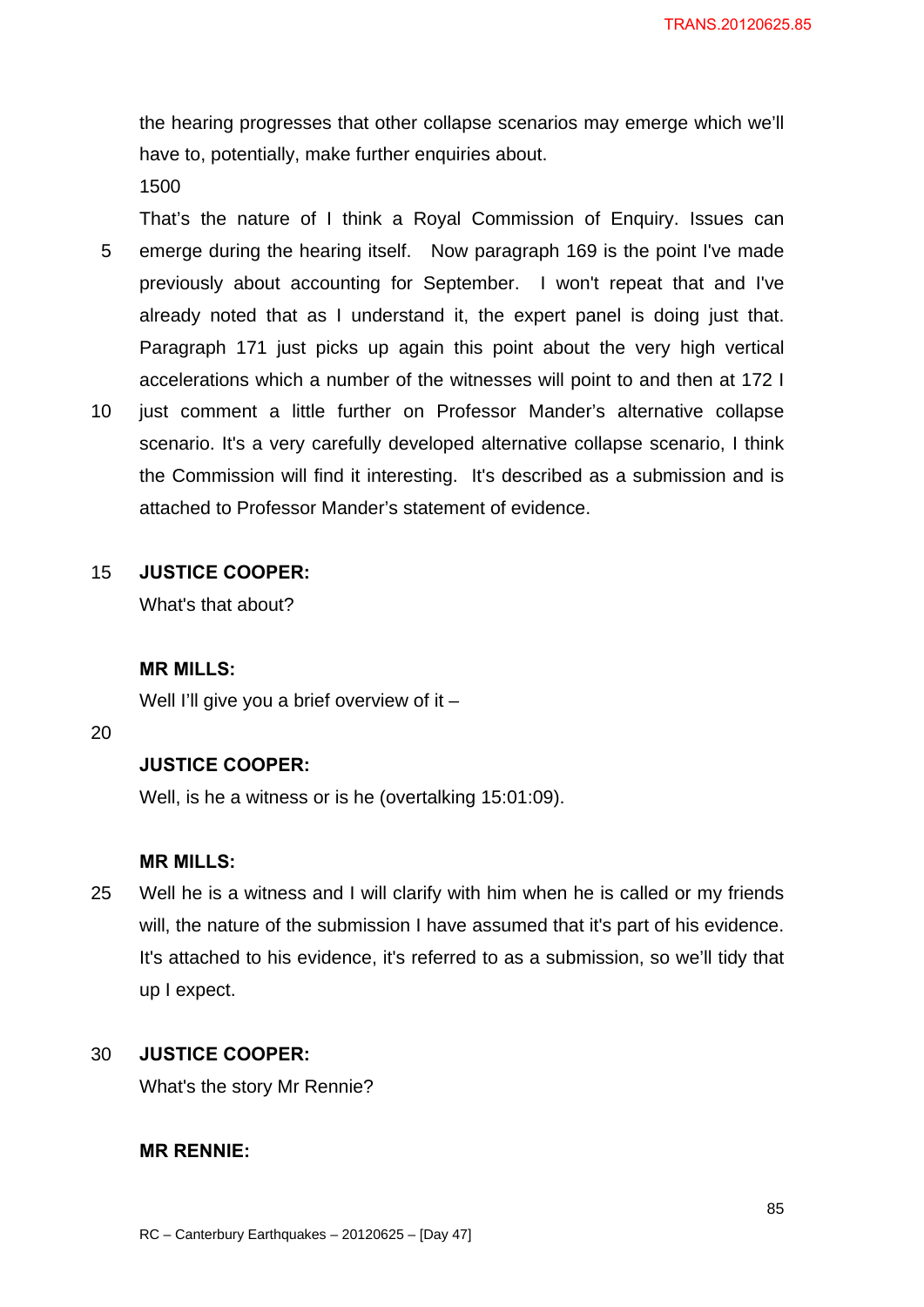(inaudible 15:01:32) because it is a specific scenario Sir, he's presented it in effect as an exhibit rather than discussing it in the text of his brief.

### **JUSTICE COOPER:**

5 Right, but there's no suggestion that it's not evidence in the normal sense?

### **MR RENNIE:**

None, quite the contrary Sir. It's been put forward in that way as it's a single coherent statement which he will support in his evidence because we

10 perceived it to be the clearest way to put forward the analysis which he has done.

### **JUSTICE COOPER:**

I don't follow why the word submission has been used, that's all.

15

# **MR RENNIE:**

Well I can only say Sir that the Professor liked that word and we left it there.

### **JUSTICE COOPER:**

20 Right.

### **MR RENNIE:**

I didn't intend to be facetious to you Sir or -

### 25 **JUSTICE COOPER:**

No, I didn't see it in that way, but perhaps some other word perhaps.

## **MR RENNIE:**

Well it happens to be his perception of the way to categorise it Sir.

30

## **MR MILLS:**

Just to briefly foreshadow I think some of the points that the Commission will hear on that. It's critical as you would expect of the DBH consultants' report but interestingly on my reading of his submission at any rate, he places much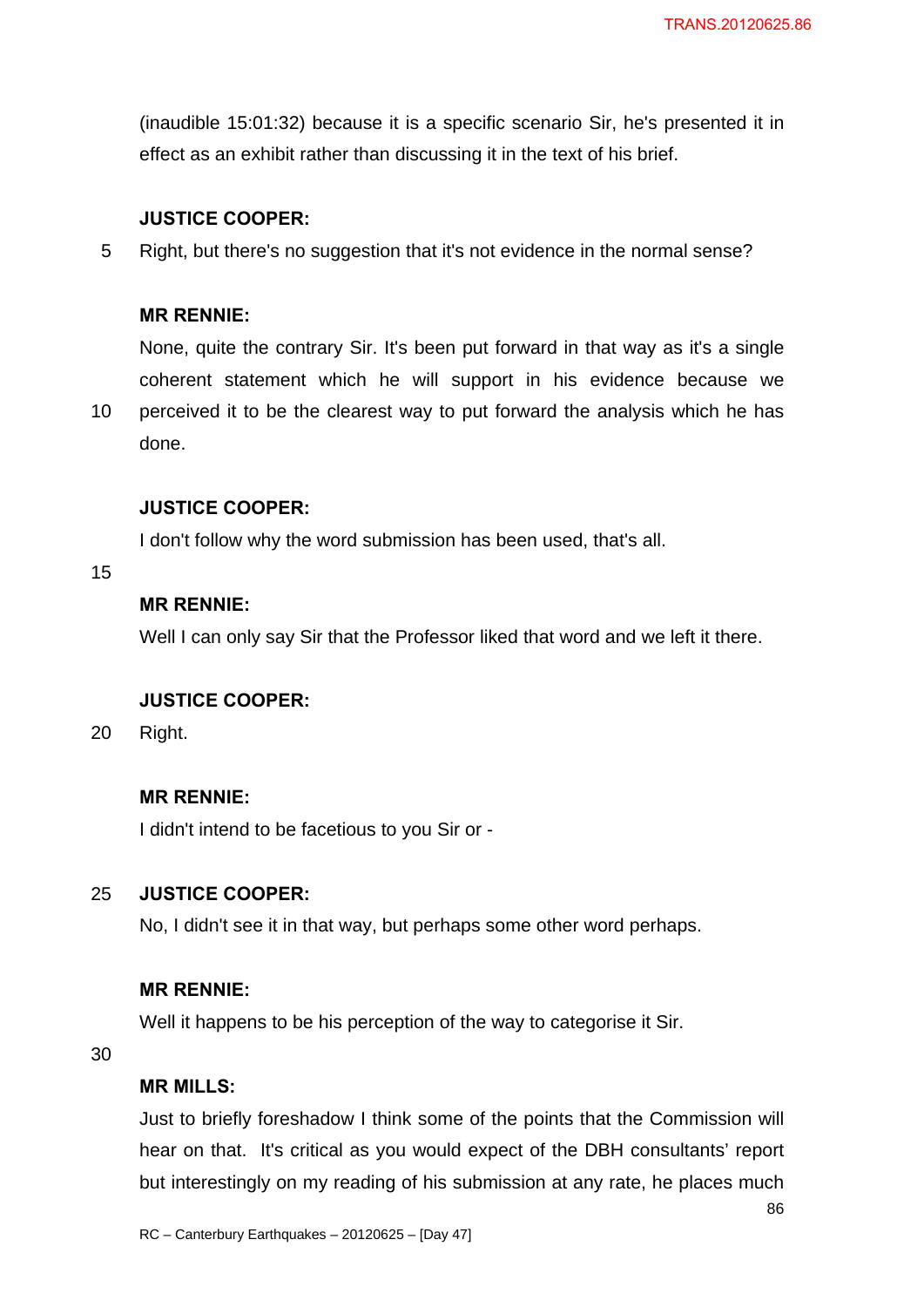TRANS.20120625.87

emphasis on the performance of the beam column joints and their lack of joint shear reinforcement and also the potential role of the floor slab north core connection. He does appear to agree with other experts who refer to or are expected to refer to a lack of robustness and redundancy but the views he 5 reaches around that are different and it's interesting that in his analysis of the columns he I think in common with Professor Priestley considers that the interior columns were more vulnerable than the exterior columns which the DBH consultants identified as the indicator columns and again for the same reason that they were more heavily loaded, particularly with the vertical 10 accelerations putting additional gravity force on them and I think that like others the third floor is likely to be seen by Professor Mander as the most critical floor with respect to both the strength and drift capacity of the columns.

Now to the final issue which is the question of ground conditions. I think I can 15 pass over this pretty quickly. There was a site inspection report obtained by Alan Reay Consulting Engineer in June 1986. That report concluded that either a shallow foundation or piled foundation would be suitable. After the collapse of the building Tonkin and Taylor prepared a report for the purposes of the Department's investigation and that concluded that those foundations 20 were typical for that size of building and were appropriate as long as liquefaction was not an issue, and the view is that liquefaction was not an issue in relation to the building collapse. There's no one who suggests, that I'm aware of, that liquefaction played a role here.

25 So that concludes the substantive part of the opening. I've then just touched briefly on the structure of the hearing. I think Your Honour has already mentioned that the number of witnesses, there are at least 77 and I think it looks like it's growing. A number of expert witnesses, some are from other countries, principally the US. Some are being called by counsel assisting, 30 some as a result of receiving summons, others have been called by their own

counsel and the DBH witnesses as Your Honour is aware are being called by Crown Law and a number of witnesses of course are being called by Alan Reay Consultants Limited. There is a schedule which if anyone's interested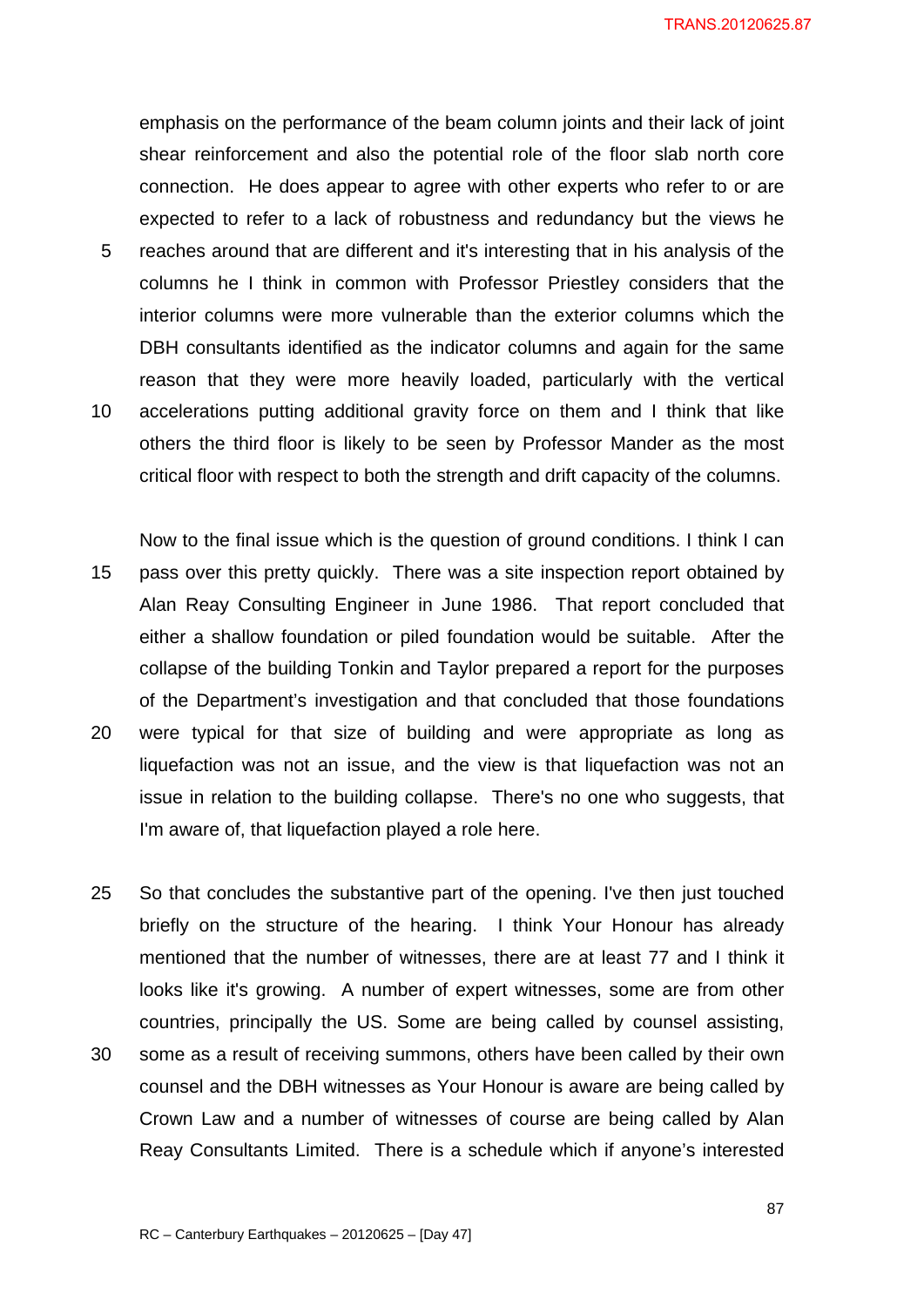they'll find it on the Commission website setting out the hearing structure and it's currently scheduled to run for about eight weeks.

The way that the hearing has been structured and to give coherence to it, 5 means that we're running it by topic which does mean that some witnesses will come more than once, so rather than having a witness come once and give evidence it goes across a range of topics where calling them more than once if they're dealing with more than one topic as it will make it more coherent. So we're beginning with evidence from the eye witnesses to the 10 collapse and from the building occupants about the state of the building following the September earthquake and then witnesses who will give evidence about the state of the building after February, evidence on assessments, expert evidence about the collapse and then evidence as we roll through about the design, the permitting and so on and so forth and the

15 construction.

Now before I call the first witness unless there's any issues I can help with other than what I've covered, there's just one matter I've been told needs to be corrected and it relates to the reference to the Coatsworth report which is

20 in paragraph 132 of the opening and it appears that there's a little gremlin has got in here. The report that it's quoted from briefly, in paragraph 132 which is referred to as a report from Mr Coatsworth to John Drew, is actually from a report from the quantity surveyor whose evidence is to be read, not from Mr Coatsworth but nothing of any significance turns on it, but that does need to 25 be corrected.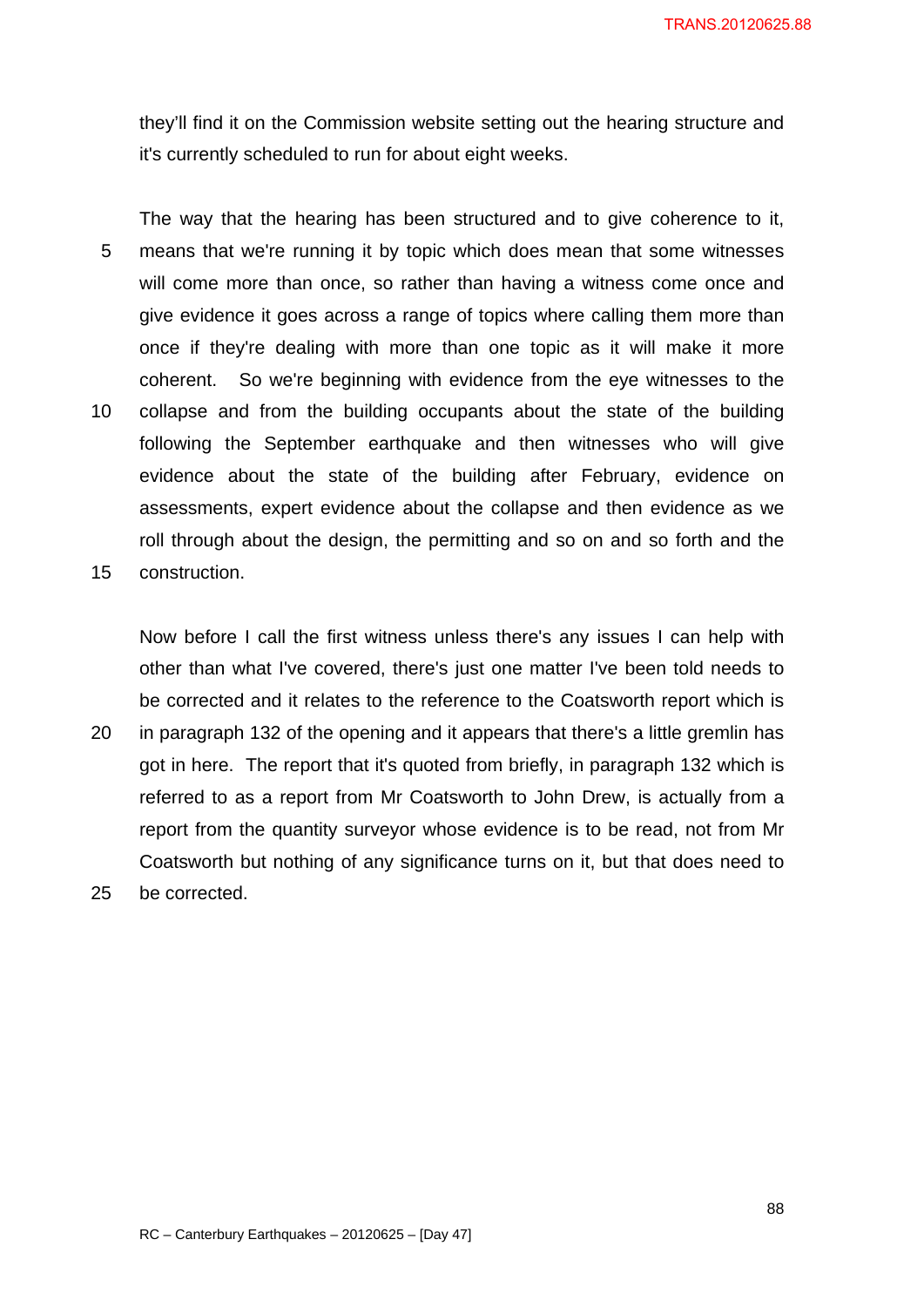# **MR MILLS CALLS**

# **NILGUN ELIZABETH KULPE (SWORN)**

- Q. Your full name is Nilgun Elizabeth Kulpe?
- A. That's correct.
- 5 1510
	- Q. You've been a New Zealand resident since 1985?
	- A. Yes.
	- Q. You live on the Banks Peninsula and you were working as a counsellor at Relationship Services at the time of the February earthquake. Now
- 10 you prepared a written brief of evidence didn't you?
	- A. Yes I have.
	- Q. And you've signed it?
	- A. Yes.
	- Q. And you have a copy of it in front of you?
- 15 A. Right here.
- Q. All right well I wonder if you could just pick up with your brief of evidence in paragraph 2 just after the reference to the Relationship Services and just read it through. I will take you as you go through to the plan that's attached to it but you just start reading, I'll ask you as we go along if I 20 need to.
	- A. Is it, do you want me to after, after, before –
	- Q. After the reference to working as a counsellor at Relationship Services.
- A. Okay, all right. Relationship Services occupied the  $5<sup>th</sup>$  level (Level 6) of the CTV Building. I was on the  $5<sup>th</sup>$  floor along the western side of the 25 building when the  $22<sup>nd</sup>$  February earthquake hit.
	- Q. If you just pause we should have the plan that's done which should enable us immediately to have it up there and identify where she was.
	- A. I apologise for my voice. I just recovered from a nasty cold.

## 30 **JUSTICE COOPER:**

- Q. Your voice is fine and we can all hear you and we haven't always been in that position in other hearings so that's fine.
- A. Okay let me know if you can't hear.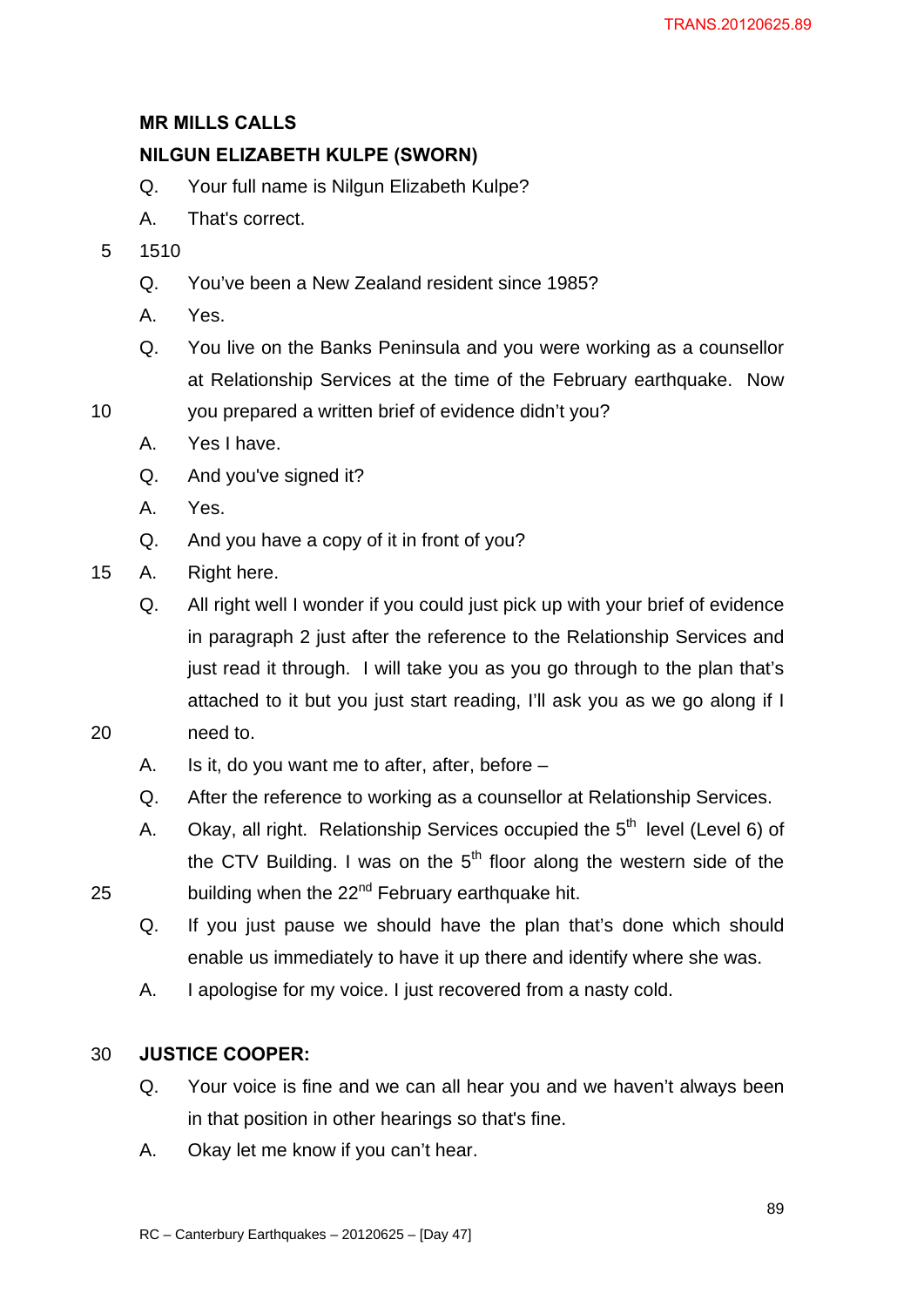### **EXAMINATION CONTINUES: MR MILLS**

- Q. Now you've got that on the screen in front of you.
- A. Yes.
- Q. I wonder if you could just, when you say that you were on the  $5<sup>th</sup>$  floor 5 along the western side of the building can you just identify.
	- A. I was in Room 3, the number 3, in that room yes.
	- Q. All right thank you.
	- A. So, shall I go on with the report.
	- Q. Yes please.
- 10 A. Before September 2011, before the  $4<sup>th</sup>$  of September
	- Q. 2010.

A. 2010 sorry, so I noticed the building would vibrate whenever they were doing aerobics classes at Les Mills, which was a fitness centre next to the CTV Building. I sat near the external wall on the western side of the 15 building and I could see them from my window, I could look over to Les Mills. Clients would ask me if it was an earthquake, the shaking, and I would tell them it was just people doing aerobics and for them to take a look to be reassured. The movement did not startle me until the  $4<sup>th</sup>$ September earthquake. I guess because I was more sensitive to 20 movement after that.

90 They began to demolish Les Mills building in 2010 before  $4<sup>th</sup>$  of September earthquake. My understanding was that they wanted to upgrade the Les Mills building and it had nothing to do with the earthquakes, it was not as a consequence of the earthquake. I did not 25 notice any movement in the building when the demolition was carried out but it was very very noisy, but there was no shaking or vibrations at that time. When the aerobics classes started up again, and I'm thinking I'm referring to when the new building was built, in the new building, it's missing there a little bit, the movement was back. It was noticeable 30 again. It was like a light vibration and I always knew when the classes were on. So after the  $4<sup>th</sup>$  of September 2010, after the earthquake I was surprised that the building was re-opened on the Tuesday, meaning I rang in on Monday. I thought surely we would be closed for a while. I rang the administration desk at my work in Relationship Services at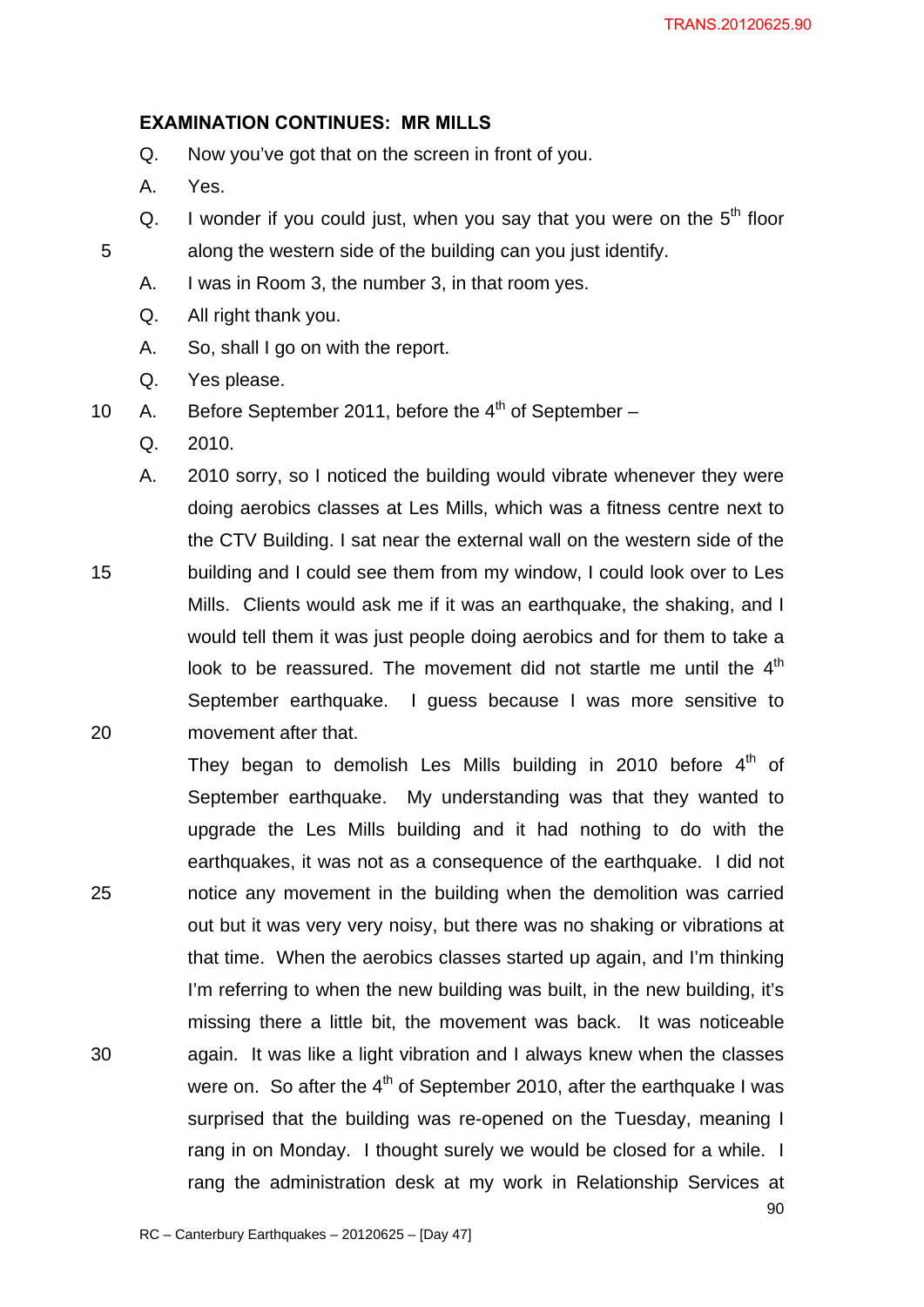work on Monday and was told that we were open and that we had the green sticker. I cannot remember who I spoke to. I wondered how fast a building of that size could be assessed and deemed to be okay. A number of areas of damage had appeared on the  $5<sup>th</sup>$  floor, this is level 6 5 again. Attached is a floor plan of the building I have prepared (marked **"**A**"**). The positions of the rooms and internal walls have not been drawn to scale and their placement is approximate only. The issues of concern that I refer to in my evidence are marked on this plan.

Q. Can I just ask you to pause briefly. I just need to clarify with you how 10 this plan was actually put together and this is going to arise with everyone who's giving evidence. I take it that you've said that you prepared it, just tell me if I'm correct in the way in which this was done, I don't think it matters that I lead your evidence on this. Am I correct that what happened when your evidence was being briefed by counsel staff 15 from the Commission is that you did a sketch, marked these things out – say yes as we go along please.

- A. Oh yes, yes.
- Q. And then that hand sketch was then taken by the Commission staff and put into the form we've currently got.
- 20 A. Correct, yes, yes.
	- Q. But what we've got here is an accurate reflection of where you began.
	- A. Yes, yes it is, and a much better one than mine.
	- Q. That's why I asked.
	- A. Much better but it is correct, yes.
- 25 Q. Thank you if you just pick it up again at paragraph 8.
- A. Okay, so I noticed a small crack in the foyer by the lifts. I have marked this as **"**1**"** on the plan. It was right coming out of the lift to my left. It ran vertically on a slight diagonal. From memory I would say it was approximately 1.5 metres in length. It's a real estimate, it's not maybe 30 the correct length. It ran above the window and underneath the window as well. I felt really scared being in the CTV building after September  $4<sup>th</sup>$ . I felt like the building was sick and that it wasn't safe. In aftershocks I would always go to the nearest doorframe. I would do that even if I was seeing clients, which was a bit embarrassing if they were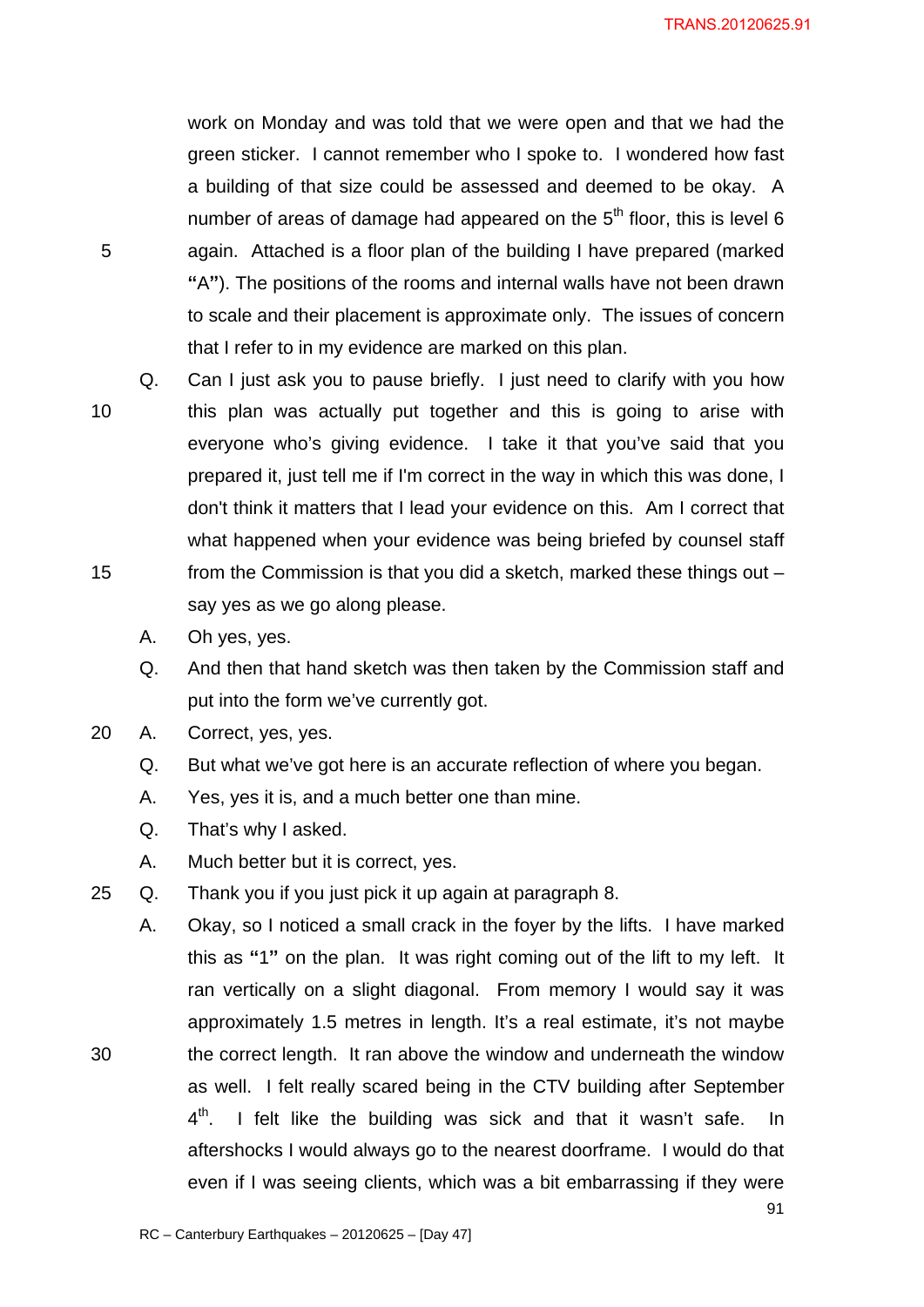92

trauma clients who I supposed to be helping to calm. I always said jokingly that at least they could see that I can handle it less than them, than they, or I can, you know, I'm just doing a worse job than they do. The building on the west, so okay demolition on adjoining site, can I go 5 (inaudible 15.17.18)

- Q. Yes please, yes.
- A. So the building on the western side of the CTV building was demolished after the  $4<sup>th</sup>$  September earthquake. I think this was the Injury Solutions building. There was machinery work about all the time. The CTV 10 building moved a lot as a result of the demolition and it was very difficult to do trauma counselling when the building was moving as much as it was. So to illustrate that it was really, I think, impossible in a way because the building was shaking and the people who came up from the ground to be with us on level 6 were all very traumatised people so… I 15 was very alarmed about the demolition because I believed the eastern wall of the Injury Solutions building was joined to the western wall of the CTV building. When they pulled on the adjoining wall it felt like the CTV building was pulled as well. It made the whole of the CTV building shudder and I was sitting right there on that side so each time there was 20 a pull the whole building felt like it was moving with myself in it.
	- Q. When you say you were sitting there this is a reference to your –
	- A. The western wall.
	- Q. to your room, my room, western wall.
	- A. Yeah, yeah.
- 25 Q. So you felt you were moving towards the east and then back to the west.
- A. Yes. Following the removal of the adjoining wall the movement in the building felt worse. In aftershocks the building seemed to sway a lot more and it just felt weaker. In the bigger aftershocks file cabinets 30 would fly across the room and bookcases would fall down. These were later bolted to the wall. I had a sense that the swaying was a north-west to south-east movement, so the building was swaying on a diagonal. I remember this because I would always stand under the same doorframe and can remember the sensation of moving in that direction. We knew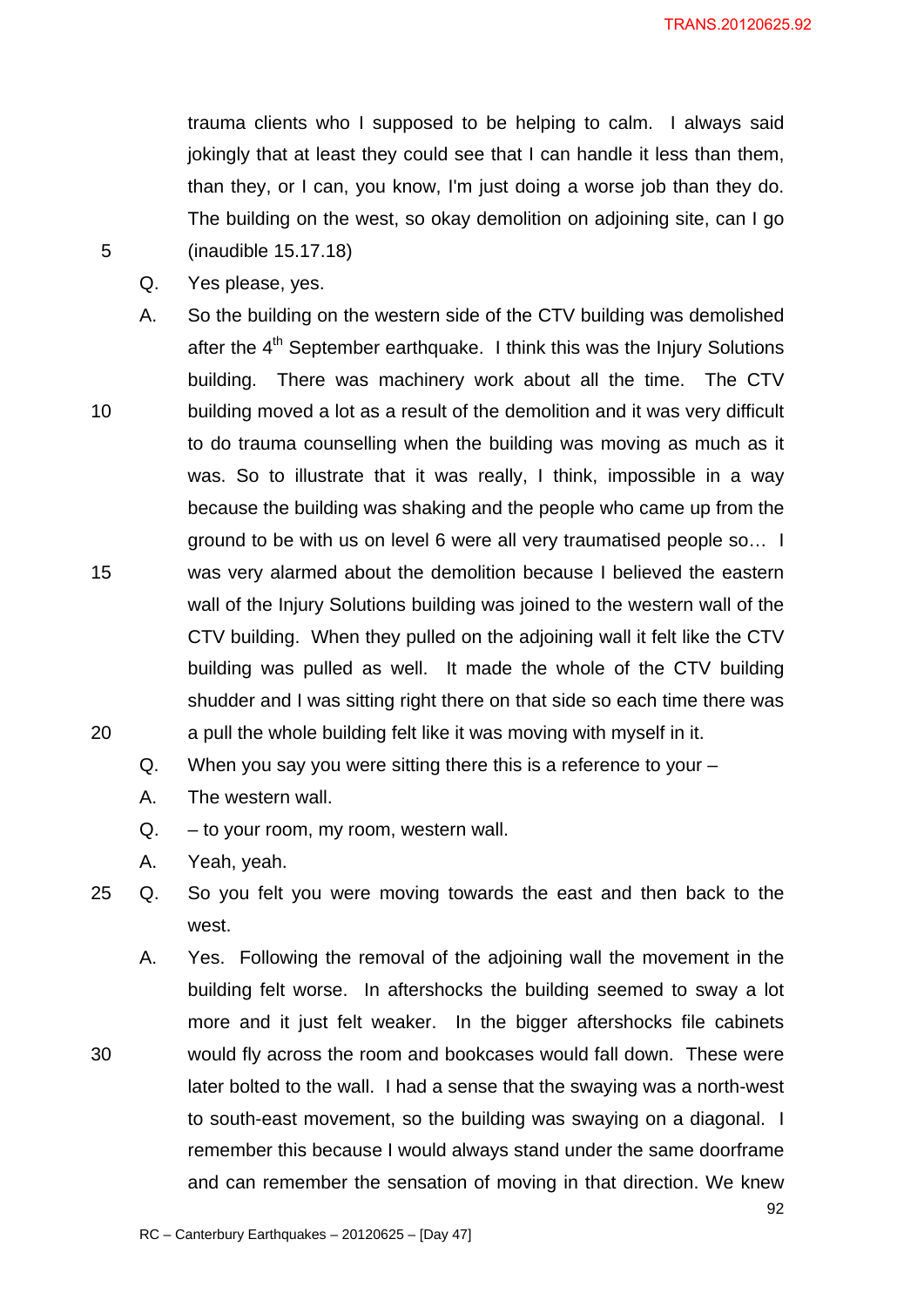when the demolition workers were on tea breaks because there was no shaking. It made me think that our building was suffering a lot of stress and that it was not safe. My nerves were strained and I noticed a high degree of irritability even outside of my job.

5 1520

- A. It was a very stressful time. So after Boxing Day 2010, after the Boxing Day earthquake I noticed that one of the pillars or columns was cracked. This was outside the lifts. I have marked this as "2" on the plan. I can't be sure if it was a result of the Boxing Day earthquake, but I didn't 10 notice it before then. I noticed it about two or three weeks before the  $22<sup>nd</sup>$  February earthquake. I remember telling my husband about it when he picked me up one day. I pointed it out to him and told him that it was new. I remember that there were cracks in the foyer area and that that got worse over time. I remember wondering whether they were 15 just surface cracks or something more. I pointed the cracks out to my husband*.* He told me not to worry because they appeared to be just superficial to him. I remember hoping that somebody was doing something about all the damage I had seen.
- 20 Two or three days before the  $22<sup>nd</sup>$  February earthquake holes were drilled along the outside window ledge of the  $5<sup>th</sup>$  floor, now that has ment – been mentioned at all yet, and that was on the outer, on the top level, holes were drilled in. I believed they were drilling holes to insert hooks for safety harnesses to hold painters who were going to paint the whole 25 outside skirting green, the colour of the clinic. When the drilling was going on the whole building vibrated yet again. The building just seemed to be under constant stress. We were told the building had been checked by an engineer after Boxing Day and it was safe to occupy. This was told to us in a staff meeting by management but I 30 can't be sure when exactly. I never saw any engineers going through the building at all. I had heard lots of comments that the building was the best building to be in and was the safest in Christchurch. I believe this message was originally passed to staff from someone in Relationship Services management. I am not sure who told them. This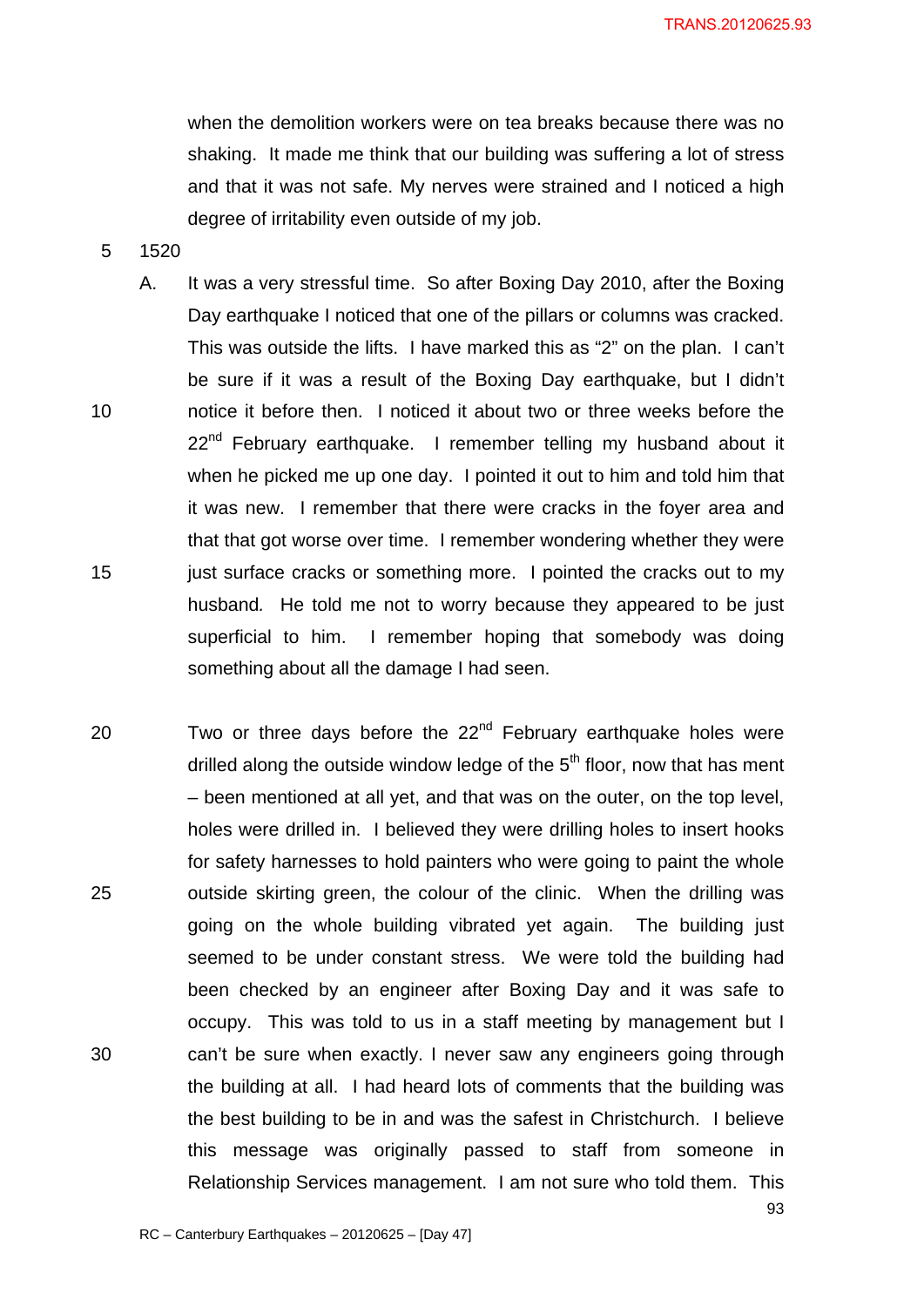was a real rumour that was going around and I can't really recall where it started. We were told the movement we were experiencing was what you would expect because the building was built on rollers, like Te Papa, and was meant to move in earthquakes. Apparently it was 5 purpose built to deal with earthquakes and I repeated that many times to reassure clients. We were told not to worry, but I was worried. At staff meetings some of us would ask if we could temporarily relocate to another building because we felt unsafe. Management eventually agreed to move location at the end of the lease, which was a year away. 10 I understand that they were responding not only to the discomfort felt in the building but because we were growing and needed bigger rooms. I did not personally ask to see any reports on the building after either the 4 September or Boxing Day earthquakes.

15 So we're coming to the day,  $22^{nd}$  February 2011. On the morning of  $22<sup>nd</sup>$  February I could not use my normal counselling room because of the noise, and this is number 3, because of the noise and vibration of machinery flattening the ground next door. A client had made a comment about the noise so we changed rooms. I have marked my 20 room as 3 on the plan. It was making our whole building vibrate but the movement was particularly bad on the western side of the building and that is why we moved. I have marked the counselling room we moved to as 4 on the plan. So that was much more in the middle of the, um, of the floor plan, the building, much more in the middle. At 12 o'clock I had 25 cultural supervision with nine other counsellors from Relationship Services. We were in a meeting room in the south-west corner of the building. I have marked this meeting room as 5 on the plan. In the room with me were Andy Winchester, Betty Inglewood, Anne Malcolm, Liz Cammock, Angela Osborne, Pip Randy, Quinn Tan, David Millar, 30 Louise Tankesley, our supervisor, and her eight month old baby. We did not have any clients at that time, at least in the room, I didn't know about the waiting area. Usually meetings were held in a group room in the middle of our premises but on  $22<sup>nd</sup>$  of February someone suggested that we have our meeting in the room on the corner, which had recently

94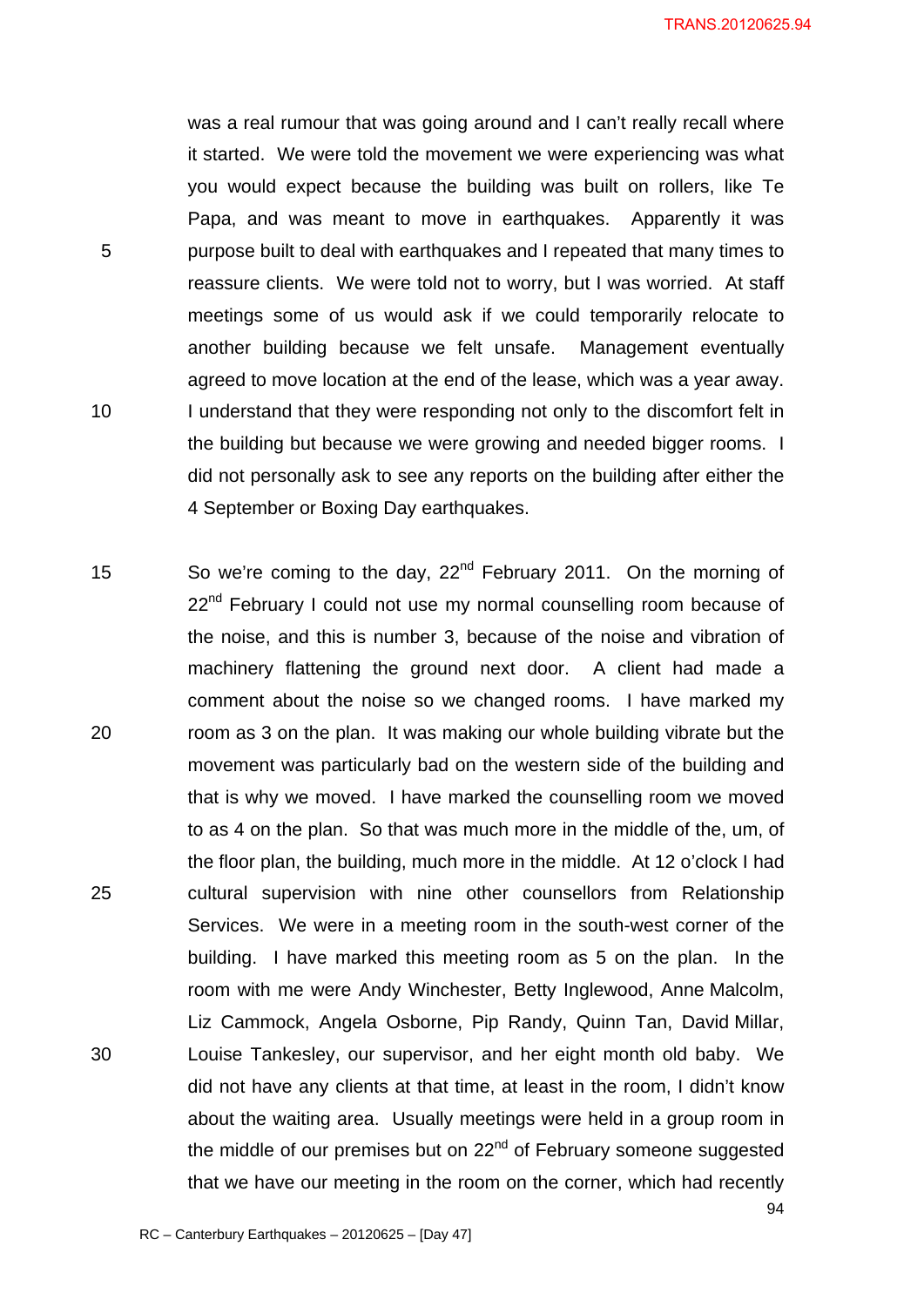TRANS.20120625.95

95

been vacated by our manager. If we had been in the room in the middle of the floor I don't think we would have survived. Pablo Godoy, our clinical leader, was in his office and Liz Ford was in the kitchen. Nina Bishop and Christine Hunt were at reception. There were two clients in 5 the waiting area, one with two young children. I knew that afterwards. I recall that I was very hungry and could hardly focus which can happen from time to time. I was thinking about going to get something to eat from my bag in the next room, the counsellors' room across the corridor. Fortunately I did not leave the room I was in because a second later the 10 earthquake hit. I felt a vertical jolt. It almost propelled me off my seat upwards. There was a clear path between myself and the door so I immediately ran to the door so I could stand under its frame. I was there within a second. It was just a flimsy doorframe with an aluminium frame. Angela joined me straightaway, so the two of us were under the 15 doorframe. The others were still sitting down. As I reached the doorframe there was another really sharp jolt underneath, from underneath. The floor lifted underneath me, and the next thing the ceiling caved in and everything began to collapse. I'm not too sure whether it was the whole ceiling caving in but at least the inside of the 20 ceiling came down, at least, you know, the Pink Batts came down. I'm not sure whether the whole roof collapsed at that time but something came down from top, on top of me.

Q. So it's coming down from inside the ceiling cavity?

A. From inside yeah, yeah, yeah, space.

- 25 Q. The cavity space?
	- A. Yeah. Yeah.
	- Q. Area 29?

A. Yeah it happened so fast. The movement was up and down initially and then it felt like it was sideways. So it was like a very sharp jolting up and 30 down and then if felt it was swaying a little bit. It was very, very noisy and the jolts were very hard. The insulation from this, the insulation from the ceiling came down. I was under the frame so nothing landed directly on my head. I could feel us going down, but it wasn't a freefall. It wasn't a real jump down. I could feel that we were on a slope and felt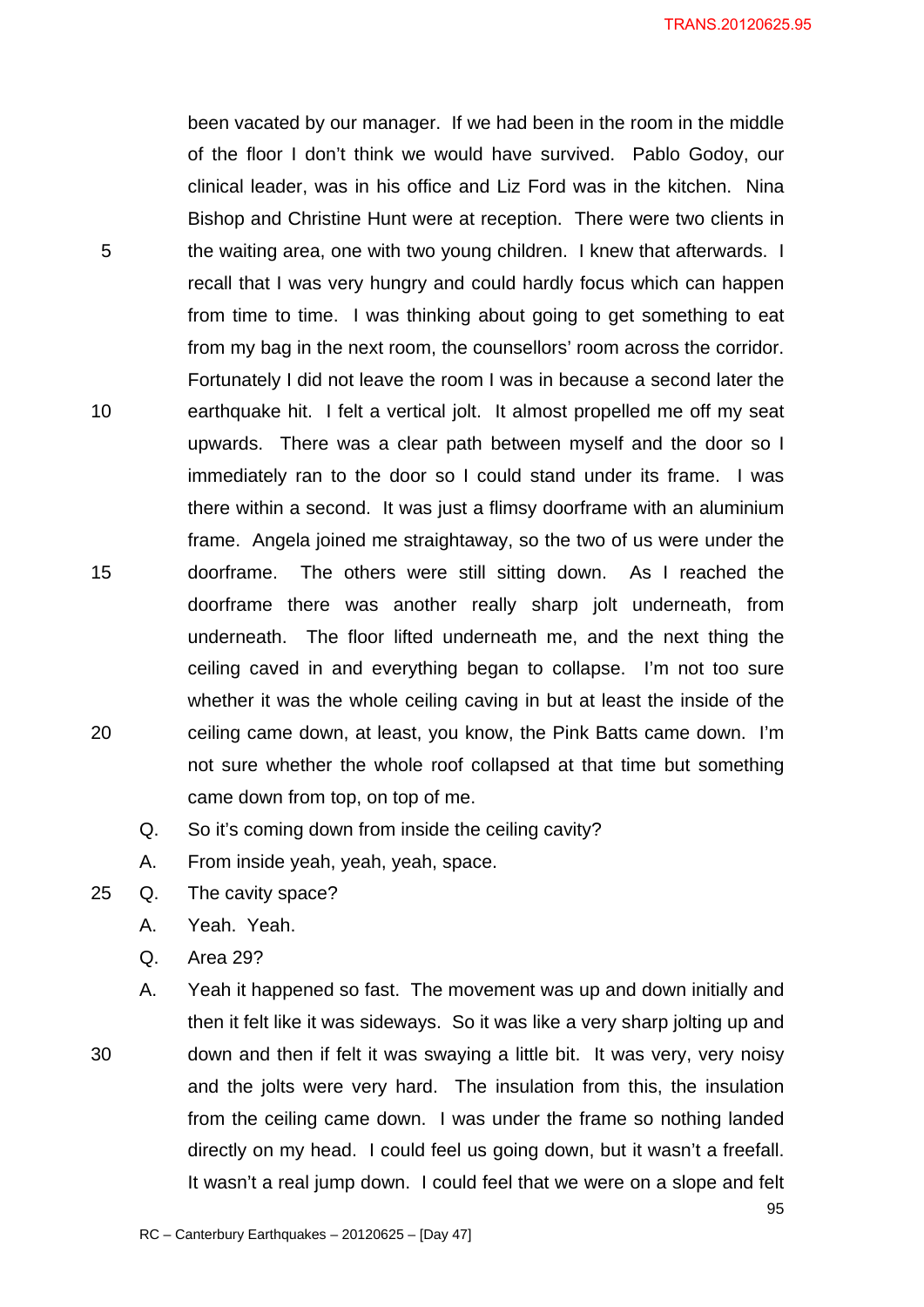a downward movement at the same time. The slope was to the south, and the building seemed to be twisting anticlockwise, and it really was from that, from that point.

Q. Yes, so when you look at that –

5 A. Yeah.

- $Q.$  if we take that lower right-hand corner to the north –
- A. Yeah.
- $Q.$  that was in effect spinning or moving to the left –
- A. Yeah.
- 10 Q. anticlockwise?
	- A. It was just like this.
	- Q. Yes.

A. Yeah. It is hard to say how long the shaking went on for. It didn't feel as long as the September one, earthquake, just sharper and more 15 violent. It certainly went on for some time, but I can't be sure for how long. I was facing east and didn't see what was happening behind me in the room. It happened in stages, it collapsed, and collapsed, and collapse, that's the pancake effect that has been mentioned before. Then there was a bit of a jolt and we stopped. It felt like being in an 20 elevator when you reach the ground floor. It suddenly stopped and that is when I looked around and saw a lot of dust and people getting up from the ground.

1530

There was a mess everywhere. At this point I was still standing holding 25 onto the doorframe which to me is a miracle that I was still standing holding on. The first thing I noticed was that something sharp had gone into my right knee and there was blood coming out of my knee. The way out of the door was blocked and my first thought was, "Oh, how are we getting out of here?" I could see that the outside walls had collapsed 30 inwards. The internal walls were the only ones still remaining, so I saw that and it was actually in that corner as well.

- Q. Which corner are you (overtalking 15:30:50)?
- A. So we are looking at corner western wall facing southern wall where room 5 is.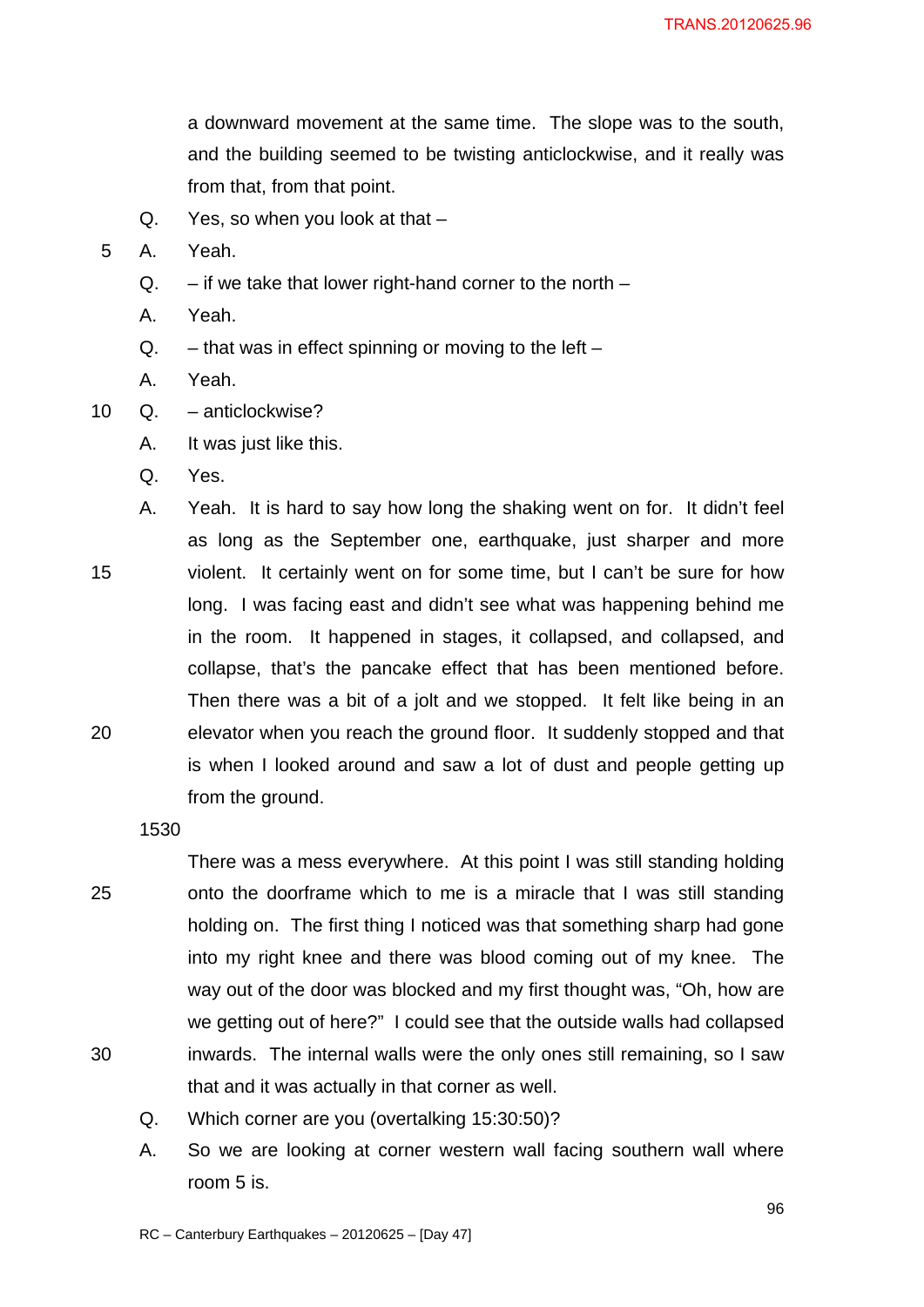- Q. Yes.
- A. And it was like a collapse like that, it was not towards the inside.
- Q. And are you identifying that both the western and the southern walls had collapsed in?
- 5 A. Felt like that, yeah.
	- Q. Yes.
	- A. (inaudible 15:31:10) it was also because two of my colleagues were buried underneath it, I didn't see them.
	- Q. Yes.
- 10 A. They were sitting on that side of the wall and really that's why I concluded that because they were sitting on the outside wall, I mean I looked around, they were underneath. There was a filing cabinet in the room which I had been – which had been bolted to the wall, I have marked this as 6 on the plan. I think that was what cut my knee during 15 the earthquake, it must have fallen in a south-east direction. I believe that the building collapsed in the south-east corner, that is just the way I perceived it then because of the way the floor was tilting and the way I still look at it now. The next thing I recall is being able to see blue sky through an opening of the wall. Rescuers came and opened up the hole 20 wider and I was able to escape. I was so surprised to see that we were actually just a metre off the ground. You know because my initial sensation was I thought when we stop that we were just on level, just one level down. It didn't feel like all the way down and then when I finally leaped out, or looked out I was completely gobsmacked that we were – I 25 had travelled all the way down so that was a big moment really, yeah. The first aftershock I felt was outside the building. I was – it was very strong and I saw the IRD building moving significantly. The aftershock continued, I went to Latimer Square. I did not smell or see any smoke, I believe the fire started later. I didn't realise the building was on fire until I 30 was at Latimer Square and could see the smoke billowing. I believe the fire broke out after my escape.

# **CROSS-EXAMINATION: MR LAING, MR RENNIE, MR WALLACE, MR RENNIE – NIL**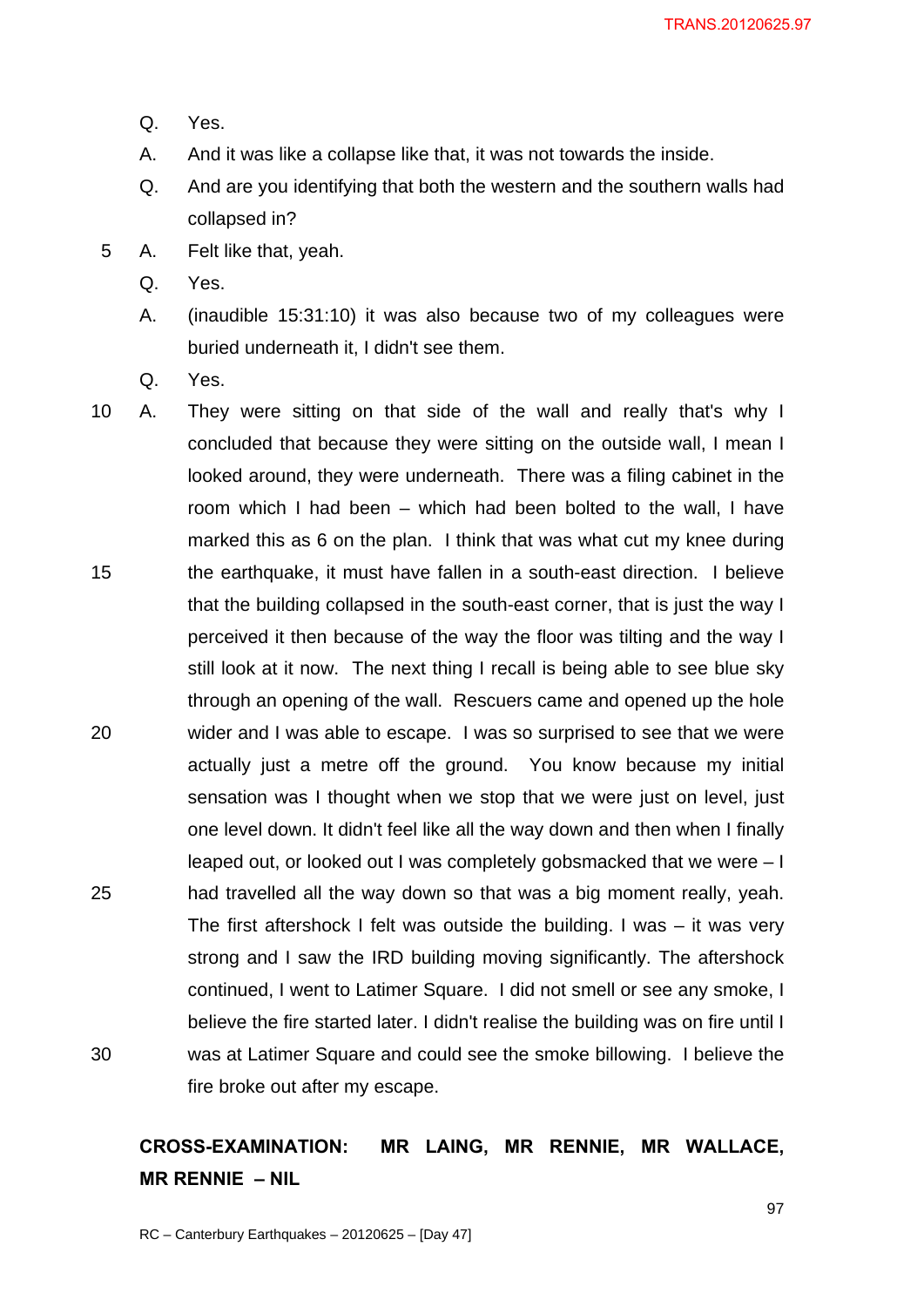### **COMMISSIONER FENWICK**

- Q. You commented that the south-east corner collapsed, you felt that first?
- A. Yeah, I think well it's all a feeling thing, you know, it's like you know when you're in there, so it felt like it was moving this way so it felt like 5 something gave way in that corner.
	- Q. Now earlier on –
	- A. But you still tilted and then moved, yeah.
	- Q. earlier on before you got into the earthquakes you said the building shook to the south-east.
- 10 A. Mmm.
	- Q. Like to the north-west, south-east in that direction, that was while they were demolishing the building next door?
	- A. Yeah, yeah.
	- Q. And in the earthquake, the February earthquake, you commented the
- 15 same direction of movement you felt, south-east, north-west or have I got that incorrect?
	- A. Ah, yeah it's hard to say.
	- Q. That's fine.

A. Yeah, yeah. My sense was that it was moving in many directions you 20 know when it was collapsing but it had a strong – in the earlier aftershocks before the big one on the  $22<sup>nd</sup>$ , it certainly had a sense from the – that it was coming from the north, north-south kind of direction. I don't know whether that makes sense to you at all.

### **COMMISSIONER CARTER:**

- 25 Q. No, I think that query, that last point was interest to us to know how the building was twisting, if it was, you commented twisting. So you would feel the movement?
	- A. Yeah.

Q. In the direction that part of the building you were in was moving and I 30 think that, did I understand you correctly it's more of a diagonal direction?

A. Yeah that's good, yeah.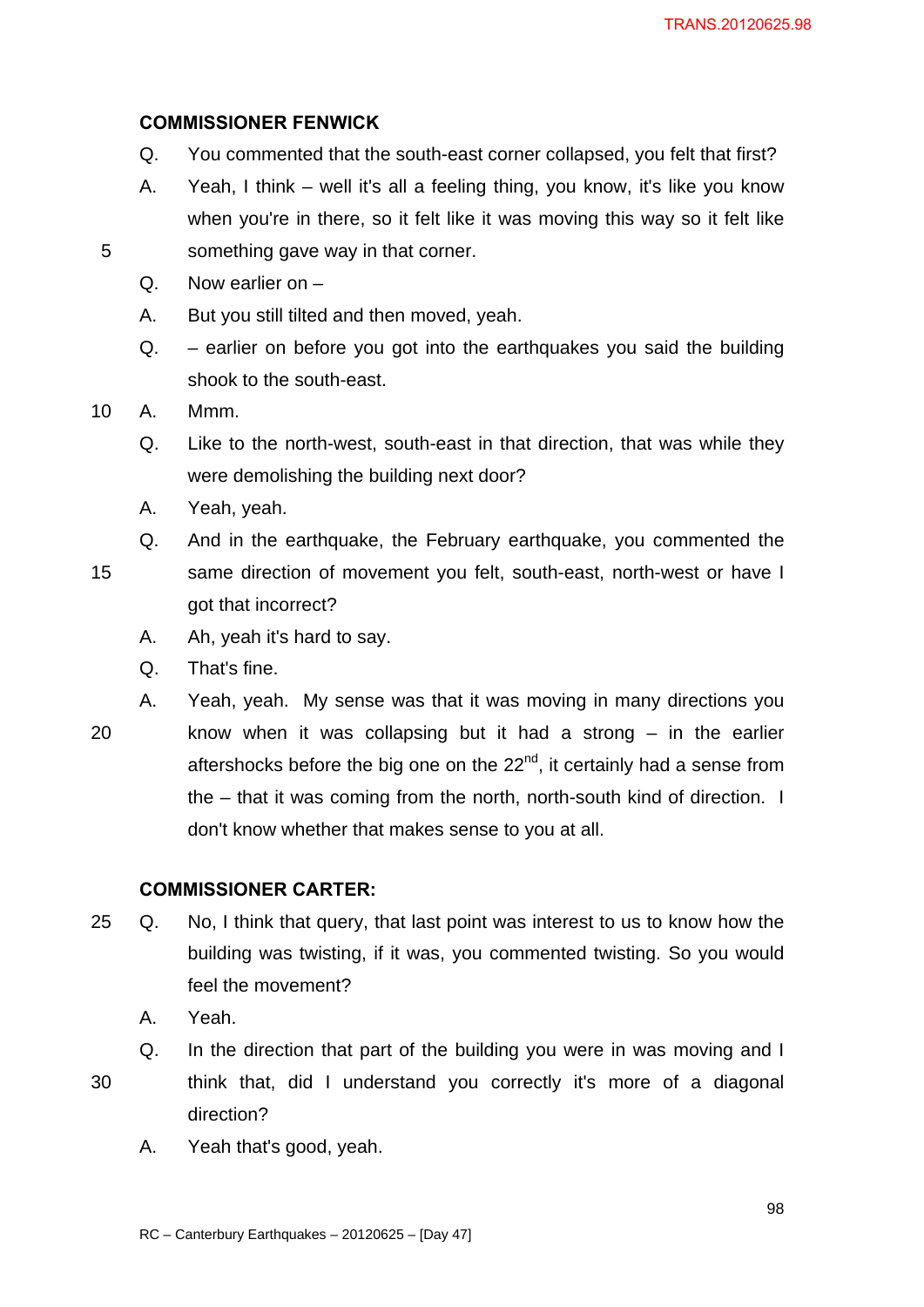**QUESTIONS FROM JUSTICE COOPER - NIL** 

**WITNESS EXCUSED** 

**COMMISSION ADJOURNS: 3.36 PM**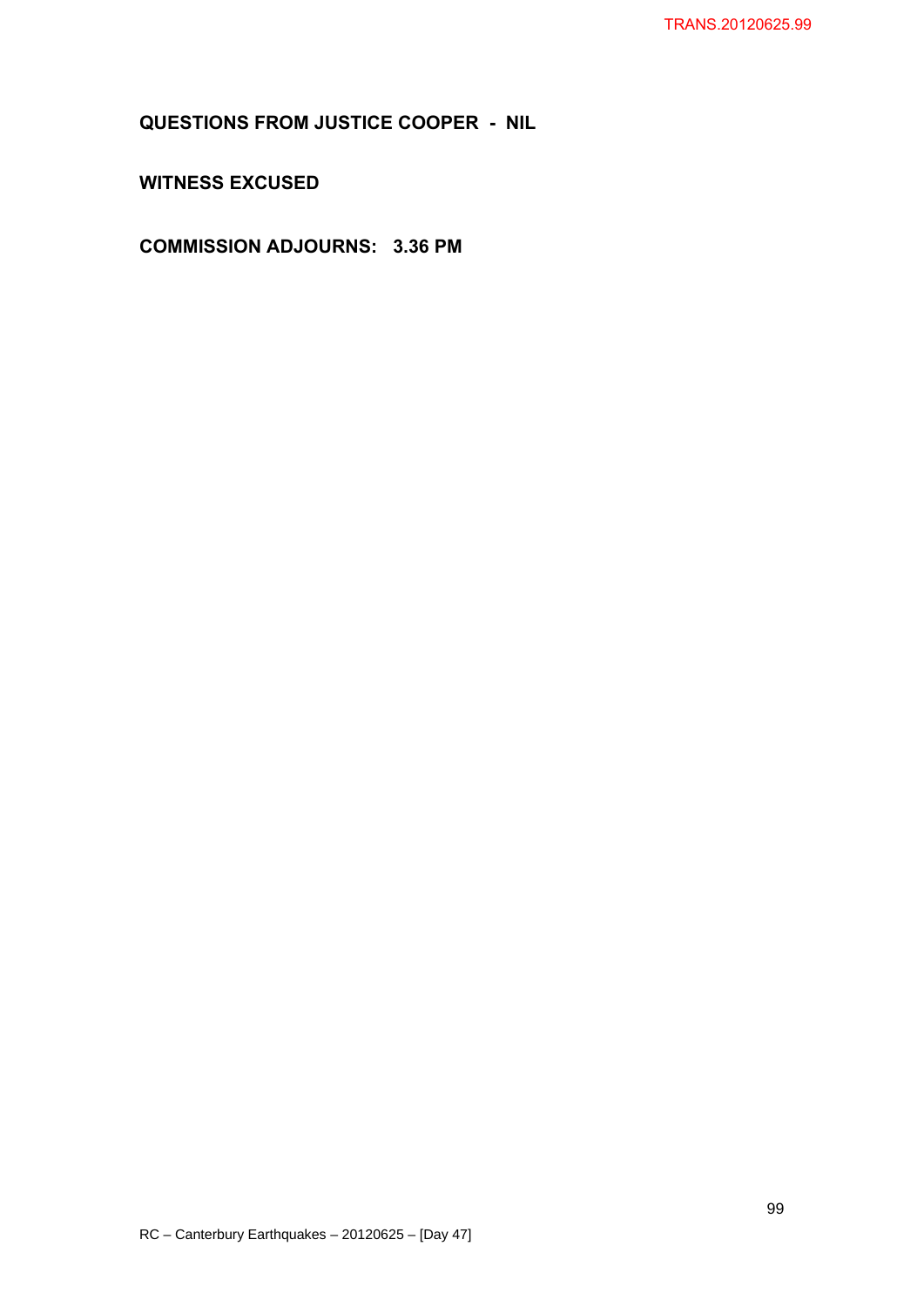## **COMMISSION RESUMES: 3.52 PM**

# **MR MILLS CALLS ELIZABETH MARY CAMMOCK**

5

# **JUSTICE COOPER:**

This witness has expressed a wish not to be photographed or filmed or livestreamed and so relevant cameras need to be de-activated as appropriate and I so order. Thank you.

10

## **ELIZABETH MARY CAMMOCK (SWORN)**

## **EXAMINATION: MR MILLS**

- Q. Your full name is Elizabeth Mary Cammock?
- A. Yes.
- 15 Q. You reside in Spreydon, Christchurch.
	- A. Yes.
	- Q. And you're a counsellor?
	- A. I am.
	- Q. And you're currently employed with Relationships Aotearoa?
- 20 A. I am.
	- Q. Which was previously known as Relationship Services?
	- A. Yes.
	- Q. And you've been with Relationship Services since 2008?
	- A. Yes.
- 25 Q. Now you prepared a brief of evidence and I understand you've got that in front of you.
	- A. Yes I have.
	- Q. Could I ask you please then to just start reading it from paragraph 2.
	- A. I am currently employed?
- 30 Q. Yes please.
	- A. I am currently employed with Relationships Aotearoa, previously known as Relationship Services. I joined Relationship Services in 2008. Relationship Services occupied the 5th floor (Level 6) of the CTV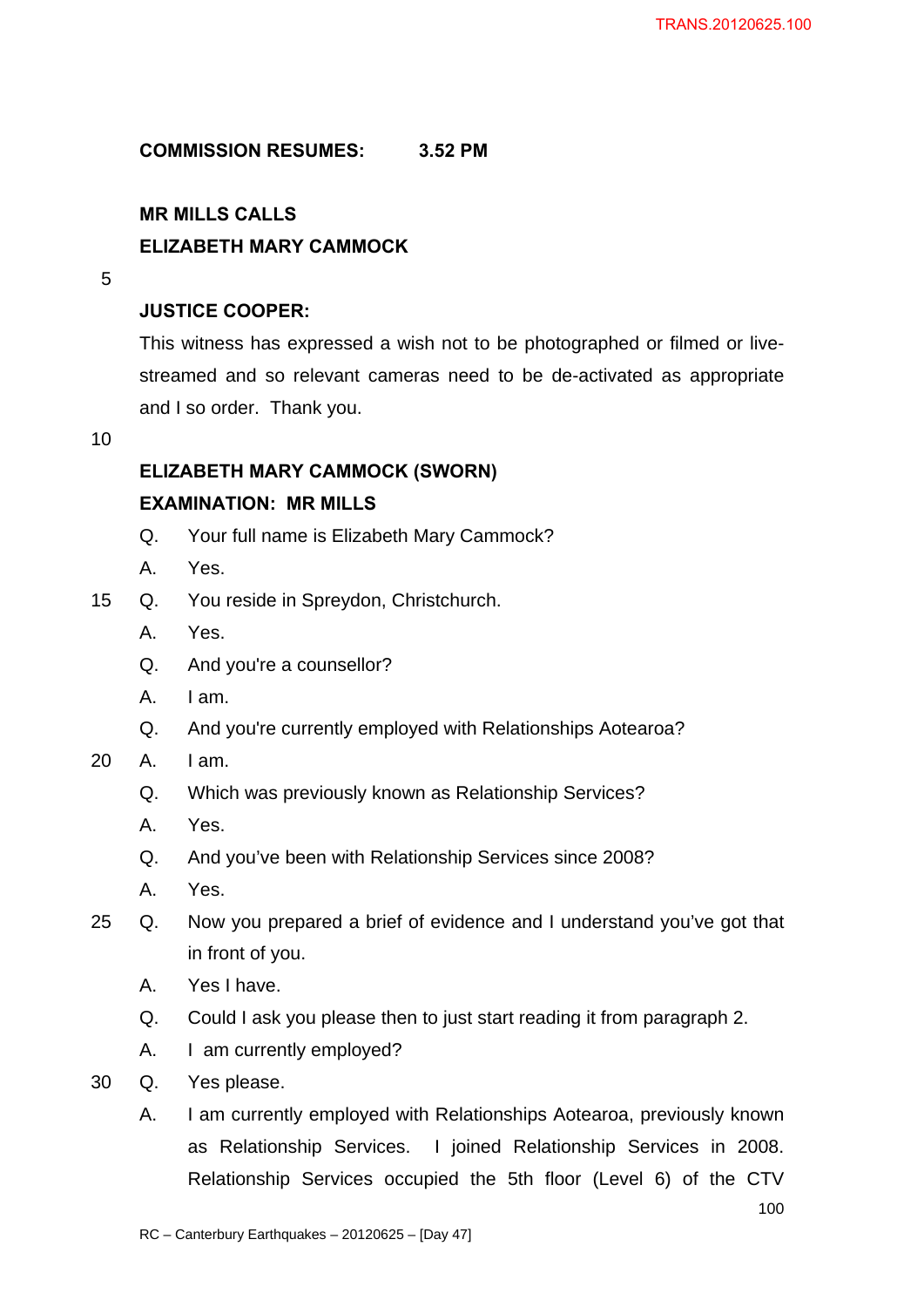building (the building). I was on the 5th floor along the western side of the building when the 22 February earthquake hit.

- Q. Now once again we'll just get up the floor plan that you refer to so that you can be identifying this as you go along. You've got that on the 5 screen in front of you?
	- A. I have.
	- $Q.$  And so the location that you were in when the earthquake hit is  $-$
	- A. I was in room 3.
	- Q. Thank you.

10 A. Okay.

- Q. Just carry on thanks. You're at paragraph 4.
- A. Thank you. I believe that the building initially had a yellow sticker after the September earthquake, but I think this was only temporary until we had been inspected. We were then given a green sticker. I took this to 15 mean that the building had been adequately checked.
	- Q. Now can I just ask you about this yellow sticker because no-one else has mentioned –
	- A. I know. I'm hearing that.
	- Q. What led you to think that there had been a yellow sticker?
- 20 A. You know I think it might have just been an assumption. I don't know. I just kind of assumed because I guess, because our house was yellow stickered, I just, until it was then kind of checked over. So I just assumed that the yellow sticker was there until the building had been properly checked.
- 25 Q. All right. So there's nothing specific
	- A. No.
	- Q. Right. Thank you for clearing that up. You're at paragraph 5 I think.
- A. Thank you. A number of areas of damage had appeared on the  $5<sup>th</sup>$  floor. Attached is a floor plan of the building I have prepared 30 (marked "A"). I do need to say about this floor plan that there was a little bit of difference between Nilgun and I around the floor plan but I went along with this. I would have had the lifts further towards this, Madras Street.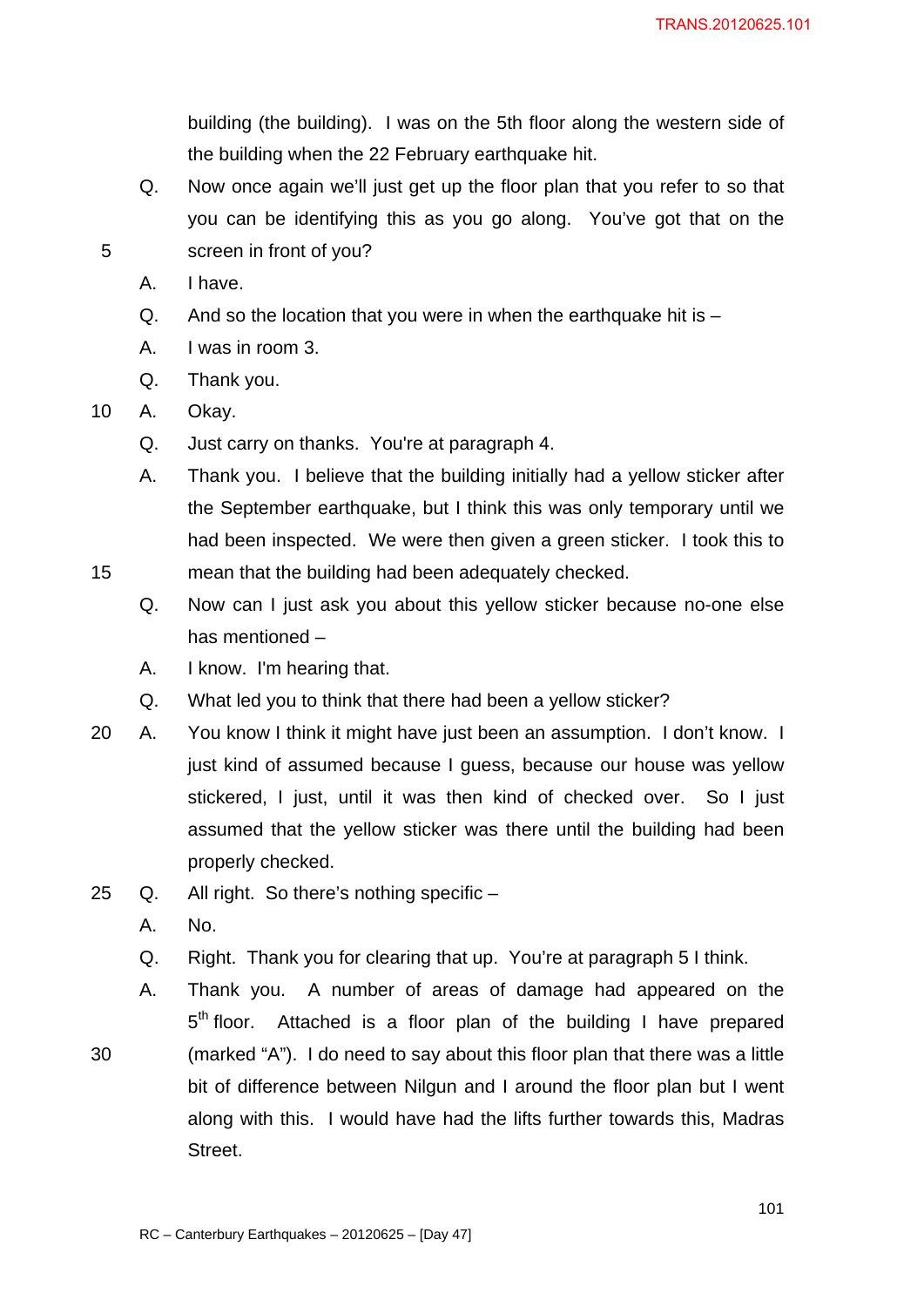- Q. All right. Well I don't want you to go along with anything that isn't what you'd really like to say.
- A. Oh, no I just wanted to make that, yeah, I don't know if that makes any difference to anybody. I did talk about it with the lawyers and I signed it 5 to say but I, to say I was okay with it.
	- Q. All right. Well if as you go through your evidence you think there are points that you come to where it does –
	- A. Yes.
	- Q. make a difference in your thinking then you just tell us.

10 A. Okay.

- Q. And we'll deal with that.
- A. Okay.
- Q. And just while you're on that. Presumably you were here when I asked the previous witness about the way in which the plan was put together?
- 15 A. Yes.
	- Q. And you would confirm that's the  $-$
	- A. Yes.
	- $Q. same for you?$
	- A. Yes. Yes I would, yes.
- 20 Q. All right. Thank you.
- 102 A. So the positions of the rooms and internal walls have not been drawn to scale and their placement is approximate only. The issues of concern that I refer to in my evidence are marked on this plan. Two cracks had appeared on either side of the elevators. I have marked these cracks as 25 "1" on the plan. I can't be sure when these cracks first appeared because the elevator was not something I used often, but I know they were more pronounced following the Boxing Day earthquake. We talked about the damage by the elevators at staff meetings. Moira Underdown, the Upper South Area Manager, assured us that the 30 building had been inspected and it was safe. I saw people downstairs fixing the entrance way after the September earthquake. I'm not sure if this had anything to do with the earthquake but I know that they had to return and redo some of the tiles after the Boxing Day earthquake. This was the only damage I was aware of after  $4<sup>th</sup>$  of September. I expected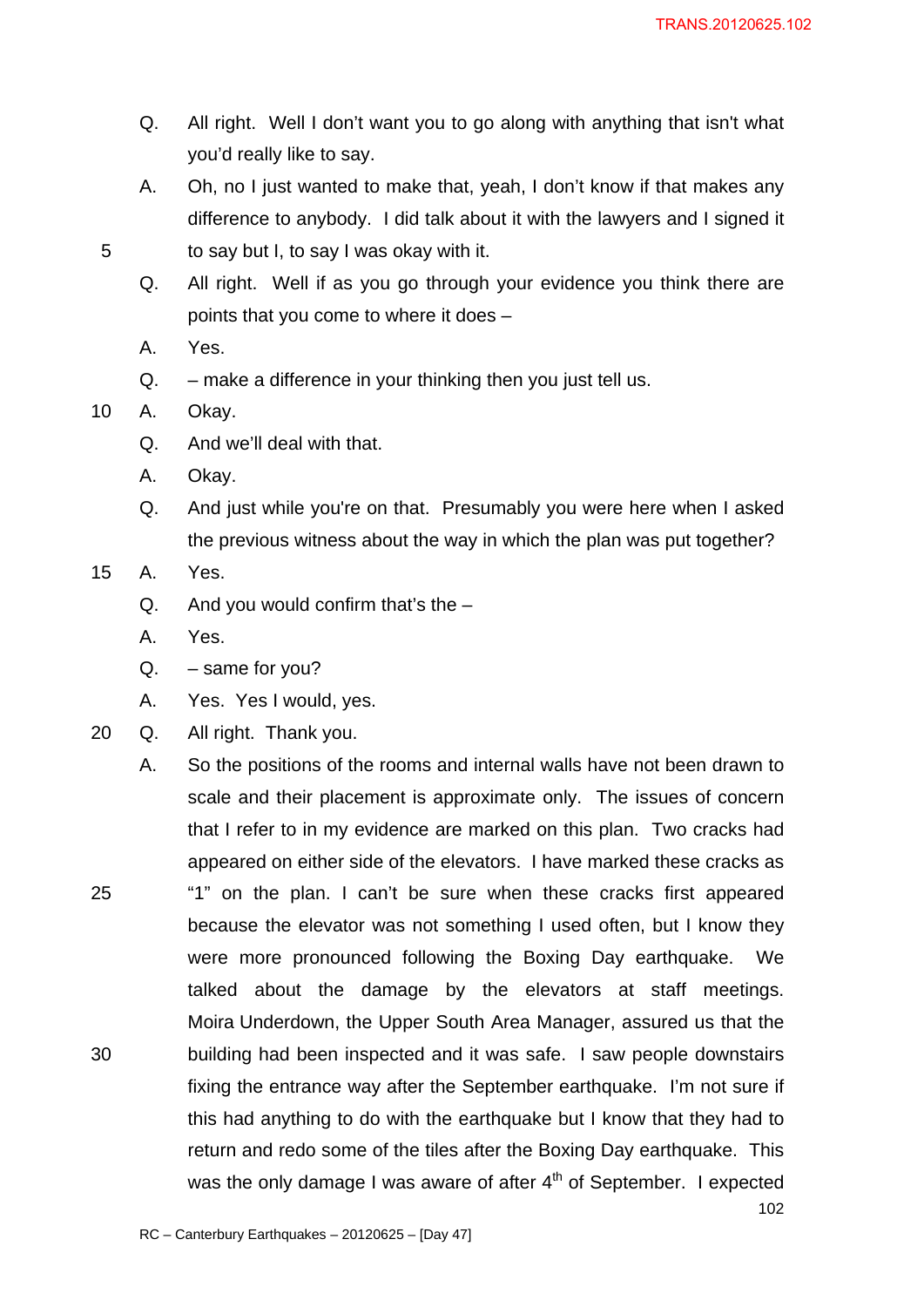some answers regarding the cracks that had appeared but there didn't appear to be any real follow up. I didn't see anybody come around and inspect the building. I didn't see any inspection reports on the safety of the building either.  $I -$ 

- 5 Q. Is there a problem?
	- A. No. It's okay. I just get upset. It happens.
	- Q. Just take your time.
- A. I didn't get a letter as a member of staff or as a tenant of the building with the findings that were made on the safety on the building. 10 Demolition began to the west of the CTV building around 4 September, but I don't think it was connected to the earthquake. I think the buildings next to us had some connection to Les Mills and they wanted to convert the land into a carpark. I think this because that is basically what it was by the time of the 22 February earthquake. I remember after the 15  $4<sup>th</sup>$  of September earthquake the CTV building would vibrate as a result of the demolition. I don't remember this before the earthquake. Every time part of the building was brought down, and that's the building next door, the building would vibrate. It felt like the building was hollow. As the demolition moved closer to us the building would shake more and 20 more. It seemed like it was happening right next door. We had clients who were there for counselling, some traumatised from the earthquakes, and we would take them to the window and show them what was happening to keep them calm. As part of the demolition a wall on the western side of the CTV building was brought down. When the 25 wall came down it felt like it had been ripped away from our building. When it was brought down there was quite a big jolt, which felt like another earthquake. It was huge. It made everybody on our floor stop in their tracks. I remember thinking it had to be attached to make that sort of impact on our building but I never saw whether it was or not. I 30 think that this occurred just before Christmas because I remember thinking that when I come back to work after the break there would be no more demolition, but of course there was.

1600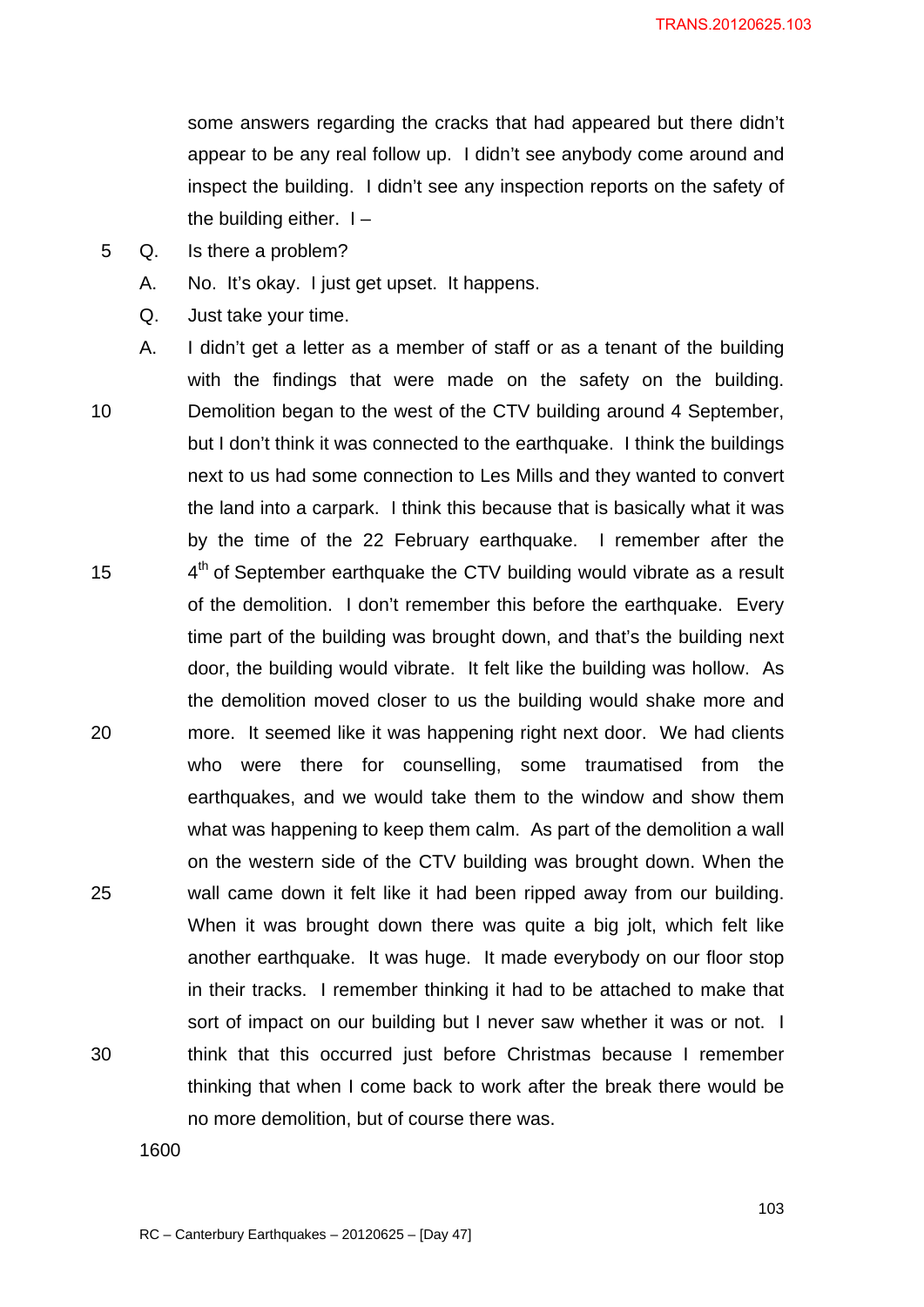After Christmas work was still being carried out on the demolition site. There were big machines moving around. I was able to differentiate between movement from the demolition and from aftershocks. Aftershocks tended to roll, whereas the demolition felt more like 5 vibrations.

When I returned to work after the Christmas break I saw that we had a Green Sticker on our door. I again I took this to mean that the Building had been inspected and that it was safe for us to be in there. There 10 were cracks that had appeared up the stair well in the north core. I have marked the area of cracking as "2" on the plan. I biked into work and used to carry my bike up the stairs. I only noticed cracking around the  $4<sup>th</sup>$  and  $5<sup>th</sup>$  floors. I remember feeling really uncomfortable walking up the stairs and feeling unsafe. The lights were not working and these were 15 never replaced. Plaster and small bits of debris had come off the walls too and no one cleaned this up. I remember wondering why nothing had been done and asking myself if I was the only one who used the stairs. I don't recall saying anything to anyone about the damage I saw.

20 I remember the cracks by the elevator were more pronounced after the Christmas break. I can't remember how wide they were but you could see them very easily, even from a distance of approximately ten metres away. I remember they ran from floor to ceiling and were very distinctive. It looked like someone had slightly pulled the wall apart. I 25 wondered how the building could be safe with these cracks in both corners. There were clear differences in the building and people were worried. We talked about the elevator cracks amongst the staff; it was a common theme of discussion. I remember standing in front of the elevators one day and asking one of my colleagues how the building 30 could be safe with all the cracks running down the corners.

> I don't know whether there was an inspection following the Boxing Day earthquake. I didn't receive any information regarding the damage around the floor or any checks that had been carried out.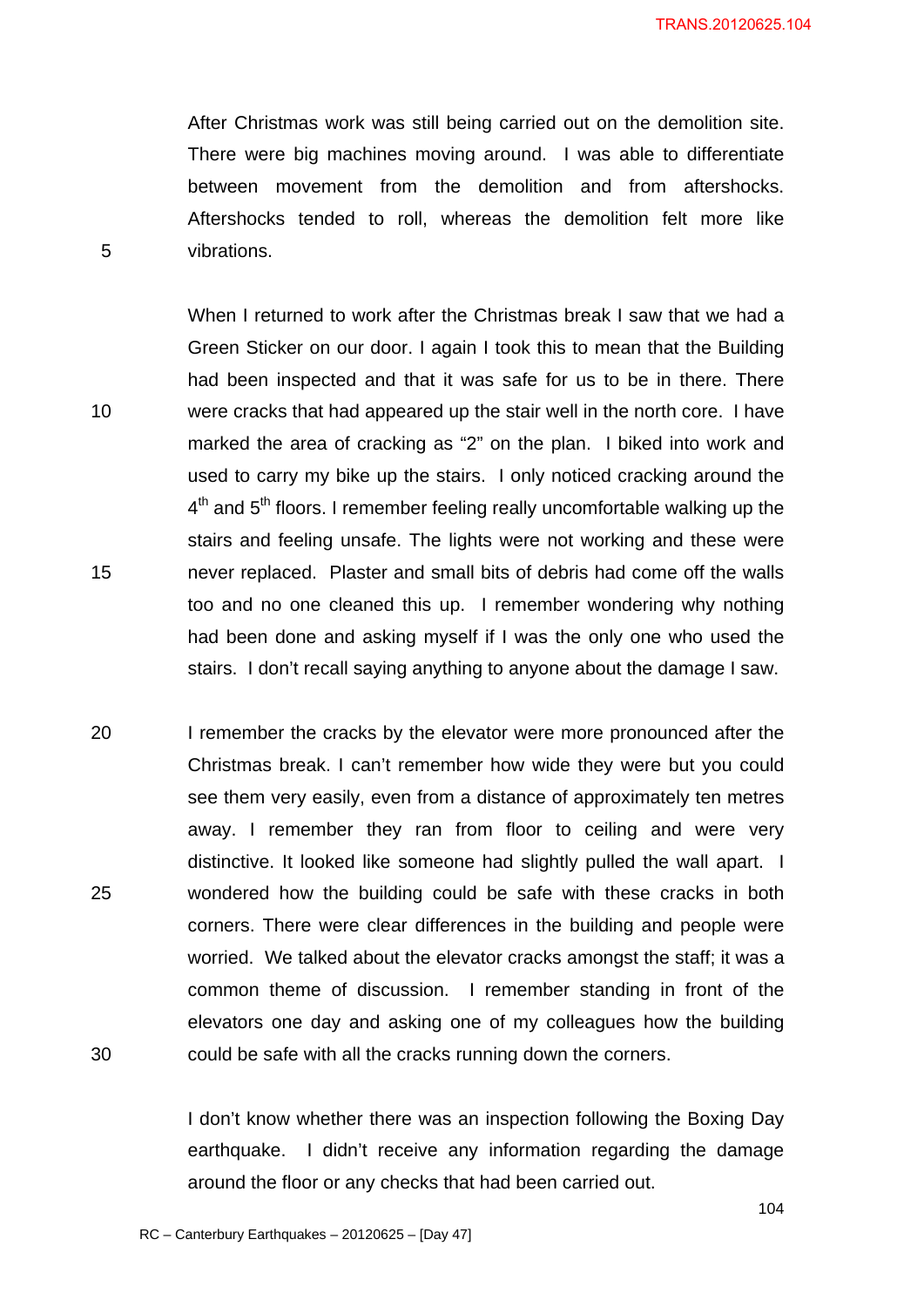I was sitting with a group of people on the  $5<sup>th</sup>$  floor for cultural supervision session when the earthquake hit. I have marked my position as "3" on the plan. I had my back up against the wall on the 5 eastern side when there was a sudden lurch to the east. I felt like I was being tipped over backwards and I could see my colleagues and things in the room sliding towards me. From this movement I knew it was serious. The building didn't move a whole lot after the lurch. I saw Angela and Nilgun bolt immediately for the door frame and with 10 hindsight I don't think they would have been able to make it if the building was moving at that time. So that's that, I think that's the fraction of a second I'm talking about there. There was like a fraction of a second after the lurch where it just felt nothing, just, yeah. After that first strong lurch it was like there was a fraction of a second of stillness. 15 After the pause I sat there and gripped my chair as the building began shaking uncontrollably. I remember seeing glass explode in the window along the southern wall, twisted metal, exploding glass; I just remember craziness. I could see Nilgun standing under the doorframe and I remember thinking good luck girl. I later found out that she remained 20 standing through the whole collapse. Amazing. I didn't experience any sensation of falling, although this may have been because I remained seated. I don't have a strong recollection of what happened but it felt like the building was down in about 15-20 seconds. It all happened so fast. The next thing I know I have been thrown from my chair and am pinned 25 to the floor by the collapsed ceiling. I remember David Millar asking me if I was okay. He lifted the collapsed ceiling off me and the first thing I did was check my head for injuries. I could see out onto Cashel Street so knew the southern wall was gone. People were looking at us with shocked faces and I remember wondering how they got up there and 30 were so close. I still hadn't registered that the building had collapsed. I guess my brain had switched off. The rescuers were able to get to us by scrambling over the rubble on the Cashel Street side of the building. I felt like I was only about three metres off the ground. I can't remember how I got down the rubble to safety. Everything felt surreal.

105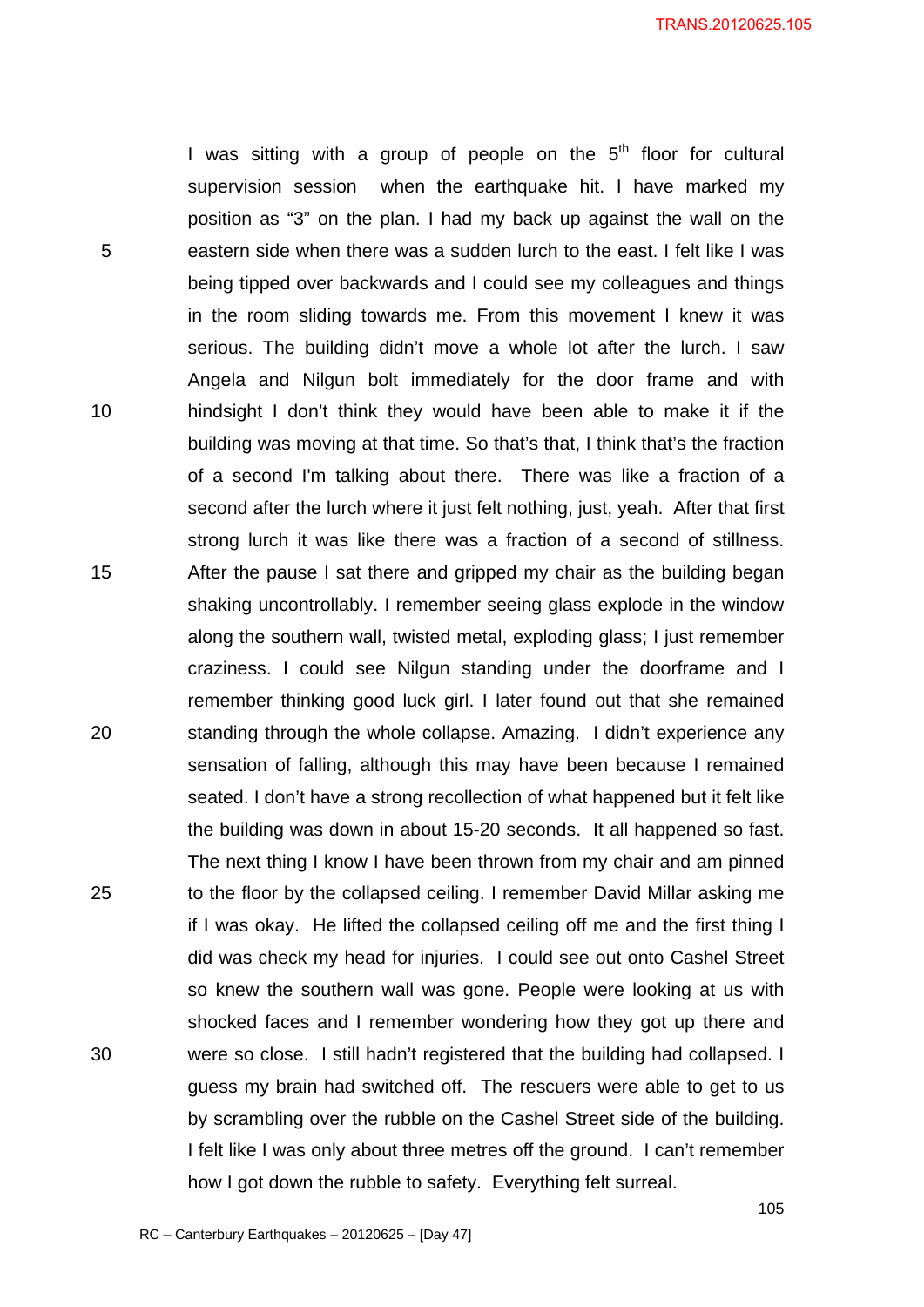### **CROSS-EXAMINATION: MR LAING – NIL**

### **CROSS-EXAMINATION: MR RENNIE**

- Q. Ms Cammock I'd just like to ask you about a couple of things that you will have heard Ms Kulpe say when she gave her evidence.
- 5 A. Yes.
	- Q. She was talking about the time after the 4 September earthquake and after the wall demolition but before the Boxing Day earthquake and she talked about filing cabinets flying across the room. Was that something you experienced?
- 10 A. No, but I work two days a week.
	- Q. Yes.
	- A. So, therefore, I may not have been there.
	- Q. Toppling bookcases was the other one.
	- A. No I don't, I wasn't there then.
- 15 Q. Or a sense that the building seemed to have a sort of north-west southeast element to its behaviour?
	- A. No I was sitting in a different side, my office, I'd sit differently so I wasn't against that wall.
- Q. So you wouldn't disagree with her but that wasn't your personal 20 experience.
	- A. No.

### **CROSS-EXAMINATION: MR WALLACE AND MR SHAMY – NIL**

### **COMMISSIONER FENWICK:**

Q. With regard to the last question, where were you normally seated in the 25 building?

A. Um, I was spread between two rooms on the, if you're looking at the plan, Room 3 is the corner, which was the manager's room, the next room was the clinical leader's room, the next room to that would have been Room 4, so I was in that room and then I was also in the room 30 next to it and Room 4 had a window that looked out over to –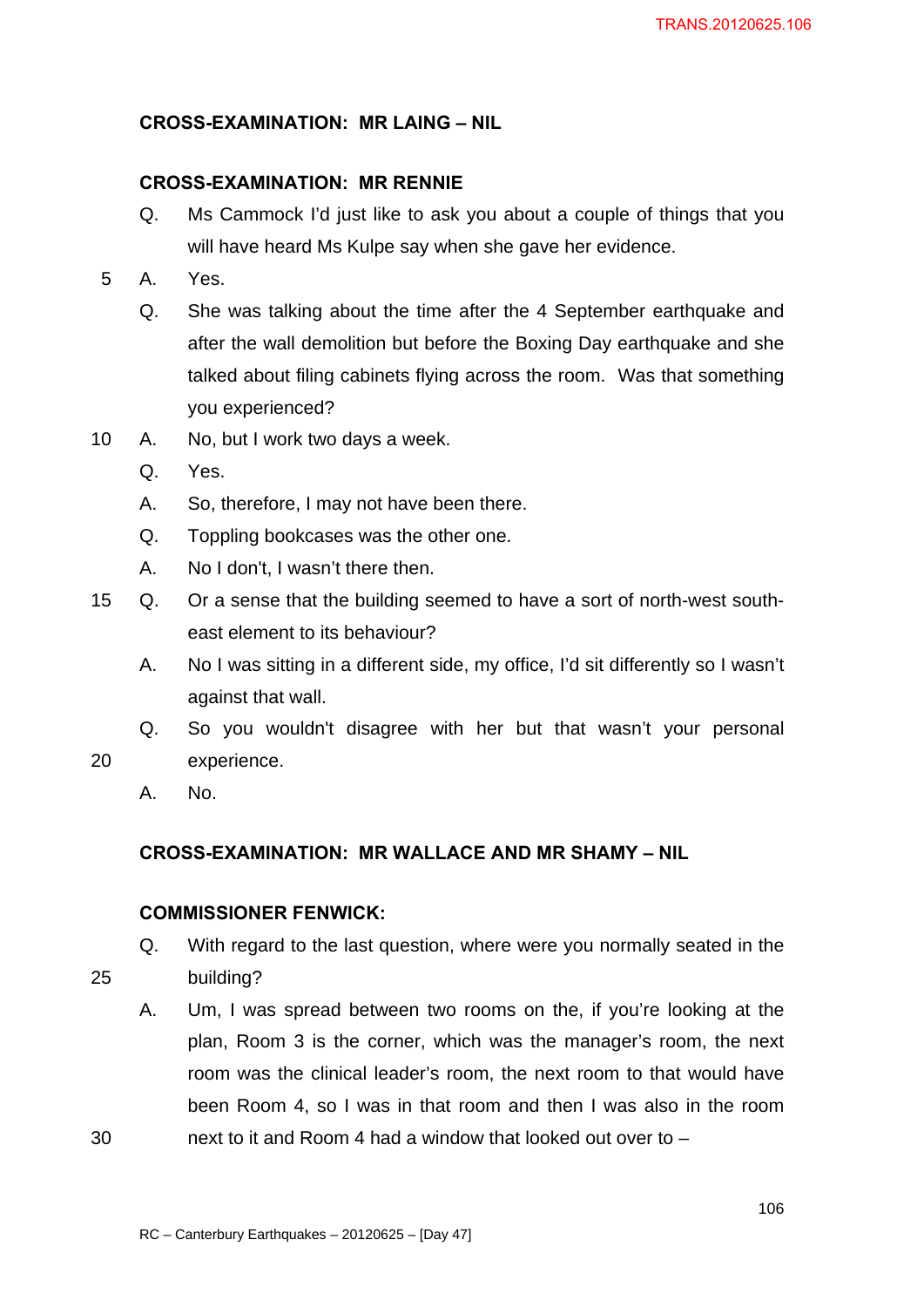- Q. Now when you went up those windows you were travelling north were you?
- A. I was travelling west.
- Q. West.
- 5 A. Mhm. So it, yeah.

### **JUSTICE COOPER:**

- Q. You see on this diagram north is marked.
- A. Yes. I wasn't going north, sorry the offices are going north?
- Q. Yes.
- 10 A. Yes, yes.
	- Q. I think that was the sense of the question.
	- A. Yes, yes, the offices are going north but my window was faced west.

### **COMMISSIONER FENWICK:**

- Q. So you were on the west side.
- 15 A. Yes, mhm.
	- Q. Now the issue of the cracks that you observed before Boxing Day and after, were they vertical or were they inclined.
	- A. The cracks in the corners by the elevator shafts were floor to ceiling.
	- Q. And they were vertical.
- 20 A. Yep they were just going, um, yeah and they would have
	- Q. Were they both at the end of the elevator or was one –

A. They were right in the corners, so the elevators actually did not go all the way into the corners. So there was a window and then a bit of wall space, elevator, elevator, a bit of wall space, corner and then another 25 wall coming out along here. So it was in those two corners that the

- 
- Q. Right but they were both close to the front face of the elevator?
- A. Yes, yes, 'cos the elevator was set back so that the elevator doors were flush with that wall where the cracking was.
- 30 Q. And you said you could see those from a distance of 10 metres.

cracking was floor to ceiling.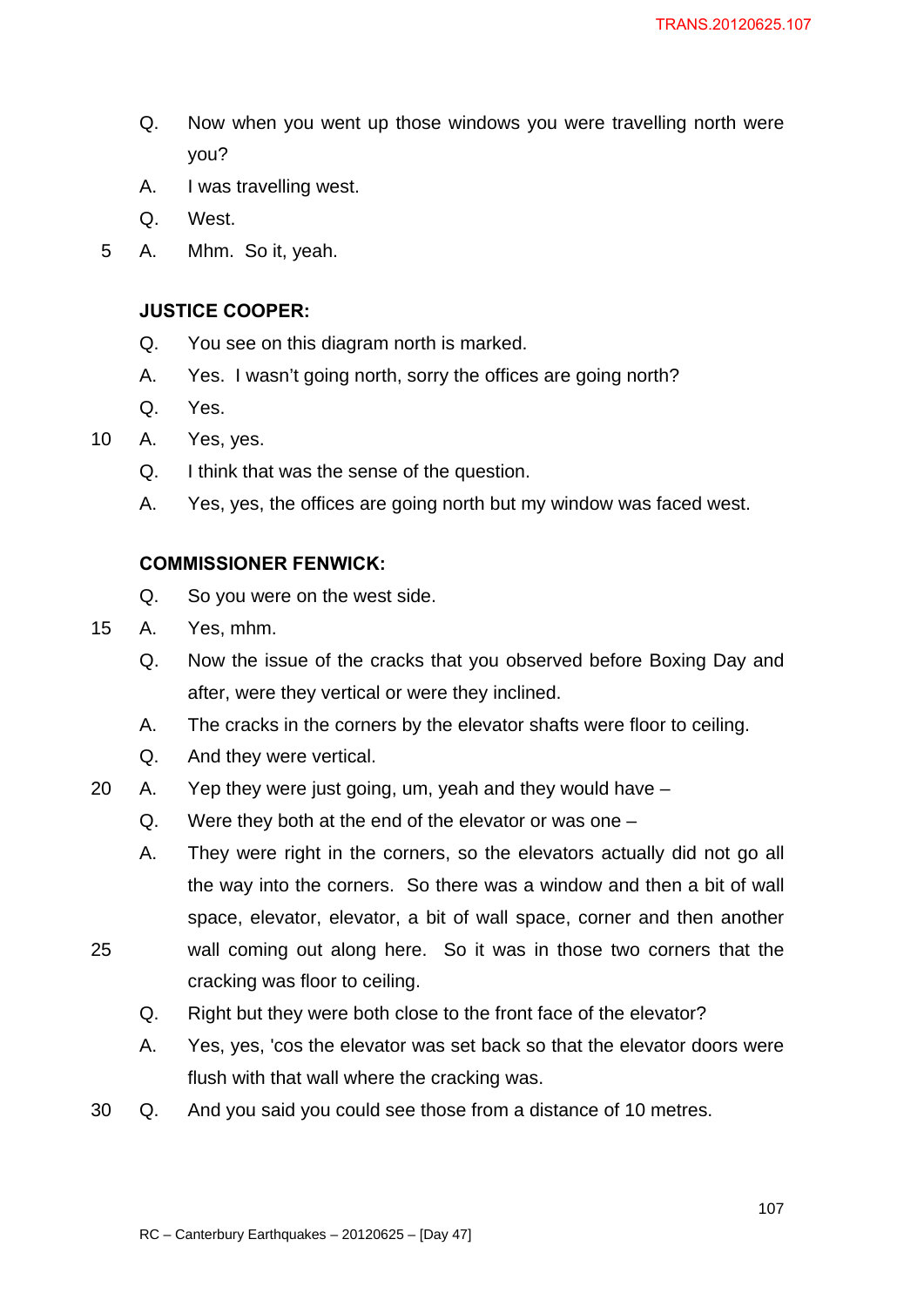- A. Approximately, approximately that distance 'cos they were quite, they were quite deep cracks. They weren't superficial they were deep cracks, yeah, deep cracks.
- Q. In terms of my third of a pencil, a quarter of a pencil or is that too wide, 5 to get an idea?
	- A. Um, maybe a third to a quarter of a pencil, yes, yeah. I mean you could certainly see that –
	- Q. Quite wide if you can see them from 10 metres.
- A. Approximately 10 metres, I can't be really clear about that, 10 approximately yeah.

## **JUSTICE COOPER:**

- Q. You talked about the depth of the cracks but I think you're talking about the width are you?
- A. Yes, yes.
- 15 Q. The distance across.
	- A. Yeah, half, yeah, I could, yeah, yes, yes that's true, sorry depth would, yes, mhm.

### **COMMISSIONER CARTER:**

- Q. You mentioned that you realised the southern wall had gone, the 20 southern wall was partly those spandrels up to sill height of the windows I presume, would that be right?
	- A. Yes, that had come, yes.
	- Q. So above that there would have been glazing normally would there?
- A. There was a wall, the wall and glass, yes, and that had exploded out, in 25 and out.
	- Q. So the spandrel had fallen off and you were just exposed to the outside of the building?
	- A. Yes, yes.

### **WITNESS EXCUSED**

30 1610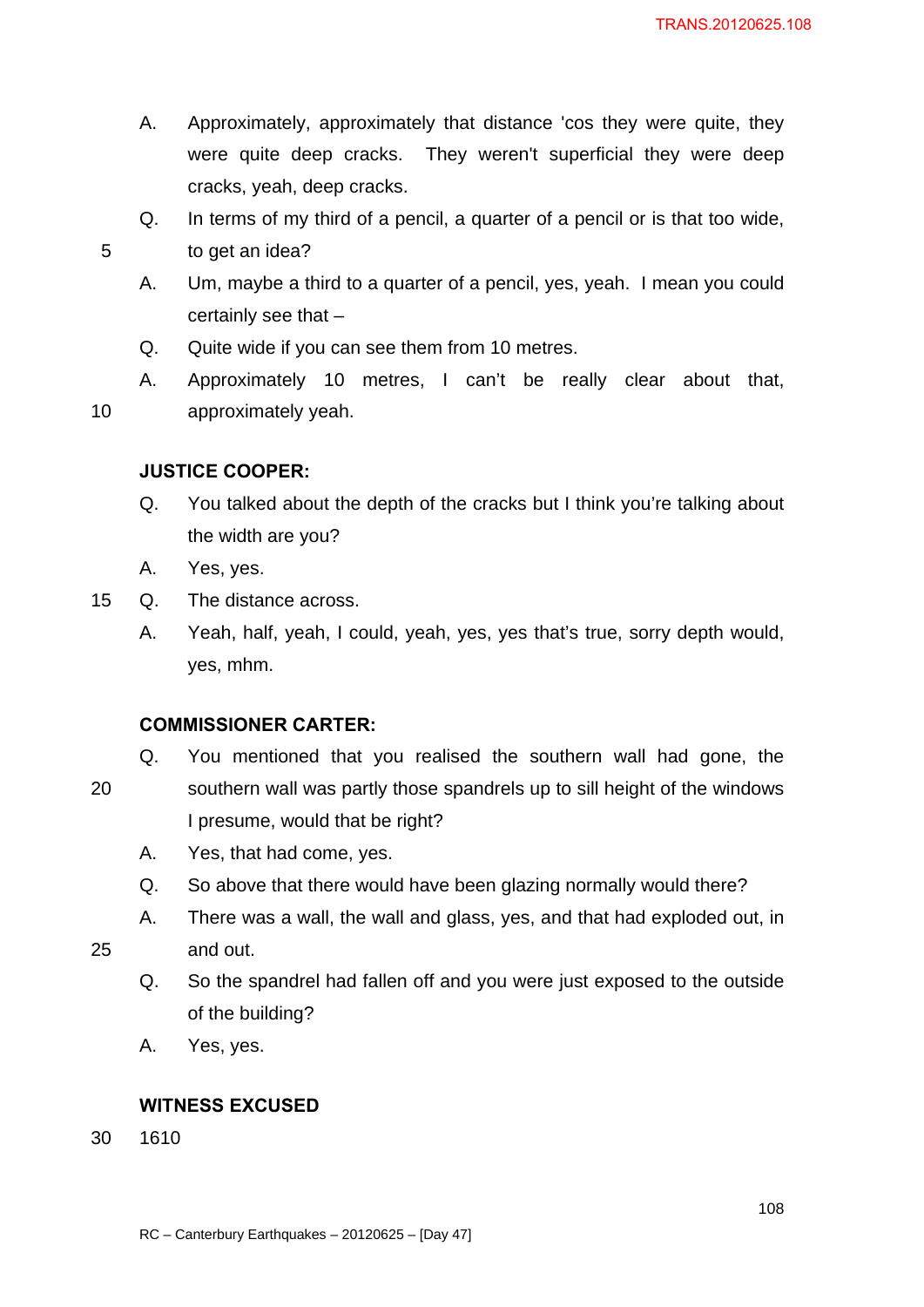### **MR MILLS CALLS**

### **KENDYLL JOY MITCHELL (SWORN)**

- Q. Your full name is Kendyll Joy Mitchell?
- 5 A. Correct.
	- Q. And you live in Timaru?
	- A. Yes.
	- Q. And you prepared a brief of evidence?
	- A. Yes I have.
- 10 Q. And you've signed it and you have that in front of you now?
	- A. Correct.
	- Q. Now just before we get going again I wonder if we could just once more get the plan up that's been referred to in her evidence.
	- A. Yes, this is not accurate this is what I believe how it was.
- 15 Q. All right, well we'll come to the question of its accuracy as we go along.
	- A. Cool.
	- Q. And if there's any changes you want to make to any aspect of your evidence you just tell us as you go along.
	- A. Okay.
- 20 Q. If you could then just start reading from paragraph 2 of your evidence please?
- 109 A. I was on the top level, Level 6, of the CTV building with my children whien the earthquake hit on 22<sup>nd</sup> of February 2011. I have been asked to give evidence about what happened. I am a full-time mother. Before 25 the February earthquake I lived in Spreydon with my partner, Hayden Lamont and my two children, my son Jett who was then aged three and my daughter Dita then aged 10 months. We lived in Christchurch for five and a half years. Jet was having counselling to address trauma he had suffered as a result of the 4 September 2010 earthquake and 30 aftershock. He had not been coping, he was petrified of his bedroom and would not sleep in his own bed. Before  $22<sup>nd</sup>$  of February I used to go the CTV building regularly about two years before February 2011 and I cannot recall having any concerns about the building then.  $22<sup>nd</sup>$  of February 2011 was my second visit to the building since the September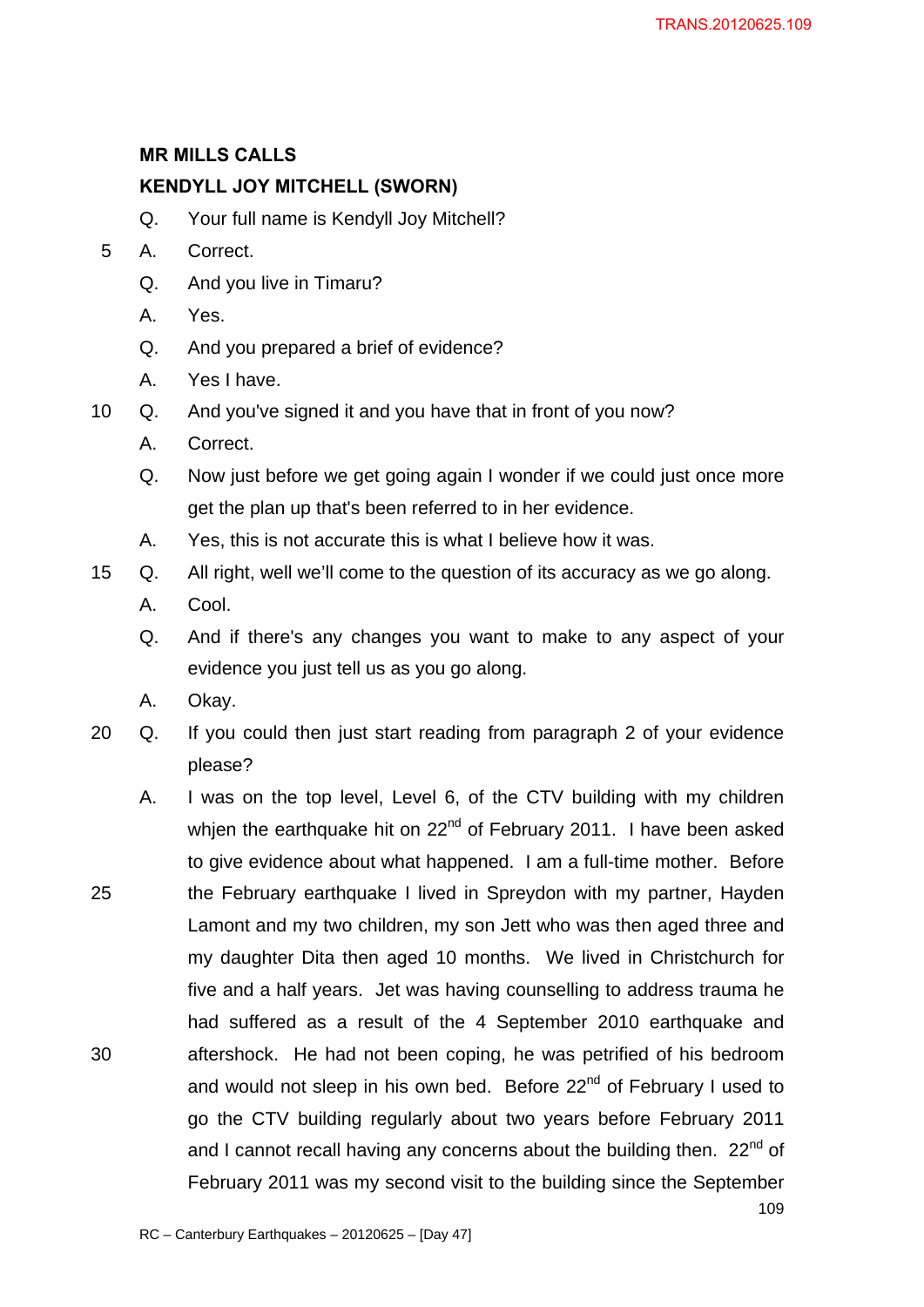110

earthquake. Jett's first counselling session had been two weeks earlier. During that session the counsellor, Betty Inglewood told Jett that if he felt the room vibrating it was the digger on the empty section next door. During that visit I felt the building rock as the digger worked, but I wasn't 5 too worried about it. The digger was only moving across the section, it wasn't actually digging. There was also vibration at one point and Betty said it would have been a truck going past. Hayden was with me at the time and he didn't like it. After we had left the appointment Hayden said the building should not be rocking like that just because a digger was 10 moving next door.

On 22 February 2011 at about 12.45 pm I arrived in the waiting room of Relationship Services, on the fifth floor of the Building (Level 6). I had the children with me and was early for my one o'clock appointment for 15 Jett. Just before the earthquake, I was sitting in the waiting room. I sat facing south with my back to the northern wall. I have drawn a plan of my location in the waiting area on Level 6.

Q. If you just pause there, first of all to just locate you on that plan and then secondly if you've got any questions which you indicated you might 20 have about the accuracy of it we can deal with those now.

- A. That curved wall which I think to be curved was actually a lot closer to the reception desk, a lot closer to the door.
- Q. Yes.
- A. Yeah, and I think everything else is pretty much as I can remember it.
- 25 Q. And your location it's marked is that
	- A. Yeah.
	- Q. is that still accurate?
	- A. Correct.
- Q. All right, now you were here I think when you heard me ask of the other 30 witnesses how this was done?
	- A. Same.
	- Q. Same for you, thank you.
	- A. Yeah. The floor plan also shows the counselling rooms were along the west wall to my right. The reception desk was on my immediate right.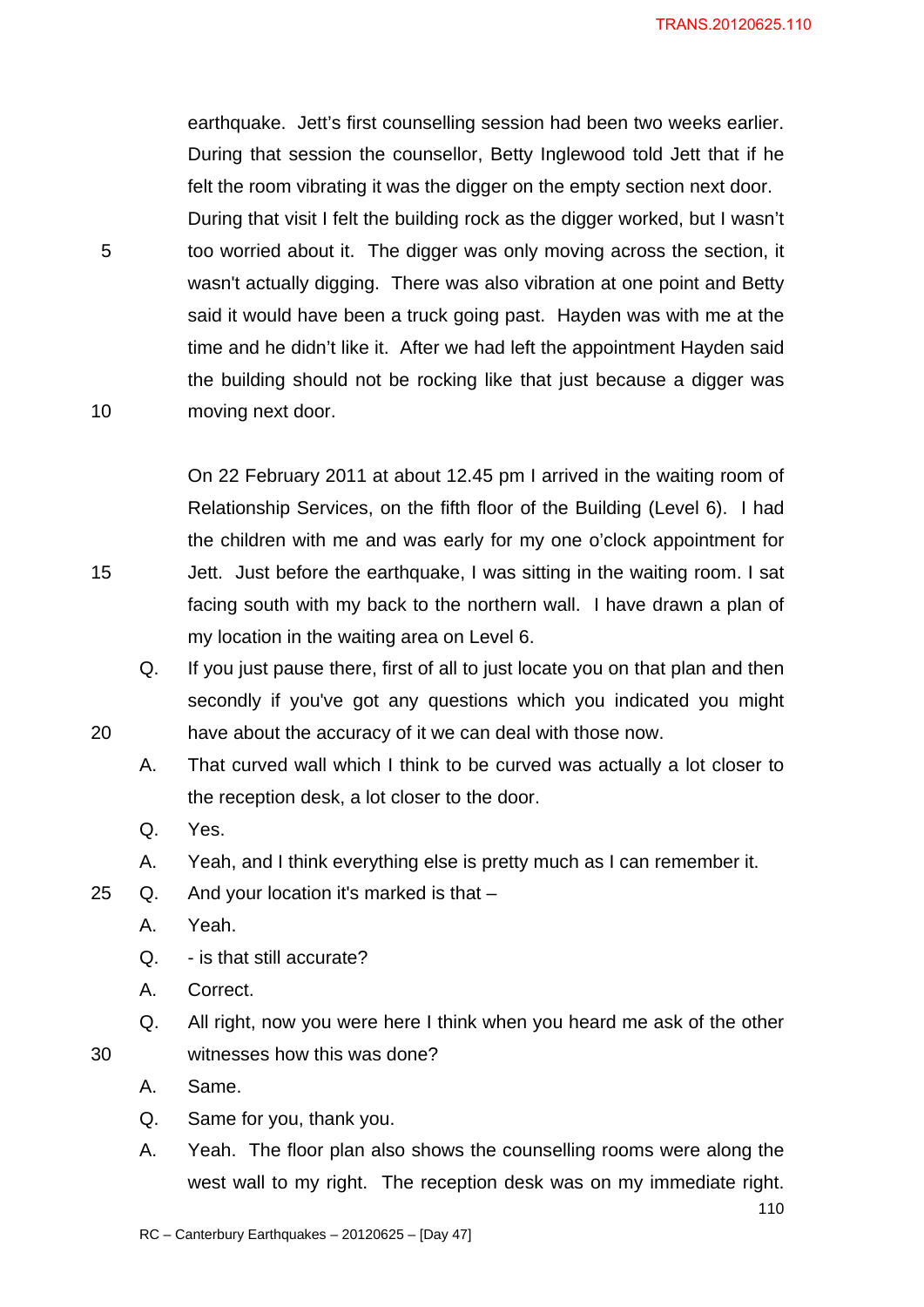111 An internal wall was about 4 metres in front of me. I think this internal wall was curved. Jett was to my right and Dita was in front of me strapped in her stroller. There was another girl waiting in the waiting room also and there were two receptionists. The counsellors were in a 5 meeting room about 10 to 15 metres away from us. When the earthquake started I grabbed Jett and tucked him under my arm because I knew he would be petrified. I grabbed the front of Dita's stroller. I quickly realised this was a big earthquake. After about 10 seconds of shaking the building started to collapse. It was very, very 10 fast. What remains most vivid in my mind is seeing the internal wall that was in front of me crumble and disintegrate, separating from the ceiling as it did so. I could see light through a gap between the ceiling of Level 6 and the curved internal wall I was facing. That was when I realised the building was going down. I remember feeling like I was being 15 sucked downwards because the floor was going down, fast. It was like the building stayed in place and we were sucked down in a vacuum. The ceiling came down also, but the ceiling didn't cave in on me. It was definitely the first earthquake (not an aftershock) that caused the building to collapse. I was knocked out on the way down but don't 20 remember hitting anything. My ankle was pinned by a piece of concrete so I couldn't move. Jett can remember all of the fall as he landed on his bottom he tells me. Jett tells me I was asleep in the building and that he had to look after Dita while I was asleep. I think I was unconscious for about ten minutes, working on the time of a photo that was taken of me 25 when I was rescued. When I came to, both children were looking at me. We were trapped in a sort of cubbyhole, about a metre by a metre. A steel beam was over our heads and it caused everything to A-frame around us. There was concrete, glass, pink batts, window frames and beams around us. I had trouble moving the rubble from me and the 30 children. The children actually weren't pinned, it was just myself, they didn't have any rubble. I managed to wriggle and pull my foot to free it. Dita had landed at my feet in her stroller. She was embedded in the rubble right up to her back. I removed the concrete and glass from the stroller and got Dita out. I put the children on my knee. I also tried to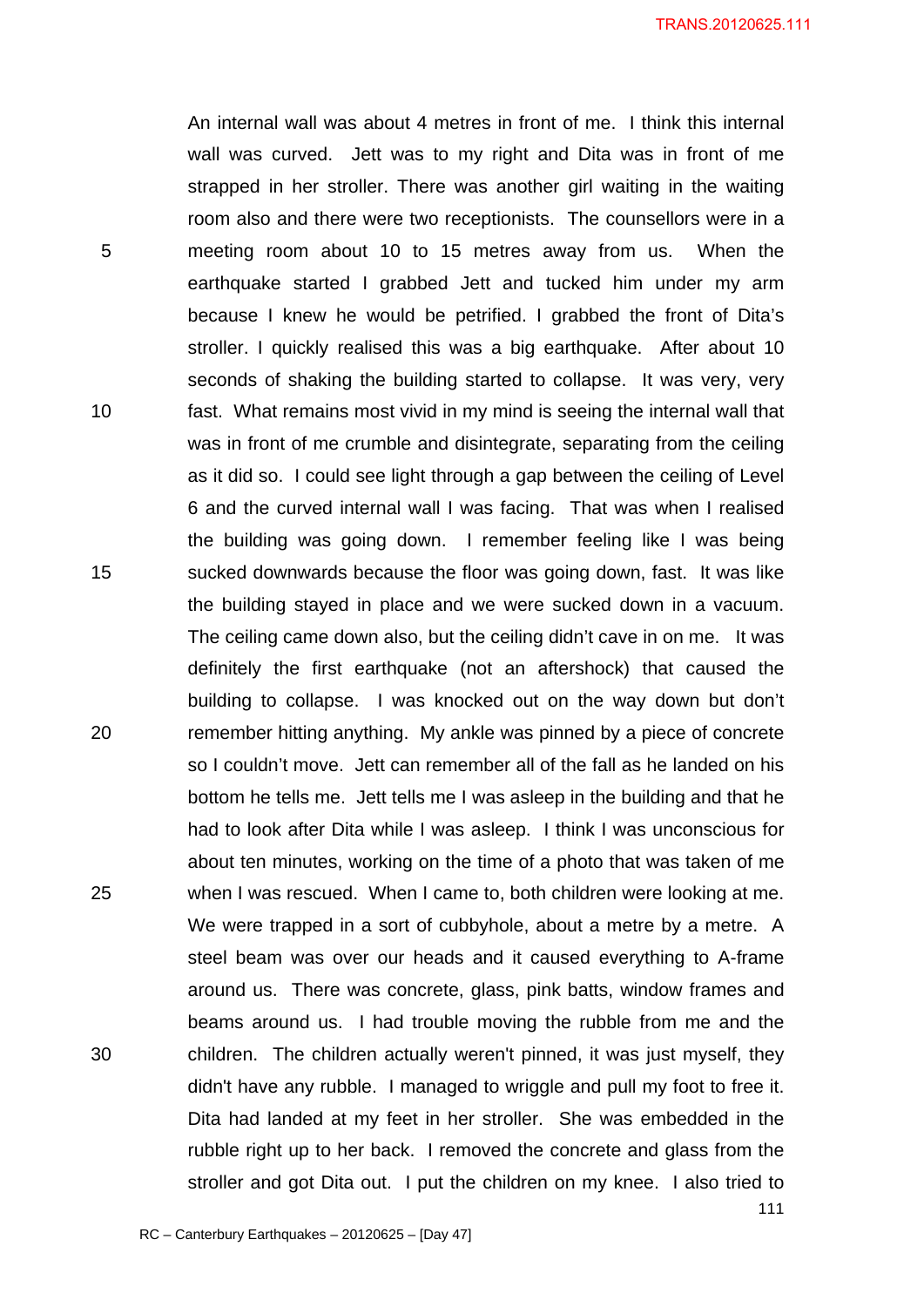move the stuff over the top of us but it was just too heavy. I had to stay in a crouched position because there was not enough room to stand. I was in so much pain. My leg was cut and bleeding and my blood was over me and the children. I could see the sky through the rubble and 5 the stairwell. I could also see thick black smoke starting to rise from the rubble. I thought, "Oh my God, we have survived and now this". I could hear muffled cries for help. The girl who was next to us in the waiting room was to my east and us and about three metres across and one metre down. I could see her through a gap in the rubble. She was 10 severely pinned and could only move one forearm. She was trapped facedown. I asked her if she could reach her cellphone as I was unable to get mine but she couldn't**.** We were completely helpless. I heard people crying out for help. I heard footsteps on the corrugated iron above me. I called out for help and said I had two children and a man 15 lifted the corrugated iron sheets away and was able to lift out the children and then me. The man who rescued us is called Evan. He was on his lunch break from working on the church on Madras Street. I handed Dita out first. Jett got quite upset because he thought he was not getting out. Evan put Dita under his arm and pulled Jett out by the 20 hood of his jacket. He then carried the children to a line of people. I climbed out myself and then was carried to the line of people who passed me down the chain. Everyone got quite upset when they pulled out the children.Photographs were taken of us being rescued. Some of the photographs are annexed hereto and marked with the letter "B". I 25 am eternally grateful to the people who assisted in mine and my children's rescue. A "Thank you" does not seem enough.

Q. Thank you for doing that. I know it was not easy. Now there might be some questions of you so if you wouldn't mind.

#### **CROSS-EXAMINATION: ALL COUNSEL – NIL**

#### 30 **QUESTIONS FROM COMMISSIONERS FENWICK AND CARTER – NIL**

#### **WITNESS EXCUSED**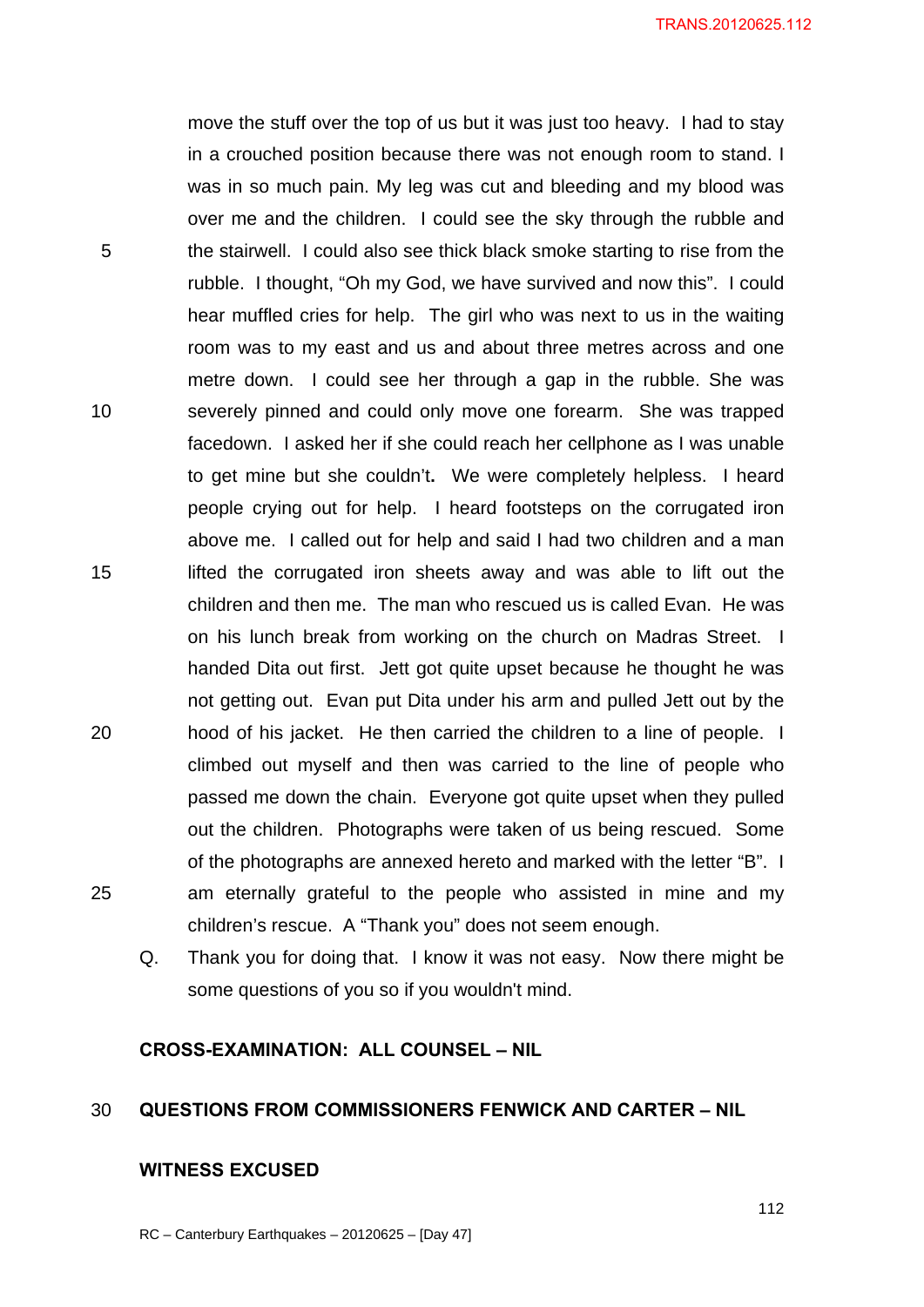# **MR MILLS CALLS PHILLIPPA ROBYN LEE**

## **JUSTICE COOPER:**

5 This witness has expressed a wish not to be photographed or filmed or livestreamed and so relevant cameras need to be de-activated as appropriate and I so order. Thank you.

## **PHILLIPPA ROBYN LEE (SWORN)**

## 10 **EXAMINATION: MR MILLS**

- Q. Your full name is Phillippa Robyn Lee?
- A. Yes.
- Q. You're a receptionist and you live in Christchurch?
- A. Yes.
- 15 Q. You've lived in Christchurch since 1995?
	- A. Yes.
	- Q. And you began work as a receptionist at The Clinic in May 2010?
	- A. Yes I did.
	- Q. You've prepared a brief of evidence?
- 20 A. I have.
	- Q. And you've got that in front of you?
	- $A.$   $I$  do.
	- Q. When you're ready if you could just start reading that through from paragraph 3 of your written statement?
- 25 A. The Clinic was a medical centre situated on level 5 of the CTV Building. Although The Clinic's location was referred to as being on the level 4 of the building, when including the ground floor as level 1, it was in fact level 5. I refer to The Clinic as level 5 in this Statement. I have drawn a floor plan of level 5, annexed hereto and marked with reference is a 30 copy of that plan.
- 
- Q. Now again you've probably heard me ask this of others, the same for you I take it?
- A. Yes it is. The reception area is situated on the northeast corner, about five metres from The Clinic entrance. The Clinic relocated to level 5 of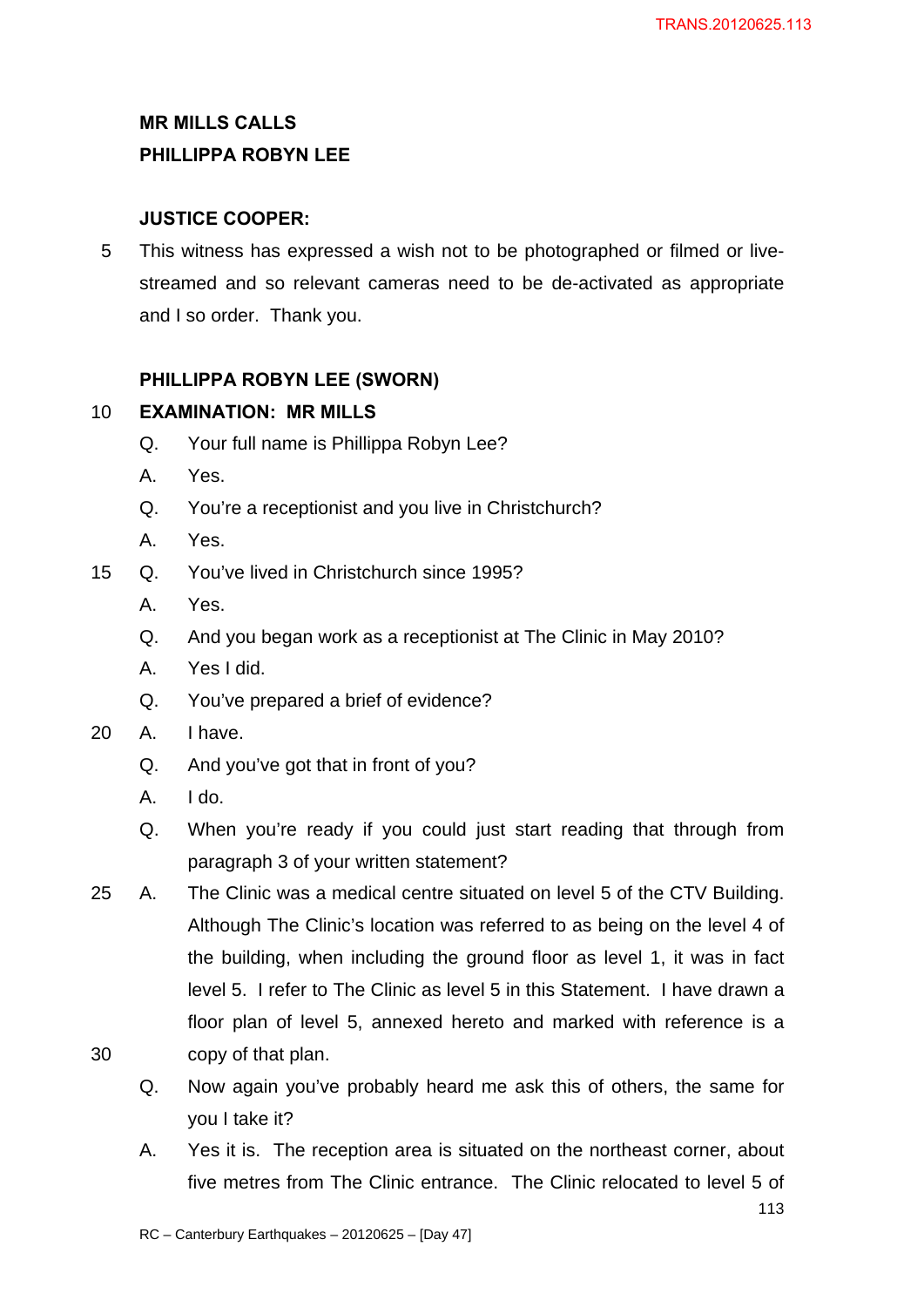TRANS.20120625.114

the building around the  $5<sup>th</sup>$  or  $6<sup>th</sup>$  of January 2011 after its earlier premises at 192 Gloucester Street had been red-stickered. This was due to the risk of falling masonry from the neighbouring building after the Boxing Day 2010 earthquake. The Clinic re-opened to the public 5  $\mu$  around the 10<sup>th</sup> of January 2011. The general feeling of the staff was the building was an unusual location for a medical centre. There was also a lot of comment made by staff and patients that the building was not suited to a medical centre. For example, The Clinic did not have any sinks in consultation rooms or in the nurses' station. A make-do 10 wash station was set up with a water cooler style tap on it. I understand The Clinic was awaiting consent approval for clinics and plumbing could be installed permanently.

I had only been in the building a couple of times prior to the September 15 2010 earthquake. This was back in approximately 2007 or 2008 when I went to the gym that was on the top floor, level 6. I did not notice anything unusual about the building at that time. My first visit after that was around the 28<sup>th</sup> of December 2010, when The Clinic staff were invited to look through level 5 of the building before moving. At that 20 time, everyone commented and giggled about the green sticker on the building entrance because of the red sticker at the Gloucester Street premises. I do not recall much comment about the condition of the building at that time. I remember representatives of Pegasus Trust Limited coming in to view The Clinic shortly after our move. I also 25 understood from an article I had read in the newspaper that a representative from Pegasus had gone through and inspected level 5 of the building. I do not know if this was for structural safety or for a medical audit. However, when discussing the accounts for The Clinic with Faye Kennedy the clinic manager, Pegasus had billed The Clinic 30 for an engineers' inspection.

Q. Can I just ask you to pause there?

A. Yes.

114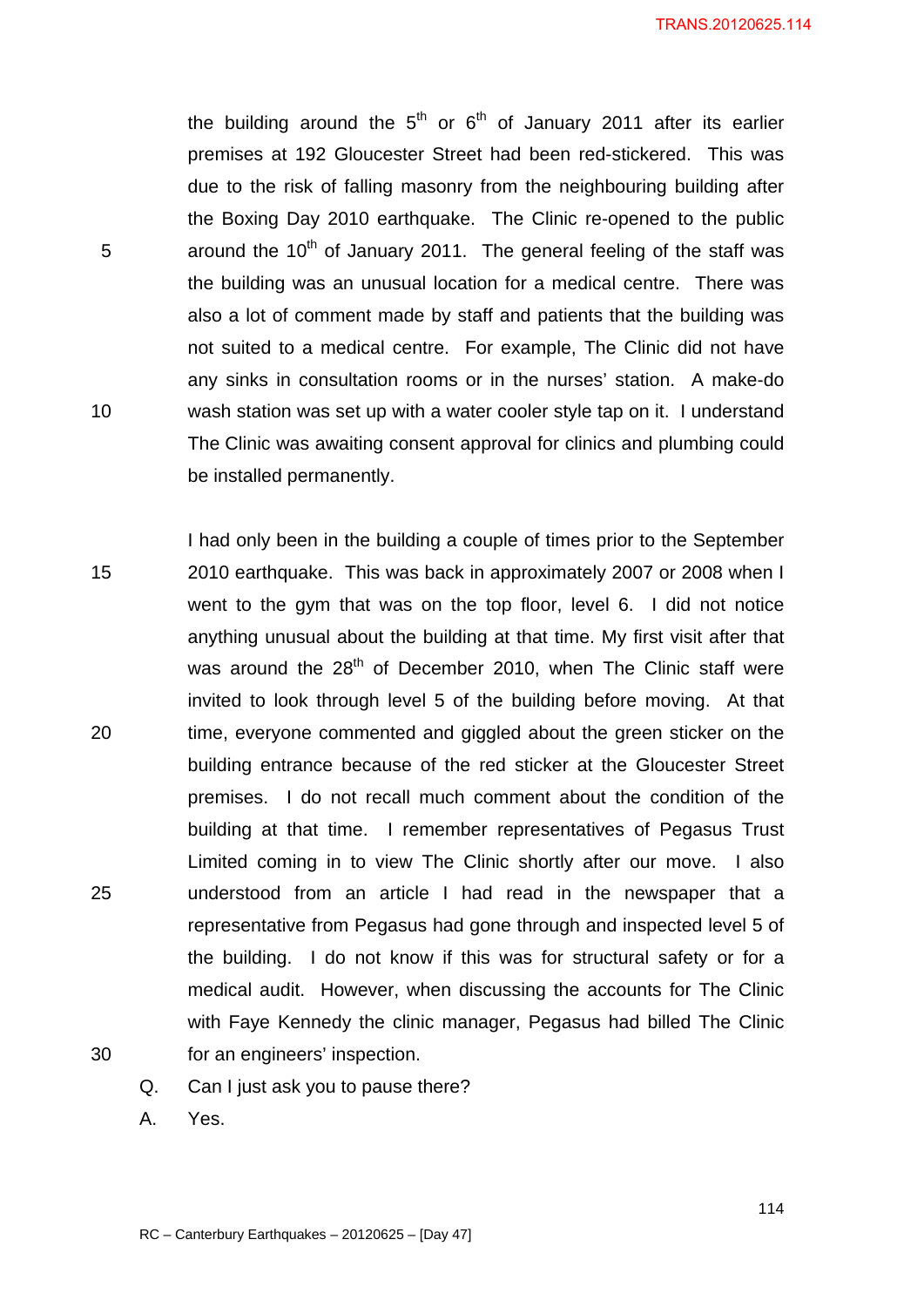Q. I think you know what I'm about to show you. It won't be necessary to show this to other counsel because it's not contentious, I'm just clarifying something but I'll give the Commissioners copies.

## **WITNESS REFERRED TO DOCUMENT – TAX INVOICE FROM PEGASUS**

## 5 **HEALTH**

Q. I just want to clear up with you, or clarify with you this tentative conclusion, I suppose, you reached that Pegasus might have been doing an engineering inspection. Now you'll see you've got in front of you a tax invoice from Pegasus Health?

## 10 A. Yes.

- Q. And it refers to an earthquake inspection, see that?
- A. Yes I do.
- Q. And it's dated the  $17<sup>th</sup>$  of December 2010?
- A. It is.
- 15 Q. And you'll see that the reference to The Clinic is at 192 Gloucester Street?
	- A. Yes it is.
	- Q. Now am I correct that that's the previous location of The Clinic?
	- A. Yes and I am aware they went through at that time as well.
- 20 Q. Yes, so do you think this is the, when you say that you were told by Faye Kennedy that Pegasus had billed The Clinic for an engineers' inspection, do you think that's what she might've been referring to?
	- A. I assume it must've been, yes.
- Q. Thank you I just wanted to tidy that up as need be. Now you're at 25 paragraph 8.
- A. The building exterior was mostly glass. I did not see any cracking in the exterior concrete. There was internal cracking along the west wall on level 5. Some of these cracks were quite large, approximately one metre in length. The cracks started from the bottom and went 30 diagonally, went up diagonally. These were visible from at least three metres away. I did not relate the expansion of the cracking to a particular aftershock. Faye had put white tape on some of the cracks, but the cracks had grown past the tape by about two inches.
	- Q. Can I just ask you to pause there and ask you two questions about that?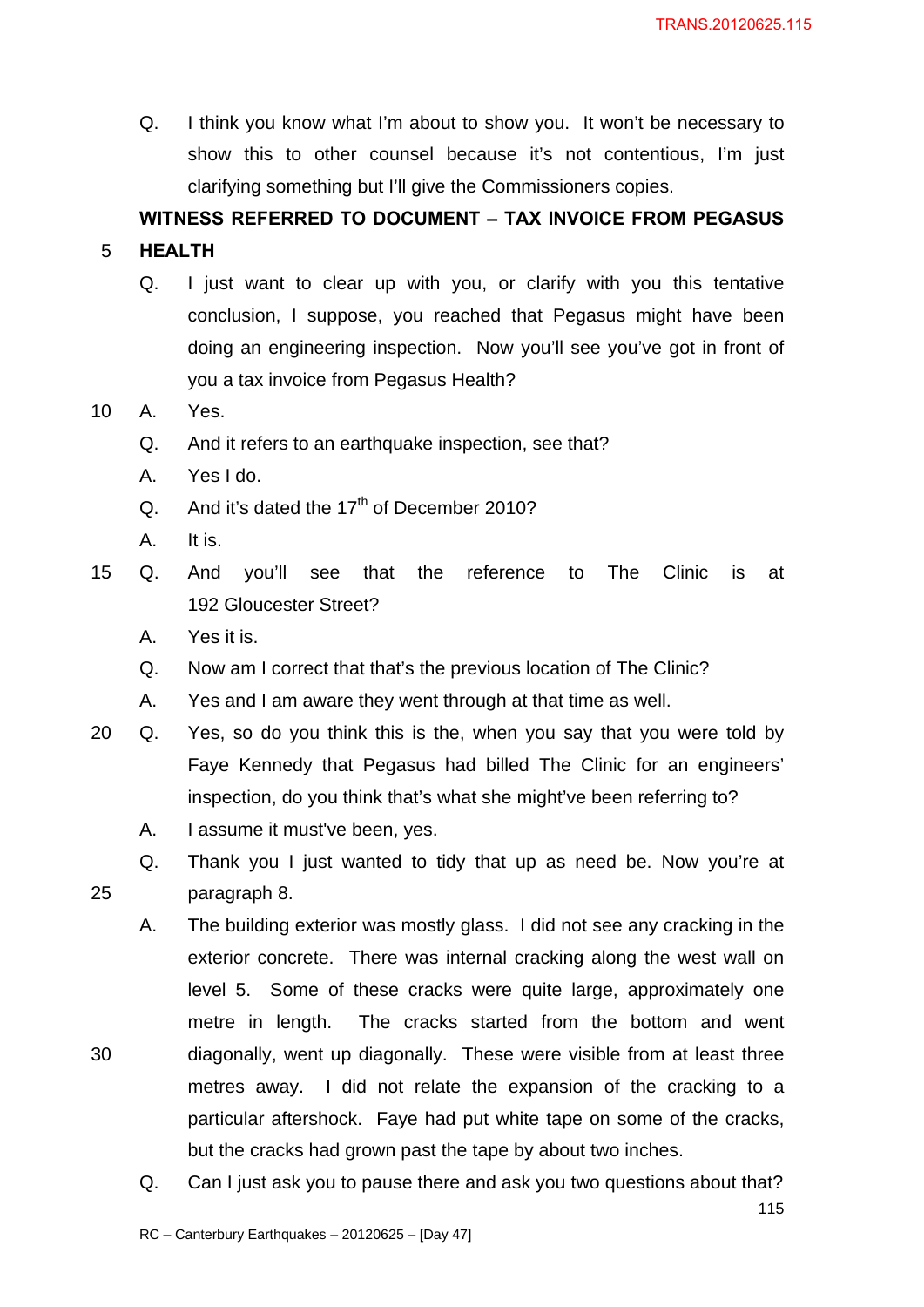- A. Sure.
- Q. You've got in front of you the plan of level 5?
- A. Mhm.
- Q. Are you able to identify on that where this internal cracking along the 5 west wall was that you referred to?
	- A. Um, on top of the west wall there's some writing?
	- Q. Yes?
	- A. It's in that middle room there, yeah.
	- Q. Right in that area there?
- 10 A. Yes, through there.

Q. Thank you, and then the reference to white tape being put on the cracks but the cracks had grown, do you, are you able to say over what period of time that expansion or growth had taken place?

- A. She put the tapes on the week that we moved, so that was the  $5<sup>th</sup>$  and
- 15  $6<sup>th</sup>$  of January and I assume from that point through till the 22<sup>nd</sup> of February they had grown.
	- Q. Thank you, you're at paragraph 10.
- A. I did not notice the floor moved when people walked past. Initially the reception desk was not fixed to the floor so it used to wobble when it 20 was touched or leaned on. Many patients thought it was from an earthquake but it was later secured and did not move after that. The building really shook during an aftershock. A lot of the staff did not like being in the building because of this. The neighbouring building to the west was being demolished and the banging would make, would really 25 make the building shake. Staff noticed this and mentioned it feeling like an earthquake. As our old premises at Gloucester Street also moved with large trucks and buses passing it was not unusual for us to feel movement. However, the demolition felt quite violent and we were surprised at how much the building moved. The shaking could be heard 30 and felt all day. The Clinic staff were also surprised with how much it would be felt on the opposite side of the building and that high up.
	- Q. Just again I will try and clarify what you're referring to here, when you say, "On the opposite side of the building," which side are you referring to by reference to that plan?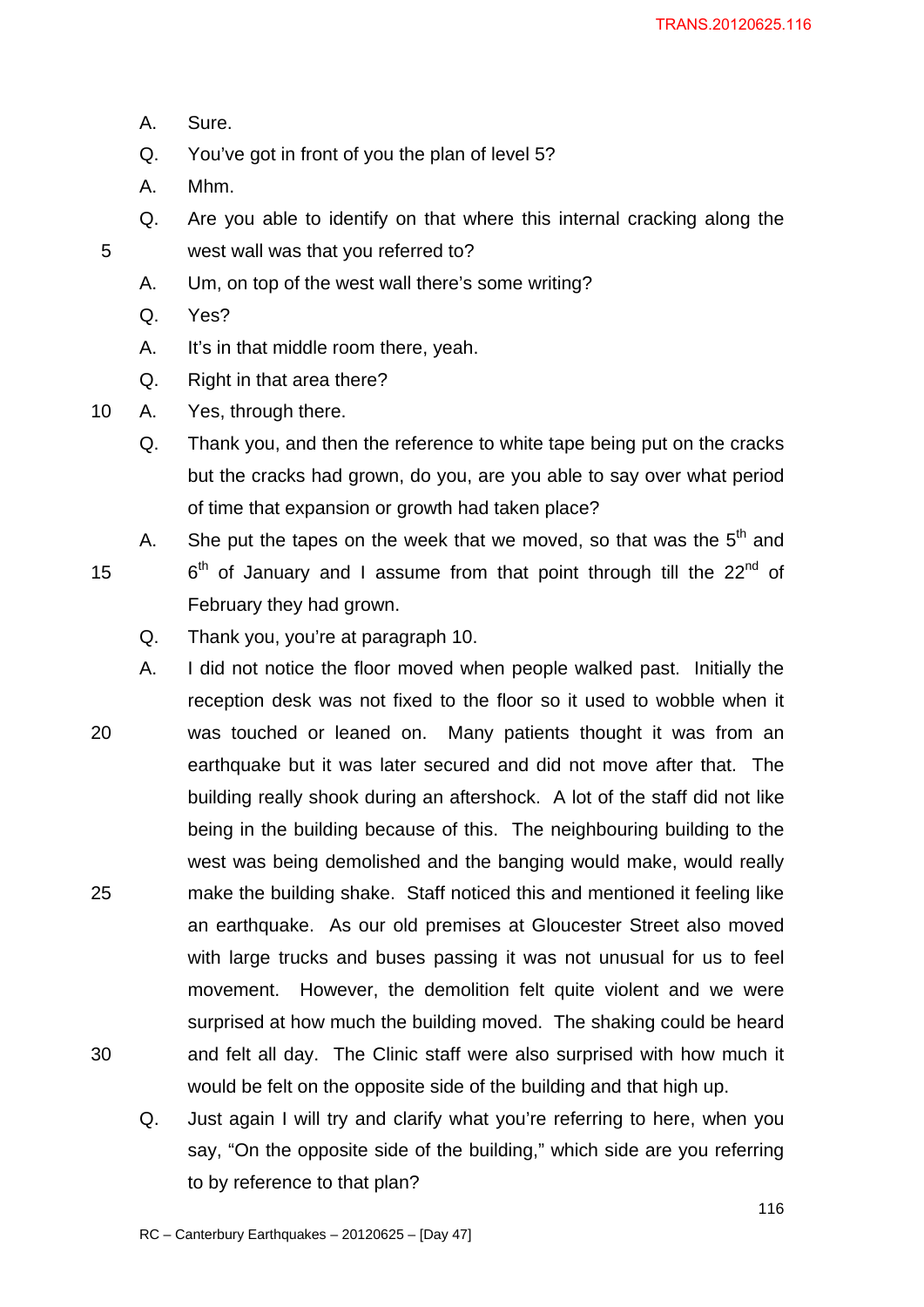- A. Well as you can see the reception and Dr Maysoon Abaas' room, that's where The Clinic staff were. We didn't really have or use the facilities on the other side of the building. And the other side of the building was where the demolition was occurring.
- 5 Q. So when you say, "The movement on the opposite side," you're talking about the western side again?
	- A. Western side, yes.
	- Q. Thank you, you're at paragraph 11?
- A. The reception desks were on a three-weekly rotation. On the week 10 beginning the  $21^{st}$  of February 2011, my desk was on the right-hand side directly behind the reception counter and is marked with number 1 on the plan. Dian Falconer was on the northeast corner and her desk is marked with the number 2 on the plan. Marion Hilber's desk was against the north wall to the right of the reception desk. It is marked 15 with number 3 on the plan. The wall to the south of the reception area is the wall between reception and the consultation room for Dr Maysoon Abaas. This wall is marked with number 4 on the plan. Photographs of the reception area is annexed hereto and marked with the reference. The bottom photograph is taken from the level 5 20 entrance doors and shows the reception area in the northeast corner. The top photograph is of Dian sitting at what was Marion's desk on the  $22<sup>nd</sup>$  of February 2011. My desk is the desk and empty chair in the foreground. The grey coloured desk at the top right corner of the photo is where Dian was sitting that week.
- 25

I was sitting at my desk on the  $22<sup>nd</sup>$  of February 2011 when the earthquake struck. Dian was sitting at her desk behind me. Marion was not at her desk. She had gone to lunch and was sitting in the staffroom. The shake was very violent. The computers fell off the desks onto the 30 floor. I remember a pause in the shaking. I had time to stand and I started to walk towards Dian. Dian also stood up and began to walk towards me. When I was looking towards Dian I could see that all the windows were still intact. Before Dian and I reached each other there was a large cracking sound. I thought it was the start of an aftershock

117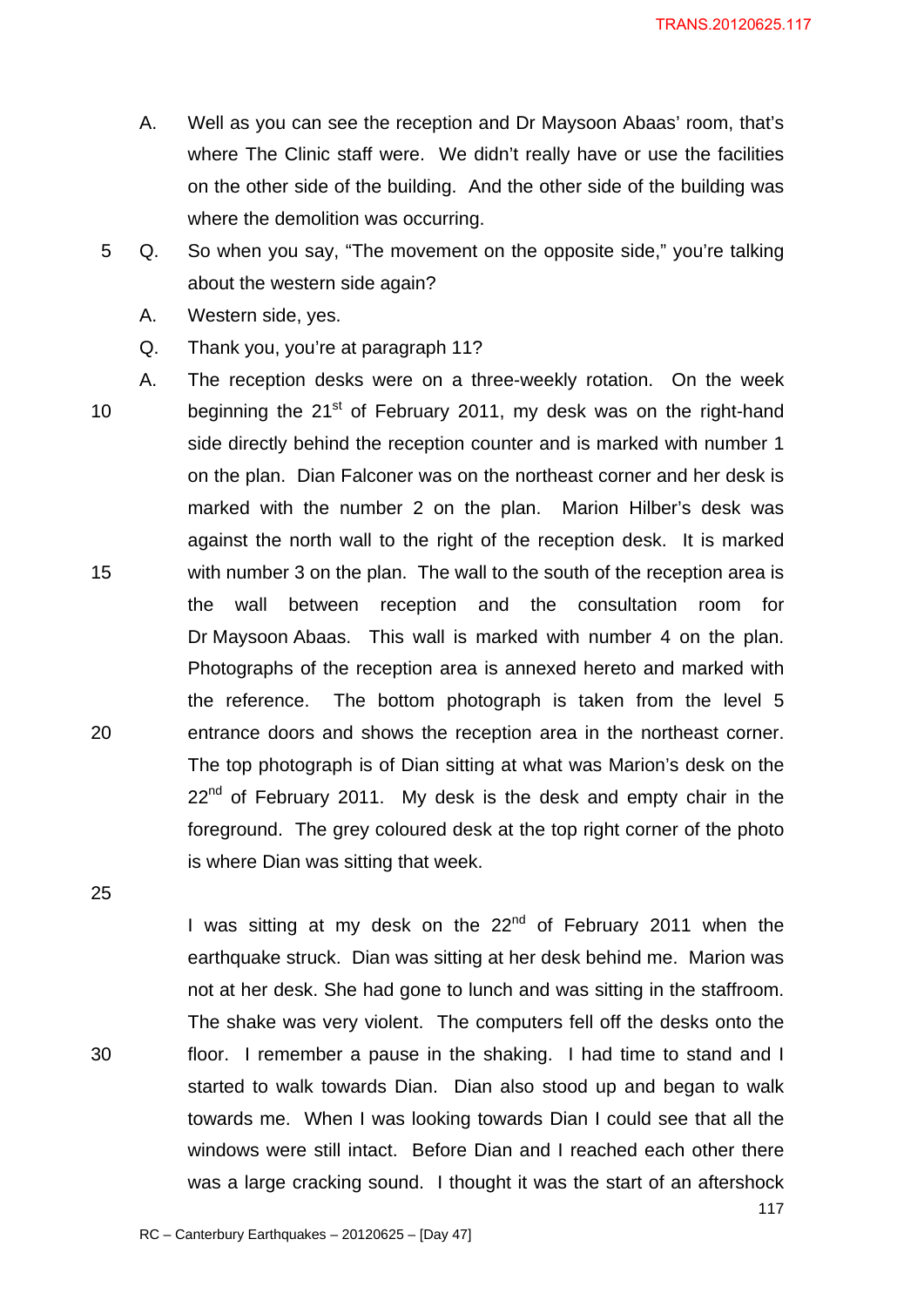but I now know it was the building starting to collapse. I have marked my approximate location on the plan with number "5". I started falling to the south towards Maysoon's consultation room. My desk was also falling south towards me. I remember everything coming towards me 5 and that my desk and chairs were falling down with the building. While I was stuck in the rubble I could only move my left arm. I felt around me to find out what I was trapped in. I was in a very tight space and could only feel what was in my bubble. I remember feeling the threads of the carpet flooring in front of me and I could also feel the concrete floor slab 10 had broken. There was a crack in the concrete that was large enough for me to fit my hand through. My left foot was caught in my desk drawer and I could feel all of my stationery around me. When I was rescued my foot was forced out by the Fire Service. My right hand was also pinned between my desktop and what I believe was the wall 15 marked "4" on the plan. I still have the mark of the desk wood on the palm of my hand and I can remember this wall coming away as I was being rescued. I was rescued from the building rubble at 16:45 that afternoon.

Q. Thank you. Do you want to take a moment? Once again it's possible 20 there might be some other counsel who want to ask questions or the Commissioners may.

## **CROSS-EXAMINATION: MR LAING, MR WALLACE AND MR SHAMY – NIL**

#### **QUESTIONS FROM COMMISSIONER FENWICK – NIL**

#### 25 **QUESTIONS FROM COMMISSIONER CARTER:**

- Q. Just in that last memory you had of the large crack in the floor, big enough to put your hand through –
- A. Yes.
- Q. have you got any ability to remember just how that crack might have 30 been orientated?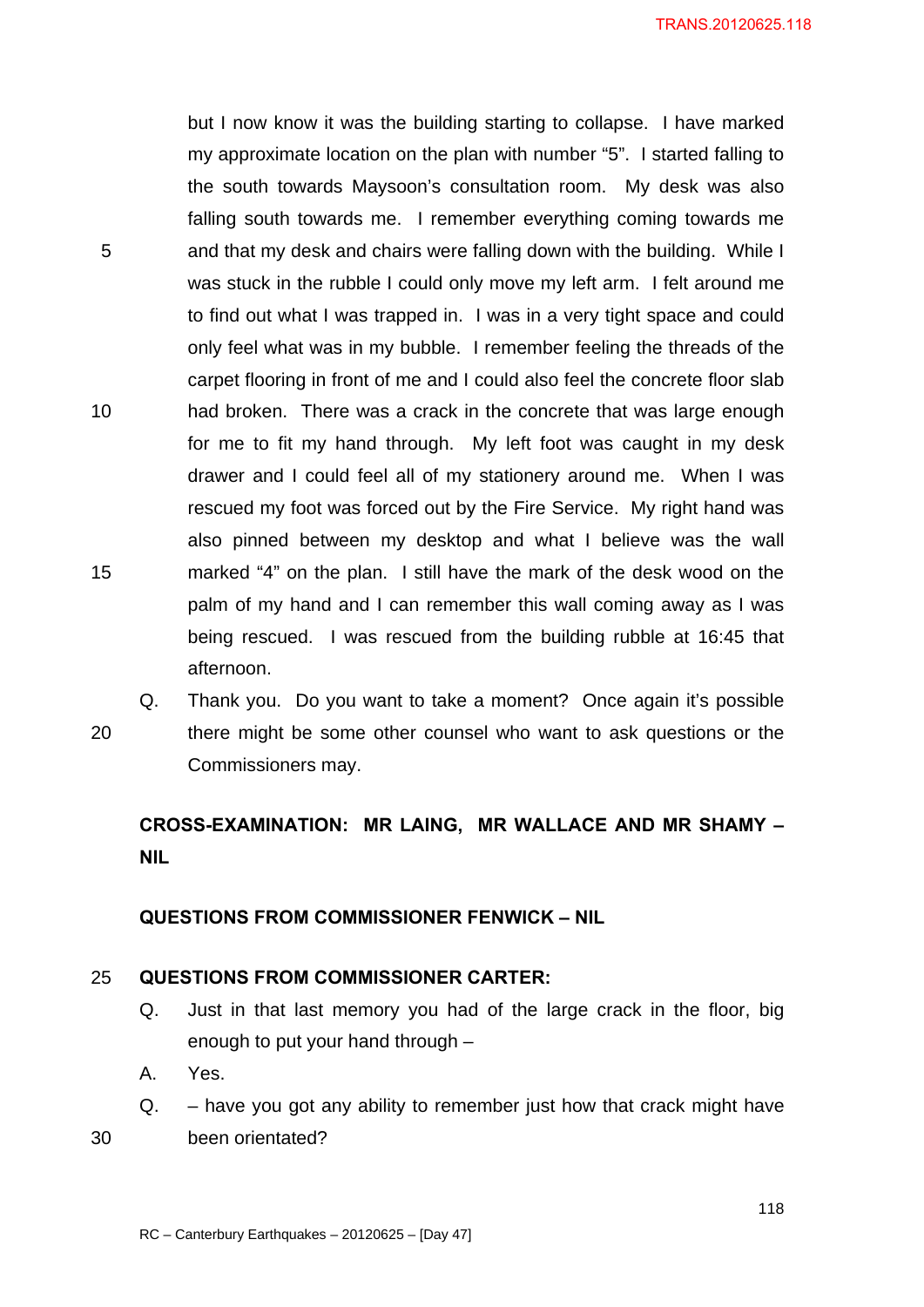- A. The crack was in front of me horizontally. So it was right at my chest. I was in what I refer to as a down-facing dog position so the floor of the concrete was quite close to my face and it was right in front and I could slip my whole hand through it.
- 5 Q. Would it have been running, given that Madras Street is on the east, would it have been running east-west that crack?
	- A. It would have been running, yeah, Madras, yeah, east-west, yes.

## **QUESTIONS FROM JUSTICE COOPER - NIL**

## **WITNESS EXCUSED**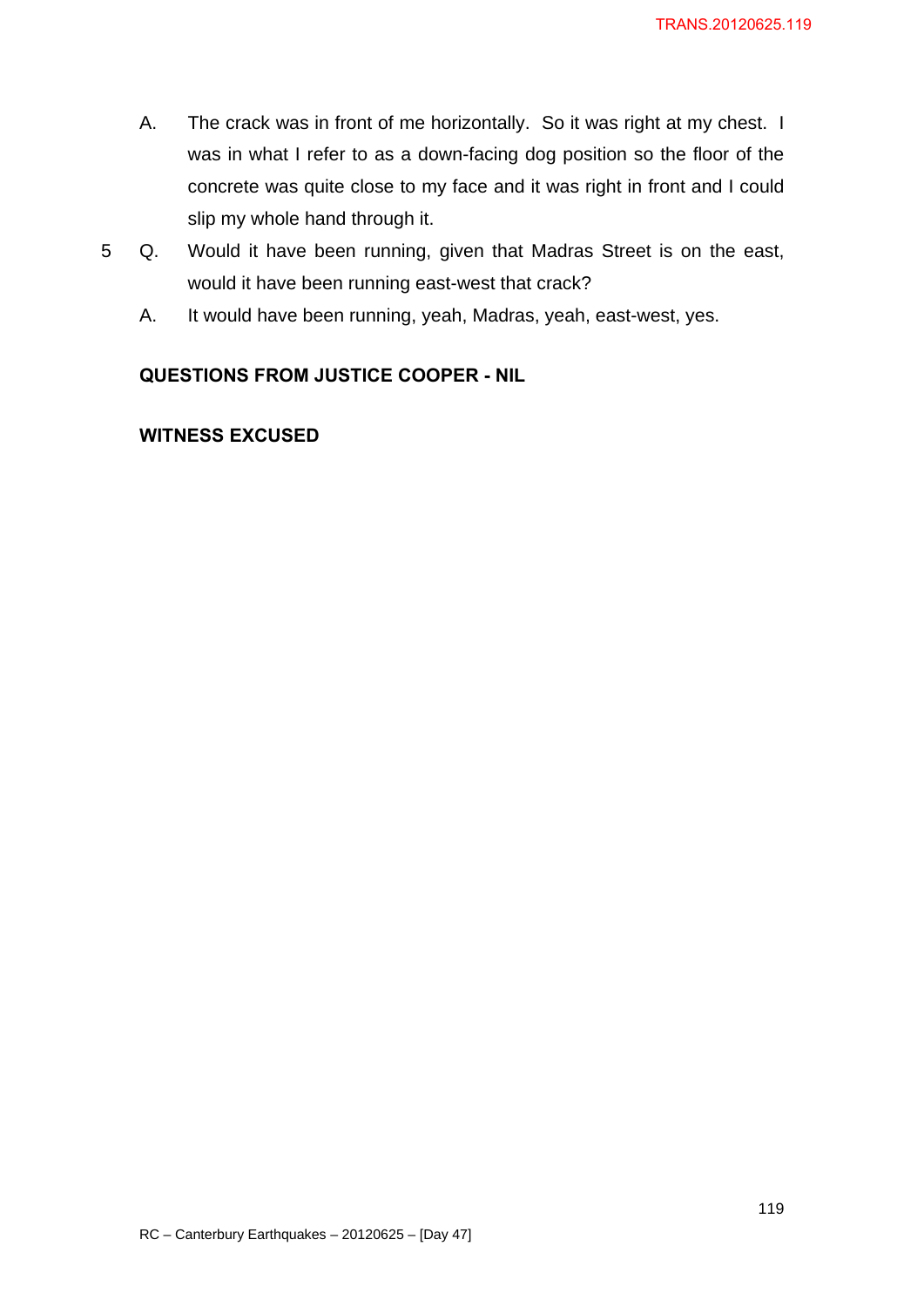# **MR MILLS CALLS RONALD WILLIAM GODKIN**

## **JUSTICE COOPER:**

5 The same orders apply for this witness. He is not to be photographed, filmed or live-streamed and relevant cameras must be de-activated or diverted as appropriate.

## **RONALD WILLIAM GODKIN (SWORN)**

## 10 **EXAMINATION: MR MILLS**

- Q. Your full name is Ronald William Godkin?
- A. That's right.
- Q. You were on the third floor, which others would describe as level 4, of the CTV building when it collapsed?
- 15 A. Yes, that's correct.
	- Q. You were a tutor in health care at Kings Education?
	- A. Yes.
	- Q. Now you've prepared a written brief of evidence which you've signed and have in front of you?
- 20 A. Yes.
	- Q. Could you just start reading it at that last sentence in paragraph 1 please.

I started with Kings Education part time in May 2008 and became full time on 3 May 2010. Prior to that I was employed by Richmond NZ, 25 which is the largest mental health provider in New Zealand, involved in transitioning people from mental health facilities into the community. Kings Education had the whole  $3<sup>rd</sup>$  floor, which you've called level 4. I was the Health and Safety Officer for the floor because no-one else wanted the job. We had 71 students and nine staff who died when the 30 building collapsed.

> Pre-September 4. Prior to the September earthquake I thought the building was fine and you'll see in the map in front of you where I was and I'll try and show where I was at different things. I had none of the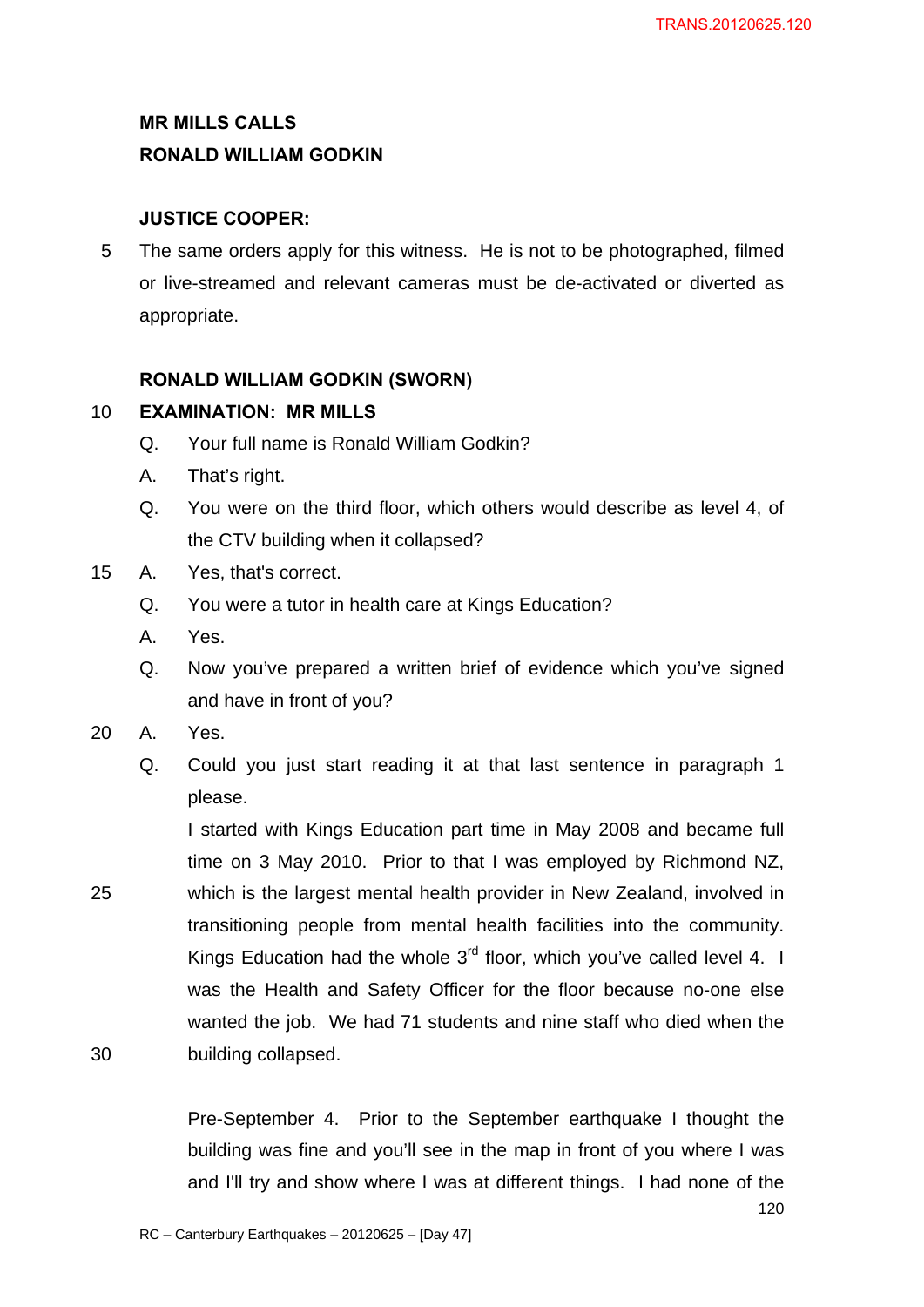concerns I understand others have mentioned about the building feeling flimsy even before the  $4<sup>th</sup>$  of September. I could feel the floor movement with pedestrian traffic and the people as they ran past. Here we go. This was my room here and as people came down here they'd go to the 5 common room, kitchen or through this way to the lift and that sort of thing and it was quite common for people to be running down this area, walking quite fast and I'd feel –

#### **JUSTICE COOPER:**

- Q. Your room is the room marked ACE is it?
- 10 A. That the ACE programme and that was where I was working to prepare people for, to work as nurse aides in the retirement industry.
	- Q. Okay, thank you.

## **EXAMINATION CONTINUES: MR MILLS**

- A. I could feel movement as I said before. This was the vibration of people 15 walking around the corridor and since preparing this I've got to know a real estate agent who worked for ANZ who was in the building at the time and he, and I passed over his name to the Commission. Following the September earthquake there were a number of cracks that appeared on the 3<sup>rd</sup> floor. Attached is a floor plan you can see.
- 20 Q. Again, just to keep the record straight. You've heard me ask that question of other witnesses about the plan.
	- A. Yes.
	- Q. I take it the answer from you is the same?
	- A. Yes, that's right and I will endeavour to, perhaps it's not to scale as I'll
- 25 point out with different things I've prepared (marked "A"). Where's A?
	- Q. Well that's the general floor plan.
	- A. Yep, that's right, okay. The positions of the rooms and internal walls have been drawn to scale and their placement is approximate only. The cracks – sorry?
- 30 Q. I was just going to say, I think it says, "have not been drawn to scale."
	- A. Sorry, have not been drawn to scale. The cracks and other issues of concern that I refer to in my evidence are marked on this plan. So these things here are all things that I will be referring to. There was a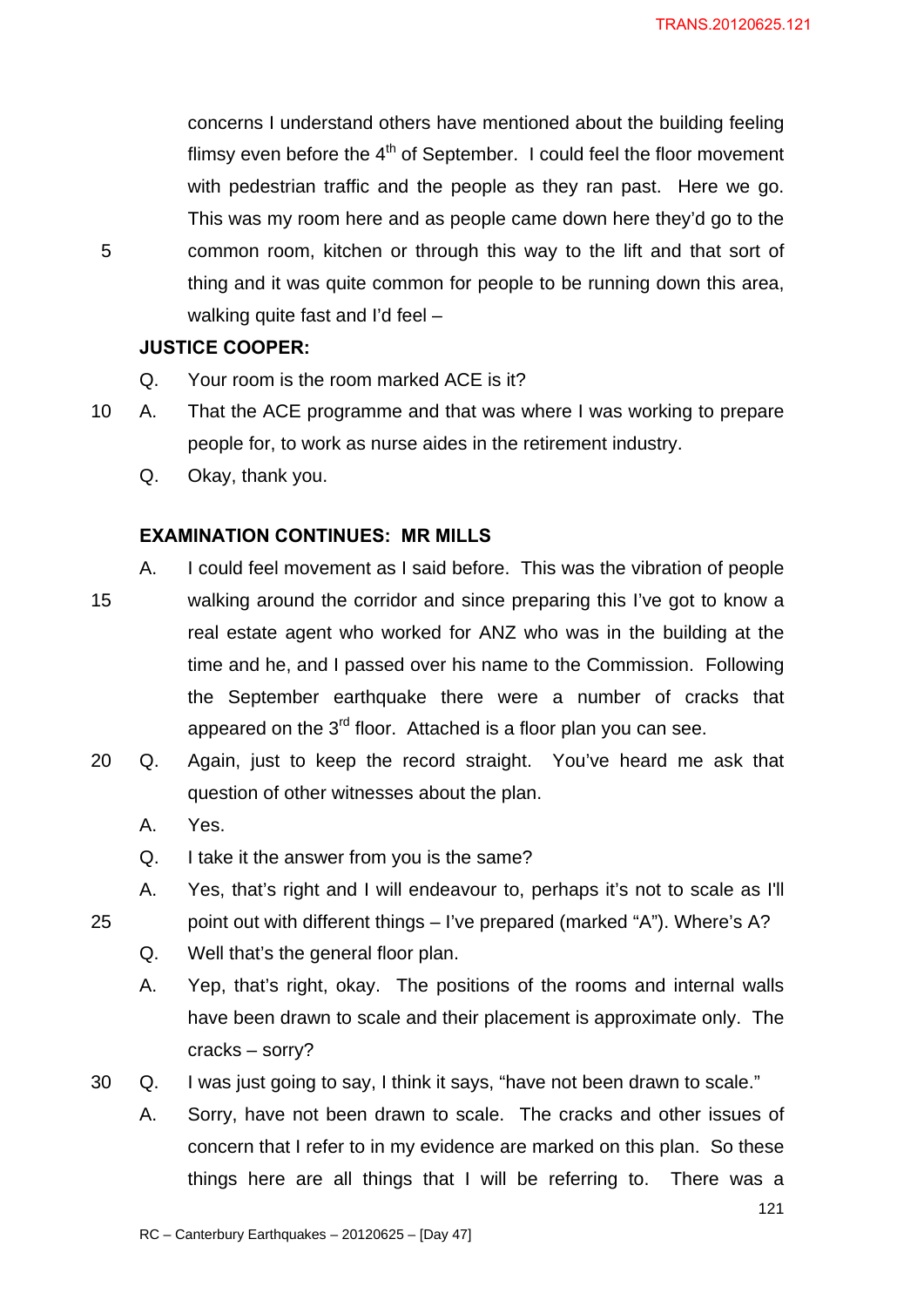horizontal plaster crack under the window on the western side here. I have marked the approximate position. This is "1" on the plan, okay? That one there.

- Q. Yes.
- 5 A. It was only visible as a crack in the plaster only, okay, and that was under the window. It was quite a large window and it was going from half way underneath the window, the width of the window down to the floor.
	- Q. Right, thank you.
- 10 A. On the eastern side of the student common room there was a big glass wall, this one here, and that had a very large crack that developed about the middle. So all this wall along here was glass. It had a doorway into the student common room there and a doorway in here and that's where it is there.
- 15 Q. And that crack is horizontal or vertical?
	- A. It was, it was vertical.
	- Q. Thank you.
- A. It had gone from the top to bottom. I got black tape to tape it because I didn't want it to break in another aftershock. There was also a big crack 20 which ran from ceiling to the floor in an internal partition wall between the tutors' room and the audio visual room. Now this is the audio visual room here and the crack was in this part here. Okay. I have marked the approximate position of this as "3" on the plan and we would go into that room fairly regularly after each earth shake or aftershock and see if 25 there was any further movement of the width of the crack and that crack developed possibly around about the September earthquake but it was plaster only and it was about the width of my finger. In other words, it was about 50 millimetres. Finally, there was a hump in the floor which I've referred to in more detail in my evidence and this was the hump 30 here, number 4. I now realise that each of these areas of damage run together effectively in a straight line going from here through here, okay, so this reception area was back a little bit to put it, put it into (inaudible 16.40.11).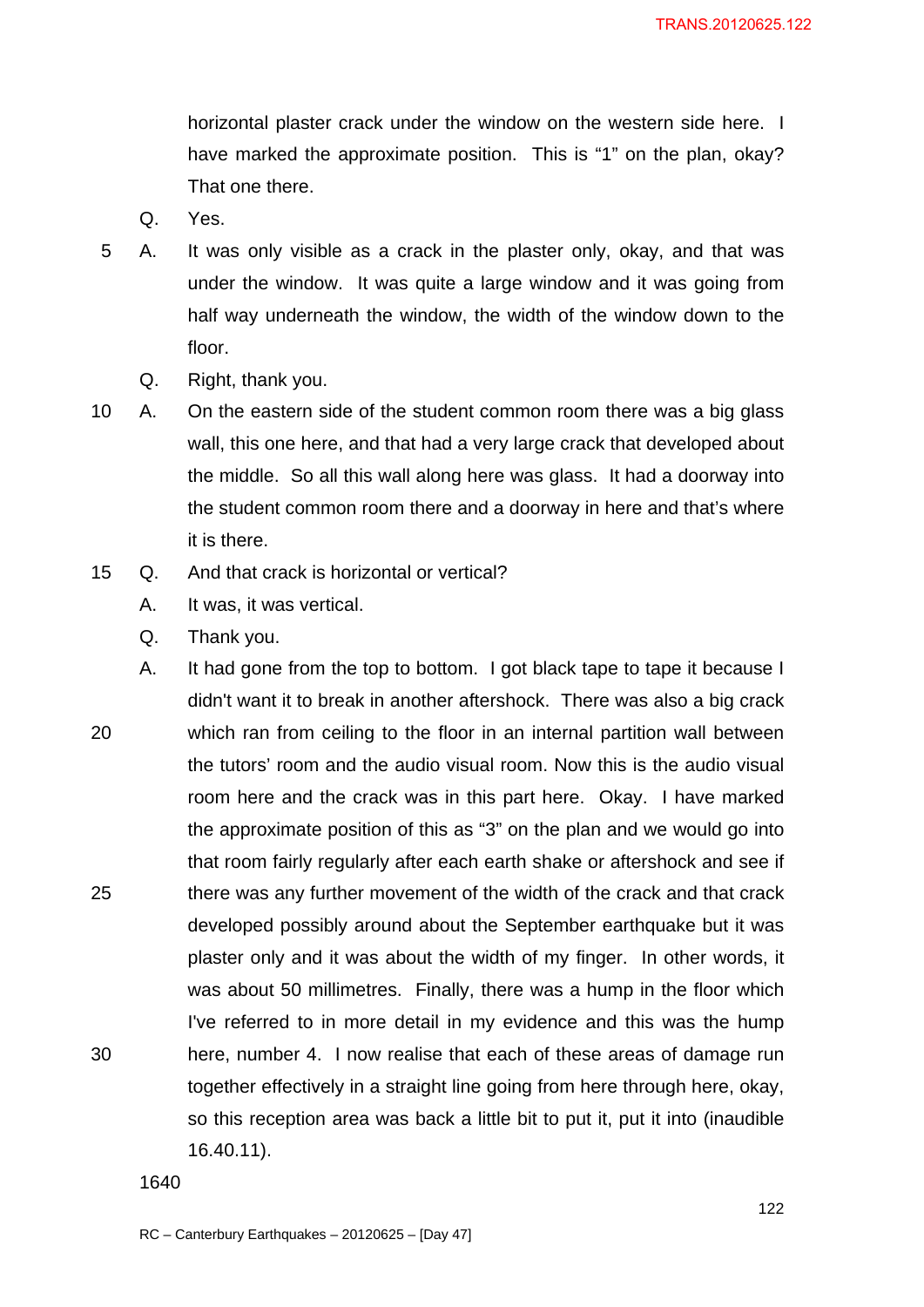- Q. Can I just clarify with the hump that was running east-west was it?
- A. It was running east-west. Now if we could go to, um, I'll show you approximately where it is on figure 173, if we can go to that particular figure, it's pre-class beam location plan and I'll be pointing to levels 2 5 and 6, so if we can go to that particular one.
	- Q. We'll do our best so the reference you've got is?
	- A. Reference to figure 173 and it's titled Precast Beam Location Plan and it shows down one side the position of the pillars and beams.
- Q. You'll just have to bear with us a moment because that won't be our 10 reference that's probably from one of the DBH consultant reports I suspect.

#### **JUSTICE COOPER:**

- Q. Can you remember where you found that figure?
- A. Yes it was on the diagram that came up this morning, your worship.
- 15 Q. Was it.
	- A. Yes, and I took that off because I thought I could use it this afternoon.

#### **EXAMINATION CONTINUES: MR MILLS**

Q. Its actually in the file, it's the one marked QIMAV.490189316 and it's just the sketch floor plan that showed the north-south –

#### 20

#### **JUSTICE COOPER:**

Too fast for me Mr Mills I'm sorry.

#### **EXAMINATION CONTINUES: MR MILLS**

- Q. Here it is.
- 25 A. That's it, oh here we go. Now what I was going to point out is that between column E and F this was the approximate position of the hump. We had offices along here, okay, and the hump was in, would be in line with this position here, D and E, on this plan.
	- Q. So this is the beam on line 3 running east-west.
- 30 A. Yes and it was so pronounceable that people who were sitting in our reception desk they were forever losing their pencils because they'd put it on the desk like this and it would roll onto the floor. It was quite a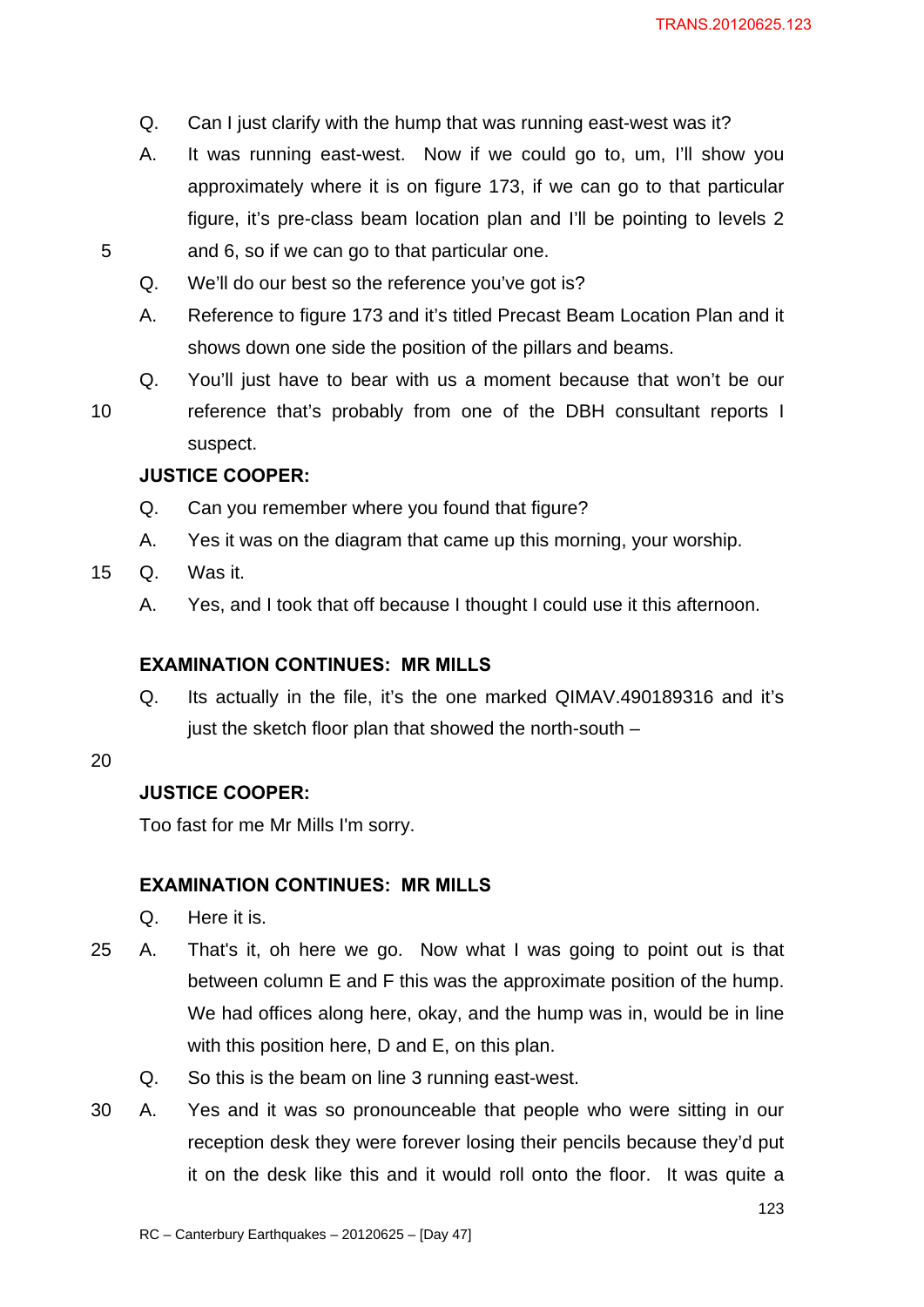definite hump and I'll talk about that later on. I did actually bring that to people's attention.

- Q. All right thank you you're at paragraph 7.
- A. If we can go back to the floor plan again please. I don't need that one  $5$  any more. I am aware of two engineering inspections of the  $3<sup>rd</sup>$  floor. The first was soon after the 4 September earthquake and the second was in late September. On both occasions John Drew went around the floor with the engineer who was carrying out the inspection. I may have been introduced to the engineer but I cannot recall the name of the 10 engineer. The first Inspection. I was on leave at the time the first building inspection occurred. However, after I returned Brian Taylor, who was the Managing Director of Kings Education, took me around the floor and showed me the damage that had been identified. Sorry I digress can I just have my face blanked out please.
- 15

#### **JUSTICE COOPER:**

- Q. I've made an order. You are not being filmed. The camera is playing on Mr Mills.
- A. Okay thank you.
- 20 Q. Mr Godkin I have made an order and you will not be photographed or filmed or live-streamed.
	- A. Thank you.

#### **EXAMINATION CONTINUES: MR MILLS**

A. Going back, still on paragraph 8. Brian Taylor told me the staff and 25 students of Kings Education had not been allowed to go back into the building until the inspection had occurred. Brian had gone around the floor with John Drew, the Building Manager and the engineer, when the inspection had taken place. The damage that Brian drew to my attention included a crack under the window on the western wall, 30 marked 1 in the plan – this one here – and a crack in the tutors' room – this one here, just over a bit there – because there was some concern being expressed by the staff that some of the cracks were increasing. Brian asked me to do regular inspections in the future and I agreed to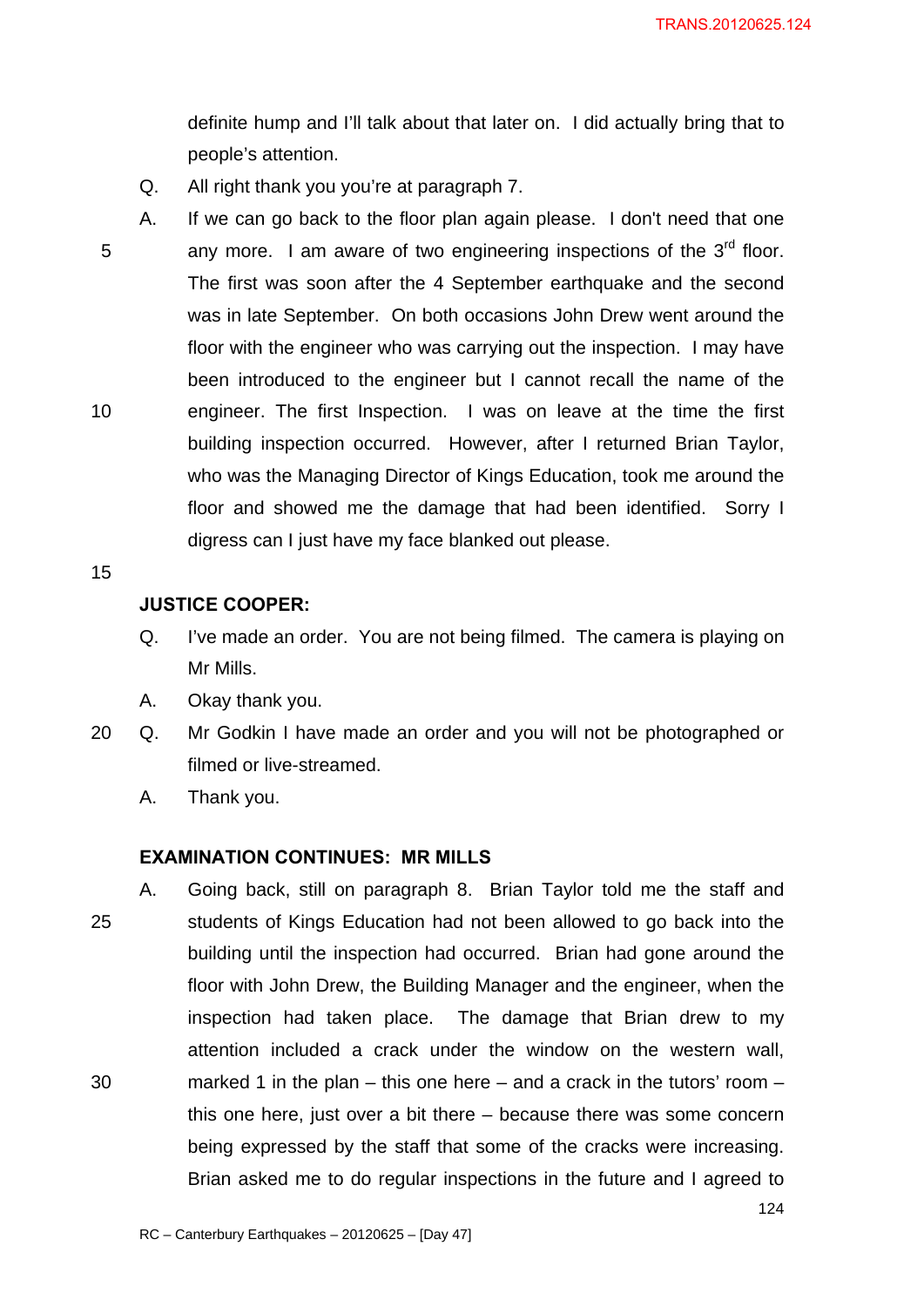do this. It started off we would have a regular health and safety meeting with Elsa DeFrew who was our education director and we also had a staff meeting on Wednesday morning and if there was any concerns they'd either go to Elsa or they'd bring it up at our staff meeting on a 5 Wednesday morning. I brought the issue of the floor movement to the attention of the Building Manager, John Drew. I understand he asked the building engineer about it when he did his first inspection. The engineer told him that floor movement from pedestrian traffic was common with a concrete floor constructed building, and this message 10 was passed to me. The second inspection – I was present for the second inspection that took place in late September. It took about half to three quarters of an hour. I walked around the floor with John Drew and the engineer and pointed out the various cracks and the hump in the floor in the reception area. They also checked sewerage and water 15 and said they would do some other things as well. I cannot recall what they were. I then had a class I needed to go to and I asked John Drew and the engineer how much longer they thought they would be. The engineer said that they had a few more things to look at and then he wanted to re-check what he and John Drew had gone over with me. 20 The engineer thought they would be about another three quarters of an hour to an hour. I later saw the engineer and John Drew going past my classroom, 'cos my classroom was here and I could see the people walking down here because the glass and here was up to about, it was frosted up to about half but you could still see people walking past, their 25 heads going past.

#### **JUSTICE COOPER:**

- Q. Just show me again where the classroom was please.
- A. The classroom was the ACE programme here.
- Q. Oh I see.

30 A. And this wall down here of my class was glass and it was frosted glass about halfway up so people couldn't look in but you could see their heads going past.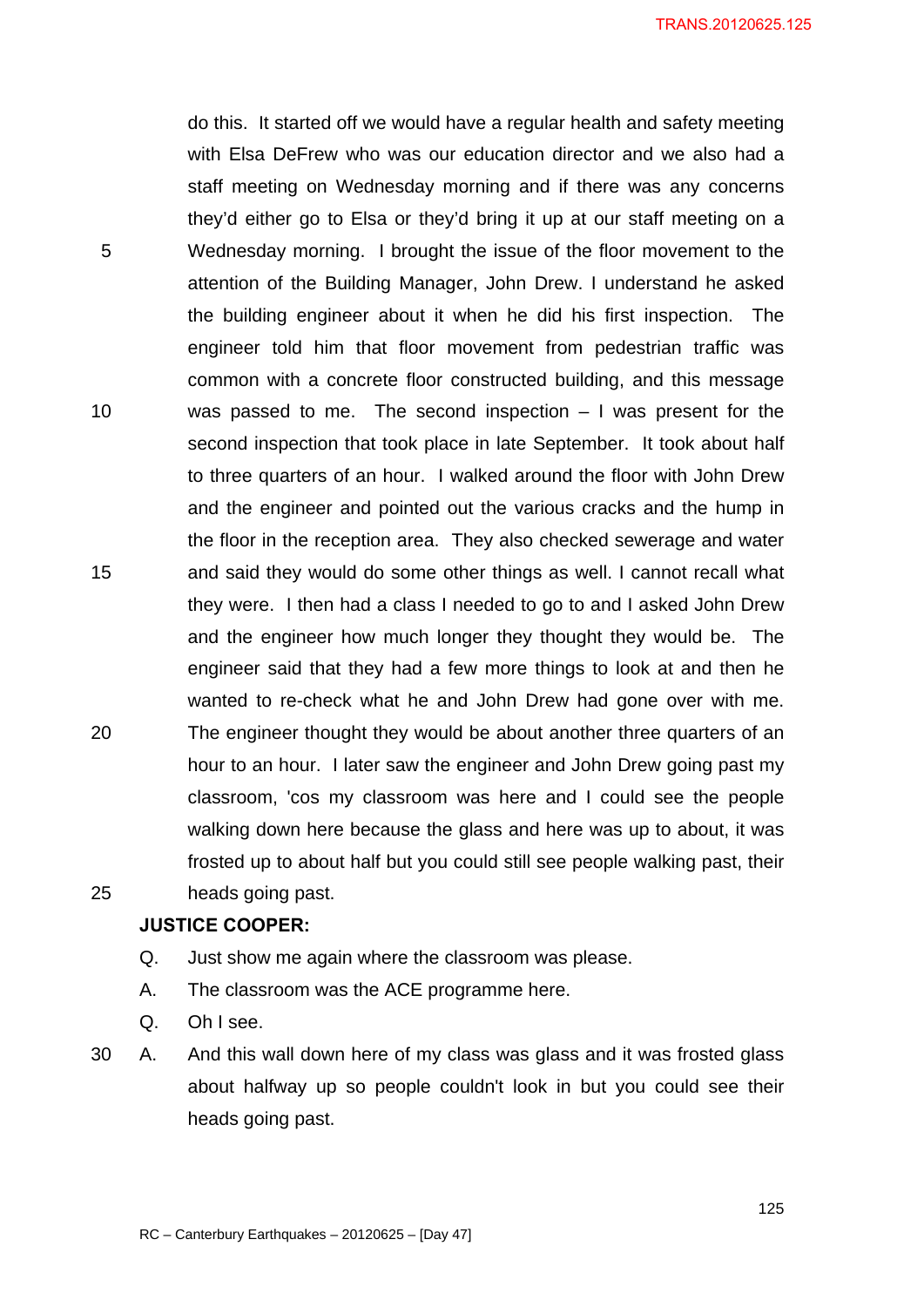#### **EXAMINATION CONTINUES: MR MILLS**

- Q. You were I think at paragraph 10, where you were just dealing with how long they were there for. I think you're probably into paragraph 11.
- A. Engineers thought they would be about another three quarters of an 5 hour to an hour. I later saw the engineer and John Drew going past the classroom but I cannot confirm the time they left, because they were there when I first arrived at school at half past eight and I saw them walking past round about quarter past nine but I don't know whether they were finished or not at that stage. The hump  $-$  this part here  $-1$ 10 have referred to ran east to west across the foyer of the building at the point marked 4 on the plan. It first appeared following the September earthquake but as we experienced more earthquakes the hump appeared to get bigger and become more and more noticeable. It was a matter of particular concern to me and to other staff. The effect of this 15 hump was sufficient to cause a pencil to roll across the receptionist's desk, which did not happen before the September earthquake. As far as I am aware the vinyl floor coverings in the foyer were not lifted during either of the two inspections in order to examine the hump, although I pointed it out to John Drew and the engineer on their second inspection 20 and expressed the concern both my colleagues and I had about it. The engineer said that all concrete buildings hump between the supporting beams that hold the floors up when the concrete dries over the support. The engineer told me the building was doing what it was meant to do following an earthquake and it was not a problem and that was the 25 message I got back that Brian Taylor had given us after the first September earthquake.

Boxing Day. After Boxing Day there was more damage. This was on the western wall adjacent to where the Les Mills building was being 30 demolished. It occurred about two to three weeks before the  $22<sup>nd</sup>$  of February earthquake and during the course of the demolition. Both of these damages were at ground level and could be seen from the ground floor car park. Underneath this area here at ground level was where people could drive their cars under, which you've mentioned before.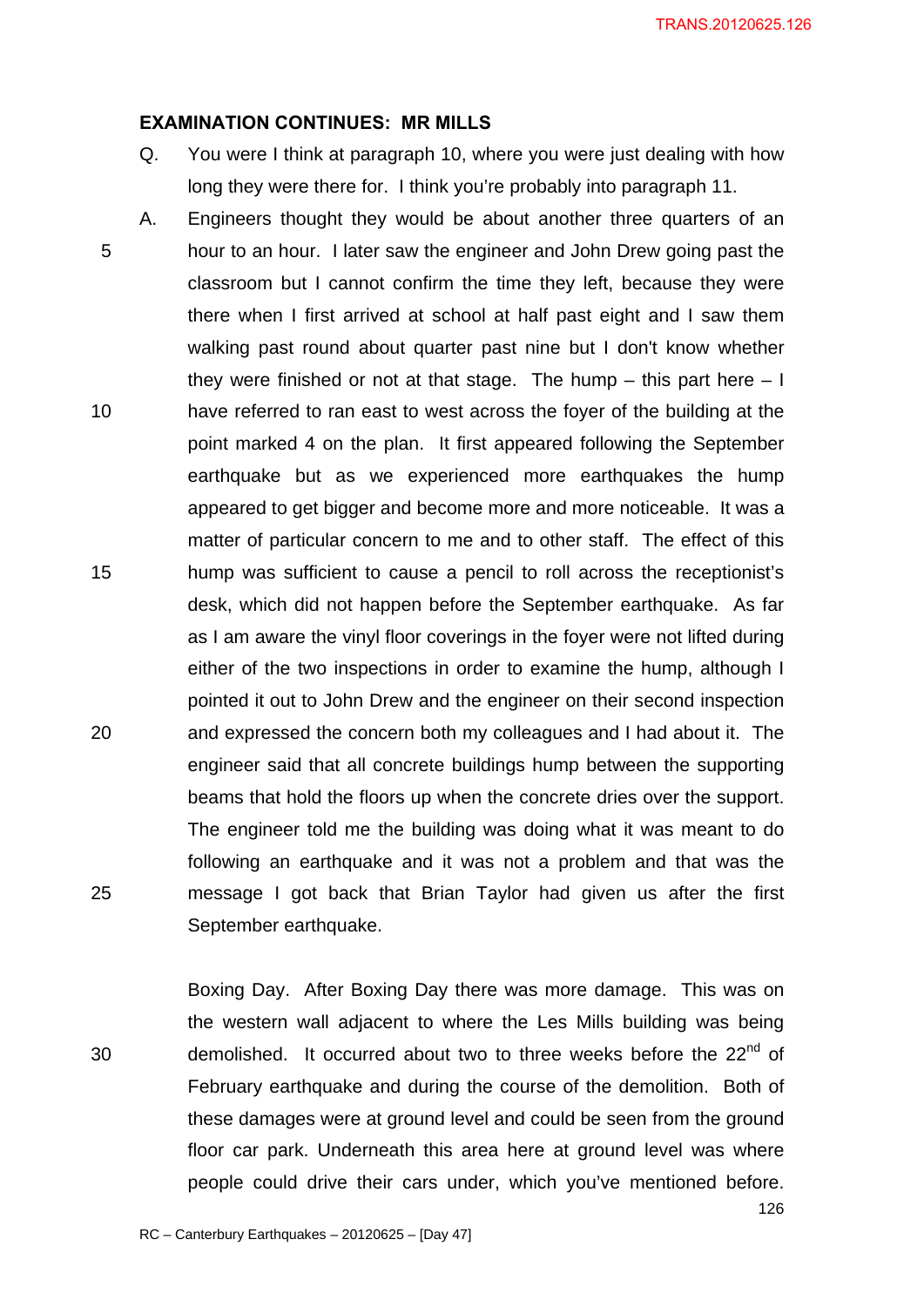They're marked 5 and 6. This one was a free-standing concrete wall which came out from the edge of the building and this part here was, again, a concrete block building which went between supporting beams, vertical pillars rather. They're marked 5 and 6 on the attached plan. 5 The damage noted as 5 involved a concrete non supporting wall at the end of the car park – that one there – and had completely collapsed eastwards, so it collapsed this way. The wall marked 6 was between two supporting pillars here and it had dropped and separated from the floor above by about 20 millimetres or so, but did not collapse. Neither 10 of these walls were load bearing. After this occurred I checked the whole of the western wall but saw no other movement or cracking so going through the carpark you could see if that wall was okay, you could also notice where some not so careful drivers had hit the pillars and the pillars seemed to be okay to survive the car hitting them.

- 15 Q. Can I just ask you on this question of checking the western wall?
	- A. Yeah.
	- Q. I take it you're checking it from the eastern side of the wall, not the outer side?
	- A. Yeah, I checked from the inside of the carpark.
- 20 Q. Yes.
	- A. Because staff had concern not just because of that wall but all of this wall along here.
	- Q. Yes so it's all from the inside –
	- A. Yes.
- 25 Q. in effect of the wall. Thank you.

A. They said none of those walls were load bearing and I checked that wall. Request a further inspection – I wanted a further inspection of the building after Boxing Day. This was because staff were concerned that the hump in the floor, this hump here, had become worse after the 30 Boxing Day earthquake and I acted on that concern by asking Brian Taylor to arrange this. Brian said he would, however Brian was killed in the collapse of the building and I do not know whether he arranged for this to be done, but Brian was the kind of person who, if he said he would do something, would do it. You could set your watch by it.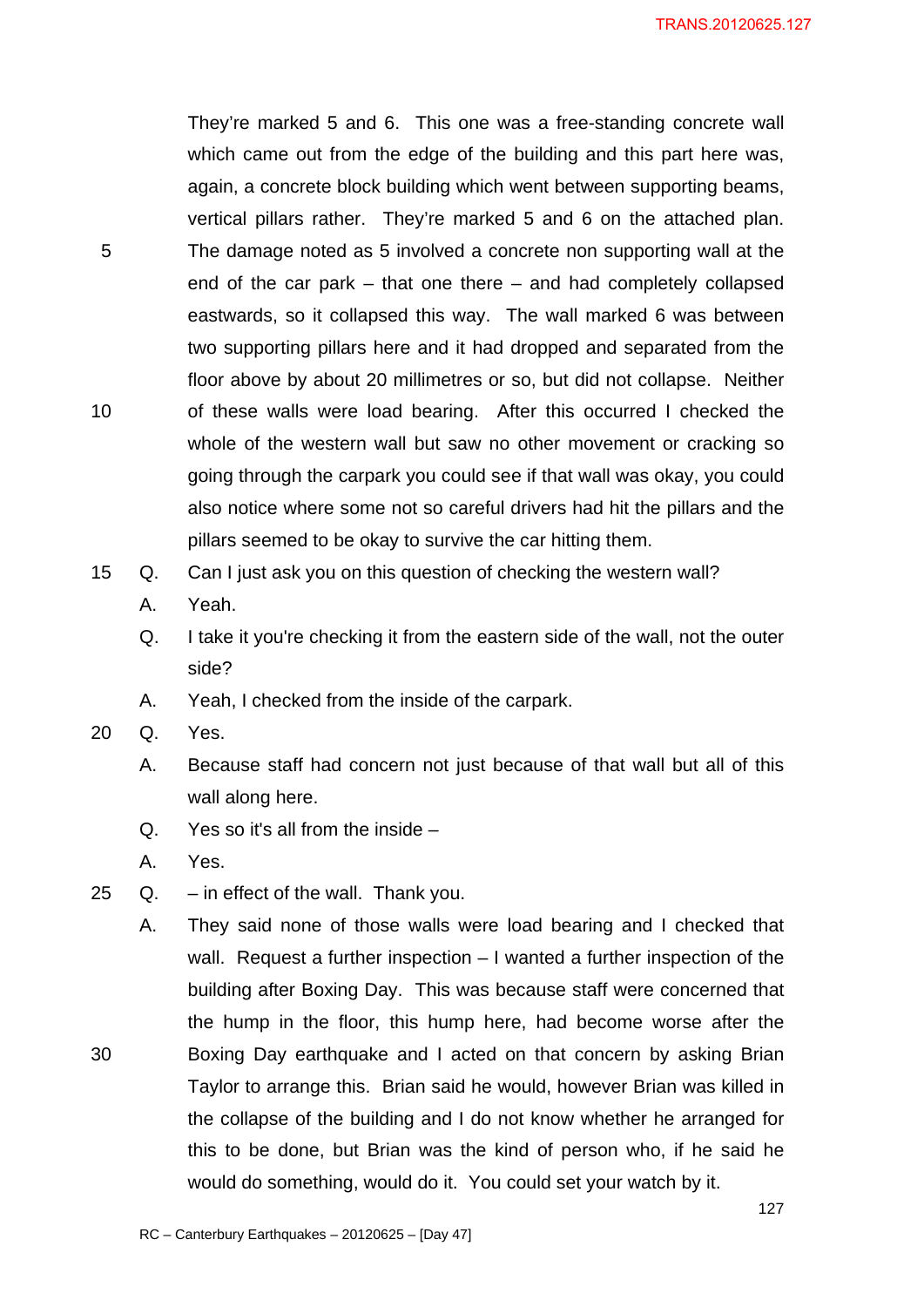Water leaks post Boxing Day. In about early to mid January, and then again just before the  $22<sup>nd</sup>$  of February earthquake, there were serious water leaks into the third floor. I spoke to John Drew about this and I 5 was advised that it was the result of work on the fourth floor with the heat pumps. The first leak was in the course of a fit-out that was being done on the western side of the fourth floor to prepare for new tenants, so the leak was in this area here, okay, in this area here and he said it was – for this people to work in this area here. The second leak was in 10 the same place as the first, again in this area here, but there was more water coming out.

- Q. Probably just need you to identify in a way that can go into the record, descriptively rather than just by pointing the cursor where you're describing these things.
- 15 A. Okay, the water leak came out of this wall here.
	- Q. Which is the records storage room wall.
- A. It was in that wall there, now this wall was not load bearing and it seemed to have – it came out of the skirting boards and there was more water flowing out with the second leak and it showed up the hollows in 20 the floor so we had to section off that part of the corridor because of –
	- Q. That's the corridor between the record storage room and the audio visual room?
	- A. That's right, yes.
	- Q. Thank you.
- 25 A. There was also problems in the male toilets, the male toilet was here and the male toilets were said to have been involved with blocked sewer lines. I am not sure what was causing this. The location of the male toilet is marked on the plan just in there. The male urinal also blocked and a tradesperson was called to unblock this and you should have 30 seen the surprise of people coming into the male toilet where they saw a female tradesperson working there. They got a fright. The visit by the tradesperson was organised and arranged by the building manager, John Drew.

128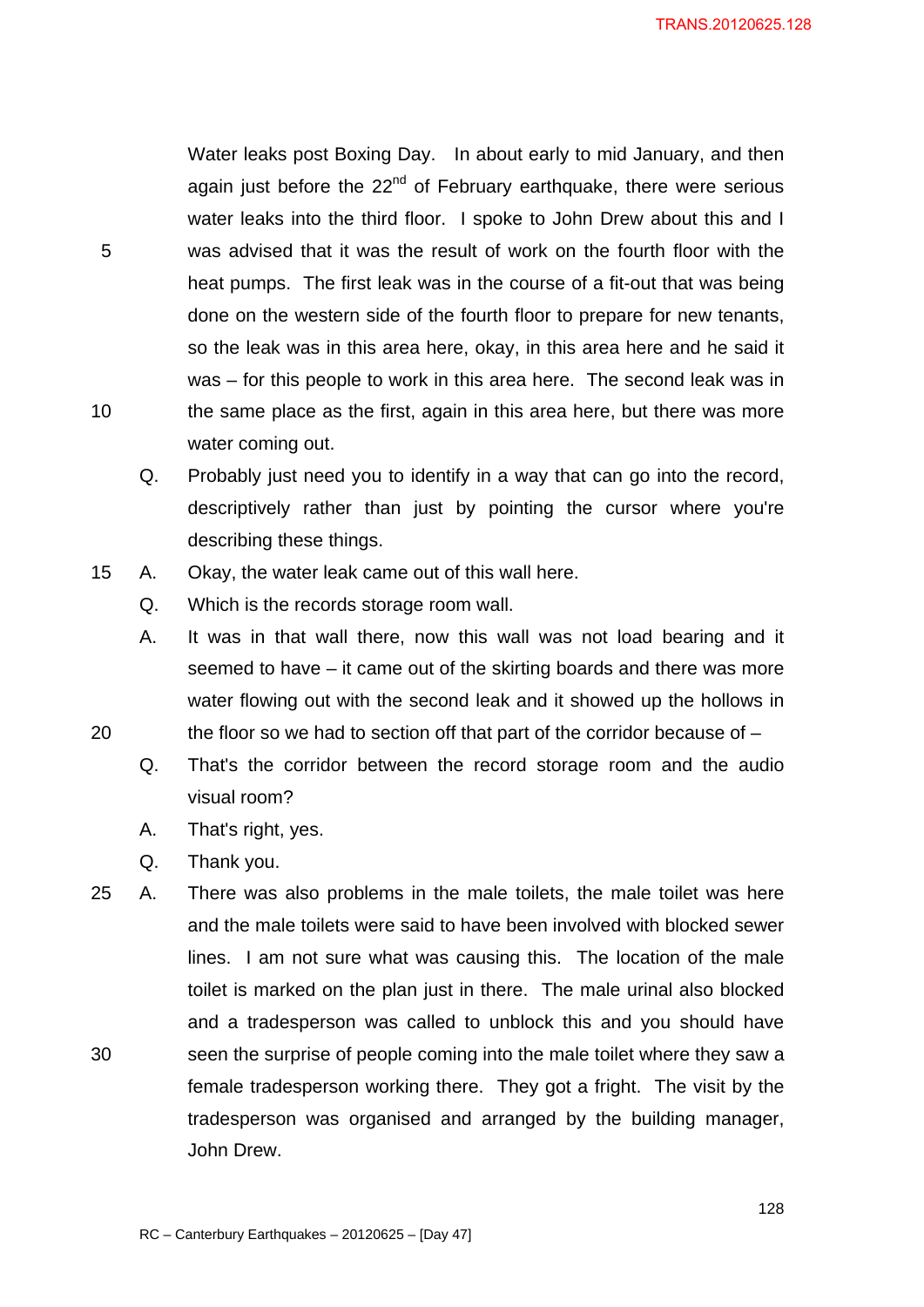Next topic is demolition on the adjoining site. The demolition of the Les Mills building began about mid October. The Les Mills building was about three to four floors in height. The gap between it and the western wall of the CTV building, this was the western wall here and Les Mills 5 was over here, the western wall was about 150 millimetres. The demolition was largely done by a wrecking ball. We all know what a wrecking ball is. Every time the ball swung and hit the Les Mills building the CTV building shook to such an extent that staff, myself included, frequently asked each other during our breaks whether it was an 10 earthquake or demolition and we would often go to the Geonet website to confirm this. I also learnt afterwards that staff couldn't stand up to those shakes all the time so as soon as the classes were finished at the end of the day they couldn't get out of there fast enough. The areas of cracked glass developed along the southern wall, so this is the southern 15 wall here and if you could go to the original picture of showing the building prior to the quake and I'll show you what we were looking at.

- Q. Right, see if we can do that.
- A. So we had major ongoing damage with the glass along here. Anything that was not reinforced glass ended up by getting cracks quite regularly 20 and this, this glass here was forever being checked and Brian asked me to go out and check it within 24 hours of an aftershock. No damage along that side and the wall of my room had a very large non-reinforced glass in it and I was always concerned that if there was a major shock that that glass would fall inwards and cause major damage.

25

#### **JUSTICE COOPER:**

- Q. Right, well let's just note the photograph being addressed is number 0082.13 in our system?
- A. Yes.

#### 30 **EXAMINATION CONTINUES: MR MILLS**

A. Okay so if we can go back to the floor plan again please. Okay, back to the floor plan so most of the major damage of glass was along this wall here, the ACE room had a very large window which went for the whole,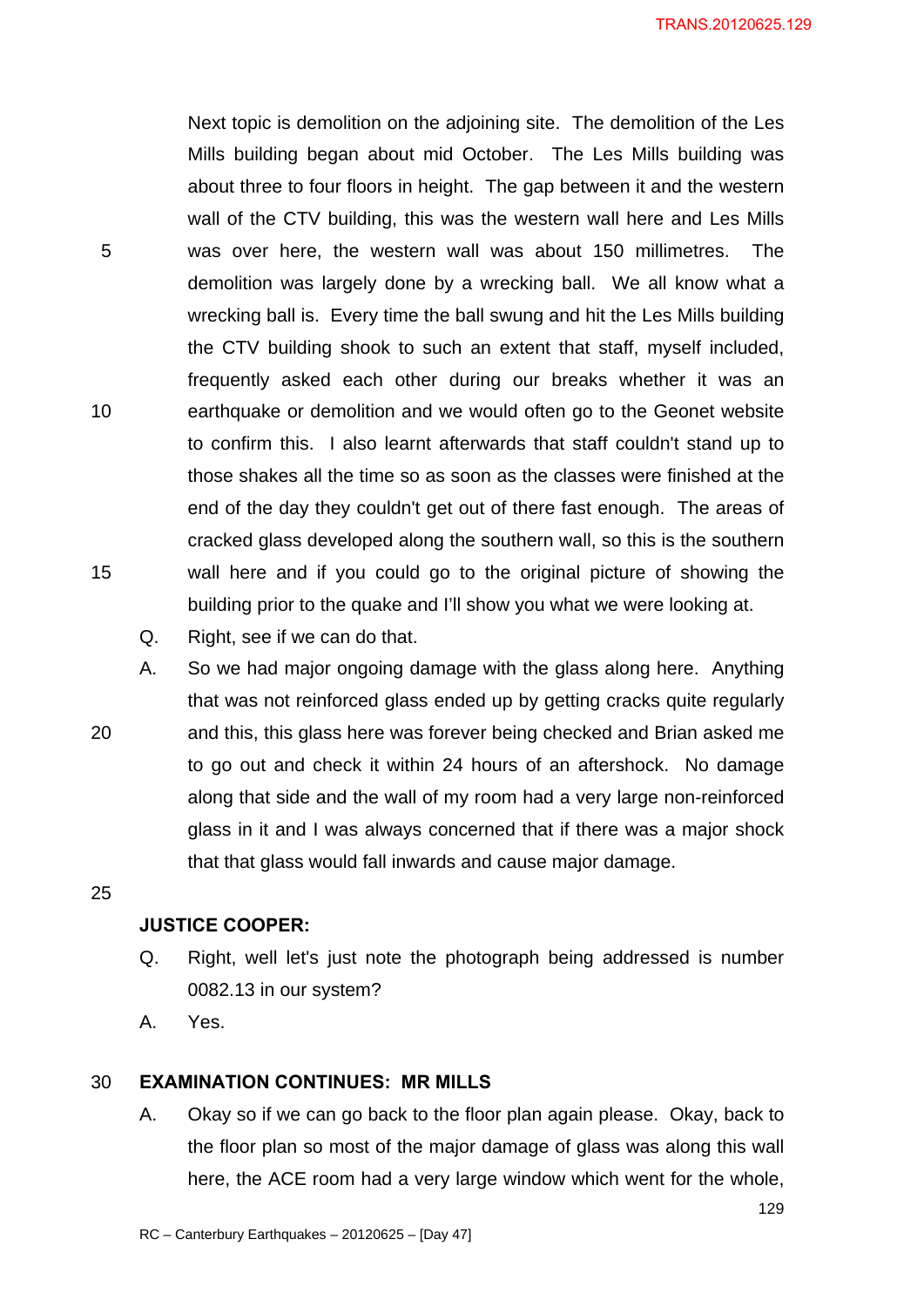virtually the whole of the room, very large non-reinforced glass. The glass would rattle but didn't crack in all the time that we were there. Areas of (inaudible 16:57:41) glass (inaudible 16:57:43) seven, down in this area, the majority occurred in the windows nearer to the eastern 5 end. Some of this was post, and it was mainly down in this area because glass in that area and glass along here was all reinforced glass. The glass was repaired by Cranfield Glass so you can check out how many times they came in. Following Boxing Day I did not observe any additional glass damage. My observation was that because there 10 was another newer Les Mills building further to the west of the building being demolished, which had a glass wall facing into the demolition, every effort was being made to focus the demolition towards the CTV building, so I'm talking about Les Mills building had a very large floor, ground to floor and further up window which faced east for natural light 15 and it's also so that people could see in, so all of the damage was pushed down here because this was also a right of way, business right of way from one street to the next street. Once the building was down the rubbles were pushed towards the CTV building in order to keep the access way as I said clear, and just ran the length of the Les Mill 20 building. I was concerned about the shudders that the CTV building was suffering from the demolition work and with the stability of the CTV building. This influenced my request to Brian Taylor for a further engineering report after Boxing Day.

130 25 Now we come onto the February  $22<sup>nd</sup>$  earthquake. At the time of the 22nd February earthquake I was standing in the lift foyer with David Horsley, who was a tutor from Toyama School in Japan. I was standing in the position marked 8(a) just there and David Horsley was marked here and he got to the lift before me and he pushed for the lift button. I 30 was standing behind him probably about two metres from the lift doors because I had actually gone from seeing him there, I'd gone to the – my ACE room to pick up glasses and then I met him there. As I stood there I had a chocolate bar in my hand, and I'm always going to eat chocolate bars after this, my hand was extended in front of me, holding the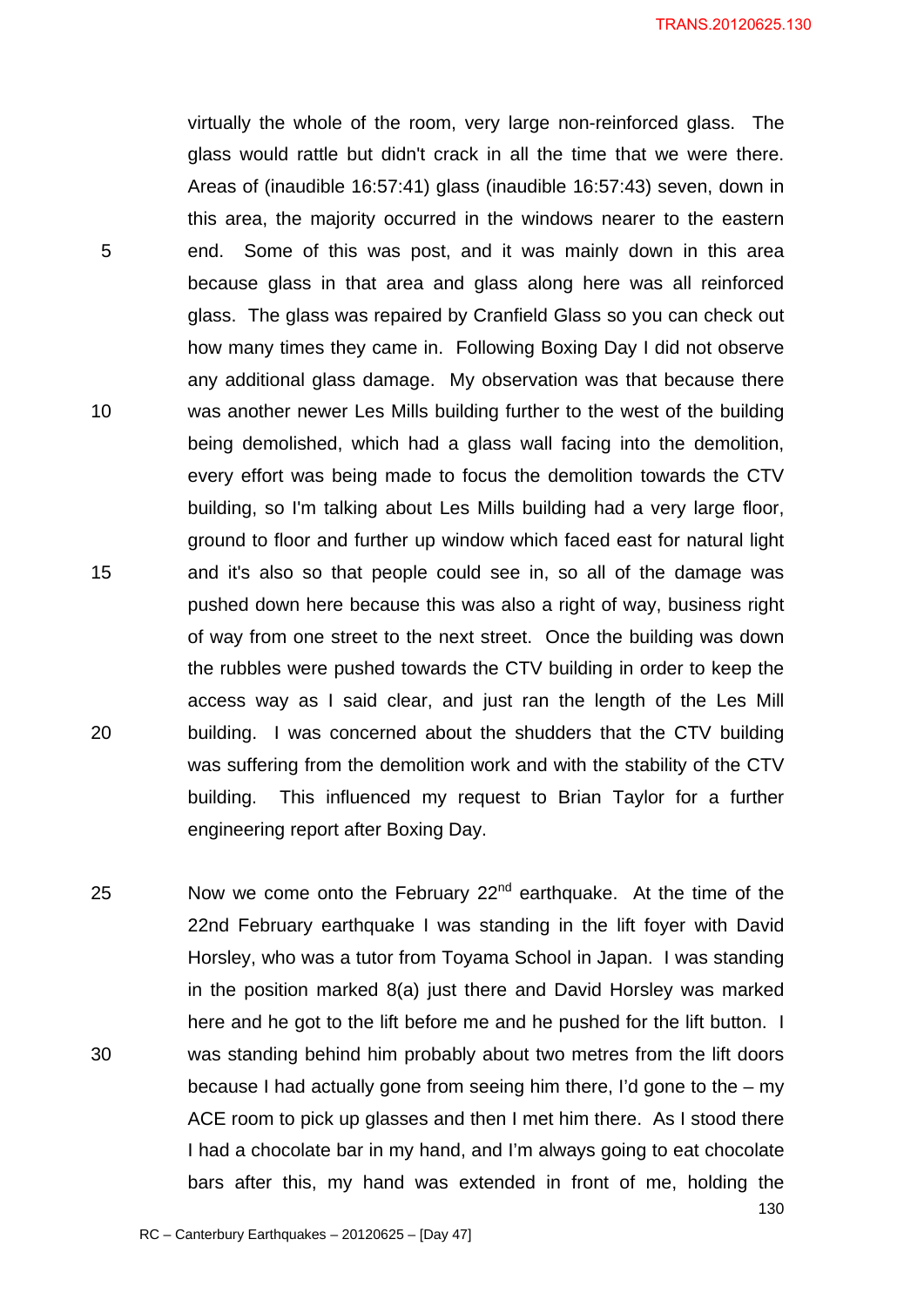131

chocolate bar. Suddenly a large piece of concrete, about the size of a rugby ball, came down out of the ceiling or the floor above and broke the top off my chocolate bar and it dropped it to the floor. I think that the concrete that dropped was part of the floor or the roof from the  $4<sup>th</sup>$  floor  $5$  or the roof from the 3 $^{rd}$  floor, so it was our roof.

- Q. So you're saying it's, it was your roof, yes, okay?
- A. I thought the chocolate bar could be picked up and would still be edible so I stepped forward to recover it. So I actually made a step forwards. At that point another slab of concrete fell behind where I'd been 10 standing. This second slab appeared to be part of the floor above and about the size of an adult body. The sensation I experienced in the building was like a vibration of a clothes dryer, or a dishwasher. I can demonstrate it with my hands, it was like this, this was the southern end of the wall, of the floor and it was going up and down but I'll get to that, 15 so think about that.
	- Q. So can I again get this in the record, you're indicating an upward, an up and down movement?
- A. Yes, but before that, even before, um, the lump of concrete came out of the wall we had a, um, bookcase along this wall here and it had 20 souvenirs.
	- Q. So which wall are you indicating?
	- A. This was right outside the lift area.
	- Q. This is the area that's marked 10?
- A. Yeah I see I mentioned this in my original draft but it has been taken out 25 and as the earthquake hit we had souvenirs on this bookcase. Now remember I was here, probably about two metres out from this wall here, and these souvenirs came out far enough that I could actually catch them if I wanted to. And I thought, no this is too dangerous to stop and grab them. So back to paragraph 22.
- 30 Q. So again just let's get some clarity around this. So those souvenirs were falling towards the east?
	- A. They were falling towards the east, they were actually flying out and I was thinking, "How cute, there are dragons flying out, should I try and catch them?" I thought, no. As I, and then because it was still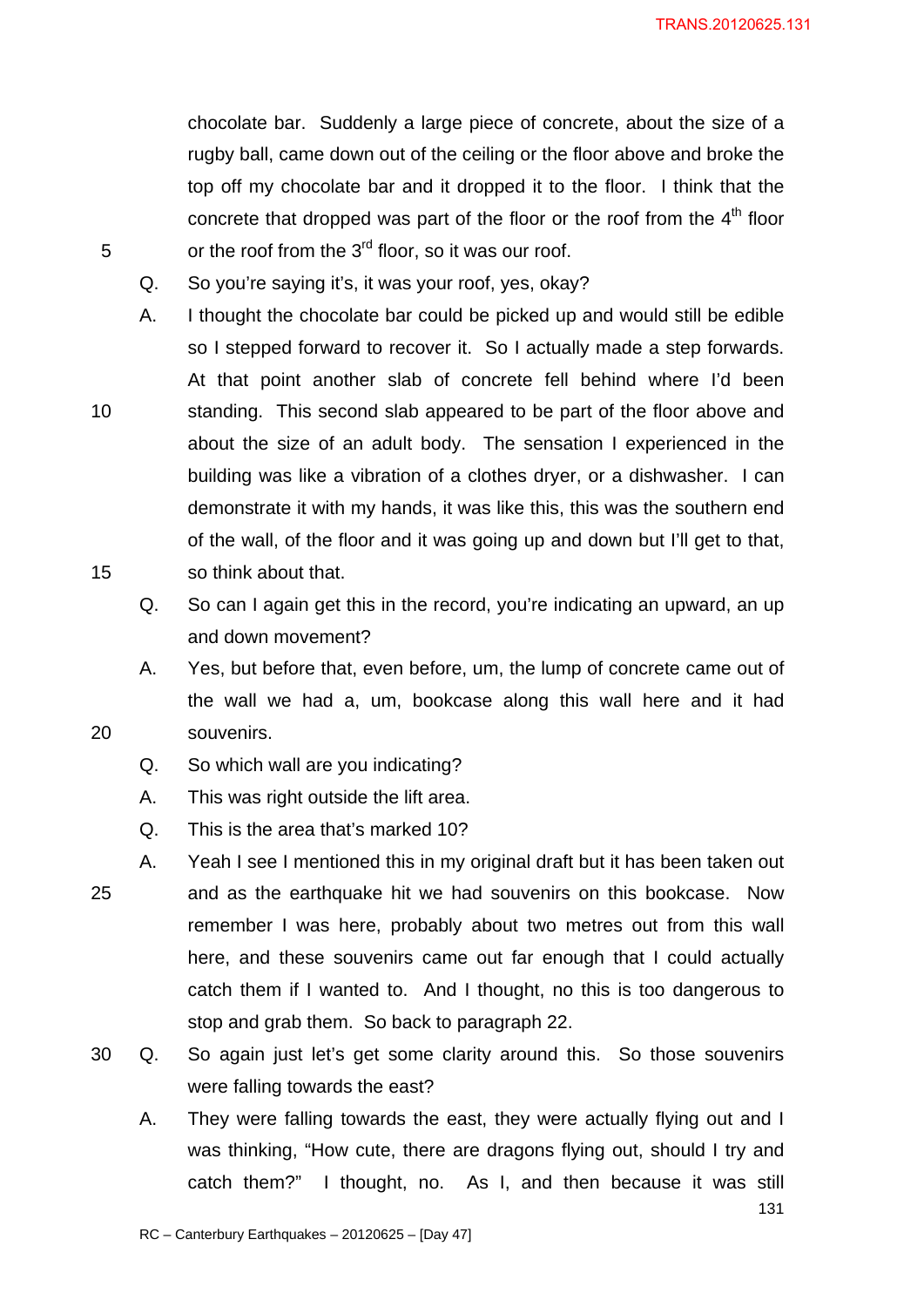movement I put my hand out to touch this part of the, of the side of the lift and the lift seemed to go in by about 45 degrees towards me, okay? So that knocked me off balance so I was here, reached out to touch between the two lifts upright, that part there, the lift moved out by about 5 that much, knocked me off balance and then I was on the floor here and see this part marked 10, I thought that was the supporting beam from the floor above 'cos it was quite a large block. It was big enough for me to move round and put my back up against and had my hand over my head like that, so that provided me protection.

10 Q. Again just so we're sure of this, you say when the lift moved or you felt it was moving it was moving to the south?

A. Yeah, this was the, this was the lift surround the centre part between the two lifts where the lift control was. So I put my hand out like that to steady myself and that's when the lift moved in by what I estimate was 15 about 45 degrees.

Q. And it's moving towards the south?

A. It was moving towards the south. I dropped to the floor here, this was the supporting, what I call the supporting beam, it was in front of me which I snuggled up to. So I was on all flours, crawled over to that part 20 and as I was crawling over I looked to the south. This is the south here and I looked this way 'cos I was actually able to look down this corridor here and –

#### **JUSTICE COOPER:**

- 25 Q. Just for the record, that's on the, roughly on the line 4911 in terms of the makings on this diagram?
- A. Four nine 11 yeah. So as I dropped to the floor and looked south I can recall someone with their hands outstretched above their head disappearing from view as the floor they were on, I've talked about here, 30 um, it just sort of dropped. I could not see this room here because of the, um, the classroom, admin and also this side. I couldn't see this building here so I can't, I can't –
	- Q. You are talking about the room marked "Classroom" at the southern, south-eastern corner of the building?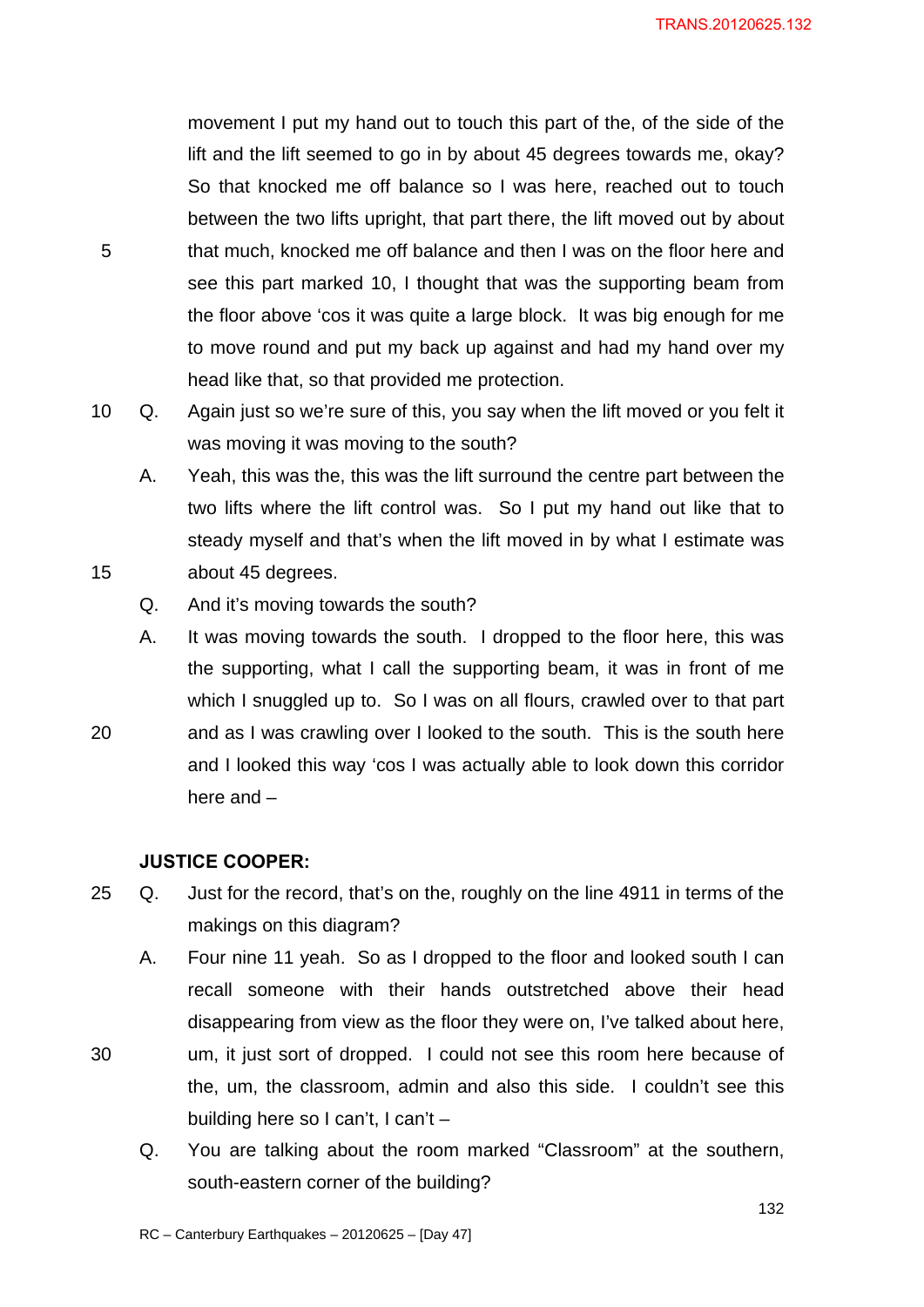- A. Yeah, that's right. I could see the fire escape 'cos I was looking straight down there, and at that stage the fire escape was still standing when I started looking down, okay? Now where am I up to?
- Q. Probably at 25 aren't you pretty much?
- 5 A. I'm pretty much at 25 yes. So at this stage at 25, paragraph 25 as I lay next to supporting beam another lump of concrete slid down my arm, so slid down here, so I got a cut there, cut there and gravel, like a gravel rash down my, my arm. I got a cut on my forehead and cut on my back and at some stage I had another lump of concrete bounce off my back, 10 the small of my back.
	- Q. So you are indicating your right arm?
	- A. The right arm Sir yes.
	- Q. Yes thank you, paragraph 26?
- A. Okay, I think these were all from the floor above. I recall looking up 15 towards the ceiling and seeing sky up above me. I then crawled across the foyer with David Horsley, to the eastern side of the building. I saw the south and eastern sides of the building, this part along here I've marked on 12, were gone, however there was an area of the foyer near the lift still standing. I think the only other survivor from the  $3<sup>rd</sup>$  floor to 20 walk away immediately out of the building was our office manager, Margaret Aydon. She was in the office manager's room there.
	- Q. Which is there?
	- A. That's the office manger's –
	- Q. It's noted as 12?
- 25 A. Noted as 12 yes. The other survivors from the  $3<sup>rd</sup>$  floor were helped free by Search and Rescue possibly the next day. Together David Horsley and I were able to crawl to the eastern side of the building and we were able to find our way down from the rubble. Two policemen came up to the top of what was the  $2^{nd}$  floor and helped us both down. Two 30 photographs which are also in here were supplied to the Royal Commission by the police which show me being helped down. You can't see it very clearly but this one with the great big TV transmisison disk, right underneath there is myself and David Horsely being helped down, okay, not very clearly but I'm there. I understand that these were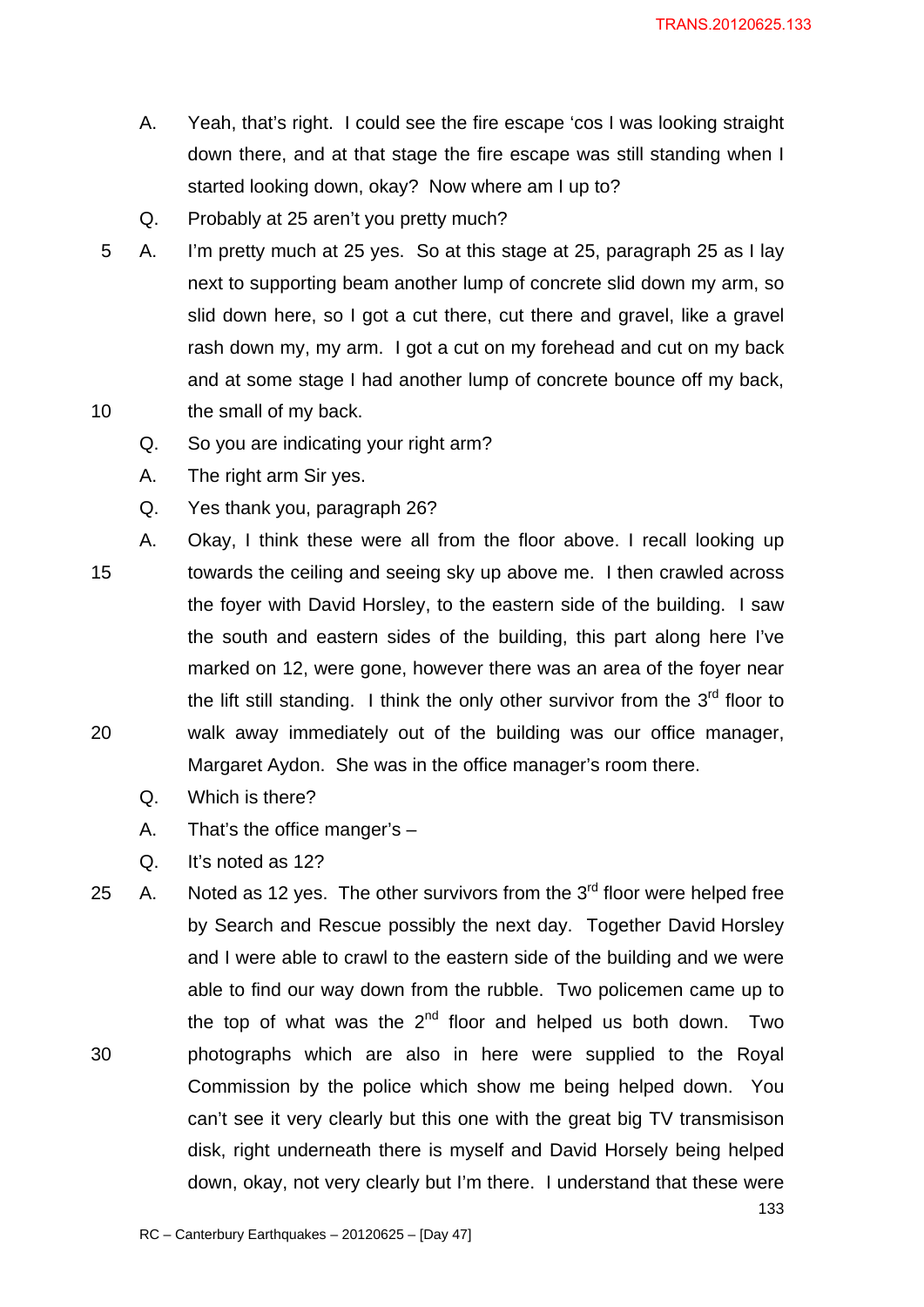taken by David Horsley after he's made his way down the rubble to Madras Street. I am the man wearing the maroon shirt but you can't, there we go, that's me there, and that's one of the policemen. I am not sure of the identity of the other pictured males. I was out of the building 5 and in Latimer Square by the time of the second earthquake. I think it was the second quake that caused the fire in the building. I did not smell any smoke when I was in the building at all.

#### **CROSS-EXAMINATION: MR LAING - NIL**

## **CROSS-EXAMINATION: MR RENNIE – NIL**

#### 10 **CROSS-EXAMINATION: MR WALLACE**

- Q. Mr Godkin if I could just refer you to your paragraph 8 of the written statement you've just read from?
- A. Yes.
- Q. You mentioned there that you were on leave at the time the first building 15 inspection occurred –
	- A. Yes.
	- Q.  $-$  so that's some time shortly after the  $4<sup>th</sup>$  of September. Could you tell us, do you recall when did you return from leave?
- A. I recall, I, the  $4<sup>th</sup>$  of September was the Saturday, by the following 20 Thursday Brian told me that they had had, um, the first check and the school was back in operation from the Thursday after the earthquake, so that had had the first check about Tuesday, so there was Saturday, Sunday, Monday, Tuesday, that was when they had the first check and the school was open for business again on that Thursday of that week 25 and I was back in Kings Education on the Monday after the earthquake, after the first check had been done.

1710

- Q. So that would likely be Monday the  $13<sup>th</sup>$  of September.
- A. Yes.
- 30 A. And so when you say at the bottom of that paragraph that there was some concern being expressed by the staff that some of the cracks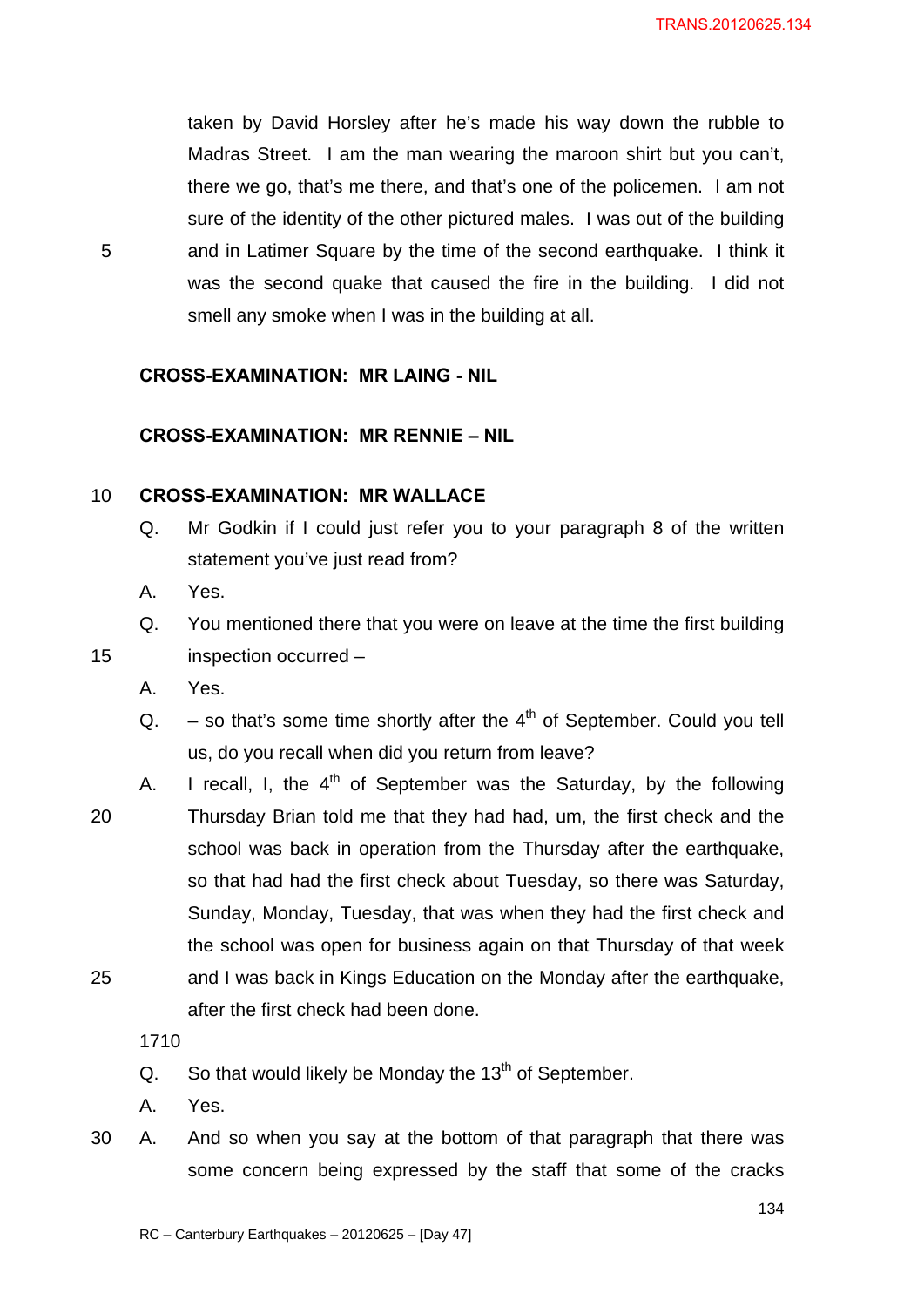were increasing 'so Brian asked you to do regular inspections in the future'.

- A. Yes.
- 
- 
- Q. Are you expressing there that staff had said from the time that they 5 immediately went back into the building until you, returning on leave just the following week, that things were already changing.
- A. No. The staff were not allowed to go back into the building until they'd had the first engineers' check which was done about some time between Monday and Wednesday, I'm picking about Tuesday, because 10 they were able to go back in on the Thursday and Brian told me that they were back, business as usual, on the Thursday and we were not allowed to go back into the building until the engineers' check had been done on that Thursday.
- Q. Yes but I'm asking you about when you say that staff were, you were 15 told by Brian that staff were noticing the cracks were increasing over time.
	- A. Well they thought they were increasing but, um, to be –
	- Q. Do you recall when Brian told you that?
	- A. Yes after the first, maybe it was the second, no I can't recall for sure.
- 20 Q. You can't recall when he told you?
	- A. No.

## **CROSS-EXAMINATION: MR SHAMY – NIL**

## **QUESTIONS FROM THE COMMISSIONER FENWICK:**

- Q. Just one point I'd just like to make quite sure I've got it right. The hump
- 25 in the floor, the crack in the audio visual room wall and the crack in the students' common room wall they were all in line?
	- A. They appeared to. When I saw them on the plan that the Commission staff had drawn with me they all seemed to line up.
	- Q. All in line, virtually line 3 then, right thank you.

30

## **QUESTIONS FROM THE COMMISSIONER CARTER – NIL**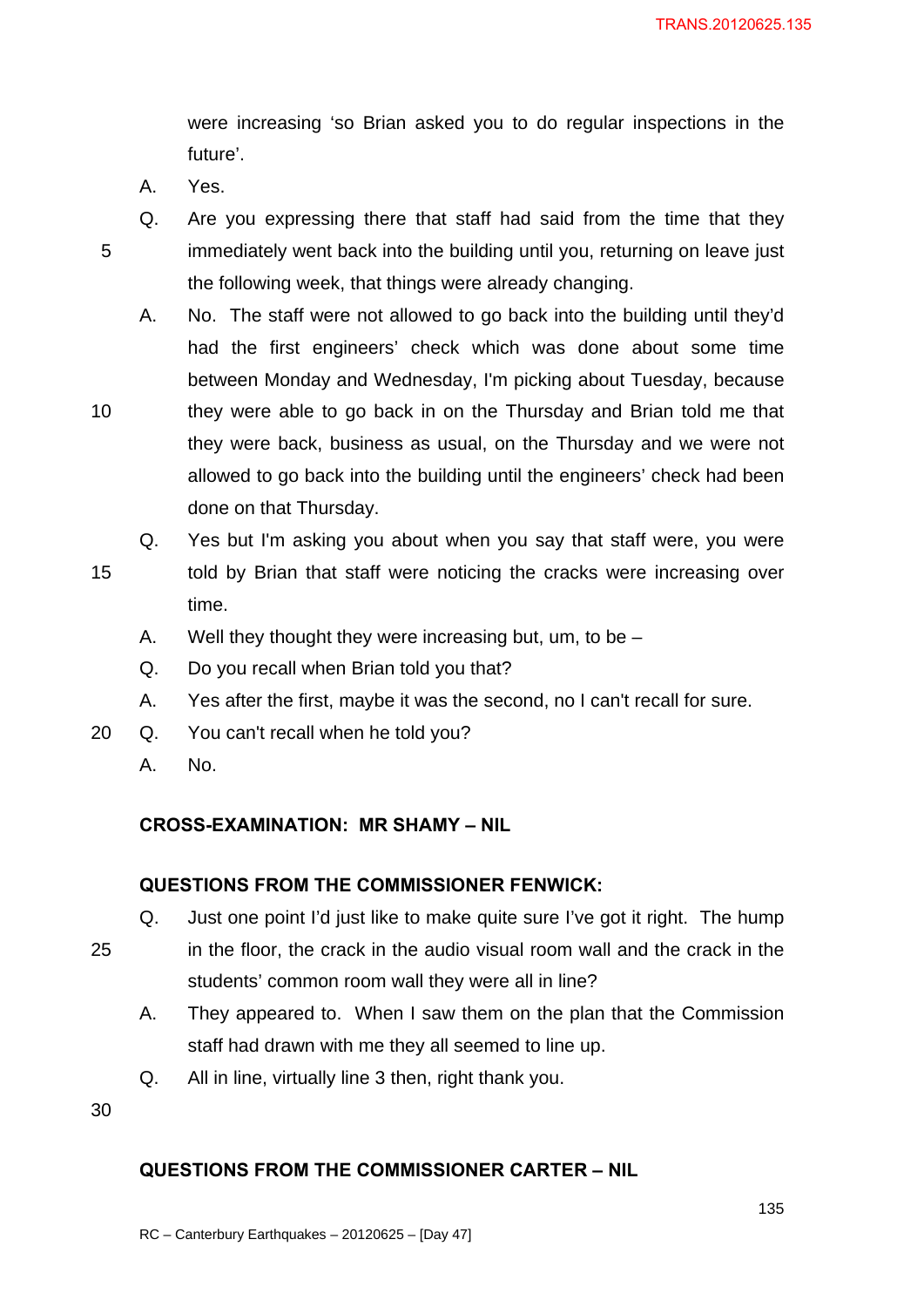**QUESTIONS FROM THE JUSTICE COOPER – NIL** 

**WITNESS EXCUSED** 

**COMMISSION ADJOURNS: 5.12 PM** 

5